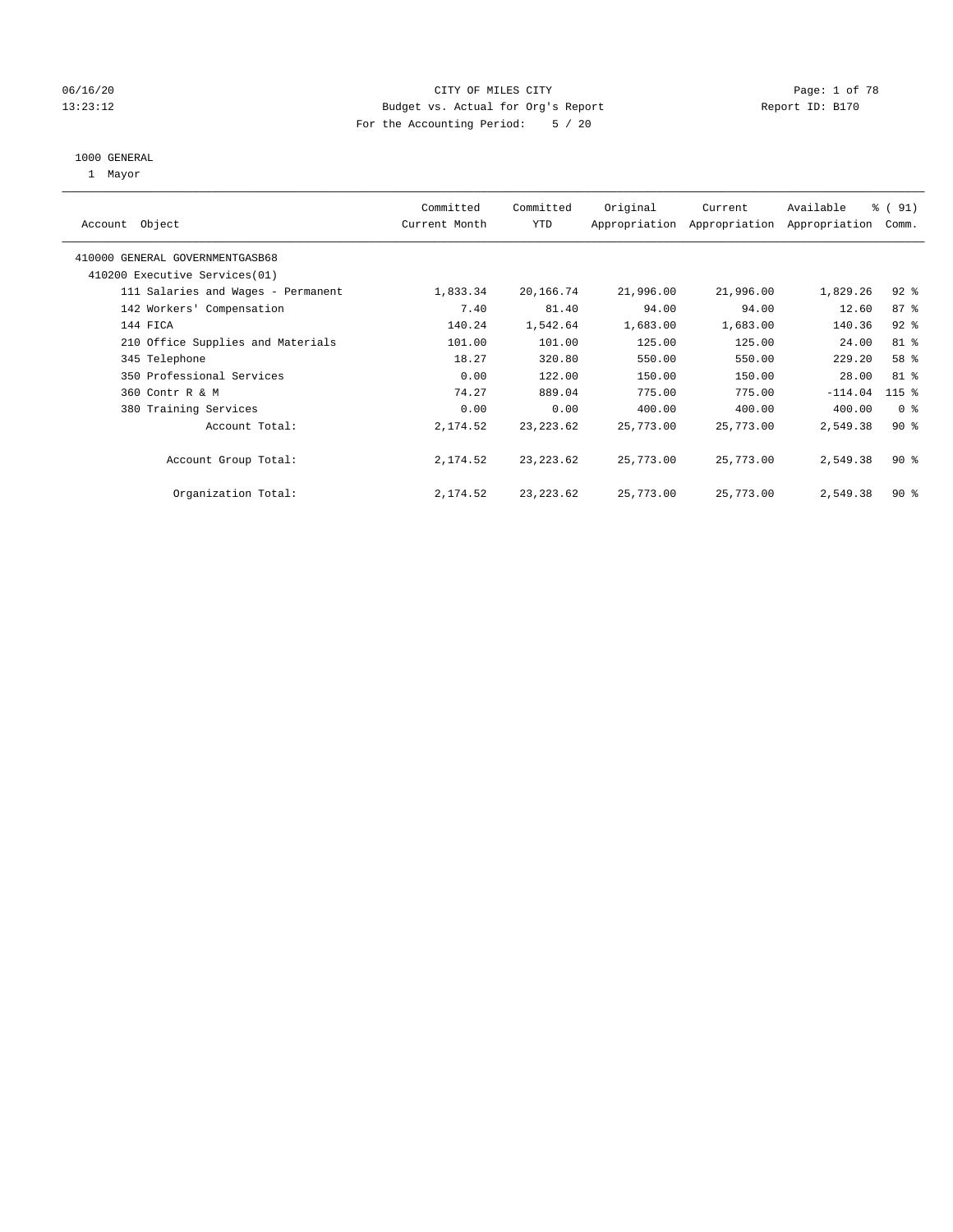#### 06/16/20 CITY OF MILES CITY Page: 2 of 78 13:23:12 Budget vs. Actual for Org's Report Changer Report ID: B170 For the Accounting Period: 5 / 20

### 1000 GENERAL

2 City Council

| Account Object                           | Committed<br>Current Month | Committed<br><b>YTD</b> | Original  | Current<br>Appropriation Appropriation Appropriation | Available | % (91)<br>Comm. |
|------------------------------------------|----------------------------|-------------------------|-----------|------------------------------------------------------|-----------|-----------------|
| 410000 GENERAL GOVERNMENTGASB68          |                            |                         |           |                                                      |           |                 |
| 410100 Legislative Services(02)          |                            |                         |           |                                                      |           |                 |
| 111 Salaries and Wages - Permanent       | 2,333.38                   | 28,833.91               | 31,968.00 | 31,968.00                                            | 3,134.09  | $90*$           |
| 142 Workers' Compensation                | 9.38                       | 115.91                  | 136.00    | 136.00                                               | 20.09     | 85 %            |
| 144 FICA                                 | 178.50                     | 2,205.75                | 2,445.00  | 2,445.00                                             | 239.25    | 90%             |
| 145 PERS                                 | 0.00                       | 173.40                  | 346.00    | 346.00                                               | 172.60    | 50%             |
| 220 Operating Expenses                   | 170.80                     | 170.80                  | 100.00    | 100.00                                               | $-70.80$  | $171$ %         |
| 370 Travel                               | 0.00                       | 52.20                   | 380.00    | 380.00                                               | 327.80    | $14*$           |
| 380 Training Services                    | 0.00                       | 0.00                    | 500.00    | 500.00                                               | 500.00    | 0 <sup>8</sup>  |
| Account Total:                           | 2,692.06                   | 31,551.97               | 35,875.00 | 35,875.00                                            | 4,323.03  | 88 %            |
| 410105 Safety Culture-Supplies           |                            |                         |           |                                                      |           |                 |
| 230 Repair and Maintenance Supplies      | 0.00                       | 0.00                    | 250.00    | 250.00                                               | 250.00    | 0 <sup>8</sup>  |
| Account Total:                           | 0.00                       | 0.00                    | 250.00    | 250.00                                               | 250.00    | 0 <sup>8</sup>  |
| Account Group Total:                     | 2,692.06                   | 31,551.97               | 36,125.00 | 36,125.00                                            | 4,573.03  | 87%             |
| 470000 Housing and Community Development |                            |                         |           |                                                      |           |                 |
| 470300 Ecomonic Development              |                            |                         |           |                                                      |           |                 |
| 350 Professional Services                | 0.00                       | 15,492.00               | 15,492.00 | 15,492.00                                            | 0.00      | $100*$          |
| Account Total:                           | 0.00                       | 15,492.00               | 15,492.00 | 15,492.00                                            | 0.00      | $100*$          |
| Account Group Total:                     | 0.00                       | 15,492.00               | 15,492.00 | 15,492.00                                            | 0.00      | $100*$          |
| Organization Total:                      | 2,692.06                   | 47,043.97               | 51,617.00 | 51,617.00                                            | 4,573.03  | $91$ %          |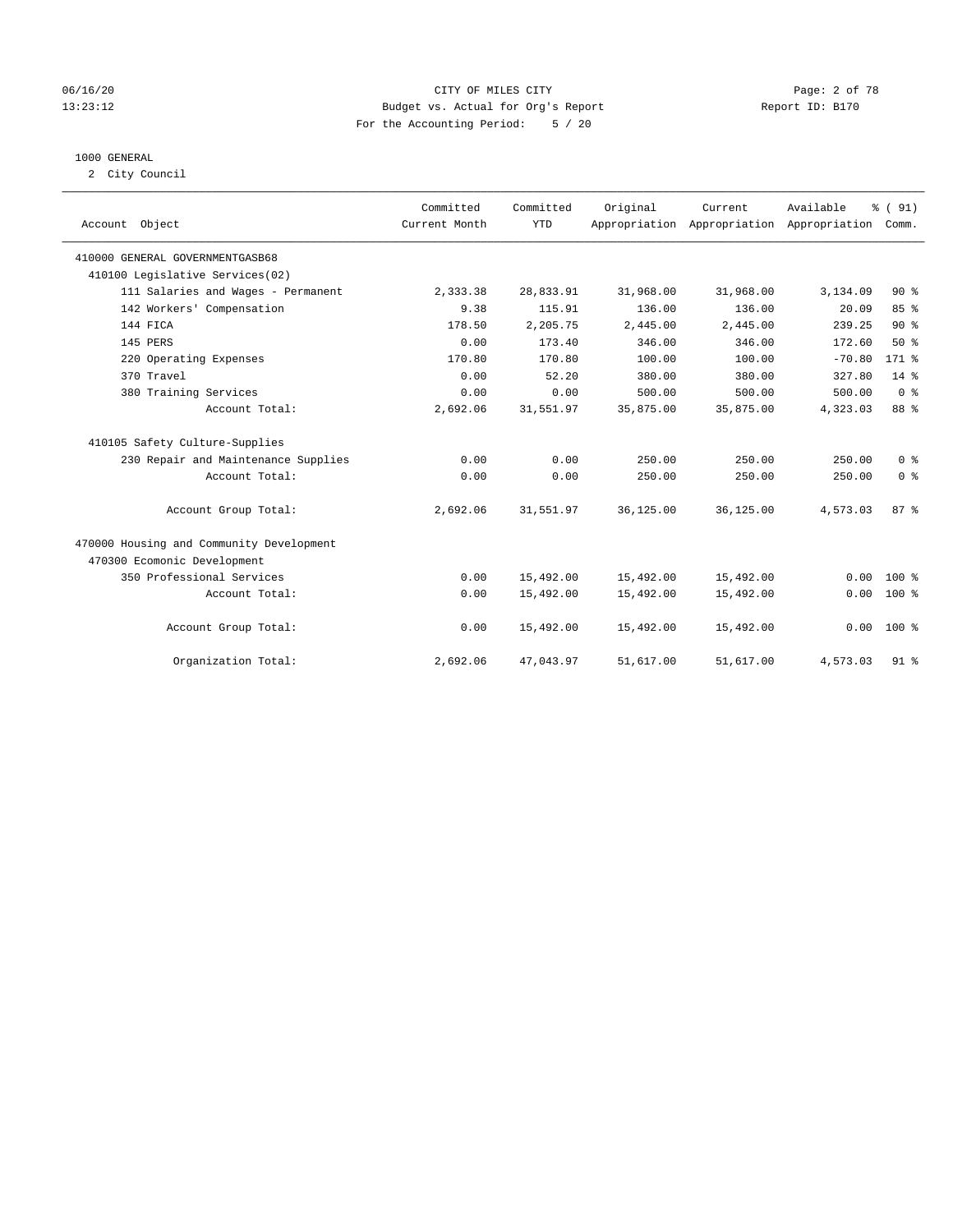#### 06/16/20 CITY OF MILES CITY Page: 3 of 78 13:23:12 Budget vs. Actual for Org's Report Changer Report ID: B170 For the Accounting Period: 5 / 20

#### 1000 GENERAL

3 City Clerk

| Account Object                             | Committed<br>Current Month | Committed<br><b>YTD</b> | Original   | Current    | Available<br>Appropriation Appropriation Appropriation Comm. | % (91)          |
|--------------------------------------------|----------------------------|-------------------------|------------|------------|--------------------------------------------------------------|-----------------|
| 410000 GENERAL GOVERNMENTGASB68            |                            |                         |            |            |                                                              |                 |
| 410500 Financial Services(03)              |                            |                         |            |            |                                                              |                 |
| 111 Salaries and Wages - Permanent         | 9,528.63                   | 102,596.07              | 113,048.00 | 113,048.00 | 10,451.93                                                    | $91$ %          |
| 131 VACATION                               | 453.18                     | 6,024.07                | 7,100.00   | 7,100.00   | 1,075.93                                                     | 85%             |
| 132 SICK LEAVE                             | 211.45                     | 3,942.45                | 4,100.00   | 4,100.00   | 157.55                                                       | 96%             |
| 133 OTHER LEAVE PAY                        | 15.59                      | 499.62                  | 3,360.00   | 3,360.00   | 2,860.38                                                     | 15 <sup>°</sup> |
| 141 Unemployment Insurance                 | 15.33                      | 170.34                  | 191.00     | 191.00     | 20.66                                                        | 89 %            |
| 142 Workers' Compensation                  | 62.03                      | 694.51                  | 1,562.00   | 1,562.00   | 867.49                                                       | 44 %            |
| 143 Health Insurance                       | 2,303.94                   | 25, 343.86              | 27,656.00  | 27,656.00  | 2,312.14                                                     | $92$ $%$        |
| 144 FICA                                   | 778.62                     | 8,656.46                | 9,762.00   | 9,762.00   | 1,105.54                                                     | 89 %            |
| 145 PERS                                   | 885.10                     | 9,802.52                | 11,064.00  | 11,064.00  | 1,261.48                                                     | 89 %            |
| 196 CLOTHING ALLOTMENT                     | 0.00                       | 435.00                  | 450.00     | 450.00     | 15.00                                                        | 97 <sub>8</sub> |
| 210 Office Supplies and Materials          | 48.02                      | 1,505.81                | 2,200.00   | 2,200.00   | 694.19                                                       | 68 %            |
| 214 Small Items of Equipment               | 0.00                       | 2,338.46                | 1,800.00   | 1,800.00   | $-538.46$                                                    | 130 %           |
| 220 Operating Expenses                     | 0.00                       | 1,959.30                | 2,500.00   | 2,500.00   | 540.70                                                       | 78 %            |
| 311 Postage, Box Rent, Etc.                | $-265.85$                  | $-336.68$               | 1,500.00   | 1,500.00   | 1,836.68                                                     | $-22$ %         |
| 320 Printing, Duplicating, Typing &        | 0.00                       | 0.00                    | 100.00     | 100.00     | 100.00                                                       | 0 <sup>8</sup>  |
| 330 Publicity, Subscriptions & Dues        | 52.00                      | 880.74                  | 2,200.00   | 2,200.00   | 1,319.26                                                     | 40 %            |
| 334 Memberships, Registrations & Dues      | 0.00                       | 3,205.41                | 3,200.00   | 3,200.00   | $-5.41$                                                      | $100*$          |
| 345 Telephone                              | 39.11                      | 507.67                  | 650.00     | 650.00     | 142.33                                                       | 78 %            |
| 347 Internet                               | 19.52                      | 214.72                  | 250.00     | 250.00     | 35.28                                                        | 86 %            |
| 350 Professional Services                  | 268.32                     | 24,935.70               | 33,850.00  | 33,850.00  | 8,914.30                                                     | 74 %            |
| 360 Contr R & M                            | 222.82                     | 13, 144.49              | 18,606.00  | 18,606.00  | 5,461.51                                                     | 71 %            |
| 370 Travel                                 | 0.00                       | 792.64                  | 2,500.00   | 2,500.00   | 1,707.36                                                     | 32%             |
| 380 Training Services                      | 150.00                     | 450.00                  | 1,600.00   | 1,600.00   | 1,150.00                                                     | $28$ %          |
| 382 Books                                  | 0.00                       | 0.00                    | 350.00     | 350.00     | 350.00                                                       | 0 <sup>8</sup>  |
| 390 Other Purchased Services (Recorded     | 0.00                       | 18.30                   | 100.00     | 100.00     | 81.70                                                        | 18 <sup>8</sup> |
| 513 Liability                              | 0.00                       | 91,300.05               | 91,301.00  | 91,301.00  | 0.95                                                         | $100*$          |
| 521 Surety Bonds for Officials & Employees | 0.00                       | 750.00                  | 750.00     | 750.00     | 0.00                                                         | $100*$          |
| 555 Bank Service Charges                   | 36.66                      | 299.96                  | 300.00     | 300.00     | 0.04                                                         | $100*$          |
| Account Total:                             | 14,824.47                  | 300,131.47              | 342,050.00 | 342,050.00 | 41,918.53                                                    | 88 %            |
| 411101 Labor Negotiations                  |                            |                         |            |            |                                                              |                 |
| 350 Professional Services                  | 855.00                     | 8,632.75                | 13,400.00  | 13,400.00  | 4,767.25                                                     | 64 %            |
| Account Total:                             | 855.00                     | 8,632.75                | 13,400.00  | 13,400.00  | 4,767.25                                                     | 64 %            |
| Account Group Total:                       | 15,679.47                  | 308,764.22              | 355,450.00 | 355,450.00 | 46,685.78                                                    | 87%             |
| Organization Total:                        | 15,679.47                  | 308,764.22              | 355,450.00 | 355,450.00 | 46,685.78                                                    | 87%             |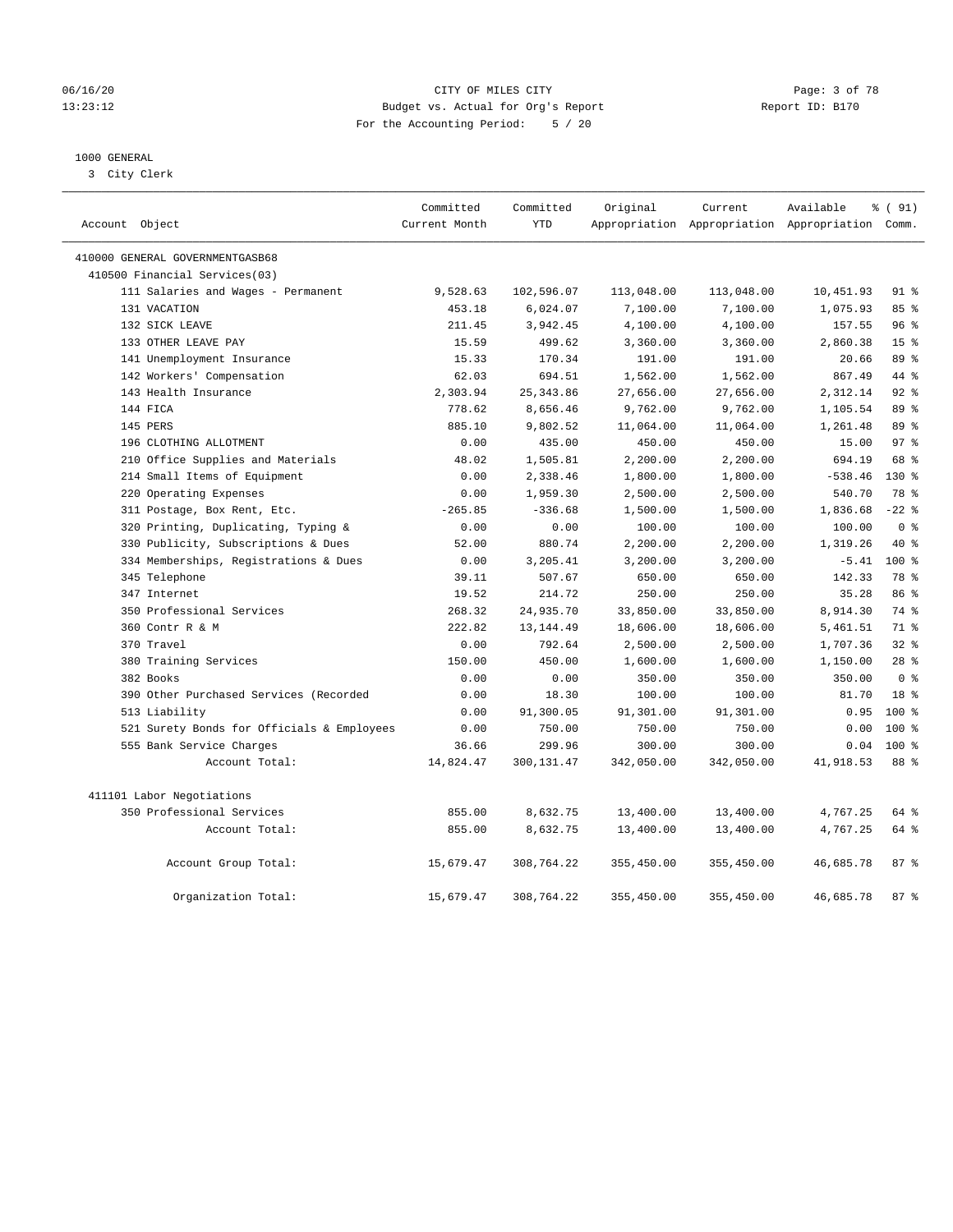#### 06/16/20 CITY OF MILES CITY Page: 4 of 78 13:23:12 Budget vs. Actual for Org's Report Changer Report ID: B170 For the Accounting Period: 5 / 20

# 1000 GENERAL

4 Attorney

| Account Object                  |                                    | Committed<br>Current Month | Committed<br><b>YTD</b> | Original    | Current     | Available<br>Appropriation Appropriation Appropriation | % (91)<br>Comm. |
|---------------------------------|------------------------------------|----------------------------|-------------------------|-------------|-------------|--------------------------------------------------------|-----------------|
| 410000 GENERAL GOVERNMENTGASB68 |                                    |                            |                         |             |             |                                                        |                 |
| 411100 Legal Services(04)       |                                    |                            |                         |             |             |                                                        |                 |
|                                 | 111 Salaries and Wages - Permanent | 6,577.95                   | 77,183.73               | 103,796.00  | 103,796.00  | 26,612.27                                              | 74 %            |
| 131 VACATION                    |                                    | 0.00                       | 2,627.06                | 2,700.00    | 2,700.00    | 72.94                                                  | 97%             |
| 132 SICK LEAVE                  |                                    | 0.00                       | 1,872.72                | 1,900.00    | 1,900.00    | 27.28                                                  | 99 %            |
|                                 | 141 Unemployment Insurance         | 9.87                       | 122.76                  | 163.00      | 163.00      | 40.24                                                  | 75 %            |
|                                 | 142 Workers' Compensation          | 43.21                      | 531.83                  | 689.00      | 689.00      | 157.17                                                 | 77.8            |
|                                 | 143 Health Insurance               | 794.70                     | 8,741.70                | 9,536.00    | 9,536.00    | 794.30                                                 | $92$ $%$        |
| 144 FICA                        |                                    | 489.25                     | 6, 106.68               | 8,292.00    | 8,292.00    | 2,185.32                                               | 74 %            |
| 145 PERS                        |                                    | 570.31                     | 6,801.87                | 9,398.00    | 9,398.00    | 2,596.13                                               | 72 %            |
|                                 | 196 CLOTHING ALLOTMENT             | 0.00                       | 150.00                  | 150.00      | 150.00      | 0.00                                                   | $100*$          |
|                                 | 210 Office Supplies and Materials  | 0.00                       | 632.78                  | 1,000.00    | 1,000.00    | 367.22                                                 | 63 %            |
|                                 | 214 Small Items of Equipment       | 0.00                       | 192.96                  | 1,000.00    | 1,000.00    | 807.04                                                 | 19 <sup>8</sup> |
|                                 | 220 Operating Expenses             | 0.00                       | 814.85                  | 1,000.00    | 1,000.00    | 185.15                                                 | 81 %            |
|                                 | 311 Postage, Box Rent, Etc.        | 10.40                      | 269.24                  | 500.00      | 500.00      | 230.76                                                 | 54 %            |
| 345 Telephone                   |                                    | 42.95                      | 75.87                   | 100.00      | 100.00      | 24.13                                                  | 76 %            |
|                                 | 350 Professional Services          | 306.00                     | 14, 161. 25             | 4,000.00    | 4,000.00    | $-10, 161.25$                                          | 354 %           |
| 360 Contr R & M                 |                                    | 0.00                       | 0.00                    | 207.00      | 207.00      | 207.00                                                 | 0 <sup>8</sup>  |
| 370 Travel                      |                                    | 0.00                       | 0.00                    | 700.00      | 700.00      | 700.00                                                 | 0 <sup>8</sup>  |
|                                 | Account Total:                     | 8,844.64                   | 120,285.30              | 145, 131.00 | 145, 131.00 | 24,845.70                                              | 83%             |
|                                 | Account Group Total:               | 8,844.64                   | 120,285.30              | 145, 131.00 | 145, 131.00 | 24,845.70                                              | 83%             |
|                                 | Organization Total:                | 8,844.64                   | 120,285.30              | 145,131.00  | 145,131.00  | 24,845.70                                              | 83 %            |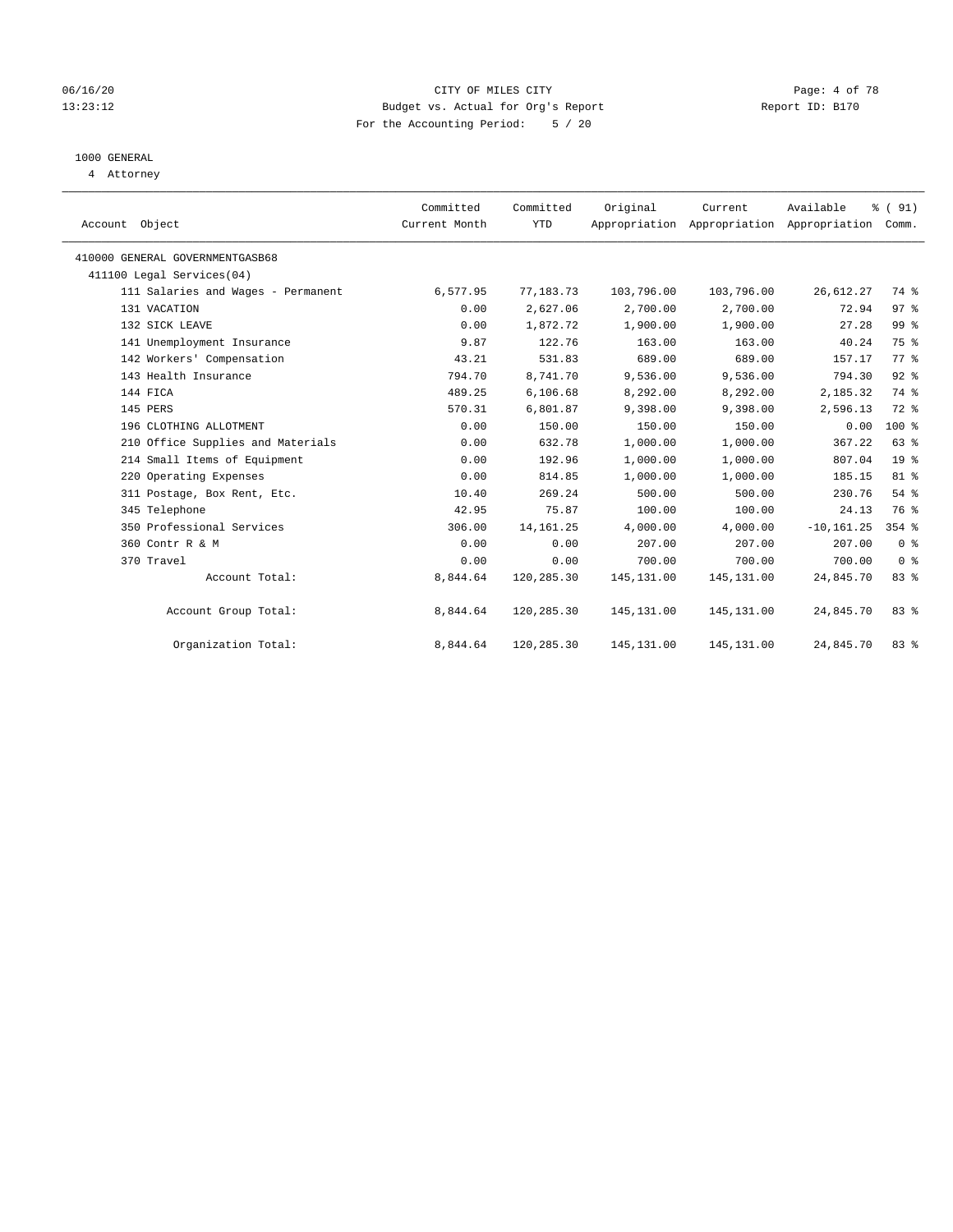#### 06/16/20 CITY OF MILES CITY Page: 5 of 78 13:23:12 Budget vs. Actual for Org's Report Report ID: B170 For the Accounting Period: 5 / 20

————————————————————————————————————————————————————————————————————————————————————————————————————————————————————————————————————

### 1000 GENERAL

5 Police

|                                            | Committed     | Committed                  | Original     | Current      | Available                                       | % ( 91)          |
|--------------------------------------------|---------------|----------------------------|--------------|--------------|-------------------------------------------------|------------------|
| Account Object                             | Current Month | <b>YTD</b>                 |              |              | Appropriation Appropriation Appropriation Comm. |                  |
| 420000 PUBLIC SAFETY-GASB68                |               |                            |              |              |                                                 |                  |
| 420140 Crime Control and Investigation(05) |               |                            |              |              |                                                 |                  |
| 111 Salaries and Wages - Permanent         | 58,685.18     | 633,914.07                 | 668,624.00   | 680,624.00   | 46,709.93                                       | $93$ $%$         |
| 121 OVERTIME-PERMANENT                     | 7,586.69      | 102,688.35                 | 30,000.00    | 30,000.00    | $-72,688.35$                                    | $342$ $%$        |
| 131 VACATION                               | 2,634.32      | 44,181.08                  | 51,000.00    | 51,000.00    | 6,818.92                                        | 87%              |
| 132 SICK LEAVE                             | 438.64        | 19,955.30                  | 25,000.00    | 25,000.00    | 5,044.70                                        | $80*$            |
| 133 OTHER LEAVE PAY                        | 1,195.83      | 34, 146. 20                | 32, 372.00   | 32, 372.00   | $-1,774.20$                                     | $105$ %          |
| 134 HOLIDAY PAY                            | 0.00          | 0.00                       | 10,100.00    | 10,100.00    | 10,100.00                                       | 0 <sup>8</sup>   |
| 141 Unemployment Insurance                 | 105.82        | 1,269.72                   | 1,226.00     | 1,226.00     | $-43.72$                                        | $104$ %          |
| 142 Workers' Compensation                  | 3,218.55      | 37,785.22                  | 38,997.00    | 38,997.00    | 1,211.78                                        | 97%              |
| 143 Health Insurance                       | 11, 124.75    | 135,881.45                 | 143,046.00   | 143,046.00   | 7,164.55                                        | 95%              |
| 144 FICA                                   | 989.20        | 12,128.67                  | 11,848.00    | 11,848.00    | $-280.67$                                       | $102$ %          |
| 145 PERS                                   | 0.00          | 442.63                     | 600.00       | 600.00       | 157.37                                          | 74 %             |
| 146 Police Pension                         | 8,554.24      | 99,845.86                  | 108,619.00   | 108,619.00   | 8,773.14                                        | $92$ %           |
| 196 CLOTHING ALLOTMENT                     | 0.00          | 11,595.00                  | 11,960.00    | 11,960.00    | 365.00                                          | 97%              |
| 210 Office Supplies and Materials          | 175.94        | 6,095.95                   | 6,500.00     | 6,500.00     | 404.05                                          | 94 %             |
| 214 Small Items of Equipment               | 81.99         | 13,909.35                  | 12,500.00    | 12,500.00    | $-1, 409.35$                                    | 111 %            |
| 220 Operating Expenses                     | 1,247.97      | 9,832.57                   | 18,000.00    | 18,500.00    | 8,667.43                                        | 53%              |
| 226 Clothing and Uniforms                  | 0.00          | 92.45                      | 500.00       | 500.00       | 407.55                                          | 18 %             |
| 227 Firearm Supplies                       | 3,500.00      | 3,500.00                   | 3,800.00     | 3,800.00     | 300.00                                          | $92$ %           |
| 230 Repair and Maintenance Supplies        | $-6.32$       | 8,099.40                   | 9,000.00     | 9,000.00     | 900.60                                          | 90%              |
| 231 Gas, Oil, Diesel Fuel, Grease, etc.    | 1,389.79      | 22, 316.97                 | 25,000.00    | 25,000.00    | 2,683.03                                        | 89 %             |
| 311 Postage, Box Rent, Etc.                | 32.35         | 513.85                     | 1,000.00     | 1,000.00     | 486.15                                          | $51$ %           |
| 334 Memberships, Registrations & Dues      | 0.00          | 2,066.00                   | 2,000.00     | 2,000.00     | $-66.00$                                        | 103 <sub>8</sub> |
| 345 Telephone                              | 306.64        | 3,389.03                   | 4,000.00     | 4,000.00     | 610.97                                          | 85%              |
| 347 Internet                               | 72.00         | 734.40                     | 800.00       | 800.00       | 65.60                                           | $92$ $%$         |
| 350 Professional Services                  | 691.69        | 19,473.04                  | 16,260.00    | 18,454.00    | $-1,019.04$ 106 %                               |                  |
| 360 Contr R & M                            | 27.00         | 1,935.18                   | 600.00       | 600.00       | $-1, 335.18$                                    | $323$ $%$        |
| 366 R&M Vehicles - Police/Animal Control   | 0.00          | 23, 114.52                 | 16,980.00    | 16,980.00    | $-6, 134.52$                                    | 136 %            |
| 370 Travel                                 | 0.00          | 4,483.87                   | 4,500.00     | 4,500.00     | 16.13                                           | $100*$           |
| 380 Training Services                      | 0.00          | 3,045.00                   | 6,600.00     | 6,600.00     | 3,555.00                                        | 46 %             |
| 511 Insurance on Buildings                 | 0.00          | 24.50                      | 25.00        | 25.00        | 0.50                                            | 98 %             |
| 512 Insurance on Vehicles & Equipment      | 0.00          | 1,203.63                   | 1,204.00     | 1,204.00     | 0.37                                            | 100 %            |
| 530 Rent                                   | 3,115.83      | 40,505.79                  | 37,380.00    | 37,380.00    | $-3, 125.79$                                    | 108 %            |
| 700 Grants, Contributions & Indemnities    | 0.00          | 4,000.00                   | 6,000.00     | 6,000.00     | 2,000.00                                        | 67%              |
| 790 K9 from contributions                  | 97.53         | 566.62                     | 3,000.00     | 3,000.00     | 2,433.38                                        | 19 <sup>°</sup>  |
| 940 Machinery & Equipment                  | 0.00          | 7,235.99                   | 0.00         | 0.00         | $-7, 235.99$                                    | $***$ $%$        |
| Account Total:                             |               | 105, 265.63 1, 309, 971.66 | 1,309,041.00 | 1,323,735.00 | 13,763.34                                       | 99 <sup>8</sup>  |
|                                            |               |                            |              |              |                                                 |                  |
| 420160 Communications-Dispatch             |               |                            |              |              |                                                 |                  |
| 111 Salaries and Wages - Permanent         | 19,693.26     | 217,559.20                 | 238,516.00   | 238,516.00   | 20,956.80                                       | 91 %             |
| 121 OVERTIME-PERMANENT                     | 1,182.04      | 22,097.23                  | 24,800.00    | 24,800.00    | 2,702.77                                        | 89 %             |
| 131 VACATION                               | 1,308.04      | 6,593.57                   | 13,500.00    | 13,500.00    | 6,906.43                                        | 49 %             |
| 132 SICK LEAVE                             | 779.23        | 9,330.58                   | 7,400.00     | 7,400.00     | $-1,930.58$                                     | $126$ %          |
| 133 OTHER LEAVE PAY                        | 90.71         | 8,075.53                   | 5,266.00     | 5,266.00     | $-2,809.53$                                     | 153 %            |
| 134 HOLIDAY PAY                            | 0.00          | 0.00                       | 3,400.00     | 3,400.00     | 3,400.00                                        | 0 <sup>8</sup>   |
| 141 Unemployment Insurance                 | 34.58         | 398.20                     | 431.00       | 431.00       | 32.80                                           | 92 %             |
| 142 Workers' Compensation                  | 1,082.07      | 12,149.50                  | 12,944.00    | 12,944.00    | 794.50                                          | 94 %             |
| 143 Health Insurance                       | 3,977.35      | 43,750.85                  | 57,218.00    | 57,218.00    | 13,467.15                                       | 76 %             |
| 144 FICA                                   | 1,717.42      | 19,795.98                  | 22,003.00    | 22,003.00    | 2,207.02                                        | 90%              |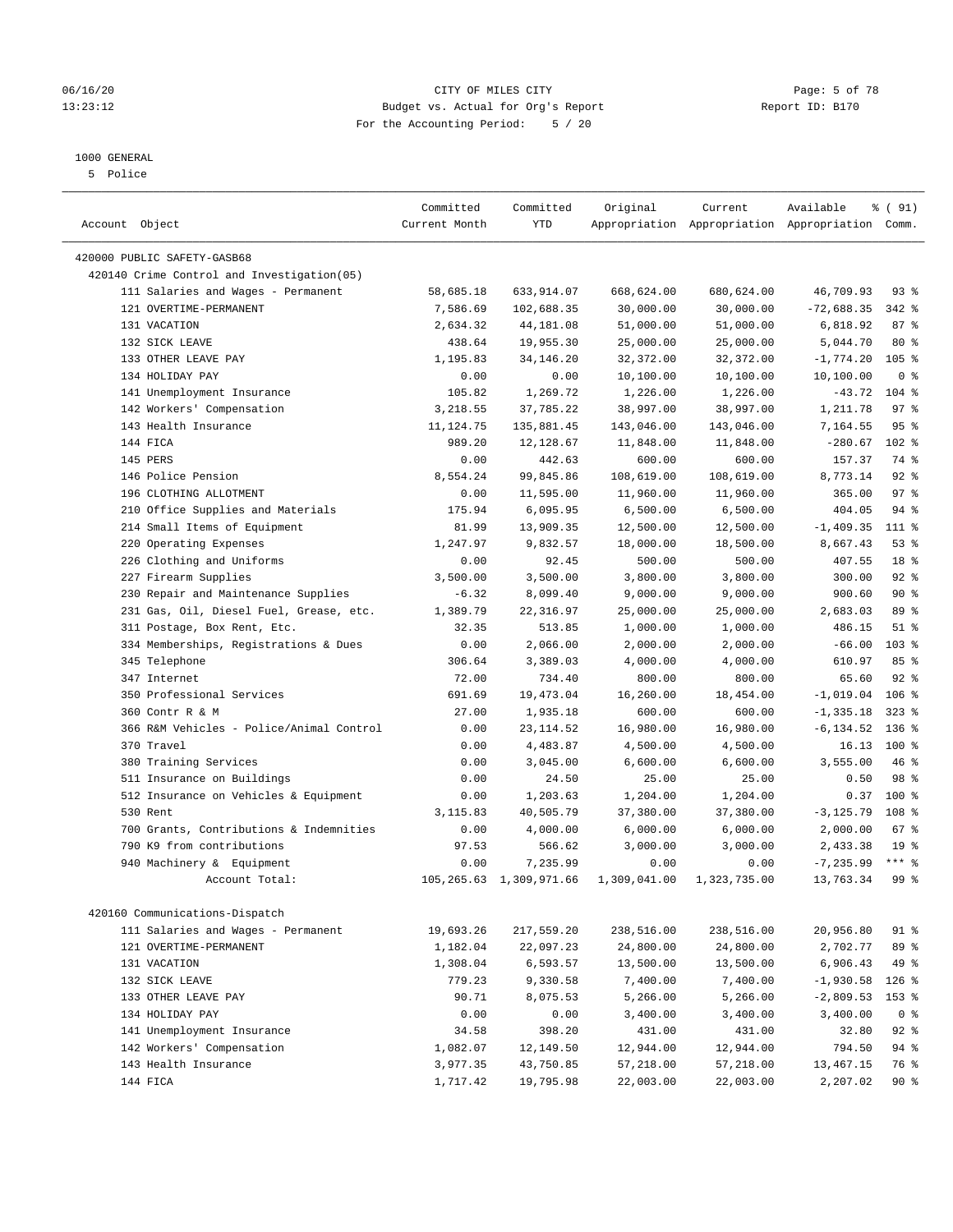#### 06/16/20 CITY OF MILES CITY Page: 6 of 78 13:23:12 Budget vs. Actual for Org's Report Changer Report ID: B170 For the Accounting Period: 5 / 20

## 1000 GENERAL

5 Police

| Account Object                          | Committed<br>Current Month | Committed<br><b>YTD</b>    | Original     | Current<br>Appropriation Appropriation Appropriation | Available   | % (91)<br>Comm. |  |
|-----------------------------------------|----------------------------|----------------------------|--------------|------------------------------------------------------|-------------|-----------------|--|
| 145 PERS                                | 1,998.71                   | 22,565.28                  | 25,393.00    | 25,393.00                                            | 2,827.72    | 89 %            |  |
| 196 CLOTHING ALLOTMENT                  | 0.00                       | 1,750.00                   | 2,000.00     | 2,000.00                                             | 250.00      | 88 %            |  |
| 210 Office Supplies and Materials       | 194.49                     | 2,054.31                   | 2,000.00     | 2,000.00                                             | $-54.31$    | $103$ %         |  |
| 214 Small Items of Equipment            | 0.00                       | 358.71                     | 1,500.00     | 1,500.00                                             | 1,141.29    | $24$ %          |  |
| 220 Operating Expenses                  | 0.00                       | 79.33                      | 1,000.00     | 1,000.00                                             | 920.67      | 8 %             |  |
| 231 Gas, Oil, Diesel Fuel, Grease, etc. | 0.00                       | 0.00                       | 600.00       | 600.00                                               | 600.00      | 0 <sup>8</sup>  |  |
| 311 Postage, Box Rent, Etc.             | 0.00                       | 0.00                       | 150.00       | 150.00                                               | 150.00      | 0 <sup>8</sup>  |  |
| 320 Printing, Duplicating, Typing &     | 0.00                       | 0.00                       | 300.00       | 300.00                                               | 300.00      | 0 <sup>8</sup>  |  |
| 330 Publicity, Subscriptions & Dues     | 0.00                       | 0.00                       | 100.00       | 100.00                                               | 100.00      | 0 <sup>8</sup>  |  |
| 334 Memberships, Registrations & Dues   | 0.00                       | 0.00                       | 500.00       | 500.00                                               | 500.00      | 0 <sup>8</sup>  |  |
| 345 Telephone                           | 750.07                     | 4,258.15                   | 5,000.00     | 5,000.00                                             | 741.85      | 85%             |  |
| 350 Professional Services               | 248.70                     | 2,212.54                   | 1,500.00     | 1,500.00                                             | $-712.54$   | 148 %           |  |
| 360 Contr R & M                         | 0.00                       | 0.00                       | 100.00       | 100.00                                               | 100.00      | 0 <sup>8</sup>  |  |
| 370 Travel                              | 0.00                       | 1,190.94                   | 1,000.00     | 1,000.00                                             | $-190.94$   | $119$ %         |  |
| 380 Training Services                   | 0.00                       | 250.00                     | 1,000.00     | 1,000.00                                             | 750.00      | $25$ %          |  |
| Account Total:                          | 33,056.67                  | 374,469.90                 | 427,621.00   | 427,621.00                                           | 53, 151. 10 | 88 %            |  |
| Account Group Total:                    |                            | 138, 322.30 1, 684, 441.56 | 1,736,662.00 | 1,751,356.00                                         | 66,914.44   | 96 <sup>8</sup> |  |
| Organization Total:                     |                            | 138, 322.30 1, 684, 441.56 | 1,736,662.00 | 1,751,356.00                                         | 66,914.44   | 96 <sup>8</sup> |  |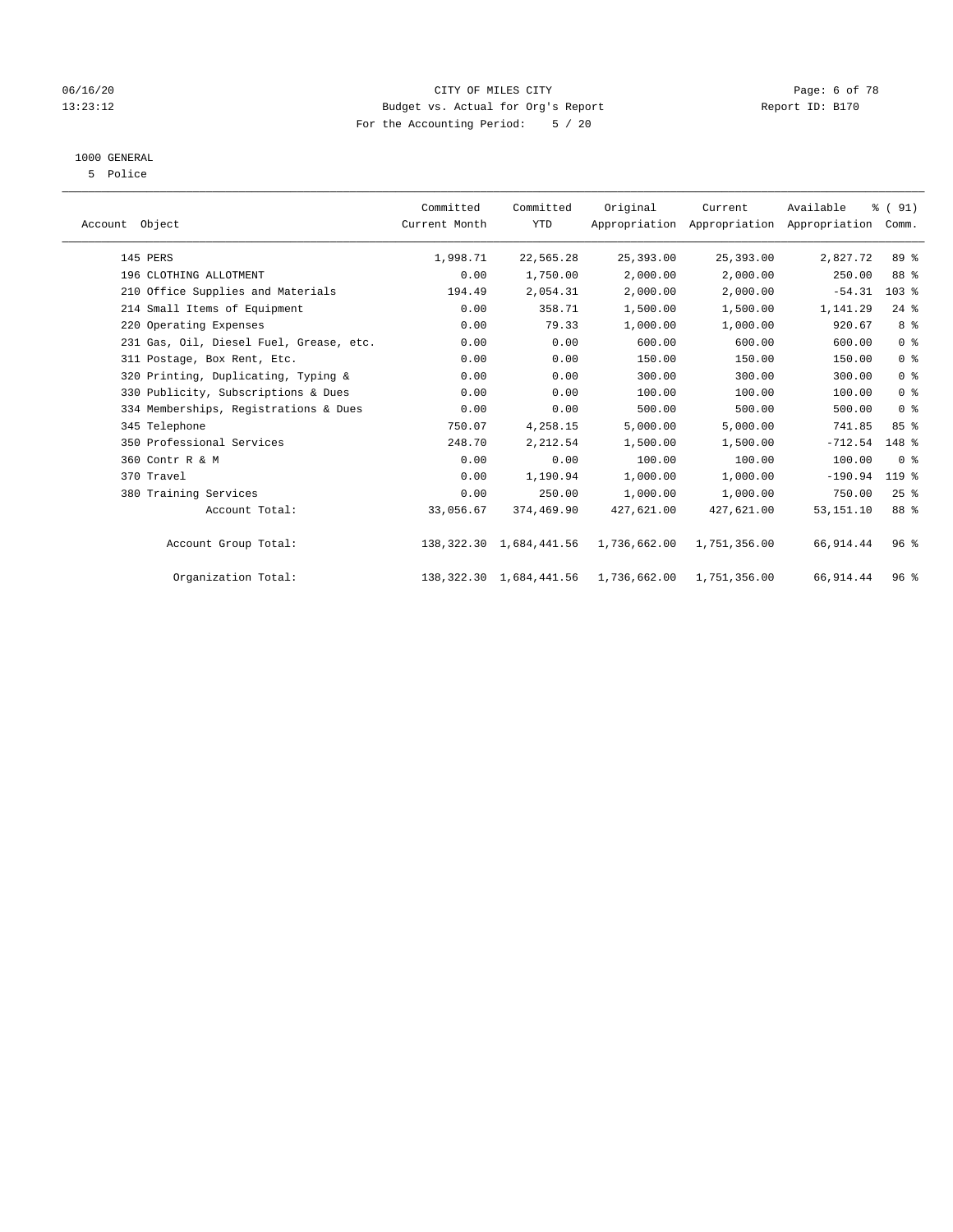#### 06/16/20 CITY OF MILES CITY Page: 7 of 78 13:23:12 Budget vs. Actual for Org's Report Changer Report ID: B170 For the Accounting Period: 5 / 20

#### 1000 GENERAL

6 Police Judge

| Account Object                        | Committed<br>Current Month | Committed<br>YTD | Original   | Current    | Available<br>Appropriation Appropriation Appropriation Comm. | % (91)          |
|---------------------------------------|----------------------------|------------------|------------|------------|--------------------------------------------------------------|-----------------|
| 410000 GENERAL GOVERNMENTGASB68       |                            |                  |            |            |                                                              |                 |
| 410300 Judicial Services(06)          |                            |                  |            |            |                                                              |                 |
| 111 Salaries and Wages - Permanent    | 7,684.78                   | 81,827.50        | 87,276.00  | 87,276.00  | 5,448.50                                                     | $94$ %          |
| 131 VACATION                          | 0.00                       | 2,660.84         | 4,000.00   | 4,000.00   | 1,339.16                                                     | 67%             |
| 132 SICK LEAVE                        | 0.00                       | 2,252.08         | 3,500.00   | 3,500.00   | 1,247.92                                                     | 64 %            |
| 141 Unemployment Insurance            | 8.77                       | 100.38           | 140.00     | 140.00     | 39.62                                                        | 72 %            |
| 142 Workers' Compensation             | 77.62                      | 889.34           | 1,009.00   | 1,009.00   | 119.66                                                       | 88 %            |
| 143 Health Insurance                  | 1,588.70                   | 17,870.77        | 19,073.00  | 19,073.00  | 1,202.23                                                     | 94%             |
| 144 FICA                              | 580.15                     | 6,573.49         | 7,250.00   | 7,250.00   | 676.51                                                       | $91$ %          |
| 145 PERS                              | 666.28                     | 7,520.45         | 8,217.00   | 8,217.00   | 696.55                                                       | 92%             |
| 196 CLOTHING ALLOTMENT                | 0.00                       | 300.00           | 300.00     | 300.00     | 0.00                                                         | $100*$          |
| 210 Office Supplies and Materials     | 516.78                     | 1,400.37         | 800.00     | 800.00     | $-600.37$                                                    | $175$ %         |
| 214 Small Items of Equipment          | 0.00                       | 0.00             | 600.00     | 600.00     | 600.00                                                       | 0 <sup>8</sup>  |
| 220 Operating Expenses                | 0.00                       | 31.88            | 300.00     | 300.00     | 268.12                                                       | $11$ %          |
| 230 Repair and Maintenance Supplies   | 0.00                       | 25.00            | 100.00     | 100.00     | 75.00                                                        | 25%             |
| 311 Postage, Box Rent, Etc.           | 212.00                     | 566.60           | 1,100.00   | 1,100.00   | 533.40                                                       | $52$ $%$        |
| 334 Memberships, Registrations & Dues | 200.00                     | 200.00           | 1,100.00   | 1,100.00   | 900.00                                                       | 18 <sup>8</sup> |
| 345 Telephone                         | 176.32                     | 1,430.36         | 1,300.00   | 1,300.00   | $-130.36$                                                    | 110 %           |
| 347 Internet                          | 32.15                      | 373.59           | 700.00     | 700.00     | 326.41                                                       | 53%             |
| 350 Professional Services             | 0.00                       | 0.00             | 700.00     | 700.00     | 700.00                                                       | 0 <sup>8</sup>  |
| 360 Contr R & M                       | $-516.78$                  | 0.00             | 1,100.00   | 1,100.00   | 1,100.00                                                     | 0 <sup>8</sup>  |
| 370 Travel                            | 0.00                       | 1,148.67         | 2,000.00   | 2,000.00   | 851.33                                                       | 57%             |
| 380 Training Services                 | 0.00                       | 600.00           | 500.00     | 500.00     | $-100.00$                                                    | $120*$          |
| 382 Books                             | 279.00                     | 279.00           | 600.00     | 600.00     | 321.00                                                       | 47 %            |
| 394 Jury and Witness Fees             | $-15.00$                   | 573.00           | 500.00     | 500.00     | $-73.00$                                                     | $115$ %         |
| 533 Machinery and Equipment Rental    | 0.00                       | 40.88            | 1,500.00   | 1,500.00   | 1,459.12                                                     | 3 <sup>8</sup>  |
| Account Total:                        | 11,490.77                  | 126,664.20       | 143,665.00 | 143,665.00 | 17,000.80                                                    | 88 %            |
| Account Group Total:                  | 11,490.77                  | 126,664.20       | 143,665.00 | 143,665.00 | 17,000.80                                                    | 88 %            |
| Organization Total:                   | 11,490.77                  | 126,664.20       | 143,665.00 | 143,665.00 | 17,000.80                                                    | 88 %            |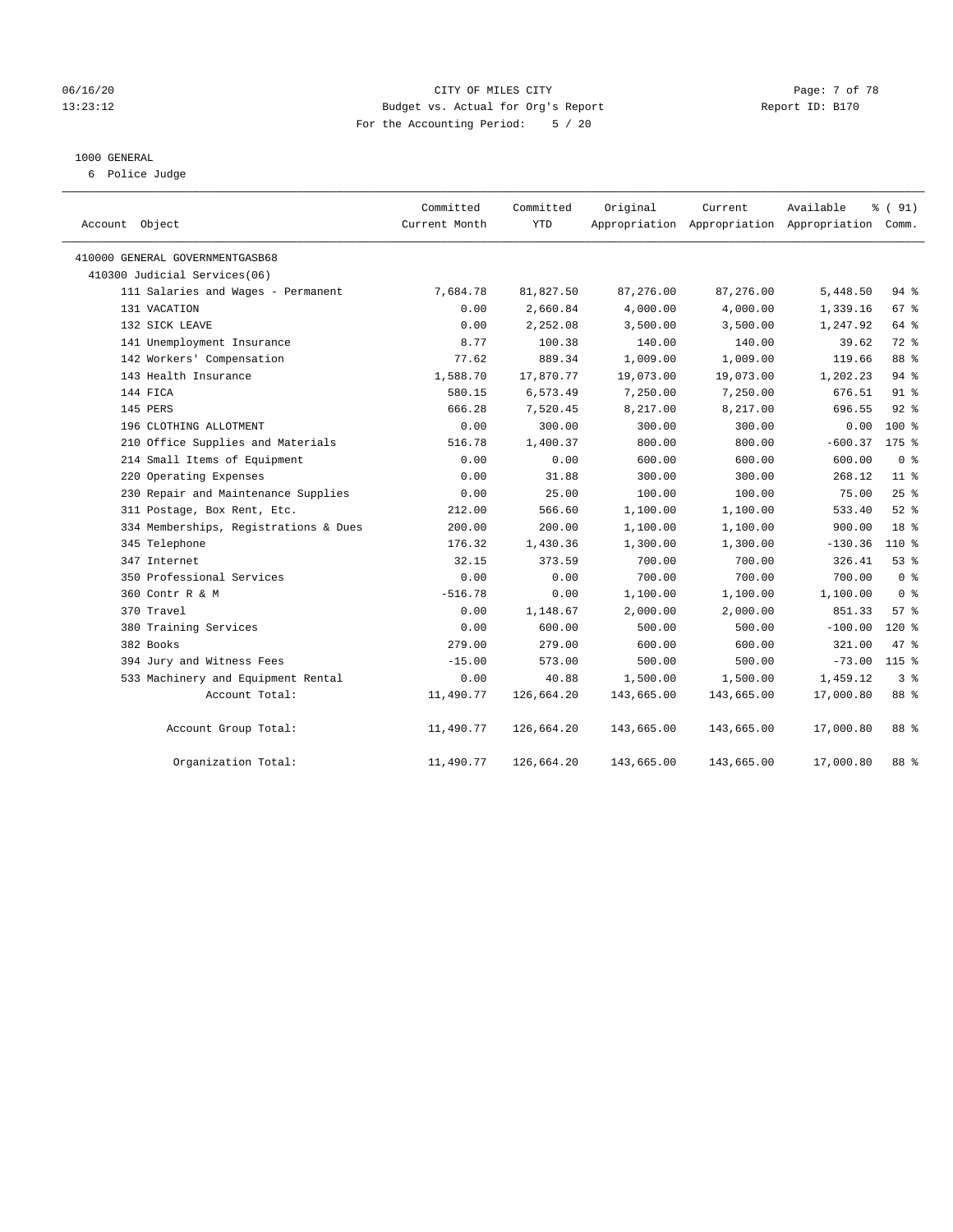#### 06/16/20 CITY OF MILES CITY Page: 8 of 78 13:23:12 Budget vs. Actual for Org's Report Changer Report ID: B170 For the Accounting Period: 5 / 20

————————————————————————————————————————————————————————————————————————————————————————————————————————————————————————————————————

#### 1000 GENERAL

7 Fire

|                                         | Committed          | Committed         | Original     | Current               | Available                                       | 8 ( 91)                 |
|-----------------------------------------|--------------------|-------------------|--------------|-----------------------|-------------------------------------------------|-------------------------|
| Account Object                          | Current Month      | YTD               |              |                       | Appropriation Appropriation Appropriation Comm. |                         |
| 420000 PUBLIC SAFETY-GASB68             |                    |                   |              |                       |                                                 |                         |
| 420460 Fire Suppression(07)             |                    |                   |              |                       |                                                 |                         |
| 111 Salaries and Wages - Permanent      | 43,306.00          | 461,515.46        | 460,572.00   | 460,572.00            | $-943.46$ 100 %                                 |                         |
| 112 SALARIES AND WAGES - PART PAID      | 155.00             | 2,150.00          | 6,480.00     | 6,480.00              | 4,330.00                                        | 338                     |
| 121 OVERTIME-PERMANENT                  | 4,660.80           | 59,434.30         | 40,712.00    | 40,712.00             | $-18,722.30$                                    | $146$ %                 |
| 131 VACATION                            |                    |                   |              | 26,600.00             |                                                 |                         |
| 132 SICK LEAVE                          | 2,213.83<br>852.48 | 34,266.83         | 26,600.00    |                       | $-7,666.83$ 129 %                               |                         |
|                                         |                    | 22,657.44         | 10,600.00    | 10,600.00             | $-12,057.44$                                    | $214$ %                 |
| 133 OTHER LEAVE PAY<br>134 HOLIDAY PAY  | 0.00               | 30.37<br>9,574.42 | 9,723.00     | 9,723.00<br>12,000.00 | 9,692.63<br>2,425.58                            | 0 <sup>8</sup><br>$80*$ |
|                                         | 0.00               |                   | 12,000.00    |                       |                                                 |                         |
| 141 Unemployment Insurance              | 76.71              | 883.56            | 832.00       | 832.00                | $-51.56$                                        | $106$ %                 |
| 142 Workers' Compensation               | 3,144.15           | 36,694.40         | 31,061.00    | 31,061.00             | $-5,633.40$                                     | 118 %                   |
| 143 Health Insurance                    | 7,572.07           | 83,110.67         | 89,447.00    | 89,447.00             | 6,336.33                                        | 93%                     |
| 144 FICA                                | 750.70             | 8,650.34          | 8,598.00     | 8,598.00              | $-52.34$                                        | 101 %                   |
| 147 Firemen's Pension                   | 6,665.58           | 71,452.26         | 84,145.00    | 84,145.00             | 12,692.74                                       | 85%                     |
| 149 Firemen's 457B Match                | 505.85             | 4,326.45          | 0.00         | 7,370.00              | 3,043.55                                        | 59 %                    |
| 210 Office Supplies and Materials       | 347.26             | 5,455.23          | 11,500.00    | 11,500.00             | 6,044.77                                        | 47 %                    |
| 211 Clothing Allotment                  | 0.00               | 5,752.00          | 9,600.00     | 9,600.00              | 3,848.00                                        | 60 %                    |
| 214 Small Items of Equipment            | 246.69             | 4,416.66          | 14,500.00    | 14,500.00             | 10,083.34                                       | $30*$                   |
| 217 Small Item Equ/Inspector            | 0.00               | 0.00              | 500.00       | 500.00                | 500.00                                          | 0 <sup>8</sup>          |
| 220 Operating Expenses                  | 346.15             | 5,091.12          | 10,000.00    | 10,000.00             | 4,908.88                                        | $51$ %                  |
| 223 Operating Exp/Inspector             | 134.97             | 744.92            | 2,000.00     | 2,000.00              | 1,255.08                                        | 37%                     |
| 226 Clothing and Uniforms               | 57.49              | 8,198.00          | 16,500.00    | 16,500.00             | 8,302.00                                        | 50%                     |
| 230 Repair and Maintenance Supplies     | 122.57             | 4,012.82          | 3,500.00     | 3,500.00              | $-512.82$                                       | $115$ %                 |
| 231 Gas, Oil, Diesel Fuel, Grease, etc. | 440.73             | 6,462.52          | 11,000.00    | 11,000.00             | 4,537.48                                        | 59 %                    |
| 241 Consumable Tools                    | 0.00               | 199.22            | 3,000.00     | 3,000.00              | 2,800.78                                        | 7 %                     |
| 311 Postage, Box Rent, Etc.             | 0.00               | 64.81             | 150.00       | 150.00                | 85.19                                           | 43 %                    |
| 320 Printing, Duplicating, Typing &     | 0.00               | $-93.53$          | 500.00       | 500.00                | 593.53                                          | $-19$ %                 |
| 330 Publicity, Subscriptions & Dues     | 0.00               | 0.00              | 300.00       | 300.00                | 300.00                                          | 0 <sup>8</sup>          |
| 334 Memberships, Registrations & Dues   | 0.00               | 185.00            | 2,000.00     | 2,000.00              | 1,815.00                                        | 9%                      |
| 341 Electric Utility Services           | 315.50             | 5,407.39          | 5,130.00     | 5,130.00              | $-277.39$                                       | $105$ %                 |
| 342 Water Utility Services              | 38.79              | 367.97            | 500.00       | 500.00                | 132.03                                          | 74 %                    |
| 343 Sewer Utility Services              | 46.43              | 452.77            | 500.00       | 500.00                | 47.23                                           | 91 %                    |
| 344 Gas Utility Service                 | 167.83             | 2,070.09          | 2,850.00     | 2,850.00              | 779.91                                          | 73 %                    |
| 345 Telephone                           | 228.47             | 2,405.66          | 3,225.00     | 3,225.00              | 819.34                                          | 75 %                    |
| 346 Garbage Service                     | 0.00               | 590.00            | 1,500.00     | 1,500.00              | 910.00                                          | 39%                     |
| 347 Internet                            | 135.60             | 1,544.32          | 1,850.00     | 1,850.00              | 305.68                                          | 83%                     |
| 350 Professional Services               | 809.61             | 10,731.33         | 28,710.00    | 28,710.00             | 17,978.67                                       | 37%                     |
| 360 Contr R & M                         | 0.00               | 6,174.99          | 13,500.00    | 13,500.00             | 7,325.01                                        | 46 %                    |
| 364 R&M Vehicles - Fire/Amb             | 1,119.54           | 13,739.34         | 33,000.00    | 33,000.00             | 19,260.66                                       | $42$ %                  |
| 370 Travel                              | 0.00               | 1,268.51          | 6,500.00     | 6,500.00              | 5,231.49                                        | 20 %                    |
| 375 Travel/Inspector                    | 0.00               | 0.00              | 1,000.00     | 1,000.00              | 1,000.00                                        | 0 <sup>8</sup>          |
| 380 Training Services                   | 0.00               | 3,794.00          | 10,500.00    | 10,500.00             | 6,706.00                                        | 36%                     |
| 382 Books                               | 81.70              | 200.43            | 2,500.00     | 2,500.00              | 2,299.57                                        | 8 %                     |
| 400 BUILDING MATERIALS                  | 0.00               | 256.42            | 2,500.00     | 2,500.00              | 2,243.58                                        | $10*$                   |
| 511 Insurance on Buildings              | 0.00               | 1,381.46          | 1,382.00     | 1,382.00              | 0.54                                            | 100 %                   |
| 512 Insurance on Vehicles & Equipment   | 0.00               | 4,621.12          | 4,621.00     | 4,621.00              | $-0.12$                                         | 100 %                   |
| 940 Machinery & Equipment               | 0.00               | 32,073.55         | 50,000.00    | 50,000.00             | 17,926.45                                       | 64 %                    |
| Account Total:                          | 74,542.50          | 922,314.62        | 1,035,588.00 | 1,042,958.00          | 120,643.38                                      | 88 %                    |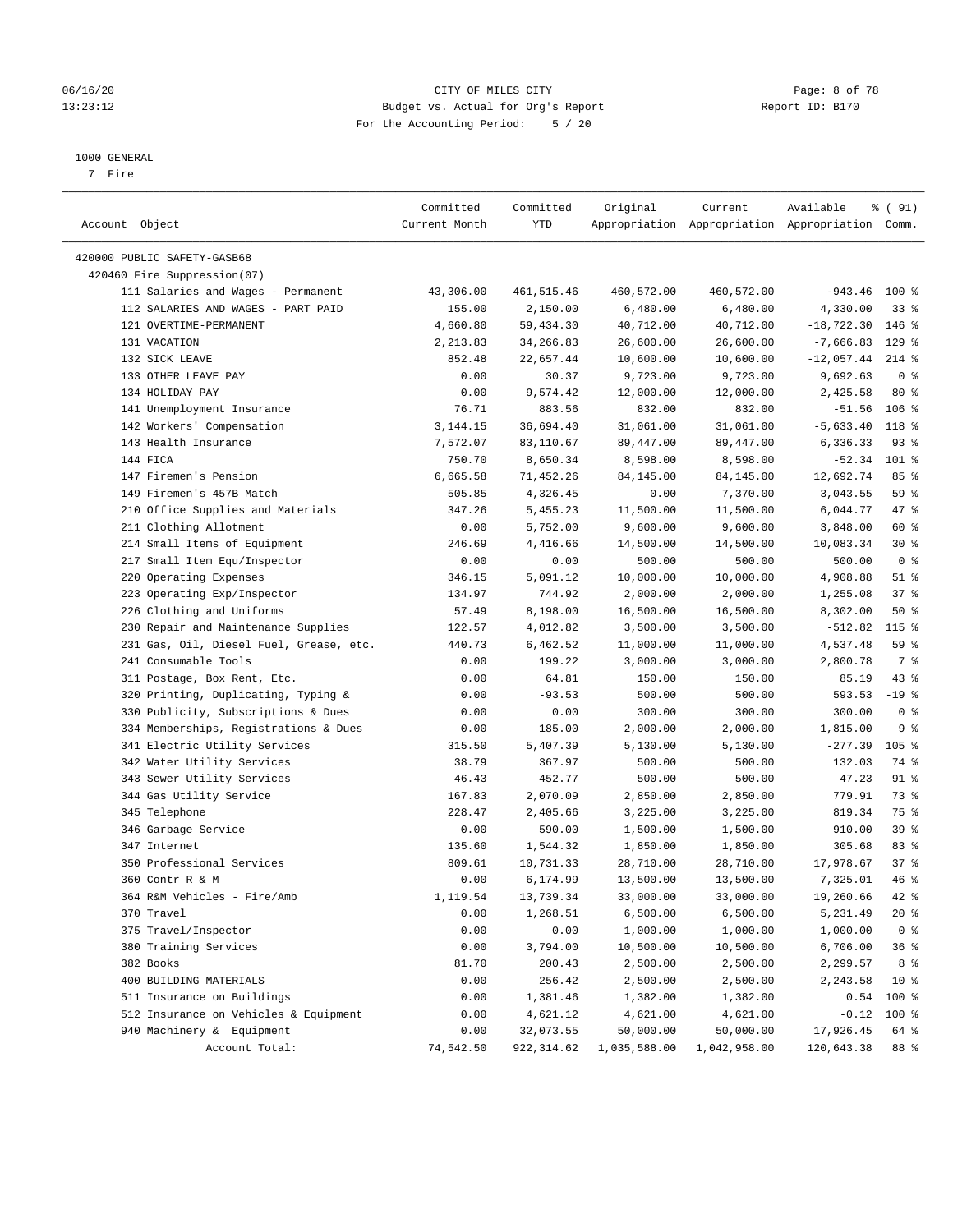#### 06/16/20 CITY OF MILES CITY Page: 9 of 78 13:23:12 Budget vs. Actual for Org's Report Changer Report ID: B170 For the Accounting Period: 5 / 20

#### 1000 GENERAL

7 Fire

| Object<br>Account                                         | Committed<br>Current Month | Committed<br><b>YTD</b> | Original<br>Appropriation | Current<br>Appropriation | Available<br>Appropriation | $\frac{1}{6}$ (91)<br>Comm. |
|-----------------------------------------------------------|----------------------------|-------------------------|---------------------------|--------------------------|----------------------------|-----------------------------|
| Account Group Total:                                      | 74,542.50                  | 922, 314.62             | 1,035,588.00              | 1,042,958.00             | 120,643.38                 | 88 %                        |
| 490000 DEBT SERVICE<br>490500 Other Debt Service Payments |                            |                         |                           |                          |                            |                             |
| 654 Training Center- Principal                            | 576.38                     | 6,093.73                | 6,707.00                  | 6,707.00                 | 613.27                     | $91$ $8$                    |
| 655 Training Center- Interest                             | 586.58                     | 6,698.83                | 7.252.00                  | 7.252.00                 | 553.17                     | $92$ $%$                    |
| Account Total:                                            | 1,162.96                   | 12,792.56               | 13,959.00                 | 13,959.00                | 1,166.44                   | $92$ $%$                    |
| Account Group Total:                                      | 1,162.96                   | 12,792.56               | 13,959.00                 | 13,959.00                | 1,166.44                   | $92$ $%$                    |
| Organization Total:                                       | 75,705.46                  | 935, 107. 18            | 1,049,547.00              | 1,056,917.00             | 121,809.82                 | 88 %                        |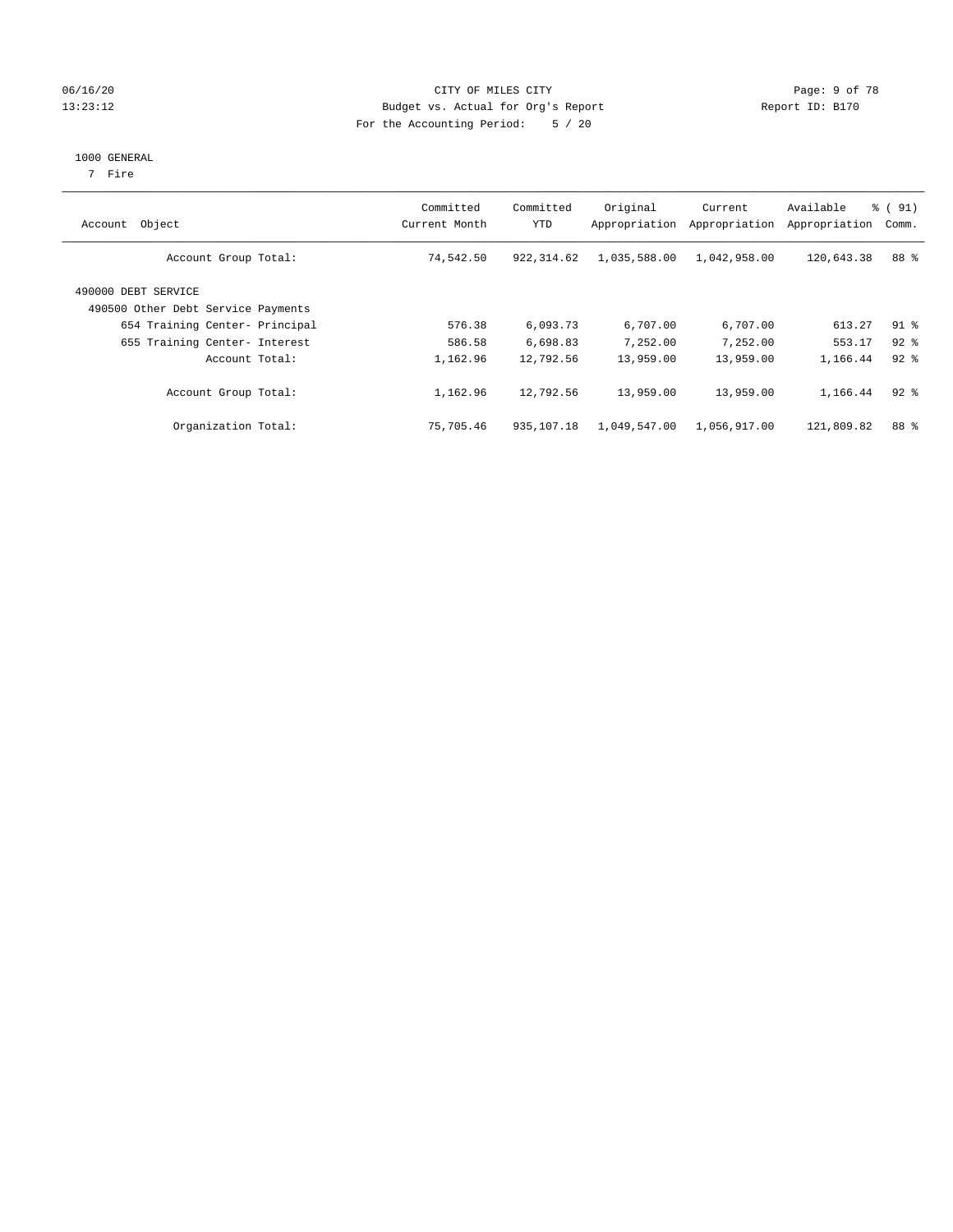#### 06/16/20 Page: 10 of 78 13:23:12 Budget vs. Actual for Org's Report Changer Report ID: B170 For the Accounting Period: 5 / 20

#### 1000 GENERAL

8 City Hall Maintenance

| Account Object                      | Committed<br>Current Month | Committed<br>YTD | Original  | Current<br>Appropriation Appropriation Appropriation | Available | % (91)<br>Comm. |  |
|-------------------------------------|----------------------------|------------------|-----------|------------------------------------------------------|-----------|-----------------|--|
| 410000 GENERAL GOVERNMENTGASB68     |                            |                  |           |                                                      |           |                 |  |
| 411230 City Hall                    |                            |                  |           |                                                      |           |                 |  |
| 214 Small Items of Equipment        | 0.00                       | 0.00             | 400.00    | 400.00                                               | 400.00    | 0 <sup>8</sup>  |  |
| 220 Operating Expenses              | 0.00                       | 1,878.77         | 2,000.00  | 2,000.00                                             | 121.23    | $94$ %          |  |
| 230 Repair and Maintenance Supplies | 27.95                      | 162.95           | 2,000.00  | 2,000.00                                             | 1,837.05  | 8 %             |  |
| 341 Electric Utility Services       | 220.70                     | 4,877.90         | 7,000.00  | 7,000.00                                             | 2,122.10  | 70 %            |  |
| 342 Water Utility Services          | 57.88                      | 636.46           | 750.00    | 750.00                                               | 113.54    | 85%             |  |
| 343 Sewer Utility Services          | 69.30                      | 759.60           | 600.00    | 600.00                                               | $-159.60$ | $127$ %         |  |
| 344 Gas Utility Service             | 100.15                     | 2,407.08         | 2,500.00  | 2,500.00                                             | 92.92     | 96 <sup>8</sup> |  |
| 346 Garbage Service                 | 0.00                       | 125.69           | 250.00    | 250.00                                               | 124.31    | $50*$           |  |
| 360 Contr R & M                     | 600.00                     | 11,040.25        | 15,900.00 | 15,900.00                                            | 4,859.75  | 69 %            |  |
| 511 Insurance on Buildings          | 0.00                       | 2,940.00         | 2,940.00  | 2,940.00                                             | 0.00      | $100$ %         |  |
| Account Total:                      | 1,075.98                   | 24,828.70        | 34,340.00 | 34,340.00                                            | 9,511.30  | 72 %            |  |
|                                     |                            |                  |           |                                                      |           |                 |  |
| Account Group Total:                | 1,075.98                   | 24,828.70        | 34,340.00 | 34,340.00                                            | 9,511.30  | 72 %            |  |
|                                     |                            |                  |           |                                                      |           |                 |  |
| Organization Total:                 | 1,075.98                   | 24,828.70        | 34,340.00 | 34,340.00                                            | 9,511.30  | $72$ $%$        |  |
|                                     |                            |                  |           |                                                      |           |                 |  |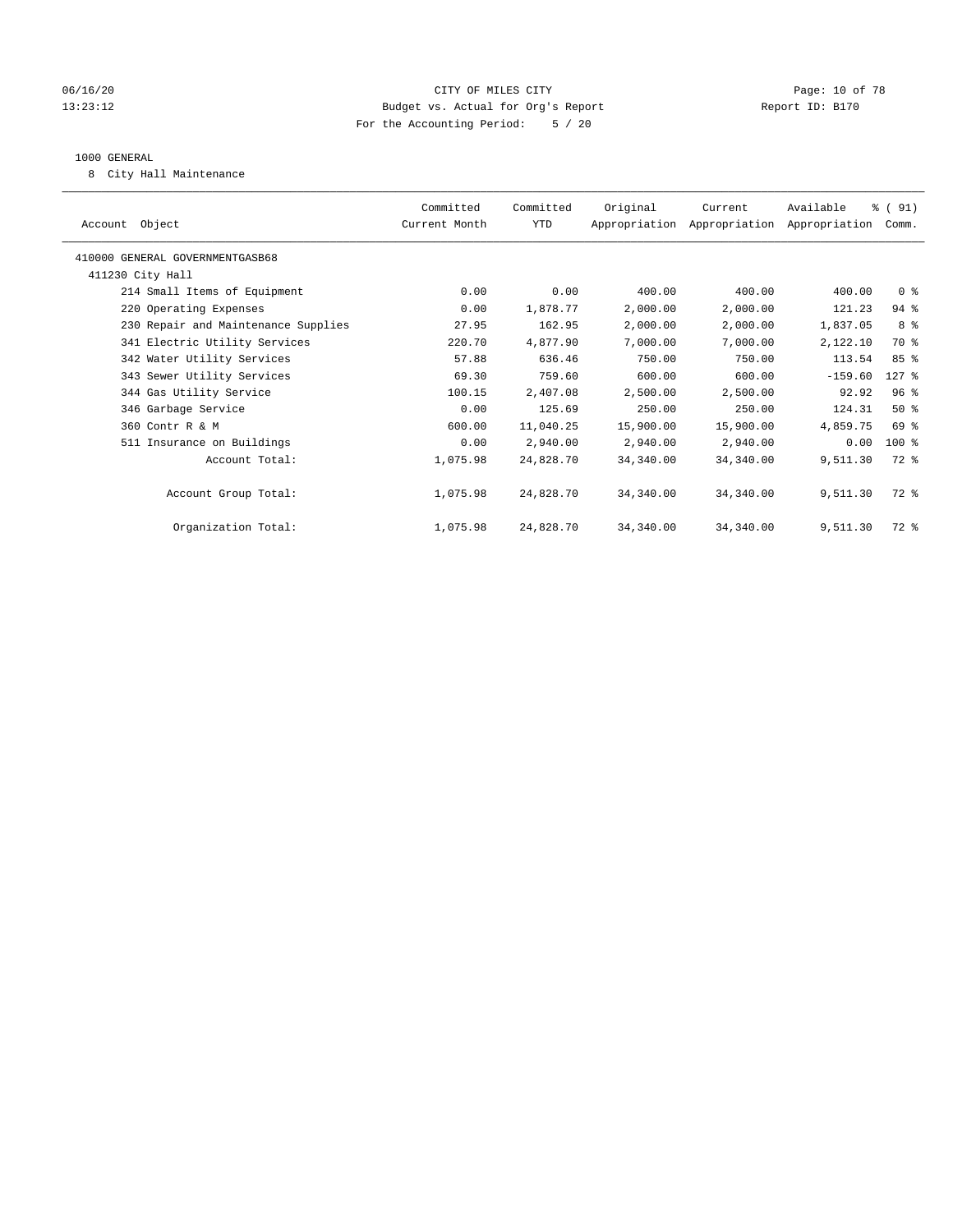#### 06/16/20 Page: 11 of 78 13:23:12 Budget vs. Actual for Org's Report Changer Report ID: B170 For the Accounting Period: 5 / 20

## 1000 GENERAL

9 Treasurer

| Object<br>Account                  | Committed<br>Current Month | Committed<br>YTD | Original  | Current<br>Appropriation Appropriation | Available<br>Appropriation | % (91)<br>Comm. |  |
|------------------------------------|----------------------------|------------------|-----------|----------------------------------------|----------------------------|-----------------|--|
| 410000 GENERAL GOVERNMENTGASB68    |                            |                  |           |                                        |                            |                 |  |
| 410540 City Treasurer(09)          |                            |                  |           |                                        |                            |                 |  |
| 111 Salaries and Wages - Permanent | 1,833.34                   | 20,166.74        | 21,996.00 | 21,996.00                              | 1,829.26                   | $92$ $%$        |  |
| 142 Workers' Compensation          | 7.40                       | 81.40            | 94.00     | 94.00                                  | 12.60                      | 87%             |  |
| 144 FICA                           | 140.24                     | 1,542.64         | 1,683.00  | 1,683.00                               | 140.36                     | $92$ $%$        |  |
| 145 PERS                           | 158.96                     | 1,748.56         | 1,907.00  | 1,907.00                               | 158.44                     | $92$ $%$        |  |
| 214 Small Items of Equipment       | 1,100.00                   | 1,100.00         | 1,200.00  | 1,200.00                               | 100.00                     | $92$ $%$        |  |
| 220 Operating Expenses             | 0.00                       | 273.03           | 0.00      | 0.00                                   | $-273.03$                  | $***$ $%$       |  |
| 345 Telephone                      | 8.53                       | 41.45            | 50.00     | 50.00                                  | 8.55                       | 83%             |  |
| 350 Professional Services          | 0.00                       | 372.00           | 550.00    | 550.00                                 | 178.00                     | 68 %            |  |
| 360 Contr R & M                    | 74.27                      | 889.02           | 1,000.00  | 1,000.00                               | 110.98                     | 89 %            |  |
| Account Total:                     | 3,322.74                   | 26, 214.84       | 28,480.00 | 28,480.00                              | 2,265.16                   | $92$ $%$        |  |
| Account Group Total:               | 3,322.74                   | 26, 214.84       | 28,480.00 | 28,480.00                              | 2,265.16                   | $92$ $%$        |  |
| Organization Total:                | 3,322.74                   | 26, 214.84       | 28,480.00 | 28,480.00                              | 2,265.16                   | $92$ $%$        |  |
|                                    |                            |                  |           |                                        |                            |                 |  |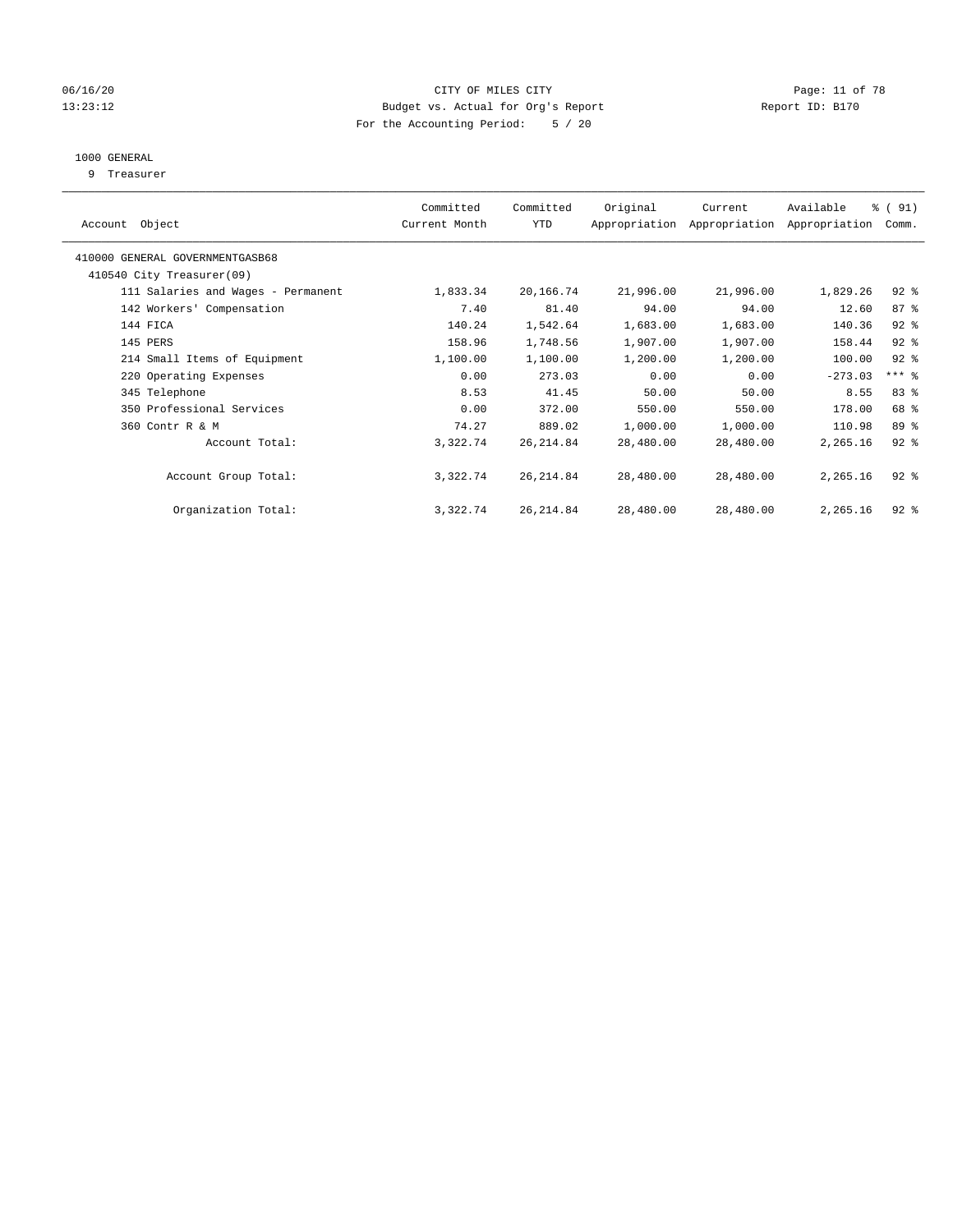#### 06/16/20 Page: 12 of 78 13:23:12 Budget vs. Actual for Org's Report Report ID: B170 For the Accounting Period: 5 / 20

#### 1000 GENERAL

11 Historic Preservation

| Object<br>Account                                                       | Committed<br>Current Month | Committed<br>YTD | Original<br>Appropriation | Current<br>Appropriation | Available<br>Appropriation | $\frac{1}{6}$ (91)<br>Comm. |
|-------------------------------------------------------------------------|----------------------------|------------------|---------------------------|--------------------------|----------------------------|-----------------------------|
| 520000 OTHER FINANCING USES<br>521000 Interfund Operating Transfers Out |                            |                  |                           |                          |                            |                             |
| 820 Transfers to Other Funds                                            | 0.00                       | 2,200.00         | 2,200.00                  | 2,200.00                 | 0.00                       | $100$ %                     |
| Account Total:                                                          | 0.00                       | 2,200.00         | 2,200.00                  | 2,200.00                 | 0.00                       | $100*$                      |
| Account Group Total:                                                    | 0.00                       | 2,200.00         | 2,200.00                  | 2,200,00                 | 0.00                       | $100*$                      |
| Organization Total:                                                     | 0.00                       | 2,200.00         | 2,200.00                  | 2,200,00                 | 0.00                       | $100*$                      |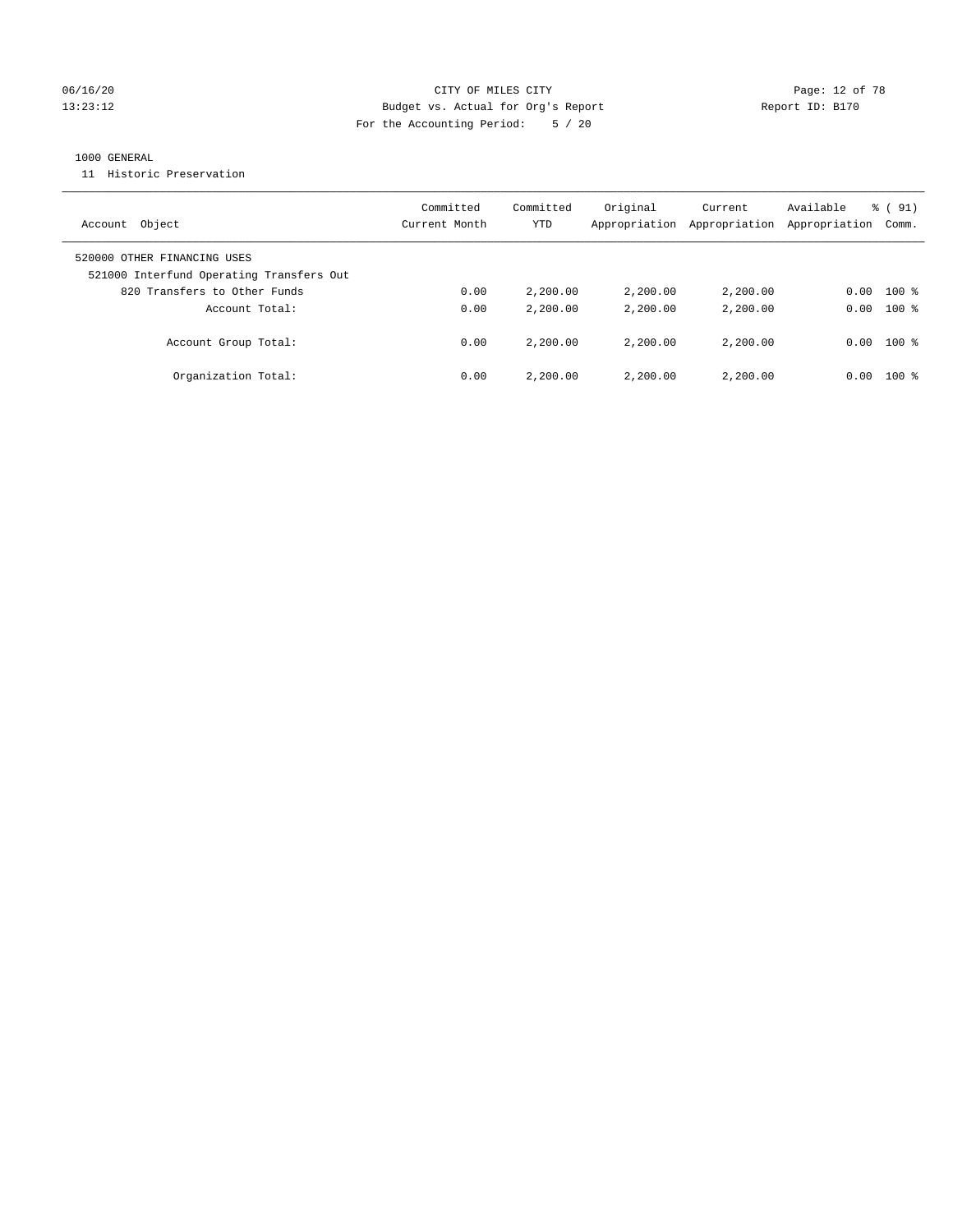#### 06/16/20 Page: 13 of 78 13:23:12 Budget vs. Actual for Org's Report Changer Report ID: B170 For the Accounting Period: 5 / 20

————————————————————————————————————————————————————————————————————————————————————————————————————————————————————————————————————

#### 1000 GENERAL

13 Park

| Account Object                             | Committed<br>Current Month | Committed<br>YTD | Original   | Current    | Available<br>Appropriation Appropriation Appropriation Comm. | १ ( 91)         |
|--------------------------------------------|----------------------------|------------------|------------|------------|--------------------------------------------------------------|-----------------|
| 460000 CULTURE AND RECREATION-GASB68       |                            |                  |            |            |                                                              |                 |
| 460433 Park Operations(13)                 |                            |                  |            |            |                                                              |                 |
| 111 Salaries and Wages - Permanent         | 14,510.19                  | 166,454.13       | 183,328.00 | 183,328.00 | 16,873.87                                                    | 91 %            |
| 121 OVERTIME-PERMANENT                     | 125.52                     | 5,346.35         | 7,300.00   | 7,300.00   | 1,953.65                                                     | 73 %            |
| 131 VACATION                               | 392.51                     | 12,710.66        | 12,100.00  | 12,100.00  | $-610.66$                                                    | $105$ %         |
| 132 SICK LEAVE                             | 173.36                     | 2,728.32         | 9,400.00   | 9,400.00   | 6,671.68                                                     | 29%             |
| 133 OTHER LEAVE PAY                        | 0.00                       | 0.00             | 747.00     | 747.00     | 747.00                                                       | 0 <sup>8</sup>  |
| 134 HOLIDAY PAY                            | 0.00                       | 3,482.14         | 5,500.00   | 5,500.00   | 2,017.86                                                     | $63$ $%$        |
| 141 Unemployment Insurance                 | 22.80                      | 287.57           | 331.00     | 331.00     | 43.43                                                        | 87%             |
| 142 Workers' Compensation                  | 773.54                     | 9,690.84         | 11,790.00  | 11,790.00  | 2,099.16                                                     | $82$ $%$        |
| 143 Health Insurance                       | 3,329.46                   | 36,626.31        | 39,958.00  | 39,958.00  | 3,331.69                                                     | 92%             |
| 144 FICA                                   | 1,109.89                   | 14,082.09        | 16,859.00  | 16,859.00  | 2,776.91                                                     | 84 %            |
| 145 PERS                                   | 1,278.75                   | 16,163.45        | 19,107.00  | 19,107.00  | 2,943.55                                                     | 85%             |
| 196 CLOTHING ALLOTMENT                     | 0.00                       | 978.50           | 950.00     | 950.00     | $-28.50$                                                     | $103$ %         |
| 210 Office Supplies and Materials          | 0.00                       | 95.54            | 350.00     | 350.00     | 254.46                                                       | $27$ %          |
| 214 Small Items of Equipment               | 0.00                       | 244.10           | 0.00       | 0.00       | $-244.10$                                                    | $***$ $%$       |
| 220 Operating Expenses                     | 87.00                      | 2,338.25         | 2,500.00   | 2,500.00   | 161.75                                                       | $94$ %          |
| 222 Chemicals, Lab & Med Supplies          | 0.00                       | 825.25           | 4,000.00   | 4,000.00   | 3,174.75                                                     | $21$ %          |
| 226 Clothing and Uniforms                  | 0.00                       | 780.86           | 750.00     | 750.00     | $-30.86$                                                     | $104$ %         |
| 230 Repair and Maintenance Supplies        | 1,070.23                   | 11,667.77        | 15,000.00  | 15,000.00  | 3,332.23                                                     | 78 %            |
| 231 Gas, Oil, Diesel Fuel, Grease, etc.    | 304.16                     | 6,897.43         | 6,500.00   | 6,500.00   | $-397.43$                                                    | $106$ %         |
| 334 Memberships, Registrations & Dues      | 0.00                       | 115.00           | 300.00     | 300.00     | 185.00                                                       | 38 <sup>8</sup> |
| 341 Electric Utility Services              | 565.91                     | 9,325.39         | 11,400.00  | 11,400.00  | 2,074.61                                                     | $82$ $%$        |
| 342 Water Utility Services                 | 81.89                      | 16, 111. 24      | 24,000.00  | 24,000.00  | 7,888.76                                                     | 67%             |
| 343 Sewer Utility Services                 | 45.48                      | 1,688.90         | 1,700.00   | 1,700.00   | 11.10                                                        | 99 %            |
| 344 Gas Utility Service                    | 162.39                     | 2,637.35         | 4,235.00   | 4,235.00   | 1,597.65                                                     | 62 %            |
| 345 Telephone                              | 34.03                      | 392.12           | 500.00     | 500.00     | 107.88                                                       | 78 %            |
| 346 Garbage Service                        | 0.00                       | 629.22           | 800.00     | 800.00     | 170.78                                                       | 79 %            |
| 347 Internet                               | 37.60                      | 413.60           | 450.00     | 450.00     | 36.40                                                        | 92%             |
| 350 Professional Services                  | 24.99                      | 1,713.71         | 8,000.00   | 8,000.00   | 6,286.29                                                     | $21$ %          |
| 360 Contr R & M                            | 0.00                       | 6,651.16         | 7,000.00   | 7,000.00   | 348.84                                                       | 95 <sup>°</sup> |
| 363 R&M Vehicles/Equip/Labor-PW            | 25.95                      | 9,265.18         | 7,000.00   | 7,000.00   | $-2, 265.18$                                                 | 132 %           |
| 370 Travel                                 | 0.00                       | 0.00             | 600.00     | 600.00     | 600.00                                                       | 0 <sup>8</sup>  |
| 380 Training Services                      | 0.00                       | 180.00           | 400.00     | 400.00     | 220.00                                                       | 45 %            |
| 511 Insurance on Buildings                 | 0.00                       | 3,197.51         | 3,198.00   | 3,198.00   | 0.49                                                         | $100*$          |
| 512 Insurance on Vehicles & Equipment      | 0.00                       | 596.99           | 597.00     | 597.00     |                                                              | $0.01$ 100 %    |
| 936 Parks and Recreation Facilities        | 0.00                       | 370.97           | 0.00       | 0.00       | $-370.97$                                                    | $***$ 8         |
| 940 Machinery & Equipment                  | 0.00                       | 4,725.00         | 0.00       | 0.00       | $-4,725.00$ *** \$                                           |                 |
| Account Total:                             | 24, 155.65                 | 349,412.90       | 406,650.00 | 406,650.00 | 57,237.10 86 %                                               |                 |
| 460436 Denton Complex Upgrades             |                            |                  |            |            |                                                              |                 |
| 350 Professional Services                  | 0.00                       | 0.00             | 1,000.00   | 1,000.00   | 1,000.00                                                     | 0 <sup>8</sup>  |
| Account Total:                             | 0.00                       | 0.00             | 1,000.00   | 1,000.00   | 1,000.00                                                     | 0 <sup>°</sup>  |
| 460439 Riverside Park Tennis Court Project |                            |                  |            |            |                                                              |                 |
| 230 Repair and Maintenance Supplies        | 0.00                       | 0.00             | 200.00     | 200.00     | 200.00                                                       | 0 <sup>8</sup>  |
| Account Total:                             | 0.00                       | 0.00             | 200.00     | 200.00     | 200.00                                                       | 0 <sup>°</sup>  |
| Account Group Total:                       | 24, 155.65                 | 349,412.90       | 407,850.00 | 407,850.00 | 58,437.10                                                    | 86 %            |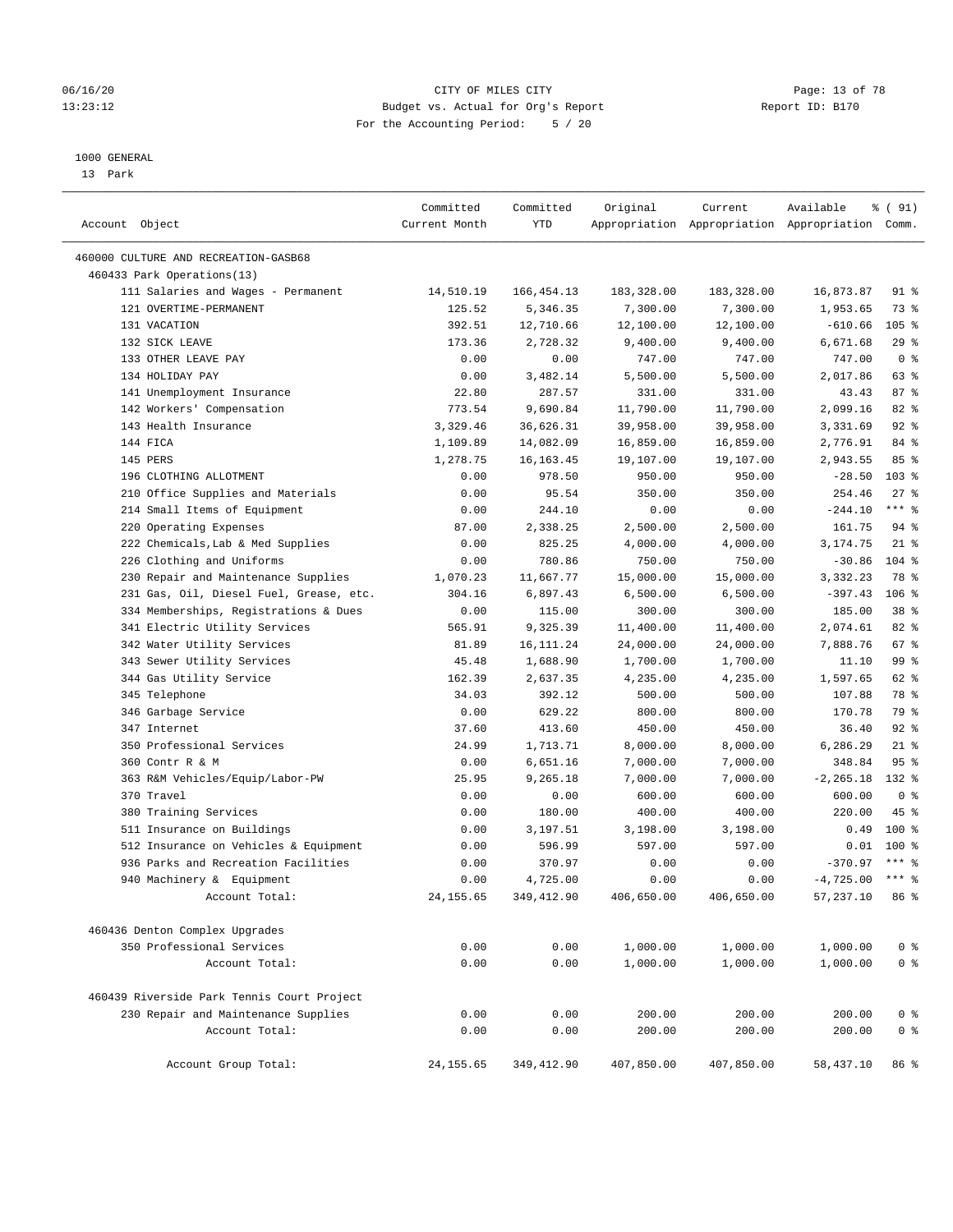#### 06/16/20 Page: 14 of 78 13:23:12 Budget vs. Actual for Org's Report Changer Report ID: B170 For the Accounting Period: 5 / 20

#### 1000 GENERAL

13 Park

| Account Object      | Committed<br>Current Month | Committed<br><b>YTD</b> | Original   | Current    | Available<br>Appropriation Appropriation Appropriation Comm. | 8 (91) |
|---------------------|----------------------------|-------------------------|------------|------------|--------------------------------------------------------------|--------|
| Organization Total: | 24, 155, 65                | 349,412.90              | 407,850.00 | 407,850.00 | 58,437.10 86 %                                               |        |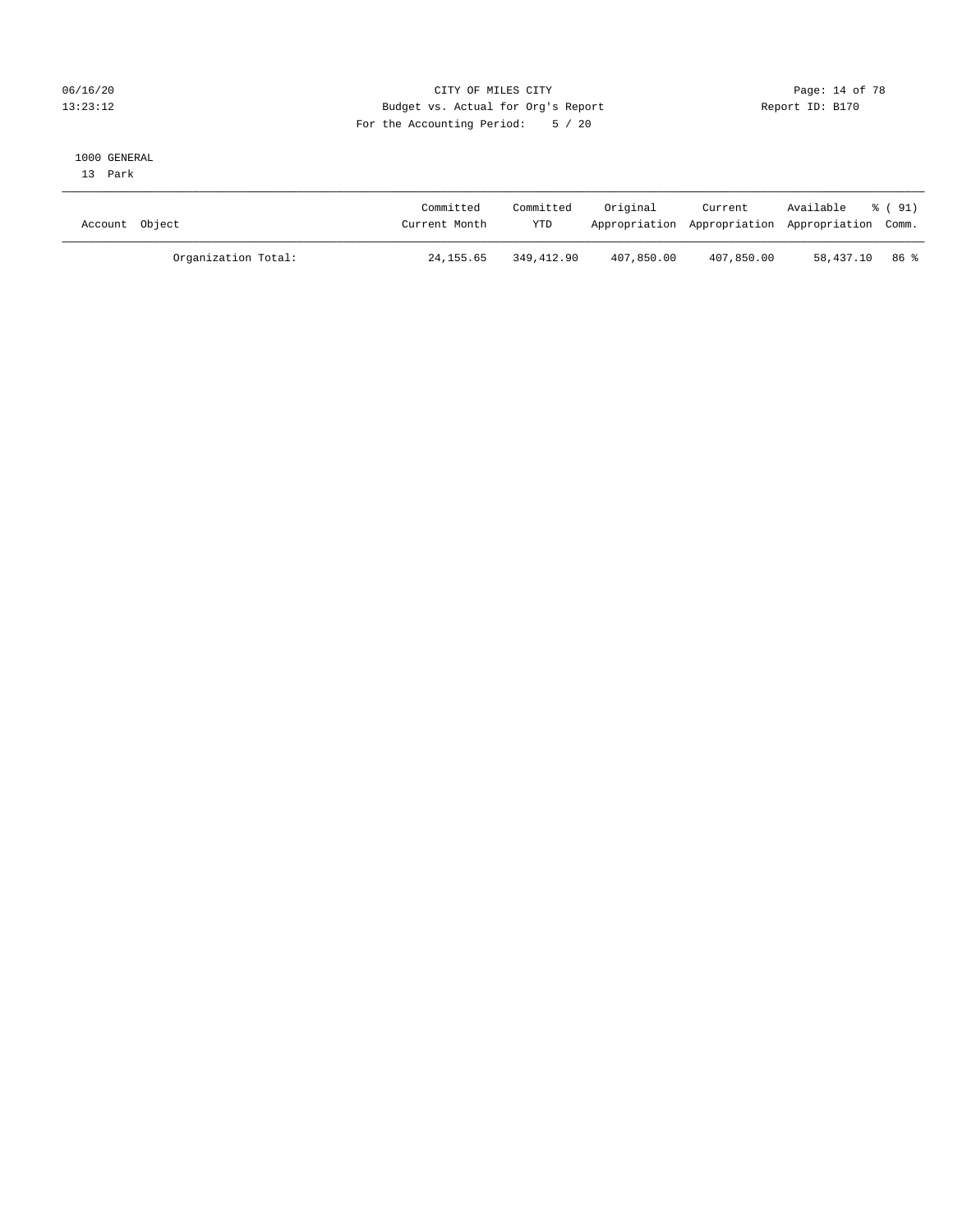#### 06/16/20 Page: 15 of 78 13:23:12 Budget vs. Actual for Org's Report Changer Report ID: B170 For the Accounting Period: 5 / 20

## 1000 GENERAL

14 Swim Pool

| Account Object                       | Committed<br>Current Month | Committed<br><b>YTD</b> | Original   | Current<br>Appropriation Appropriation Appropriation | Available   | % (91)<br>Comm. |
|--------------------------------------|----------------------------|-------------------------|------------|------------------------------------------------------|-------------|-----------------|
| 460000 CULTURE AND RECREATION-GASB68 |                            |                         |            |                                                      |             |                 |
| 460445 Swimming Pool                 |                            |                         |            |                                                      |             |                 |
| 111 Salaries and Wages - Permanent   | 0.00                       | 31,981.77               | 54, 315.00 | 54, 315.00                                           | 22, 333. 23 | 59 <sub>8</sub> |
| 121 OVERTIME-PERMANENT               | 0.00                       | 395.11                  | 0.00       | 0.00                                                 | $-395.11$   | $***$ $_{8}$    |
| 141 Unemployment Insurance           | 0.00                       | 48.60                   | 82.00      | 82.00                                                | 33.40       | 59 %            |
| 142 Workers' Compensation            | 0.00                       | 1,761.39                | 3,114.00   | 3,114.00                                             | 1,352.61    | 57%             |
| 144 FICA                             | 0.00                       | 2,476.90                | 4,156.00   | 4,156.00                                             | 1,679.10    | 60 %            |
| 145 PERS                             | 0.00                       | 438.44                  | 1,082.00   | 1,082.00                                             | 643.56      | 41 %            |
| 214 Small Items of Equipment         | 0.00                       | 0.00                    | 300.00     | 300.00                                               | 300.00      | 0 <sup>8</sup>  |
| 220 Operating Expenses               | 0.00                       | 0.00                    | 1,000.00   | 1,000.00                                             | 1,000.00    | 0 <sup>8</sup>  |
| 222 Chemicals, Lab & Med Supplies    | 0.00                       | 454.99                  | 3,500.00   | 3,500.00                                             | 3,045.01    | $13*$           |
| 226 Clothing and Uniforms            | 0.00                       | 0.00                    | 550.00     | 550.00                                               | 550.00      | 0 <sup>8</sup>  |
| 230 Repair and Maintenance Supplies  | 0.00                       | 244.94                  | 500.00     | 500.00                                               | 255.06      | 49 %            |
| 341 Electric Utility Services        | 333.16                     | 2,026.47                | 1,568.00   | 1,568.00                                             | $-458.47$   | $129$ %         |
| 342 Water Utility Services           | 0.00                       | 195.84                  | 300.00     | 300.00                                               | 104.16      | 65 %            |
| 343 Sewer Utility Services           | 0.00                       | 180.14                  | 200.00     | 200.00                                               | 19.86       | $90*$           |
| 345 Telephone                        | 0.00                       | 104.10                  | 150.00     | 150.00                                               | 45.90       | 69 %            |
| 350 Professional Services            | 0.00                       | 0.00                    | 250.00     | 250.00                                               | 250.00      | 0 <sup>8</sup>  |
| 360 Contr R & M                      | 0.00                       | 0.00                    | 200.00     | 200.00                                               | 200.00      | 0 <sup>8</sup>  |
| 363 R&M Vehicles/Equip/Labor-PW      | 0.00                       | 0.00                    | 300.00     | 300.00                                               | 300.00      | 0 <sup>8</sup>  |
| 380 Training Services                | 0.00                       | 0.00                    | 700.00     | 700.00                                               | 700.00      | 0 <sup>8</sup>  |
| 540 Special Assessments              | 0.00                       | 0.00                    | 700.00     | 700.00                                               | 700.00      | 0 <sup>8</sup>  |
| Account Total:                       | 333.16                     | 40,308.69               | 72,967.00  | 72,967.00                                            | 32,658.31   | 55 <sup>8</sup> |
| Account Group Total:                 | 333.16                     | 40,308.69               | 72,967.00  | 72,967.00                                            | 32,658.31   | $55$ $%$        |
| Organization Total:                  | 333.16                     | 40,308.69               | 72,967.00  | 72,967.00                                            | 32,658.31   | 55 %            |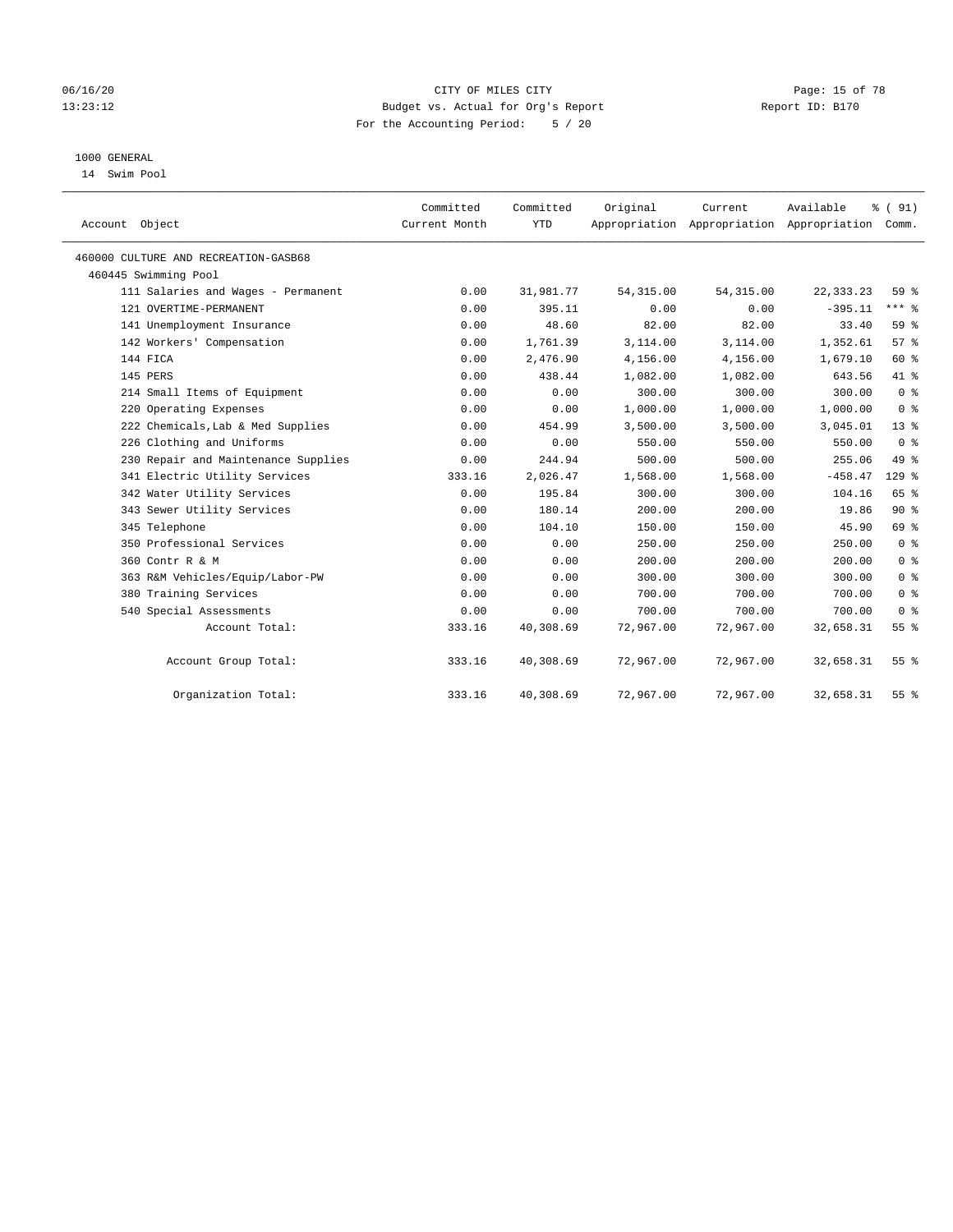#### 06/16/20 Page: 16 of 78 13:23:12 Budget vs. Actual for Org's Report Changer Report ID: B170 For the Accounting Period: 5 / 20

# 1000 GENERAL

16 Library

| Object<br>Account                                                       | Committed<br>Current Month | Committed<br>YTD | Original<br>Appropriation | Current<br>Appropriation | Available<br>Appropriation | $\frac{1}{6}$ (91)<br>Comm. |  |
|-------------------------------------------------------------------------|----------------------------|------------------|---------------------------|--------------------------|----------------------------|-----------------------------|--|
| 520000 OTHER FINANCING USES<br>521000 Interfund Operating Transfers Out |                            |                  |                           |                          |                            |                             |  |
| 820 Transfers to Other Funds                                            | 25,445.00                  | 279,895.00       | 305, 344, 00              | 305, 344, 00             | 25,449.00                  | $92$ $%$                    |  |
| Account Total:                                                          | 25,445.00                  | 279,895.00       | 305, 344, 00              | 305, 344, 00             | 25,449.00                  | $92*$                       |  |
| Account Group Total:                                                    | 25,445.00                  | 279,895.00       | 305, 344, 00              | 305, 344, 00             | 25,449.00                  | $92$ $%$                    |  |
| Organization Total:                                                     | 25,445.00                  | 279,895.00       | 305, 344, 00              | 305, 344, 00             | 25,449.00                  | $92$ $%$                    |  |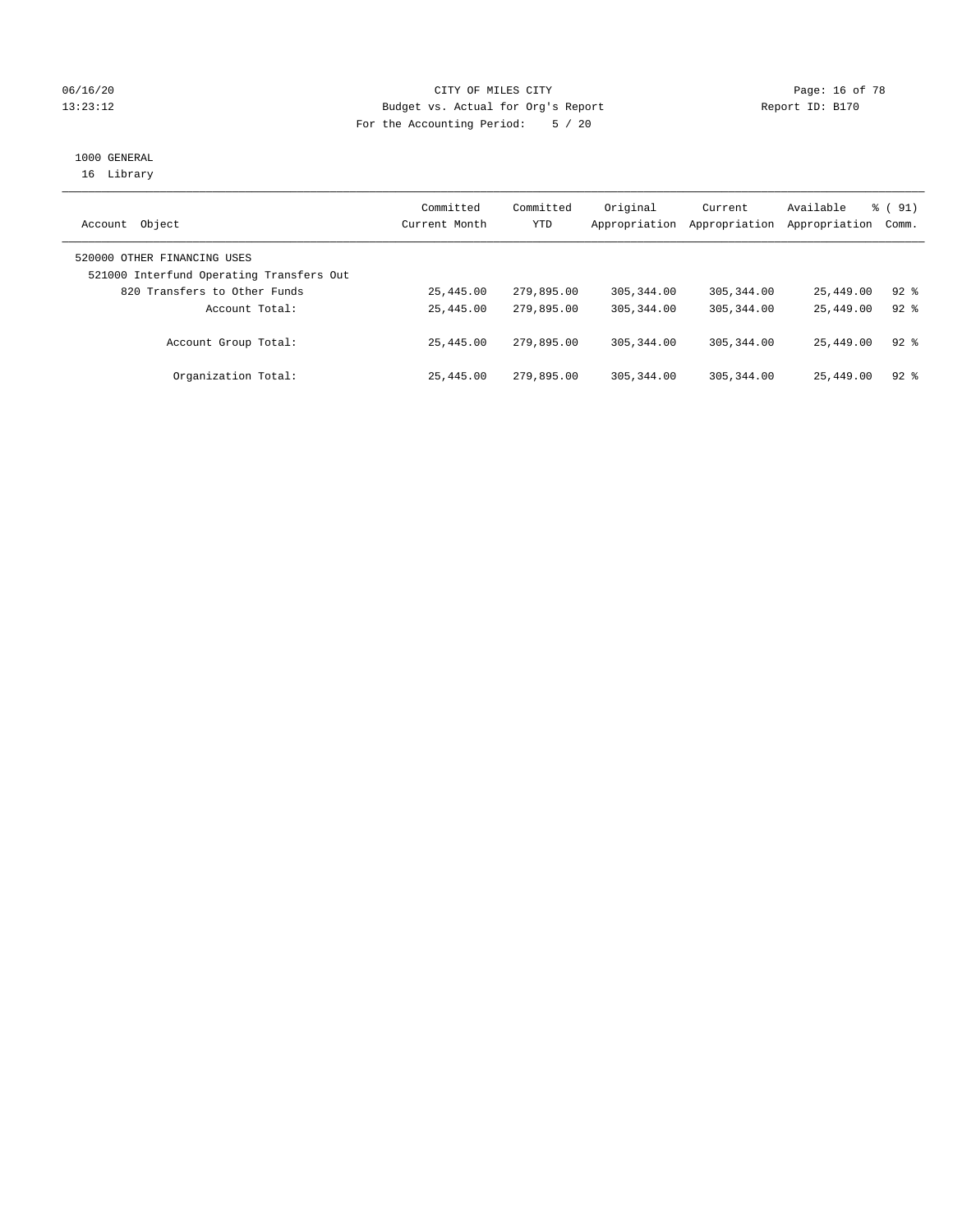#### 06/16/20 Page: 17 of 78 13:23:12 Budget vs. Actual for Org's Report Changer Report ID: B170 For the Accounting Period: 5 / 20

#### 1000 GENERAL

21 Animal Control

| Account Object                           | Committed<br>Current Month | Committed<br>YTD | Original  | Current<br>Appropriation Appropriation Appropriation Comm. | Available   | % (91)          |  |
|------------------------------------------|----------------------------|------------------|-----------|------------------------------------------------------------|-------------|-----------------|--|
| 440000 PUBLIC HEALTH-GASB68              |                            |                  |           |                                                            |             |                 |  |
| 440600 Animal Control Services(21)       |                            |                  |           |                                                            |             |                 |  |
| 111 Salaries and Wages - Permanent       | 3,240.00                   | 36,084.63        | 42,860.00 | 42,860.00                                                  | 6,775.37    | 84 %            |  |
| 121 OVERTIME-PERMANENT                   | 0.00                       | 127.50           | 500.00    | 500.00                                                     | 372.50      | $26$ %          |  |
| 131 VACATION                             | 0.00                       | 2,349.00         | 1,500.00  | 1,500.00                                                   | $-849.00$   | 157 %           |  |
| 132 SICK LEAVE                           | 0.00                       | 0.00             | 700.00    | 700.00                                                     | 700.00      | 0 <sup>8</sup>  |  |
| 133 OTHER LEAVE PAY                      | 162.00                     | 1,245.38         | 500.00    | 500.00                                                     | $-745.38$   | $249$ $%$       |  |
| 134 HOLIDAY PAY                          | 0.00                       | 0.00             | 300.00    | 300.00                                                     | 300.00      | 0 <sup>8</sup>  |  |
| 141 Unemployment Insurance               | 5.10                       | 60.93            | 70.00     | 70.00                                                      | 9.07        | 87%             |  |
| 142 Workers' Compensation                | 161.66                     | 1,925.14         | 2,583.00  | 2,583.00                                                   | 657.86      | 75 %            |  |
| 143 Health Insurance                     | 794.70                     | 8,741.70         | 9,536.00  | 9,536.00                                                   | 794.30      | $92$ $%$        |  |
| 144 FICA                                 | 260.25                     | 3,109.31         | 3,547.00  | 3,547.00                                                   | 437.69      | 88 %            |  |
| 145 PERS                                 | 294.95                     | 3,377.36         | 3,456.00  | 3,456.00                                                   | 78.64       | 98 %            |  |
| 196 CLOTHING ALLOTMENT                   | 0.00                       | 838.20           | 807.00    | 807.00                                                     | $-31.20$    | $104$ %         |  |
| 210 Office Supplies and Materials        | 0.00                       | 0.00             | 150.00    | 150.00                                                     | 150.00      | 0 <sup>8</sup>  |  |
| 214 Small Items of Equipment             | 0.00                       | 68.81            | 400.00    | 400.00                                                     | 331.19      | $17*$           |  |
| 220 Operating Expenses                   | 0.00                       | 530.87           | 1,200.00  | 1,200.00                                                   | 669.13      | 44 %            |  |
| 230 Repair and Maintenance Supplies      | 0.00                       | 0.00             | 250.00    | 250.00                                                     | 250.00      | 0 <sup>8</sup>  |  |
| 231 Gas, Oil, Diesel Fuel, Grease, etc.  | 88.86                      | 3,234.21         | 1,400.00  | 1,400.00                                                   | $-1,834.21$ | $231$ %         |  |
| 311 Postage, Box Rent, Etc.              | 0.00                       | 83.70            | 20.00     | 20.00                                                      | $-63.70$    | 419 %           |  |
| 320 Printing, Duplicating, Typing &      | 0.00                       | 0.00             | 25.00     | 25.00                                                      | 25.00       | 0 <sup>8</sup>  |  |
| 330 Publicity, Subscriptions & Dues      | 0.00                       | 0.00             | 25.00     | 25.00                                                      | 25.00       | 0 <sup>8</sup>  |  |
| 341 Electric Utility Services            | 40.73                      | 680.33           | 529.00    | 529.00                                                     | $-151.33$   | $129$ %         |  |
| 342 Water Utility Services               | 23.46                      | 259.20           | 350.00    | 350.00                                                     | 90.80       | 74 %            |  |
| 343 Sewer Utility Services               | 27.61                      | 302.63           | 150.00    | 150.00                                                     | $-152.63$   | $202$ %         |  |
| 344 Gas Utility Service                  | 45.76                      | 495.90           | 635.00    | 635.00                                                     | 139.10      | 78 %            |  |
| 345 Telephone                            | 24.29                      | 372.22           | 500.00    | 500.00                                                     | 127.78      | 74 %            |  |
| 347 Internet                             | 45.00                      | 90.00            | 560.00    | 560.00                                                     | 470.00      | 16 <sup>8</sup> |  |
| 350 Professional Services                | 47.02                      | 6,586.01         | 3,000.00  | 3,000.00                                                   | $-3,586.01$ | $220$ %         |  |
| 366 R&M Vehicles - Police/Animal Control | 0.00                       | 0.00             | 100.00    | 100.00                                                     | 100.00      | 0 <sup>8</sup>  |  |
| 370 Travel                               | 0.00                       | 0.00             | 200.00    | 200.00                                                     | 200.00      | 0 <sup>8</sup>  |  |
| 380 Training Services                    | 0.00                       | 0.00             | 100.00    | 100.00                                                     | 100.00      | 0 <sup>8</sup>  |  |
| 511 Insurance on Buildings               | 0.00                       | 85.34            | 86.00     | 86.00                                                      | 0.66        | 99 %            |  |
| Account Total:                           | 5,261.39                   | 70,648.37        | 76,039.00 | 76,039.00                                                  | 5,390.63    | $93$ $%$        |  |
| Account Group Total:                     | 5,261.39                   | 70,648.37        | 76,039.00 | 76,039.00                                                  | 5,390.63    | $93$ $%$        |  |
| Organization Total:                      | 5,261.39                   | 70,648.37        | 76,039.00 | 76,039.00                                                  | 5,390.63    | $93$ $%$        |  |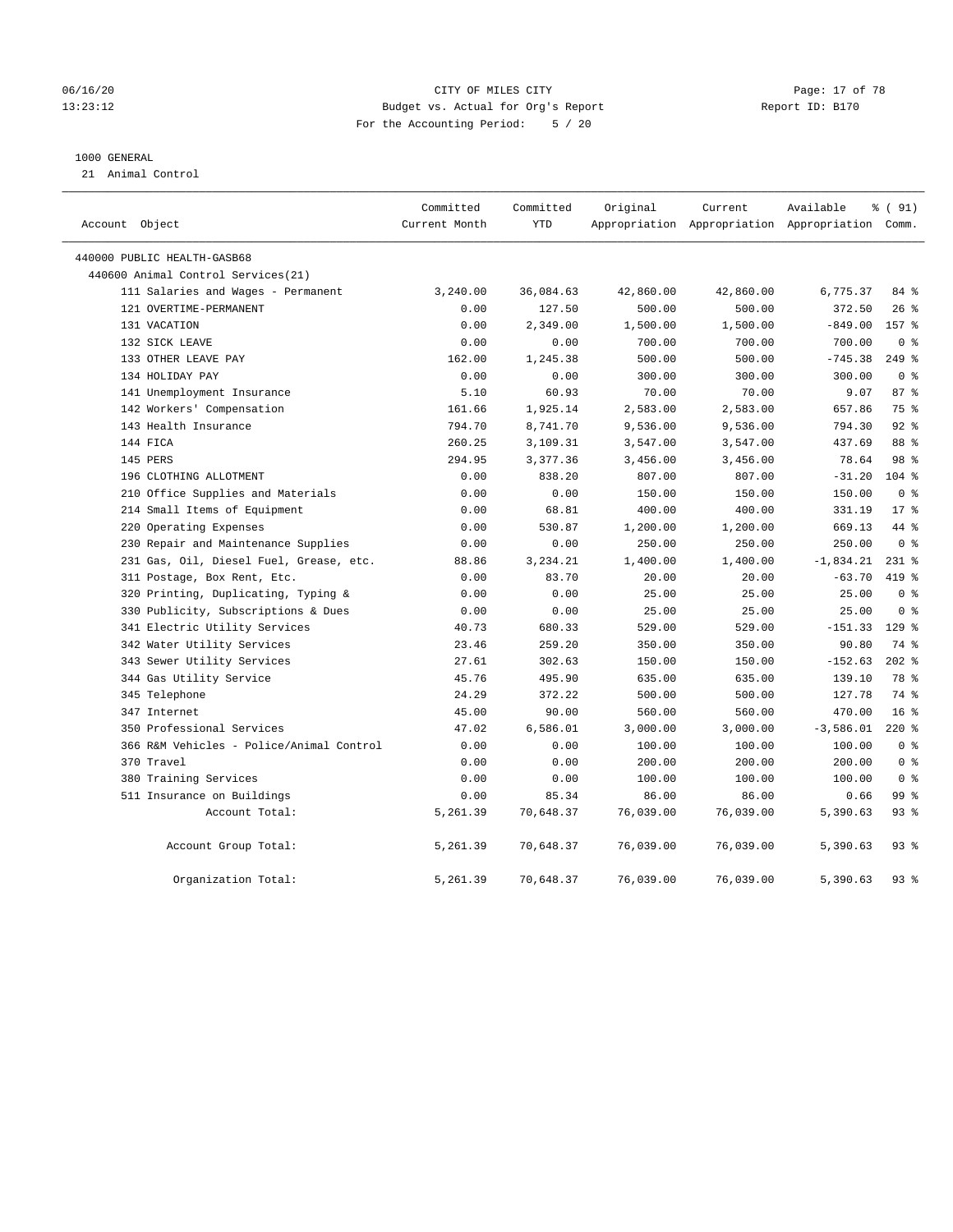#### 06/16/20 Page: 18 of 78 13:23:12 Budget vs. Actual for Org's Report Report ID: B170 For the Accounting Period: 5 / 20

#### 1000 GENERAL

36 Planning & Community Services

| Account Object                            | Committed<br>Current Month | Committed<br><b>YTD</b> | Original   | Current    | Available<br>Appropriation Appropriation Appropriation Comm. | % (91)          |
|-------------------------------------------|----------------------------|-------------------------|------------|------------|--------------------------------------------------------------|-----------------|
| 410000 GENERAL GOVERNMENTGASB68           |                            |                         |            |            |                                                              |                 |
| 411020 Community Services & Planning      |                            |                         |            |            |                                                              |                 |
| 111 Salaries and Wages - Permanent        | 3,345.20                   | 32,649.92               | 36,472.00  | 36,472.00  | 3,822.08                                                     | $90*$           |
| 121 OVERTIME-PERMANENT                    | 0.00                       | 45.51                   | 200.00     | 200.00     | 154.49                                                       | 23%             |
| 131 VACATION                              | 30.35                      | 2,530.49                | 2,800.00   | 2,800.00   | 269.51                                                       | 90%             |
| 132 SICK LEAVE                            | 89.79                      | 1,516.20                | 1,300.00   | 1,300.00   | $-216.20$                                                    | 117 %           |
| 133 OTHER LEAVE PAY                       | 248.88                     | 750.46                  | 2,112.00   | 2,112.00   | 1,361.54                                                     | 36%             |
| 141 Unemployment Insurance                | 5.61                       | 56.54                   | 64.00      | 64.00      | 7.46                                                         | 88 %            |
| 142 Workers' Compensation                 | 17.57                      | 181.11                  | 215.00     | 215.00     | 33.89                                                        | 84 %            |
| 143 Health Insurance                      | 865.89                     | 9,524.84                | 10,395.00  | 10,395.00  | 870.16                                                       | $92$ %          |
| 144 FICA                                  | 284.13                     | 2,880.46                | 3,281.00   | 3,281.00   | 400.54                                                       | 88 %            |
| 145 PERS                                  | 322.02                     | 9,299.36                | 3,718.00   | 3,718.00   | $-5,581.36$                                                  | $250*$          |
| 196 CLOTHING ALLOTMENT                    | 0.00                       | 163.50                  | 164.00     | 164.00     | 0.50                                                         | $100*$          |
| 210 Office Supplies and Materials         | 16.17                      | 192.24                  | 500.00     | 500.00     | 307.76                                                       | 38 <sup>8</sup> |
| 214 Small Items of Equipment              | 0.00                       | 18.53                   | 800.00     | 800.00     | 781.47                                                       | 2 <sup>8</sup>  |
| 220 Operating Expenses                    | 0.00                       | 0.00                    | 300.00     | 300.00     | 300.00                                                       | 0 <sup>8</sup>  |
| 311 Postage, Box Rent, Etc.               | 0.50                       | 74.10                   | 3,000.00   | 3,000.00   | 2,925.90                                                     | 2 <sup>8</sup>  |
| 320 Printing, Duplicating, Typing &       | 0.00                       | 97.50                   | 1,000.00   | 1,000.00   | 902.50                                                       | 10 <sup>8</sup> |
| 327 Map Printing                          | 0.00                       | 10.00                   | 200.00     | 200.00     | 190.00                                                       | 5 <sup>°</sup>  |
| 330 Publicity, Subscriptions & Dues       | 0.00                       | 350.00                  | 500.00     | 500.00     | 150.00                                                       | 70 %            |
| 331 Publication of Formal & Legal Notices | 0.00                       | 117.00                  | 1,000.00   | 1,000.00   | 883.00                                                       | $12*$           |
| 334 Memberships, Registrations & Dues     | 0.00                       | 135.00                  | 1,200.00   | 1,200.00   | 1,065.00                                                     | $11$ %          |
| 345 Telephone                             | 40.21                      | 736.31                  | 900.00     | 900.00     | 163.69                                                       | 82 %            |
| 347 Internet                              | 0.00                       | 0.00                    | 170.00     | 170.00     | 170.00                                                       | 0 <sup>8</sup>  |
| 350 Professional Services                 | 940.00                     | 9,710.00                | 36,000.00  | 36,000.00  | 26,290.00                                                    | 278             |
| 360 Contr R & M                           | 74.27                      | 2,654.04                | 10,000.00  | 10,000.00  | 7,345.96                                                     | $27$ %          |
| 370 Travel                                | 0.00                       | 2,274.82                | 1,500.00   | 1,500.00   | $-774.82$                                                    | $152$ %         |
| 380 Training Services                     | 0.00                       | 672.50                  | 2,000.00   | 2,000.00   | 1,327.50                                                     | $34$ $%$        |
| 382 Books                                 | 0.00                       | 0.00                    | 200.00     | 200.00     | 200.00                                                       | 0 <sup>8</sup>  |
| Account Total:                            | 6,280.59                   | 76,640.43               | 119,991.00 | 119,991.00 | 43,350.57                                                    | 64 %            |
| Account Group Total:                      | 6,280.59                   | 76,640.43               | 119,991.00 | 119,991.00 | 43,350.57                                                    | 64 %            |
| Organization Total:                       | 6,280.59                   | 76,640.43               | 119,991.00 | 119,991.00 | 43, 350.57                                                   | 64 %            |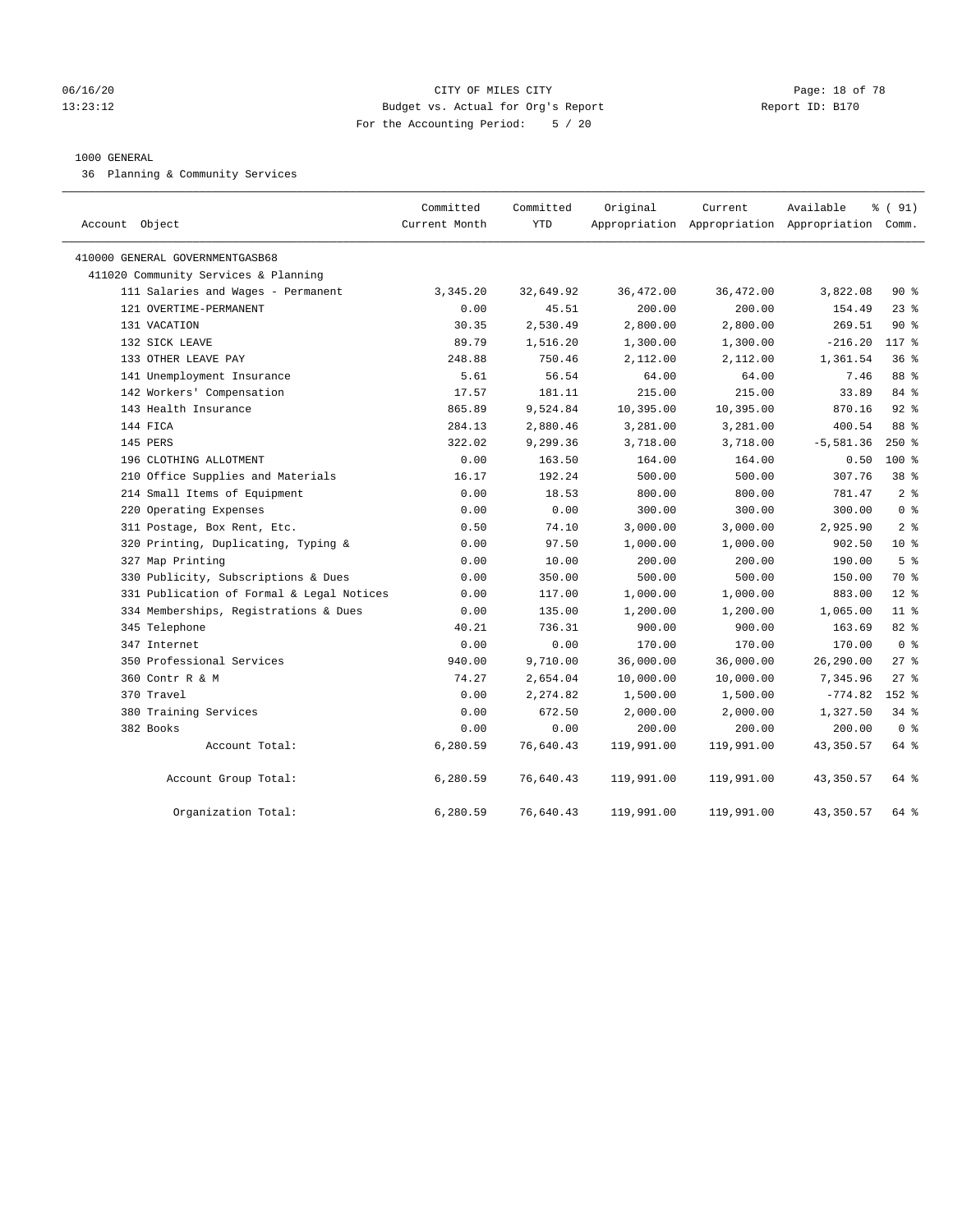#### 06/16/20 Page: 19 of 78 13:23:12 Budget vs. Actual for Org's Report Changer Report ID: B170 For the Accounting Period: 5 / 20

# 1000 GENERAL

37 CITY HEALTH

| Object<br>Account                                                       | Committed<br>Current Month | Committed<br><b>YTD</b> | Original<br>Appropriation | Current<br>Appropriation | Available<br>Appropriation | $\frac{1}{6}$ (91)<br>Comm. |
|-------------------------------------------------------------------------|----------------------------|-------------------------|---------------------------|--------------------------|----------------------------|-----------------------------|
| 520000 OTHER FINANCING USES<br>521000 Interfund Operating Transfers Out |                            |                         |                           |                          |                            |                             |
| 820 Transfers to Other Funds                                            | 0.00                       | 11,500.00               | 11,500.00                 | 11,500.00                | 0.00                       | $100*$                      |
| Account Total:                                                          | 0.00                       | 11,500.00               | 11,500.00                 | 11,500.00                | 0.00                       | $100*$                      |
| Account Group Total:                                                    | 0.00                       | 11,500.00               | 11,500.00                 | 11,500.00                |                            | $0.00$ 100 %                |
| Organization Total:                                                     | 0.00                       | 11,500.00               | 11,500.00                 | 11,500.00                | 0.00                       | $100*$                      |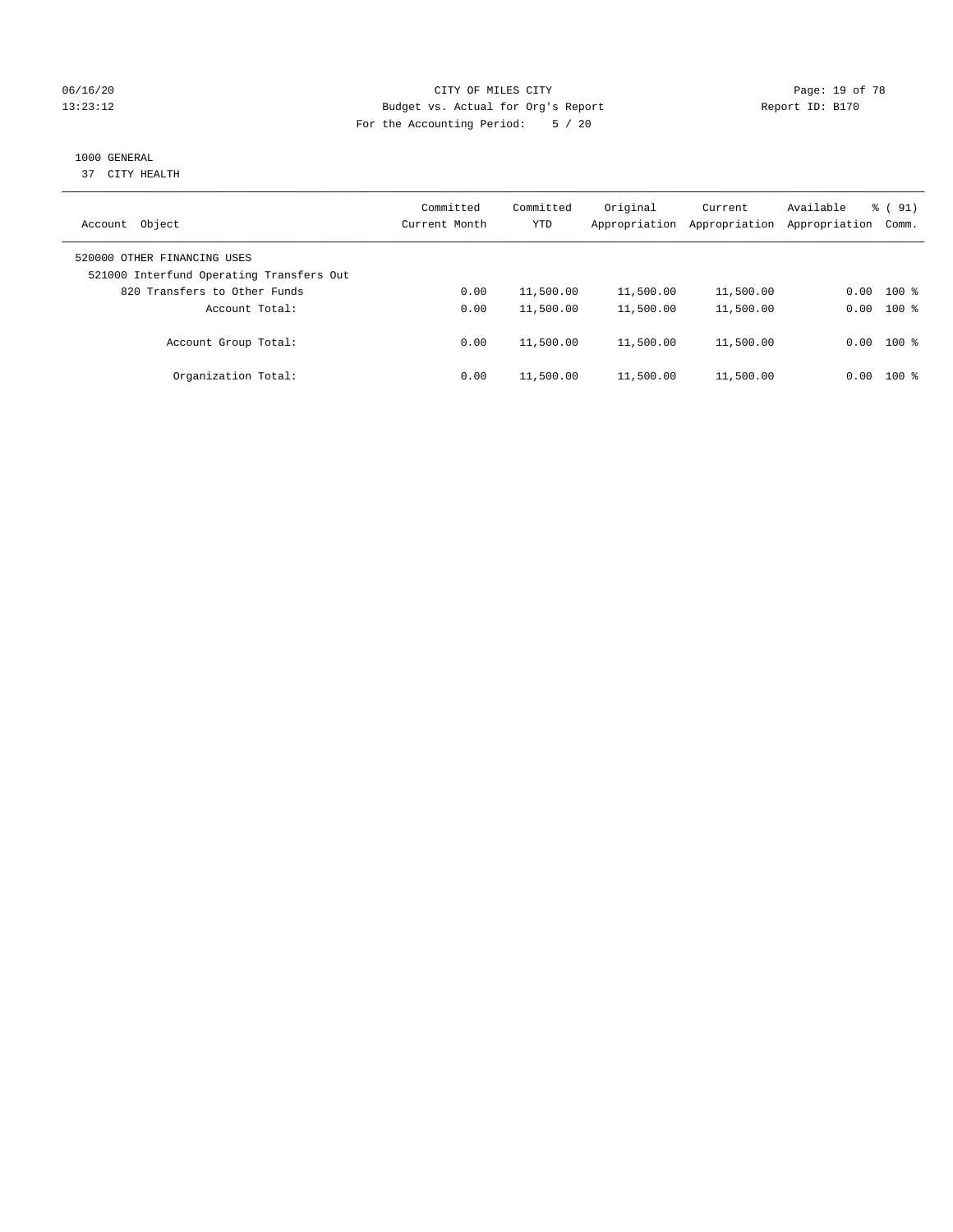#### 06/16/20 Page: 20 of 78 13:23:12 Budget vs. Actual for Org's Report Report ID: B170 For the Accounting Period: 5 / 20

#### 1000 GENERAL

201 Flood Prevention

| Account Object |                                           | Committed<br>Current Month | Committed<br><b>YTD</b> | Original   | Current    | Available<br>Appropriation Appropriation Appropriation Comm. | % (91)         |  |
|----------------|-------------------------------------------|----------------------------|-------------------------|------------|------------|--------------------------------------------------------------|----------------|--|
|                |                                           |                            |                         |            |            |                                                              |                |  |
|                | 430000 Public Works-GASB68                |                            |                         |            |            |                                                              |                |  |
|                | 431200 Flood Control                      |                            |                         |            |            |                                                              |                |  |
|                | 111 Salaries and Wages - Permanent        | 1,450.61                   | 14,350.24               | 16,128.00  | 16,128.00  | 1,777.76                                                     | 89 %           |  |
|                | 131 VACATION                              | 18.36                      | 1,138.70                | 1,000.00   | 1,000.00   | $-138.70$                                                    | $114$ %        |  |
|                | 132 SICK LEAVE                            | 0.00                       | 565.34                  | 500.00     | 500.00     | $-65.34$                                                     | $113*$         |  |
|                | 133 OTHER LEAVE PAY                       | 0.00                       | 73.30                   | 1,017.00   | 1,017.00   | 943.70                                                       | 7 <sup>°</sup> |  |
|                | 141 Unemployment Insurance                | 2.21                       | 24.30                   | 28.00      | 28.00      | 3.70                                                         | 87%            |  |
|                | 142 Workers' Compensation                 | 5.94                       | 65.26                   | 1,069.00   | 1,069.00   | 1,003.74                                                     | 6 %            |  |
|                | 143 Health Insurance                      | 317.87                     | 3,496.72                | 3,815.00   | 3,815.00   | 318.28                                                       | 92%            |  |
|                | 144 FICA                                  | 111.18                     | 1,225.31                | 1,426.00   | 1,426.00   | 200.69                                                       | 86 %           |  |
|                | 145 PERS                                  | 127.36                     | 1,398.13                | 1,616.00   | 1,616.00   | 217.87                                                       | 87%            |  |
|                | 196 CLOTHING ALLOTMENT                    | 0.00                       | 60.00                   | 60.00      | 60.00      | 0.00                                                         | $100*$         |  |
|                | 210 Office Supplies and Materials         | 0.00                       | 295.52                  | 400.00     | 400.00     | 104.48                                                       | 74 %           |  |
|                | 214 Small Items of Equipment              | 0.00                       | 656.86                  | 500.00     | 500.00     | $-156.86$                                                    | $131*$         |  |
|                | 220 Operating Expenses                    | 0.00                       | 316.10                  | 500.00     | 500.00     | 183.90                                                       | 63 %           |  |
|                | 231 Gas, Oil, Diesel Fuel, Grease, etc.   | 0.00                       | 0.00                    | 500.00     | 500.00     | 500.00                                                       | 0 <sup>8</sup> |  |
|                | 311 Postage, Box Rent, Etc.               | 21.65                      | 191.93                  | 3,000.00   | 3,000.00   | 2,808.07                                                     | 6 %            |  |
|                | 330 Publicity, Subscriptions & Dues       | 0.00                       | 0.00                    | 100.00     | 100.00     | 100.00                                                       | 0 <sup>8</sup> |  |
|                | 331 Publication of Formal & Legal Notices | 91.00                      | 1,404.00                | 2,000.00   | 2,000.00   | 596.00                                                       | 70 %           |  |
|                | 334 Memberships, Registrations & Dues     | 0.00                       | 245.00                  | 200.00     | 200.00     | $-45.00$                                                     | $123$ %        |  |
|                | 345 Telephone                             | 0.00                       | 0.00                    | 50.00      | 50.00      | 50.00                                                        | 0 <sup>8</sup> |  |
|                | 350 Professional Services                 | 8,892.95                   | 36,028.92               | 58,000.00  | 58,000.00  | 21,971.08                                                    | $62$ $%$       |  |
|                | 370 Travel                                | 0.00                       | 676.31                  | 1,000.00   | 1,000.00   | 323.69                                                       | 68 %           |  |
|                | 380 Training Services                     | 0.00                       | 0.00                    | 200.00     | 200.00     | 200.00                                                       | 0 <sup>8</sup> |  |
|                | 382 Books                                 | 0.00                       | 0.00                    | 50.00      | 50.00      | 50.00                                                        | 0 <sup>8</sup> |  |
|                | 532 Land Rental                           | 0.00                       | 0.00                    | 150.00     | 150.00     | 150.00                                                       | 0 <sup>8</sup> |  |
|                | 540 Special Assessments                   | 0.00                       | 0.00                    | 300.00     | 300.00     | 300.00                                                       | 0 <sup>8</sup> |  |
|                | Account Total:                            | 11,039.13                  | 62, 211.94              | 93,609.00  | 93,609.00  | 31,397.06                                                    | 66 %           |  |
|                | Account Group Total:                      | 11,039.13                  | 62, 211.94              | 93,609.00  | 93,609.00  | 31,397.06                                                    | 66 %           |  |
|                | 490000 DEBT SERVICE                       |                            |                         |            |            |                                                              |                |  |
|                | 490500 Other Debt Service Payments        |                            |                         |            |            |                                                              |                |  |
|                | 652 Principle- Flood Study Loan           | 0.00                       | 28,798.34               | 28,799.00  | 28,799.00  | 0.66                                                         | $100$ %        |  |
|                | 653 Interest- Flood Study Loan            | 0.00                       | 3,763.71                | 3,764.00   | 3,764.00   | 0.29                                                         | 100 %          |  |
|                | Account Total:                            | 0.00                       | 32,562.05               | 32,563.00  | 32,563.00  | 0.95                                                         | $100*$         |  |
|                | Account Group Total:                      | 0.00                       | 32,562.05               | 32,563.00  | 32,563.00  | 0.95                                                         | $100*$         |  |
|                | Organization Total:                       | 11,039.13                  | 94,773.99               | 126,172.00 | 126,172.00 | 31,398.01                                                    | 75 %           |  |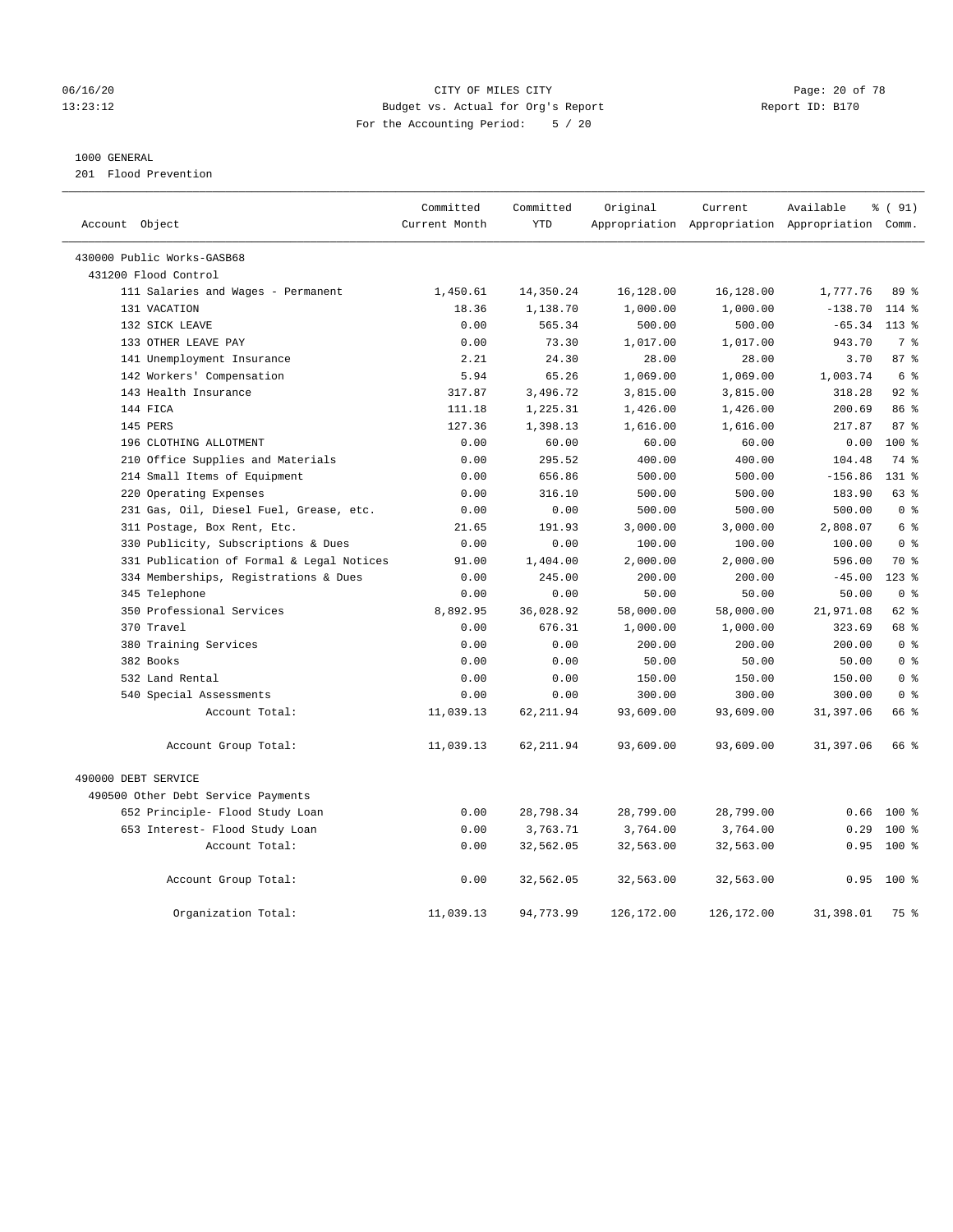#### 06/16/20 Page: 21 of 78 13:23:12 Budget vs. Actual for Org's Report Report ID: B170 For the Accounting Period: 5 / 20

# 1000 GENERAL

301 Elections

| Object<br>Account                                   | Committed<br>Current Month | Committed<br><b>YTD</b> | Original<br>Appropriation | Current<br>Appropriation | Available<br>Appropriation | % (91)<br>Comm. |
|-----------------------------------------------------|----------------------------|-------------------------|---------------------------|--------------------------|----------------------------|-----------------|
| 410000 GENERAL GOVERNMENTGASB68<br>410600 Elections |                            |                         |                           |                          |                            |                 |
| 300 PURCHASED SERVICES                              | 0.00                       | 9,858.74                | 10,000.00                 | 10,000.00                | 141.26                     | 99 %            |
| Account Total:                                      | 0.00                       | 9,858.74                | 10,000.00                 | 10,000.00                | 141.26                     | 99 <sup>8</sup> |
| Account Group Total:                                | 0.00                       | 9,858.74                | 10,000.00                 | 10,000.00                | 141.26                     | 99 <sup>8</sup> |
| Organization Total:                                 | 0.00                       | 9,858.74                | 10,000.00                 | 10,000.00                | 141.26                     | 99 %            |

Fund Total: 331,822.86 4,231,811.71 4,702,728.00 4,724,792.00 492,980.29 90 %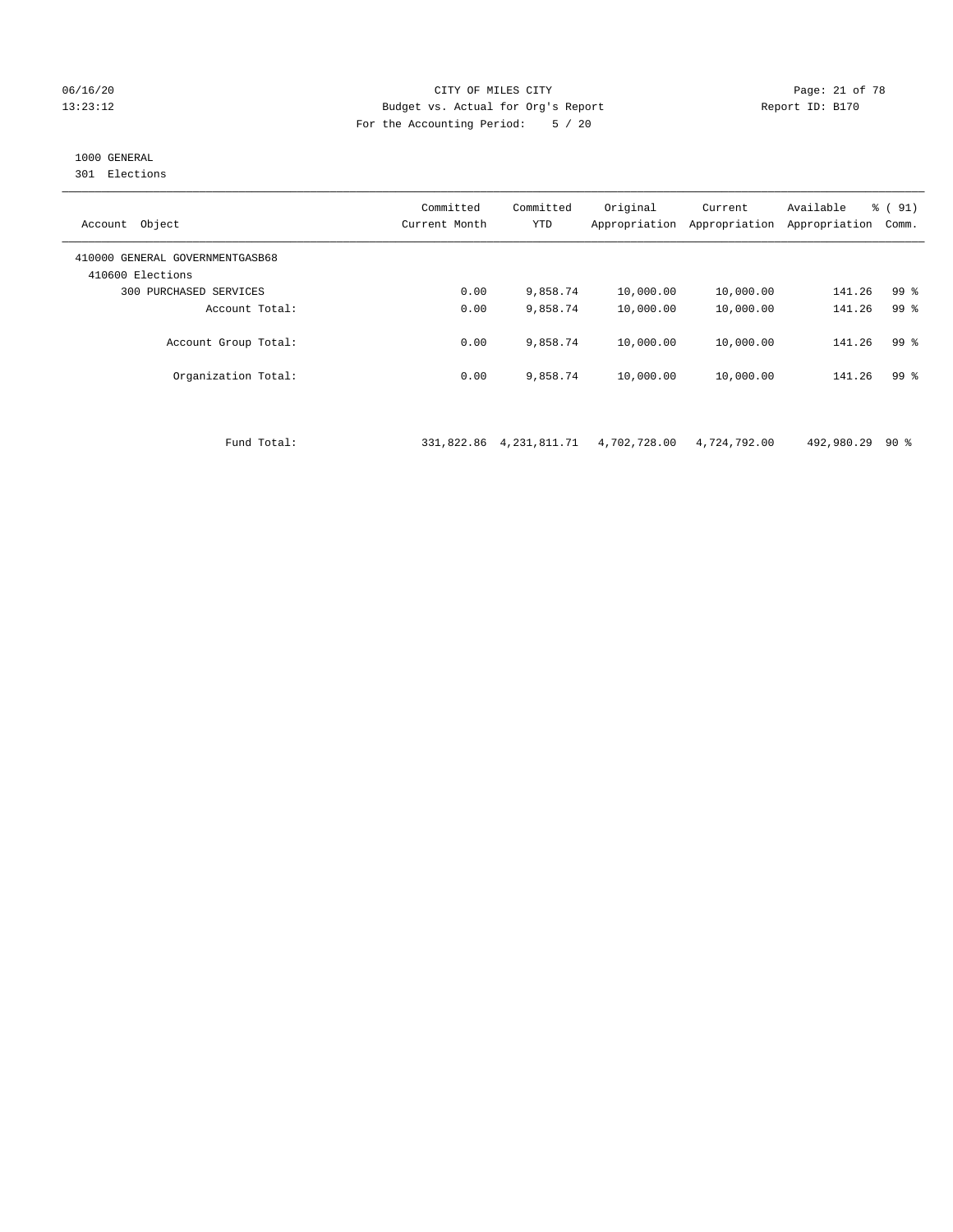#### 06/16/20 Page: 22 of 78 13:23:12 Budget vs. Actual for Org's Report Report ID: B170 For the Accounting Period: 5 / 20

————————————————————————————————————————————————————————————————————————————————————————————————————————————————————————————————————

# 2220 LIBRARY

16 Library

|                                                         | Committed     | Committed        | Original               | Current                | Available                                       | % ( 91)         |
|---------------------------------------------------------|---------------|------------------|------------------------|------------------------|-------------------------------------------------|-----------------|
| Account Object                                          | Current Month | YTD              |                        |                        | Appropriation Appropriation Appropriation Comm. |                 |
|                                                         |               |                  |                        |                        |                                                 |                 |
| 460000 CULTURE AND RECREATION-GASB68                    |               |                  |                        |                        |                                                 |                 |
| 460100 Library Services(16)                             |               |                  |                        |                        |                                                 |                 |
| 111 Salaries and Wages - Permanent                      | 16,197.41     | 150,682.14       | 180,964.00             | 180,964.00             | 30,281.86                                       | 83 %            |
| 121 OVERTIME-PERMANENT                                  | 0.00          | 0.00             | 600.00                 | 600.00                 | 600.00                                          | 0 <sup>8</sup>  |
| 131 VACATION                                            | 0.00          | 8,762.18         | 16,000.00              | 16,000.00              | 7,237.82                                        | $55$ $%$<br>37% |
| 132 SICK LEAVE<br>133 OTHER LEAVE PAY                   | 61.19         | 2,710.11         | 7,300.00               | 7,300.00               | 4,589.89                                        | 9 <sup>°</sup>  |
|                                                         | 0.00<br>24.41 | 355.28<br>244.76 | 4,071.00<br>731.00     | 4,071.00<br>731.00     | 3,715.72<br>486.24                              | $33$ $%$        |
| 141 Unemployment Insurance<br>142 Workers' Compensation | 235.97        | 1,354.61         | 887.00                 | 887.00                 | $-467.61$                                       | $153$ %         |
| 143 Health Insurance                                    | 3,972.80      | 37, 345.30       |                        |                        | 10,336.70                                       | 78 %            |
| 144 FICA                                                | 1,240.83      | 12,399.32        | 47,682.00<br>15,983.00 | 47,682.00              | 3,583.68                                        | 78 %            |
| 145 PERS                                                | 1,409.61      | 14,089.57        |                        | 15,983.00<br>18,115.00 | 4,025.43                                        | 78 %            |
| 196 CLOTHING ALLOTMENT                                  | 0.00          | 600.00           | 18,115.00<br>750.00    | 750.00                 | 150.00                                          | $80*$           |
| 210 Office Supplies and Materials                       | 0.00          | 273.68           | 500.00                 | 500.00                 | 226.32                                          | 55%             |
| 214 Small Items of Equipment                            | 0.00          | 953.00           | 3,000.00               | 3,000.00               | 2,047.00                                        | $32$ $%$        |
| 220 Operating Expenses                                  | 0.00          | 0.00             | 500.00                 | 500.00                 | 500.00                                          | 0 <sup>8</sup>  |
| 224 Janitorial Supplies                                 | 0.00          | 331.43           | 1,200.00               | 1,200.00               | 868.57                                          | $28$ %          |
| 311 Postage, Box Rent, Etc.                             | 6.32          | 830.93           | 1,500.00               | 1,500.00               | 669.07                                          | 55%             |
| 320 Printing, Duplicating, Typing &                     | 0.00          | 319.29           | 1,500.00               | 1,500.00               | 1,180.71                                        | $21$ %          |
| 330 Publicity, Subscriptions & Dues                     | 0.00          | 58.80            | 0.00                   | 0.00                   | $-58.80$                                        | *** 응           |
| 334 Memberships, Registrations & Dues                   | 0.00          | 0.00             | 250.00                 | 250.00                 | 250.00                                          | 0 <sup>8</sup>  |
| 341 Electric Utility Services                           | 211.31        | 6,335.72         | 9,000.00               | 9,000.00               | 2,664.28                                        | 70 %            |
| 342 Water Utility Services                              | 23.46         | 305.48           | 750.00                 | 750.00                 | 444.52                                          | 41 %            |
| 343 Sewer Utility Services                              | 27.61         | 344.48           | 800.00                 | 800.00                 | 455.52                                          | 43 %            |
| 344 Gas Utility Service                                 | 54.58         | 2,074.68         | 5,000.00               | 5,000.00               | 2,925.32                                        | 41 %            |
| 345 Telephone                                           | 98.01         | 1,165.67         | 1,750.00               | 1,750.00               | 584.33                                          | 67 %            |
| 346 Garbage Service                                     | 0.00          | 0.00             | 400.00                 | 400.00                 | 400.00                                          | 0 <sup>8</sup>  |
| 347 Internet                                            | 107.50        | 2,004.98         | 2,500.00               | 2,500.00               | 495.02                                          | 80 %            |
| 350 Professional Services                               | 3,185.82      | 4,620.28         | 9,500.00               | 9,500.00               | 4,879.72                                        | 49 %            |
| 360 Contr R & M                                         | 489.72        | 9,356.61         | 10,000.00              | 10,000.00              | 643.39                                          | 94 %            |
| 370 Travel                                              | 0.00          | 105.00           | 1,500.00               | 1,500.00               | 1,395.00                                        | 7 %             |
| 380 Training Services                                   | 0.00          | 0.00             | 1,000.00               | 1,000.00               | 1,000.00                                        | 0 <sup>8</sup>  |
| 382 Books                                               | 265.60        | 5,255.41         | 15,000.00              | 15,000.00              | 9,744.59                                        | 35%             |
| 511 Insurance on Buildings                              | 0.00          | 2,994.06         | 2,995.00               | 2,995.00               | 0.94                                            | $100*$          |
| 513 Liability                                           | 0.00          | 2,931.16         | 2,932.00               | 2,932.00               | 0.84                                            | $100*$          |
| Account Total:                                          | 27,612.15     | 268,803.93       | 364,660.00             | 364,660.00             | 95,856.07                                       | 74 %            |
|                                                         |               |                  |                        |                        |                                                 |                 |
| Account Group Total:                                    | 27,612.15     | 268,803.93       | 364,660.00             | 364,660.00             | 95,856.07                                       | 74 %            |
| 520000 OTHER FINANCING USES                             |               |                  |                        |                        |                                                 |                 |
| 521000 Interfund Operating Transfers Out                |               |                  |                        |                        |                                                 |                 |
| 820 Transfers to Other Funds                            | 1,748.00      | 19,228.00        | 20,972.00              | 20,972.00              | 1,744.00                                        | $92$ $%$        |
| Account Total:                                          | 1,748.00      | 19,228.00        | 20,972.00              | 20,972.00              | 1,744.00                                        | $92$ $%$        |
|                                                         |               |                  |                        |                        |                                                 |                 |
| Account Group Total:                                    | 1,748.00      | 19,228.00        | 20,972.00              | 20,972.00              | 1,744.00                                        | $92$ $%$        |
| Organization Total:                                     | 29,360.15     | 288,031.93       | 385,632.00             | 385,632.00             | 97,600.07                                       | 75 %            |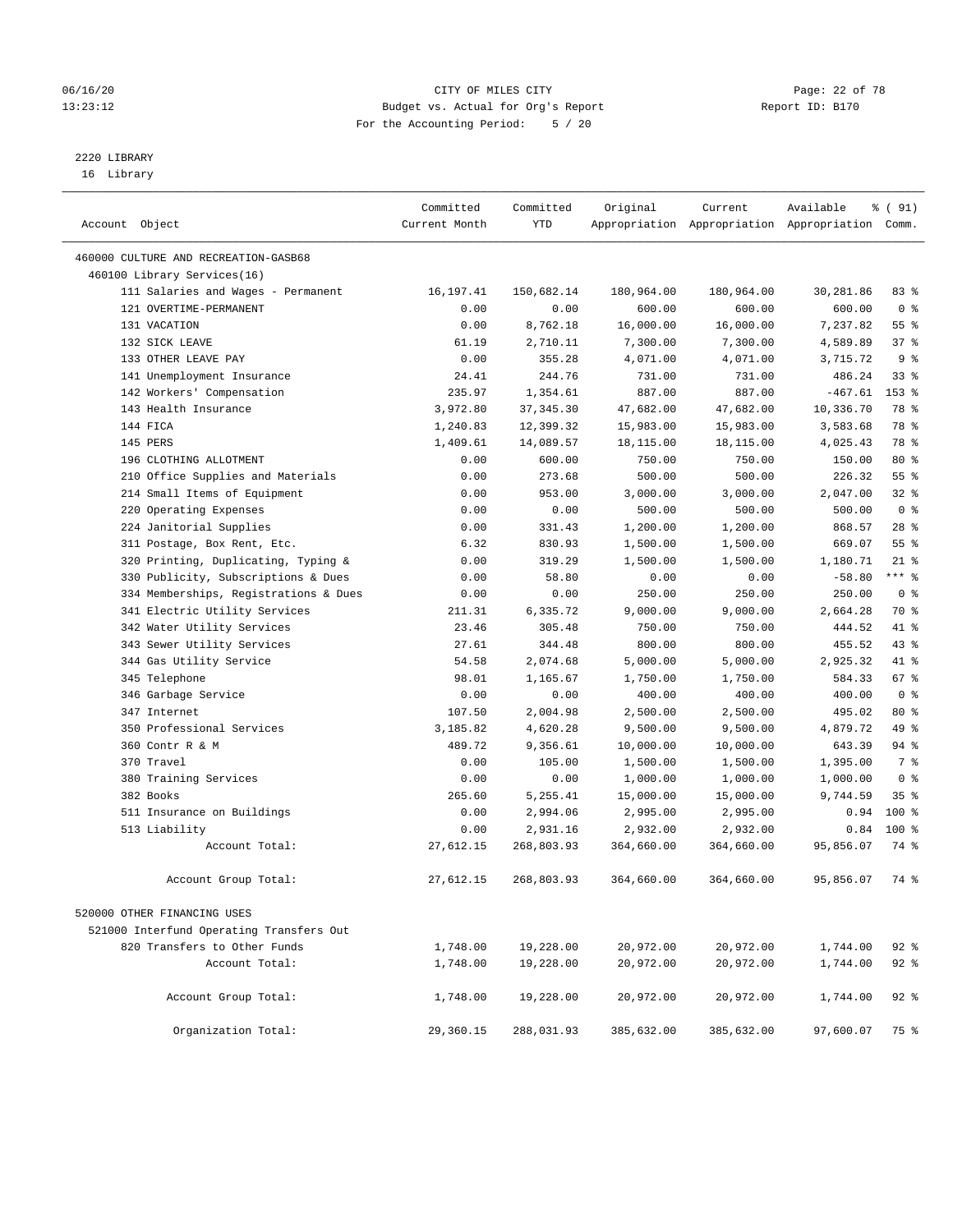#### 06/16/20 Page: 23 of 78 13:23:12 Budget vs. Actual for Org's Report Changer Report ID: B170 For the Accounting Period: 5 / 20

# 2220 LIBRARY

16 Library

| Account Object |             | Committed<br>Current Month | Committed<br><b>YTD</b> | Original   | Current<br>Appropriation Appropriation Appropriation Comm. | Available % (91) |  |
|----------------|-------------|----------------------------|-------------------------|------------|------------------------------------------------------------|------------------|--|
|                | Fund Total: | 29,360.15                  | 288,031.93              | 385,632.00 | 385,632.00                                                 | 97,600.07 75%    |  |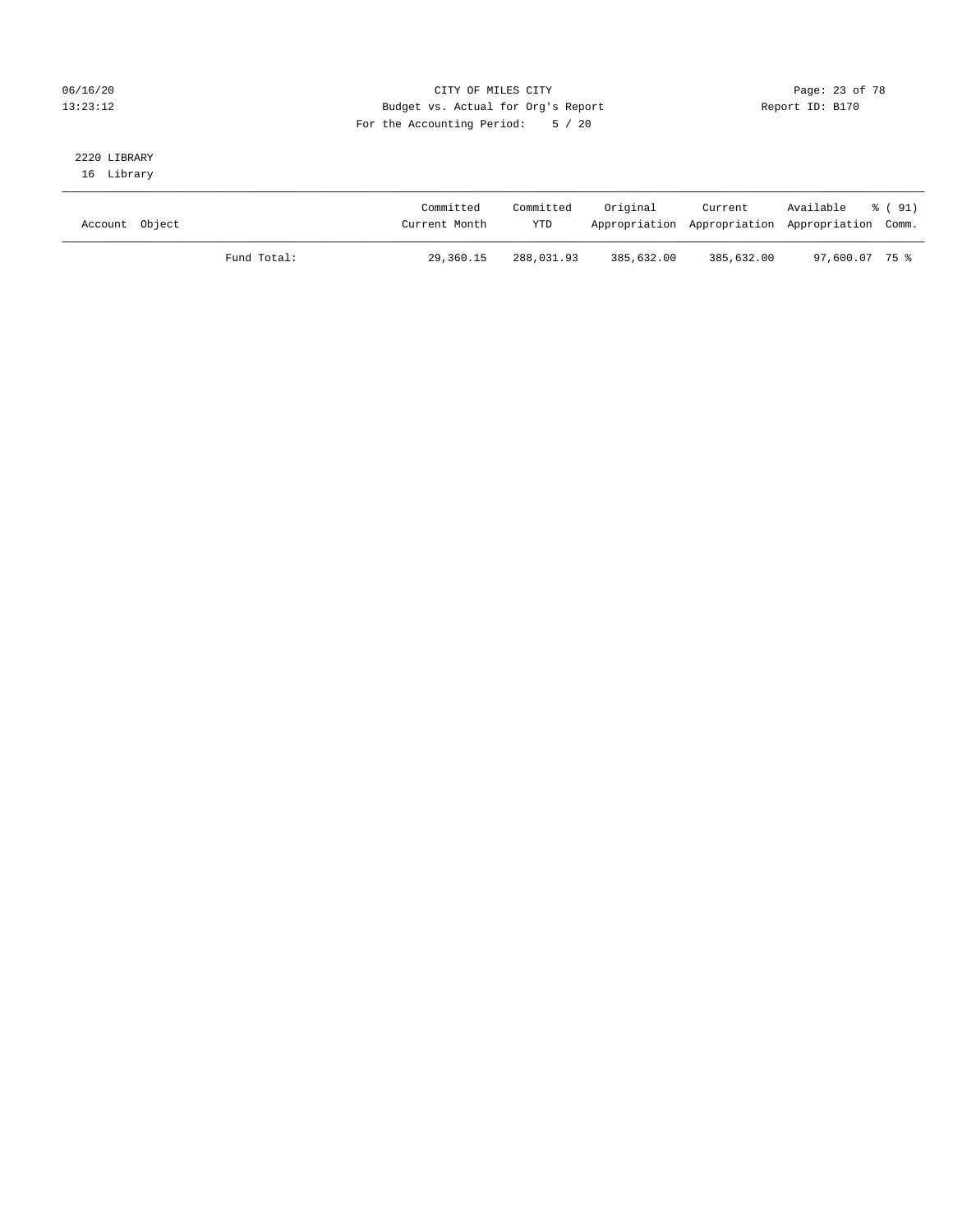#### 06/16/20 Page: 24 of 78 13:23:12 Budget vs. Actual for Org's Report Changer Report ID: B170 For the Accounting Period: 5 / 20

# 2260 EMERGENCY DISASTER

201 Flood Prevention

| Account Object                                                          | Committed<br>Current Month | Committed<br><b>YTD</b> | Original | Current<br>Appropriation Appropriation | Available<br>Appropriation | % (91)<br>Comm. |
|-------------------------------------------------------------------------|----------------------------|-------------------------|----------|----------------------------------------|----------------------------|-----------------|
| 520000 OTHER FINANCING USES<br>521000 Interfund Operating Transfers Out |                            |                         |          |                                        |                            |                 |
| 820 Transfers to Other Funds                                            | 0.00                       | 0.00                    | 549.00   | 549.00                                 | 549.00                     | 0 <sup>8</sup>  |
| Account Total:                                                          | 0.00                       | 0.00                    | 549.00   | 549.00                                 | 549.00                     | 0 <sup>8</sup>  |
| Account Group Total:                                                    | 0.00                       | 0.00                    | 549.00   | 549.00                                 | 549.00                     | 0 <sup>8</sup>  |
| Organization Total:                                                     | 0.00                       | 0.00                    | 549.00   | 549.00                                 | 549.00                     | 0 <sup>8</sup>  |
|                                                                         |                            |                         |          |                                        |                            |                 |
| Fund Total:                                                             | 0.00                       | 0.00                    | 549.00   | 549.00                                 | 549.00                     | 0 %             |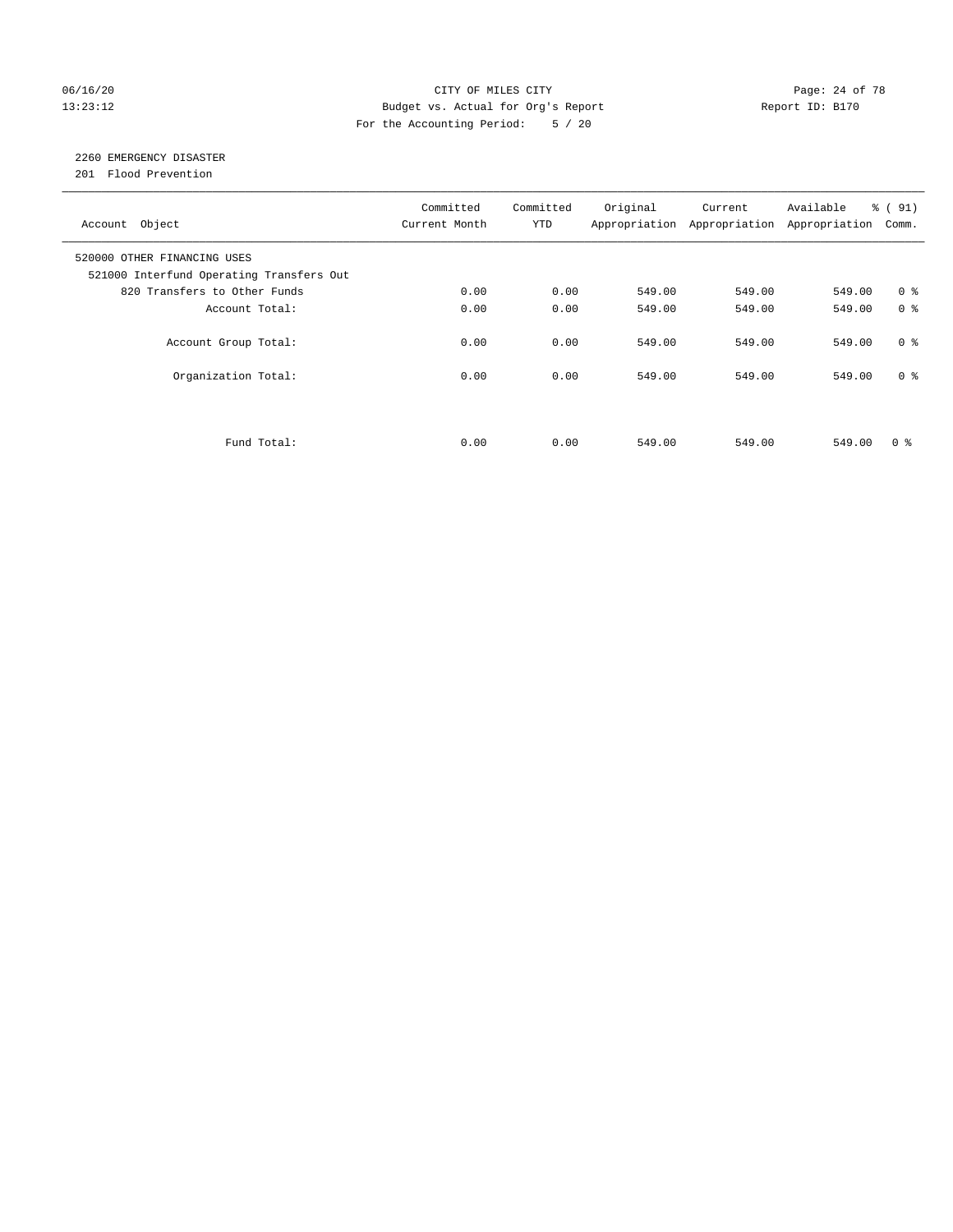#### 06/16/20 Page: 25 of 78 13:23:12 Budget vs. Actual for Org's Report Changer Report ID: B170 For the Accounting Period: 5 / 20

#### 2270 Health 37 CITY HEALTH

| Object<br>Account                                                 | Committed<br>Current Month | Committed<br><b>YTD</b> | Original<br>Appropriation | Current<br>Appropriation | Available<br>Appropriation | % (91)<br>Comm. |
|-------------------------------------------------------------------|----------------------------|-------------------------|---------------------------|--------------------------|----------------------------|-----------------|
| 440000 PUBLIC HEALTH-GASB68<br>440140 Registration and Inspection |                            |                         |                           |                          |                            |                 |
| 350 Professional Services                                         | 0.00                       | 0.00                    | 16,500.00                 | 16,500.00                | 16,500.00                  | 0 <sup>8</sup>  |
| Account Total:                                                    | 0.00                       | 0.00                    | 16,500.00                 | 16,500.00                | 16,500.00                  | 0 <sup>8</sup>  |
| Account Group Total:                                              | 0.00                       | 0.00                    | 16,500.00                 | 16,500.00                | 16,500.00                  | 0 <sup>8</sup>  |
| Organization Total:                                               | 0.00                       | 0.00                    | 16,500.00                 | 16,500.00                | 16,500.00                  | 0 <sup>8</sup>  |
| Fund Total:                                                       | 0.00                       | 0.00                    | 16,500.00                 | 16,500.00                | 16,500.00                  | 0 <sup>8</sup>  |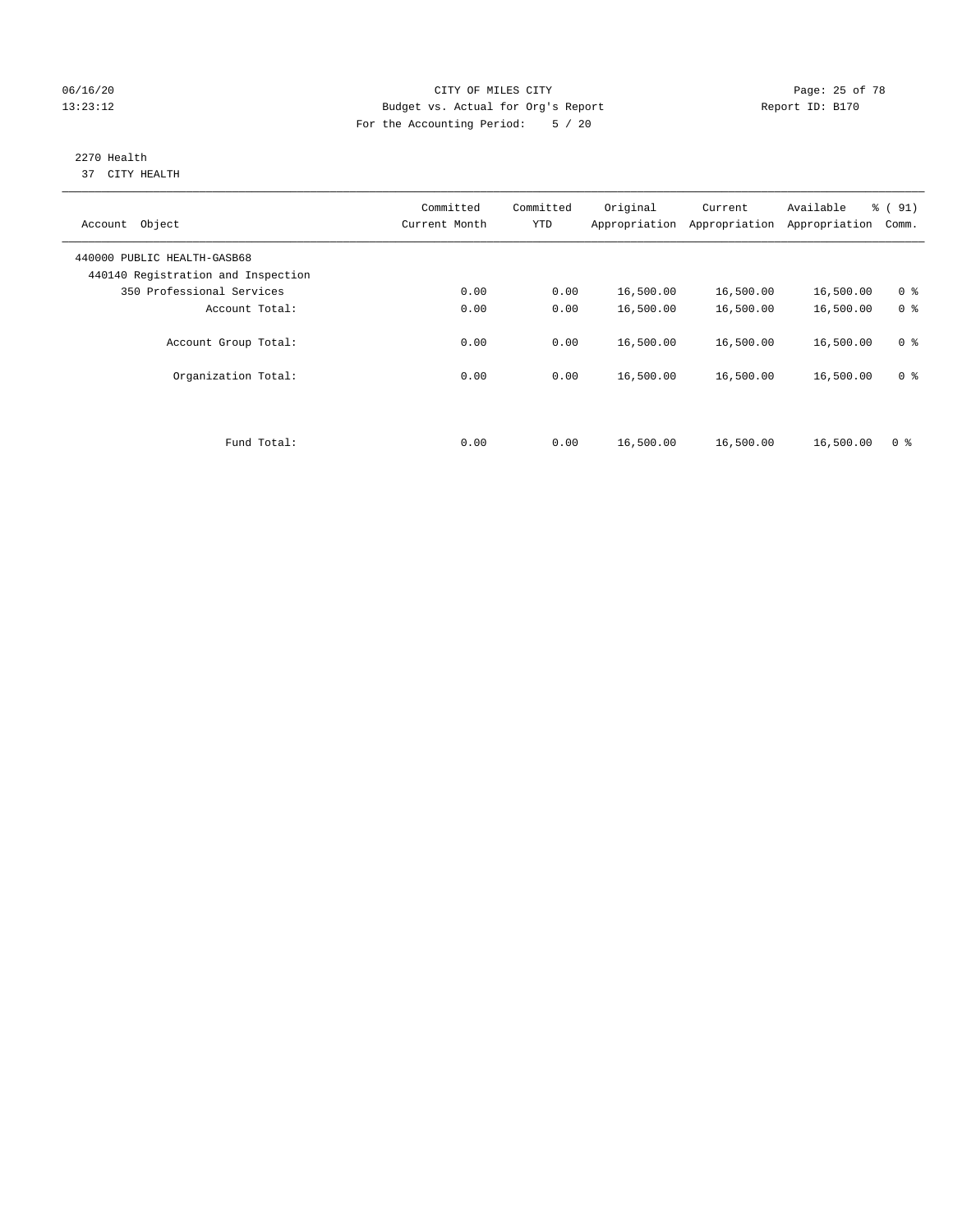#### 06/16/20 Page: 26 of 78 13:23:12 Budget vs. Actual for Org's Report Report ID: B170 For the Accounting Period: 5 / 20

#### 2310 TIFD-Downtown

11 Historic Preservation

|                                           | Committed     | Committed | Original  | Current   | Available                                       | % (91)          |
|-------------------------------------------|---------------|-----------|-----------|-----------|-------------------------------------------------|-----------------|
| Account Object                            | Current Month | YTD       |           |           | Appropriation Appropriation Appropriation Comm. |                 |
|                                           |               |           |           |           |                                                 |                 |
| 460000 CULTURE AND RECREATION-GASB68      |               |           |           |           |                                                 |                 |
| 460462 Urban Renewal District             |               |           |           |           |                                                 |                 |
| 111 Salaries and Wages - Permanent        | 2,513.28      | 2,513.28  | 14,740.00 | 14,740.00 | 12,226.72                                       | $17*$           |
| 131 VACATION                              | 0.00          | 0.00      | 1,600.00  | 1,600.00  | 1,600.00                                        | 0 <sup>8</sup>  |
| 132 SICK LEAVE                            | 0.00          | 0.00      | 400.00    | 400.00    | 400.00                                          | 0 <sup>8</sup>  |
| 141 Unemployment Insurance                | 3.77          | 3.77      | 25.00     | 25.00     | 21.23                                           | 15 <sup>°</sup> |
| 142 Workers' Compensation                 | 10.14         | 10.14     | 210.00    | 210.00    | 199.86                                          | 5 <sup>°</sup>  |
| 144 FICA                                  | 192.26        | 192.26    | 1,281.00  | 1,281.00  | 1,088.74                                        | 15 <sup>8</sup> |
| 145 PERS                                  | 217.90        | 217.90    | 1,451.00  | 1,451.00  | 1,233.10                                        | 15 <sup>°</sup> |
| 196 CLOTHING ALLOTMENT                    | 0.00          | 0.00      | 70.00     | 70.00     | 70.00                                           | 0 <sup>8</sup>  |
| 210 Office Supplies and Materials         | 0.00          | 15.99     | 75.00     | 75.00     | 59.01                                           | $21$ %          |
| 220 Operating Expenses                    | 0.00          | 0.00      | 1,000.00  | 1,000.00  | 1,000.00                                        | 0 <sup>8</sup>  |
| 311 Postage, Box Rent, Etc.               | 0.00          | 6.55      | 100.00    | 100.00    | 93.45                                           | 7 <sup>°</sup>  |
| 320 Printing, Duplicating, Typing &       | 0.00          | 0.00      | 200.00    | 200.00    | 200.00                                          | 0 <sup>8</sup>  |
| 330 Publicity, Subscriptions & Dues       | 0.00          | 0.00      | 100.00    | 100.00    | 100.00                                          | 0 <sup>8</sup>  |
| 331 Publication of Formal & Legal Notices | 0.00          | 60.00     | 300.00    | 300.00    | 240.00                                          | $20*$           |
| 345 Telephone                             | 8.53          | 157.93    | 219.00    | 219.00    | 61.07                                           | $72$ $%$        |
| 347 Internet                              | 18.25         | 141.73    | 785.00    | 785.00    | 643.27                                          | 18 <sup>8</sup> |
| 350 Professional Services                 | 0.00          | 179.64    | 1,500.00  | 1,500.00  | 1,320.36                                        | $12*$           |
| 360 Contr R & M                           | 74.27         | 884.03    | 500.00    | 500.00    | $-384.03$                                       | $177$ $%$       |
| 370 Travel                                | 0.00          | 0.00      | 1,000.00  | 1,000.00  | 1,000.00                                        | 0 <sup>8</sup>  |
| 513 Liability                             | 0.00          | 143.50    | 144.00    | 144.00    | 0.50                                            | $100*$          |
| 721 Redevelopment                         | 0.00          | 0.00      | 11,067.00 | 11,067.00 | 11,067.00                                       | 0 <sup>8</sup>  |
| Account Total:                            | 3,038.40      | 4,526.72  | 36,767.00 | 36,767.00 | 32, 240.28                                      | $12*$           |
| Account Group Total:                      | 3,038.40      | 4,526.72  | 36,767.00 | 36,767.00 | 32, 240.28                                      | $12*$           |
| Organization Total:                       | 3,038.40      | 4,526.72  | 36,767.00 | 36,767.00 | 32,240.28                                       | $12*$           |
| Fund Total:                               | 3,038.40      | 4,526.72  | 36,767.00 | 36,767.00 | 32,240.28                                       | $12*$           |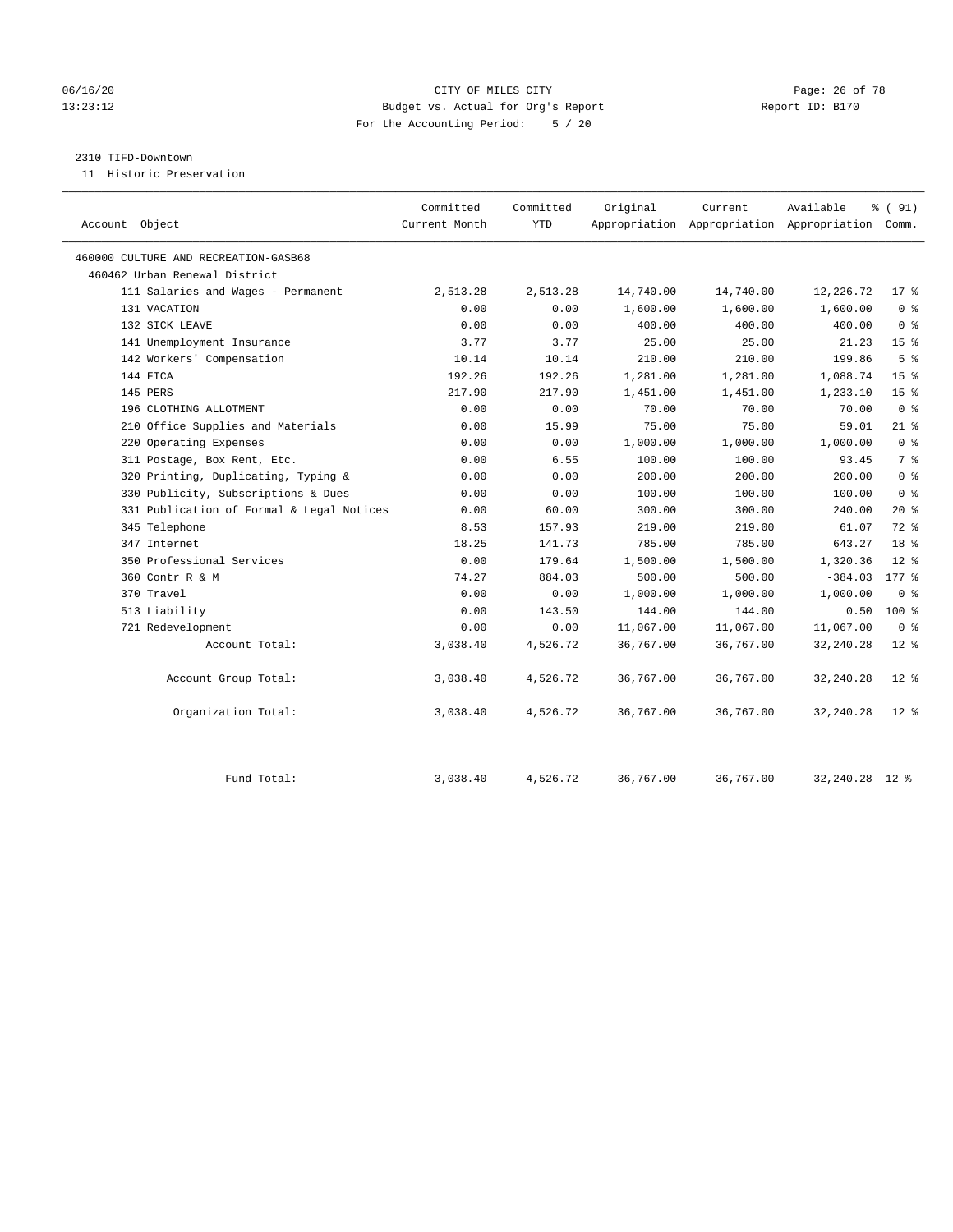#### 06/16/20 Page: 27 of 78 13:23:12 Budget vs. Actual for Org's Report Report ID: B170 For the Accounting Period: 5 / 20

# 2350 Local Government/Study Commission

302 Local Government/Study Commission

| Account Object                                                          | Committed<br>Current Month | Committed<br><b>YTD</b> | Original | Current<br>Appropriation Appropriation | Available<br>Appropriation | % (91)<br>Comm. |
|-------------------------------------------------------------------------|----------------------------|-------------------------|----------|----------------------------------------|----------------------------|-----------------|
| 520000 OTHER FINANCING USES<br>521000 Interfund Operating Transfers Out |                            |                         |          |                                        |                            |                 |
| 820 Transfers to Other Funds                                            | 0.00                       | 0.00                    | 25.00    | 25.00                                  | 25.00                      | 0 <sup>8</sup>  |
| Account Total:                                                          | 0.00                       | 0.00                    | 25.00    | 25.00                                  | 25.00                      | 0 <sup>8</sup>  |
| Account Group Total:                                                    | 0.00                       | 0.00                    | 25.00    | 25.00                                  | 25.00                      | 0 <sup>8</sup>  |
| Organization Total:                                                     | 0.00                       | 0.00                    | 25.00    | 25.00                                  | 25.00                      | 0 <sup>8</sup>  |
|                                                                         |                            |                         |          |                                        |                            |                 |
| Fund Total:                                                             | 0.00                       | 0.00                    | 25.00    | 25.00                                  | 25.00                      | 0 ៖             |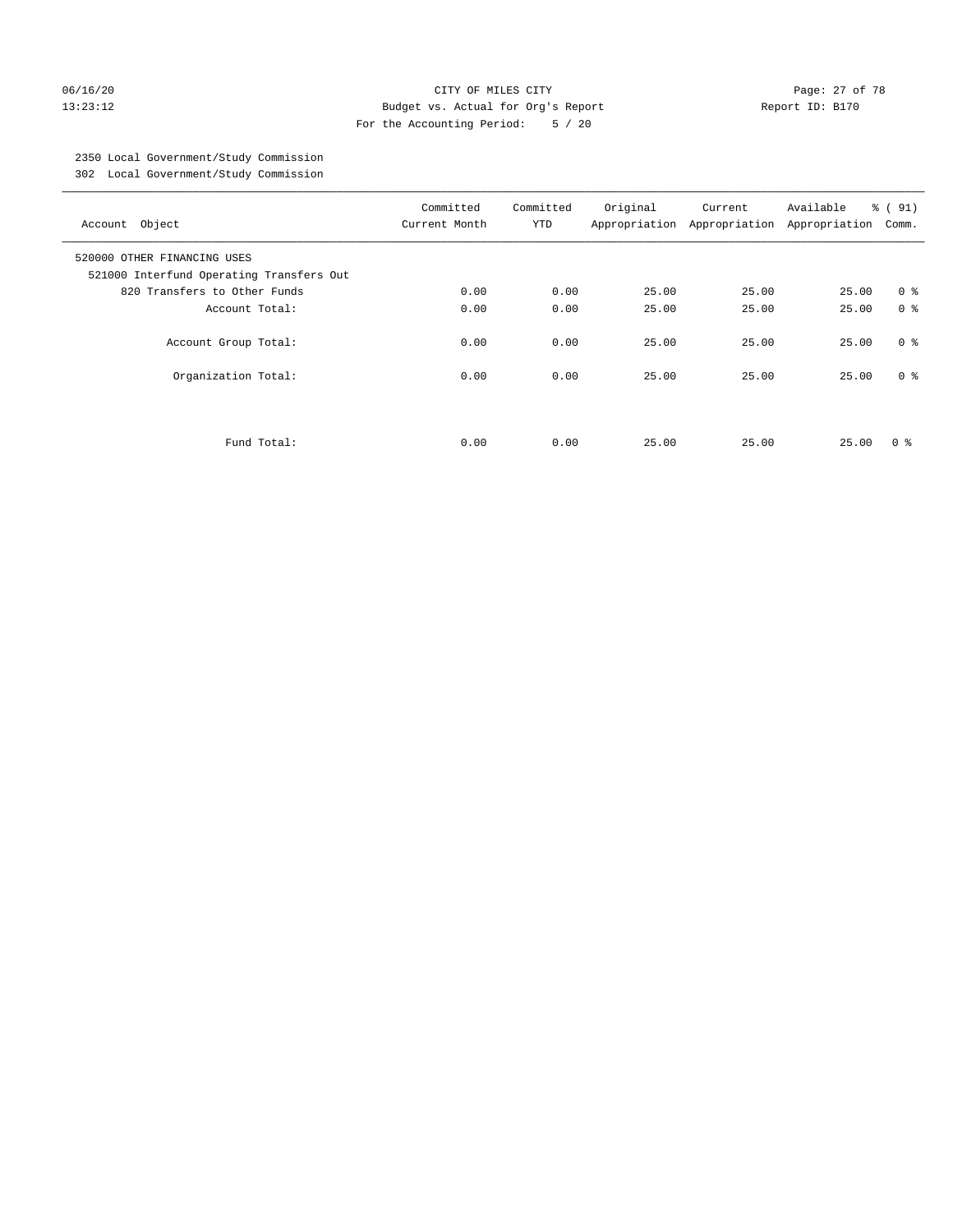#### 06/16/20 Page: 28 of 78 13:23:12 Budget vs. Actual for Org's Report Report ID: B170 For the Accounting Period: 5 / 20

# 2372 Permissive Medical Levy

20 Permissive Medical Levy

| Account Object                                                          | Committed<br>Current Month | Committed<br><b>YTD</b> | Original<br>Appropriation | Current<br>Appropriation | Available<br>Appropriation | % (91)<br>Comm.    |
|-------------------------------------------------------------------------|----------------------------|-------------------------|---------------------------|--------------------------|----------------------------|--------------------|
| 520000 OTHER FINANCING USES<br>521000 Interfund Operating Transfers Out |                            |                         |                           |                          |                            |                    |
| 820 Transfers to Other Funds                                            | 0.00                       | 144,391.40              | 259,721.00                | 259,721.00               | 115,329.60                 | 56%                |
| Account Total:                                                          | 0.00                       | 144,391.40              | 259,721.00                | 259,721.00               | 115,329.60                 | $56$ $\frac{6}{3}$ |
| Account Group Total:                                                    | 0.00                       | 144,391.40              | 259,721.00                | 259,721.00               | 115,329.60                 | 56%                |
| Organization Total:                                                     | 0.00                       | 144,391.40              | 259,721.00                | 259,721.00               | 115,329.60                 | 56%                |
| Fund Total:                                                             | 0.00                       | 144,391.40              | 259,721.00                | 259,721.00               | 115,329.60                 | 56 %               |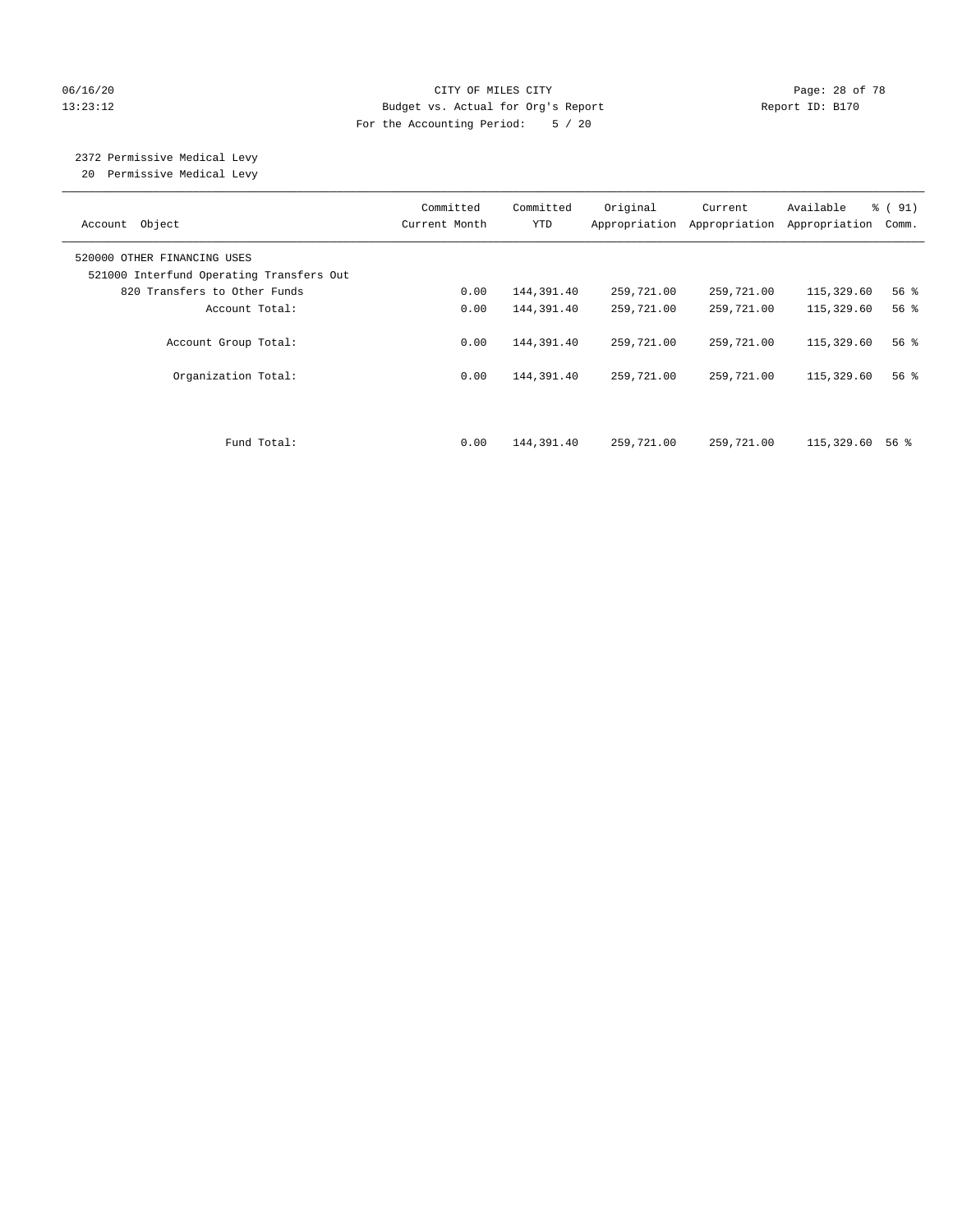#### 06/16/20 Page: 29 of 78 13:23:12 Budget vs. Actual for Org's Report Changer Report ID: B170 For the Accounting Period: 5 / 20

#### 2390 DRUG FORFEITURE

5 Police

| Account Object                    | Committed<br>Current Month | Committed<br>YTD | Original | Current<br>Appropriation Appropriation | Available<br>Appropriation | % (91)<br>Comm. |
|-----------------------------------|----------------------------|------------------|----------|----------------------------------------|----------------------------|-----------------|
| 420000 PUBLIC SAFETY-GASB68       |                            |                  |          |                                        |                            |                 |
| 420100 Law Enforcement Services   |                            |                  |          |                                        |                            |                 |
| 210 Office Supplies and Materials | 0.00                       | 0.00             | 100.00   | 100.00                                 | 100.00                     | 0 <sub>8</sub>  |
| 220 Operating Expenses            | 0.00                       | 0.00             | 500.00   | 500.00                                 | 500.00                     | 0 <sup>8</sup>  |
| 380 Training Services             | 0.00                       | 0.00             | 100.00   | 100.00                                 | 100.00                     | 0 <sup>8</sup>  |
| 900 Capital Outlay                | 0.00                       | 0.00             | 1,000.00 | 1,000.00                               | 1,000.00                   | 0 <sup>8</sup>  |
| Account Total:                    | 0.00                       | 0.00             | 1,700.00 | 1,700.00                               | 1,700.00                   | 0 <sup>8</sup>  |
| Account Group Total:              | 0.00                       | 0.00             | 1,700.00 | 1,700.00                               | 1,700.00                   | 0 <sup>8</sup>  |
| Organization Total:               | 0.00                       | 0.00             | 1,700.00 | 1,700.00                               | 1,700.00                   | 0 <sup>8</sup>  |
|                                   |                            |                  |          |                                        |                            |                 |
| Fund Total:                       | 0.00                       | 0.00             | 1,700.00 | 1,700.00                               | 1,700.00                   | 0 %             |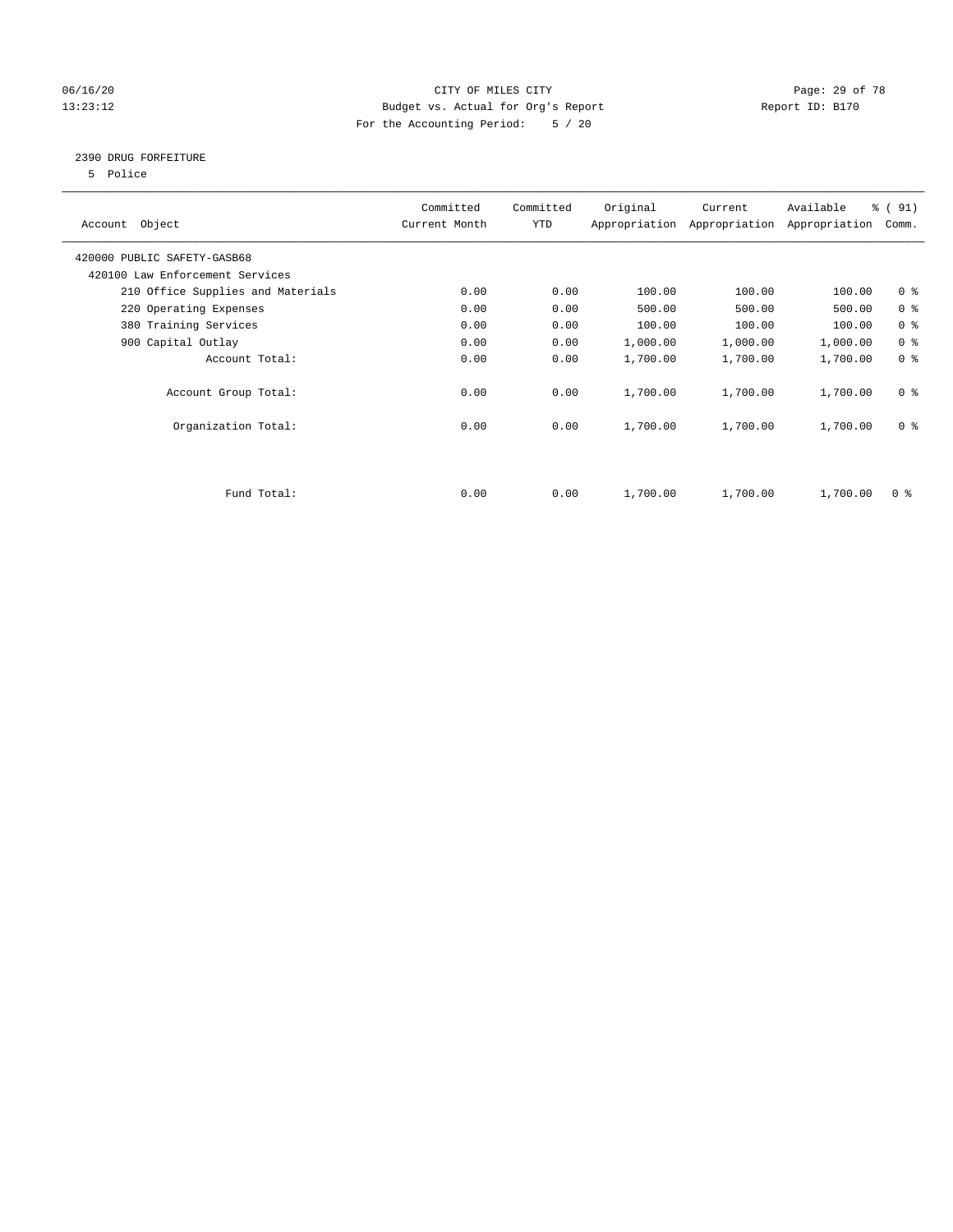#### 06/16/20 Page: 30 of 78 13:23:12 Budget vs. Actual for Org's Report Report ID: B170 For the Accounting Period: 5 / 20

#### 2394 BUILDING CODE ENFORCEMENT

18 BUILDING INSPECTION

| Account Object                            | Committed<br>Current Month | Committed<br><b>YTD</b> | Original   | Current<br>Appropriation Appropriation Appropriation Comm. | Available    | % ( 91)         |
|-------------------------------------------|----------------------------|-------------------------|------------|------------------------------------------------------------|--------------|-----------------|
| 420000 PUBLIC SAFETY-GASB68               |                            |                         |            |                                                            |              |                 |
| 420531 Building Inspection                |                            |                         |            |                                                            |              |                 |
| 111 Salaries and Wages - Permanent        | 893.90                     | 10,364.86               | 11,612.00  | 11,612.00                                                  | 1,247.14     | 89 %            |
| 121 OVERTIME-PERMANENT                    | 0.00                       | 100.97                  | 240.00     | 240.00                                                     | 139.03       | 42 %            |
| 131 VACATION                              | 71.99                      | 1,141.20                | 1,000.00   | 1,000.00                                                   | $-141.20$    | 114 %           |
| 132 SICK LEAVE                            | 109.48                     | 571.42                  | 600.00     | 600.00                                                     | 28.58        | 95%             |
| 133 OTHER LEAVE PAY                       | 0.00                       | 18.32                   | 254.00     | 254.00                                                     | 235.68       | 7 <sup>°</sup>  |
| 141 Unemployment Insurance                | 1.60                       | 18.37                   | 21.00      | 21.00                                                      | 2.63         | 87%             |
| 142 Workers' Compensation                 | 9.99                       | 114.23                  | 363.00     | 363.00                                                     | 248.77       | $31$ %          |
| 143 Health Insurance                      | 238.41                     | 2,622.53                | 2,861.00   | 2,861.00                                                   | 238.47       | $92$ $%$        |
| 144 FICA                                  | 81.92                      | 932.36                  | 1,049.00   | 1,049.00                                                   | 116.64       | 89 %            |
| 145 PERS                                  | 93.24                      | 1,057.50                | 1,188.00   | 1,188.00                                                   | 130.50       | 89 %            |
| 196 CLOTHING ALLOTMENT                    | 0.00                       | 45.00                   | 45.00      | 45.00                                                      | 0.00         | 100 %           |
| 210 Office Supplies and Materials         | 16.17                      | 734.13                  | 2,000.00   | 2,000.00                                                   | 1,265.87     | 37%             |
| 214 Small Items of Equipment              | 0.00                       | 1,681.98                | 1,500.00   | 1,500.00                                                   | $-181.98$    | 112 %           |
| 220 Operating Expenses                    | 431.90                     | 726.03                  | 5,000.00   | 5,000.00                                                   | 4,273.97     | 15 <sup>8</sup> |
| 311 Postage, Box Rent, Etc.               | 18.90                      | 392.05                  | 500.00     | 500.00                                                     | 107.95       | 78 %            |
| 320 Printing, Duplicating, Typing &       | 0.00                       | 0.00                    | 500.00     | 500.00                                                     | 500.00       | 0 <sup>8</sup>  |
| 330 Publicity, Subscriptions & Dues       | 0.00                       | 0.00                    | 500.00     | 500.00                                                     | 500.00       | 0 <sup>8</sup>  |
| 331 Publication of Formal & Legal Notices | 0.00                       | 97.50                   | 1,000.00   | 1,000.00                                                   | 902.50       | $10*$           |
| 334 Memberships, Registrations & Dues     | 0.00                       | 200.00                  | 400.00     | 400.00                                                     | 200.00       | 50%             |
| 345 Telephone                             | 18.29                      | 241.79                  | 500.00     | 500.00                                                     | 258.21       | 48 %            |
| 347 Internet                              | 0.00                       | 0.00                    | 200.00     | 200.00                                                     | 200.00       | 0 <sup>8</sup>  |
| 350 Professional Services                 | 12,941.21                  | 131,772.31              | 120,000.00 | 120,000.00                                                 | $-11,772.31$ | 110 %           |
| 360 Contr R & M                           | 160.43                     | 3,047.30                | 3,000.00   | 3,000.00                                                   | $-47.30$     | $102$ %         |
| 380 Training Services                     | 0.00                       | 2,495.00                | 6,000.00   | 6,000.00                                                   | 3,505.00     | $42$ $%$        |
| 382 Books                                 | 0.00                       | 0.00                    | 8,000.00   | 8,000.00                                                   | 8,000.00     | 0 <sup>8</sup>  |
| 531 Building & Office Rental              | 200.00                     | 2,200.00                | 2,400.00   | 2,400.00                                                   | 200.00       | $92$ %          |
| 540 Special Assessments                   | 0.00                       | 704.78                  | 800.00     | 800.00                                                     | 95.22        | 88 %            |
| Account Total:                            | 15,287.43                  | 161, 279.63             | 171,533.00 | 171,533.00                                                 | 10,253.37    | $94$ %          |
| Account Group Total:                      | 15,287.43                  | 161,279.63              | 171,533.00 | 171,533.00                                                 | 10,253.37    | $94$ %          |
| 510000 MISCELLANEOUS                      |                            |                         |            |                                                            |              |                 |
| 510330 Comprehensive Liability Insurance  |                            |                         |            |                                                            |              |                 |
| 513 Liability                             | 0.00                       | 201.26                  | 202.00     | 202.00                                                     | 0.74         | $100*$          |
| Account Total:                            | 0.00                       | 201.26                  | 202.00     | 202.00                                                     |              | $0.74$ 100 %    |
| Account Group Total:                      | 0.00                       | 201.26                  | 202.00     | 202.00                                                     |              | $0.74$ 100 %    |
| 520000 OTHER FINANCING USES               |                            |                         |            |                                                            |              |                 |
| 521000 Interfund Operating Transfers Out  |                            |                         |            |                                                            |              |                 |
| 820 Transfers to Other Funds              | 544.00                     | 5,984.00                | 6,522.00   | 6,522.00                                                   | 538.00       | $92$ %          |
| Account Total:                            | 544.00                     | 5,984.00                | 6,522.00   | 6,522.00                                                   | 538.00       | $92$ %          |
| Account Group Total:                      | 544.00                     | 5,984.00                | 6,522.00   | 6,522.00                                                   | 538.00       | $92$ $%$        |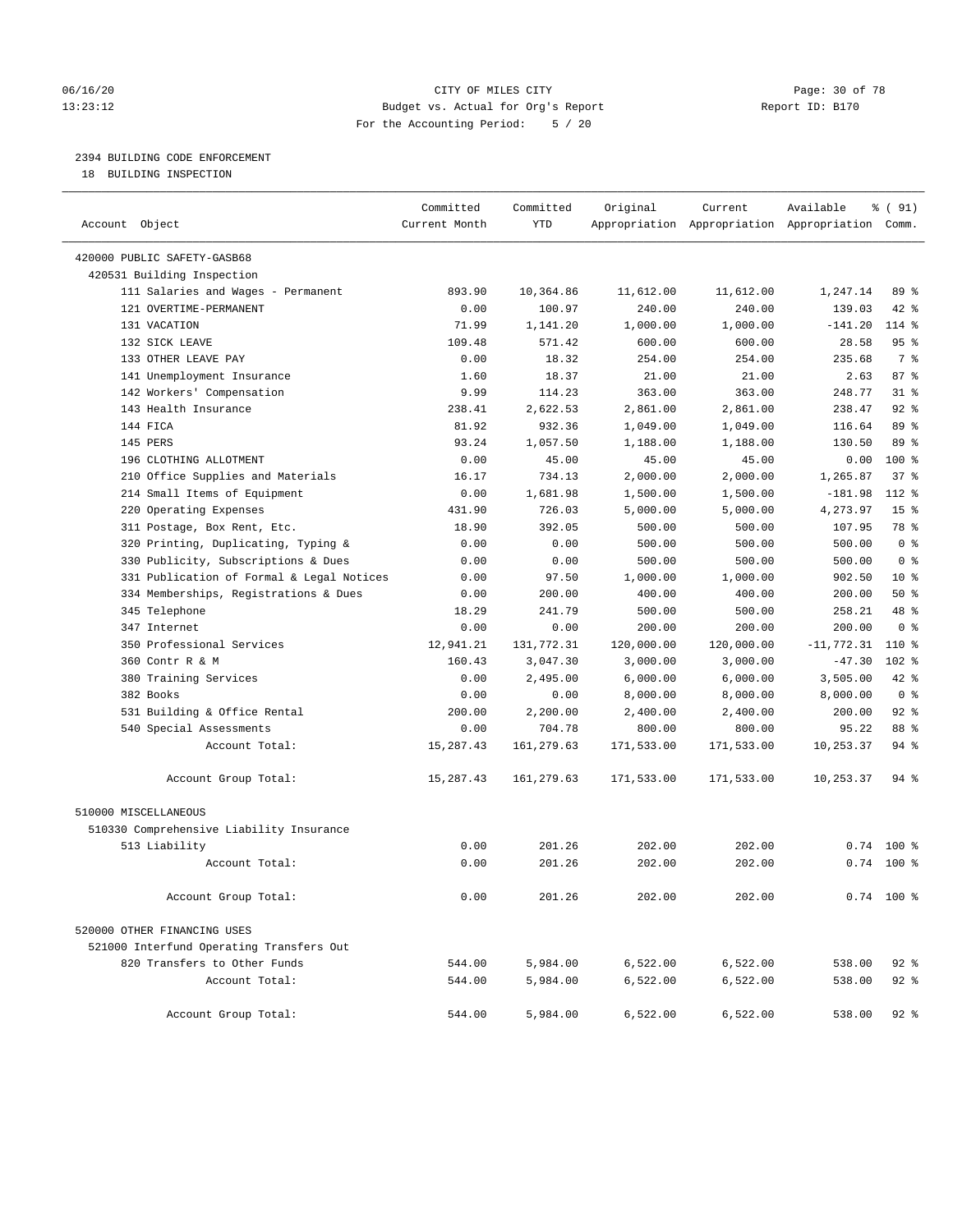#### 06/16/20 Page: 31 of 78 13:23:12 Budget vs. Actual for Org's Report Changer Report ID: B170 For the Accounting Period: 5 / 20

#### 2394 BUILDING CODE ENFORCEMENT

18 BUILDING INSPECTION

| Account Object      | Committed<br>Current Month | Committed<br>YTD | Original   | Current<br>Appropriation Appropriation | Available<br>Appropriation Comm. | % ( 91)            |
|---------------------|----------------------------|------------------|------------|----------------------------------------|----------------------------------|--------------------|
| Organization Total: | 15,831.43                  | 167,464.89       | 178,257.00 | 178,257.00                             | 10,792.11                        | $94$ $\frac{6}{3}$ |
| Fund Total:         | 15,831.43                  | 167,464.89       | 178,257.00 | 178,257.00                             | $10,792.11$ 94 %                 |                    |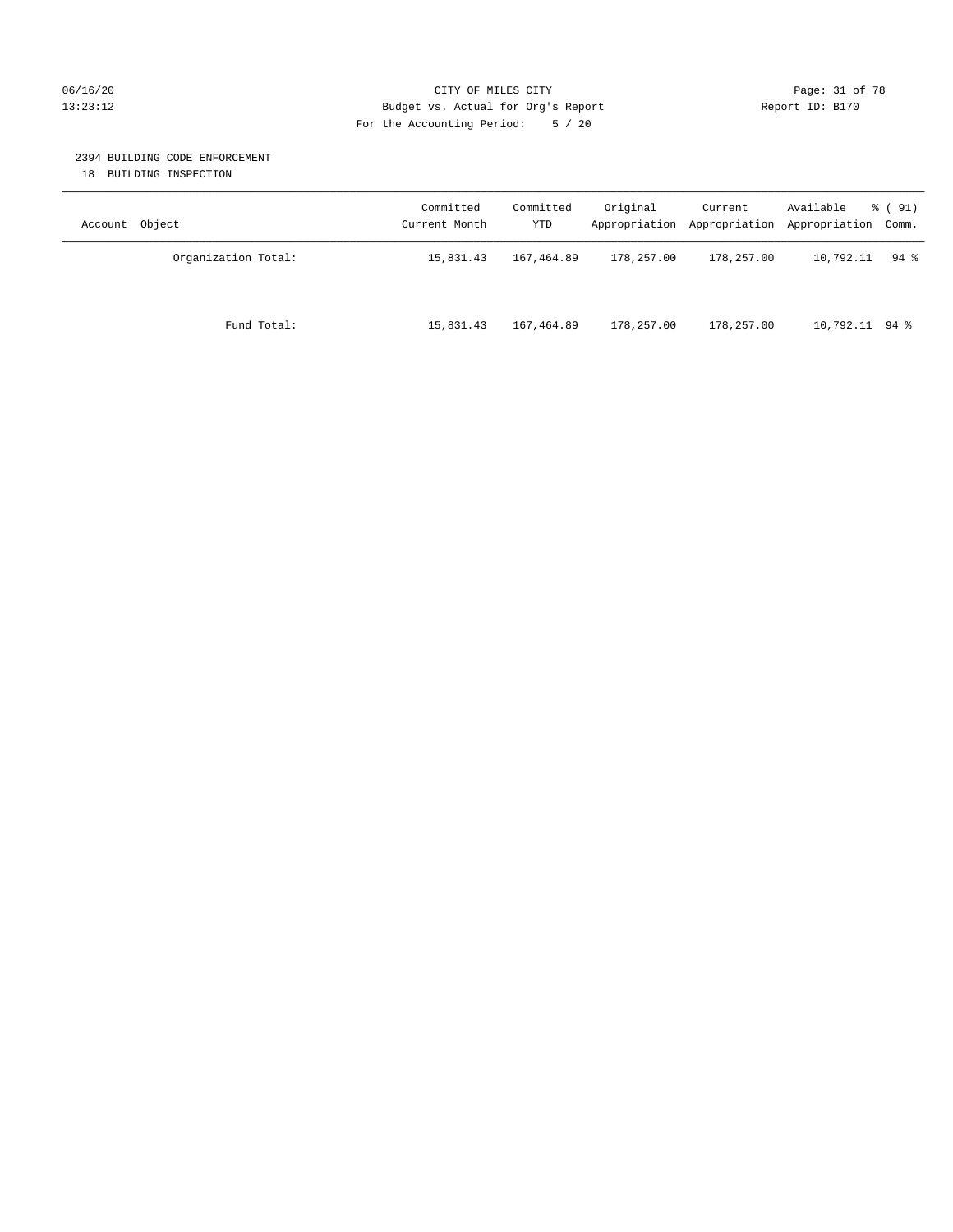#### 06/16/20 Page: 32 of 78 13:23:12 Budget vs. Actual for Org's Report Changer Report ID: B170 For the Accounting Period: 5 / 20

#### 2400 LTG M D#165-(Gen City) 46 SID #165

| Account Object                           | Committed<br>Current Month | Committed<br><b>YTD</b> | Original   | Current<br>Appropriation Appropriation | Available<br>Appropriation | % (91)<br>Comm. |  |
|------------------------------------------|----------------------------|-------------------------|------------|----------------------------------------|----------------------------|-----------------|--|
| 430000 Public Works-GASB68               |                            |                         |            |                                        |                            |                 |  |
| 430263 STREET LIGHTING                   |                            |                         |            |                                        |                            |                 |  |
| 341 Electric Utility Services            | 3,745.60                   | 45, 429. 79             | 50,000.00  | 50,000.00                              | 4,570.21                   | $91$ %          |  |
| 533 Machinery and Equipment Rental       | 8,836.60                   | 105,789.29              | 120,000.00 | 120,000.00                             | 14,210.71                  | 88 %            |  |
| Account Total:                           | 12,582.20                  | 151,219.08              | 170,000.00 | 170,000.00                             | 18,780.92                  | 89 %            |  |
| Account Group Total:                     | 12,582.20                  | 151,219.08              | 170,000.00 | 170,000.00                             | 18,780.92                  | 89 %            |  |
| 520000 OTHER FINANCING USES              |                            |                         |            |                                        |                            |                 |  |
| 521000 Interfund Operating Transfers Out |                            |                         |            |                                        |                            |                 |  |
| 820 Transfers to Other Funds             | 0.00                       | 1,000.00                | 1,000.00   | 1,000.00                               | 0.00                       | $100*$          |  |
| Account Total:                           | 0.00                       | 1,000.00                | 1,000.00   | 1,000.00                               | 0.00                       | $100*$          |  |
| Account Group Total:                     | 0.00                       | 1,000.00                | 1,000.00   | 1,000.00                               | 0.00                       | $100*$          |  |
| Organization Total:                      | 12,582.20                  | 152,219.08              | 171,000.00 | 171,000.00                             | 18,780.92                  | 89 %            |  |
|                                          |                            |                         |            |                                        |                            |                 |  |
| Fund Total:                              | 12,582.20                  | 152,219.08              | 171,000.00 | 171,000.00                             | 18,780.92 89 %             |                 |  |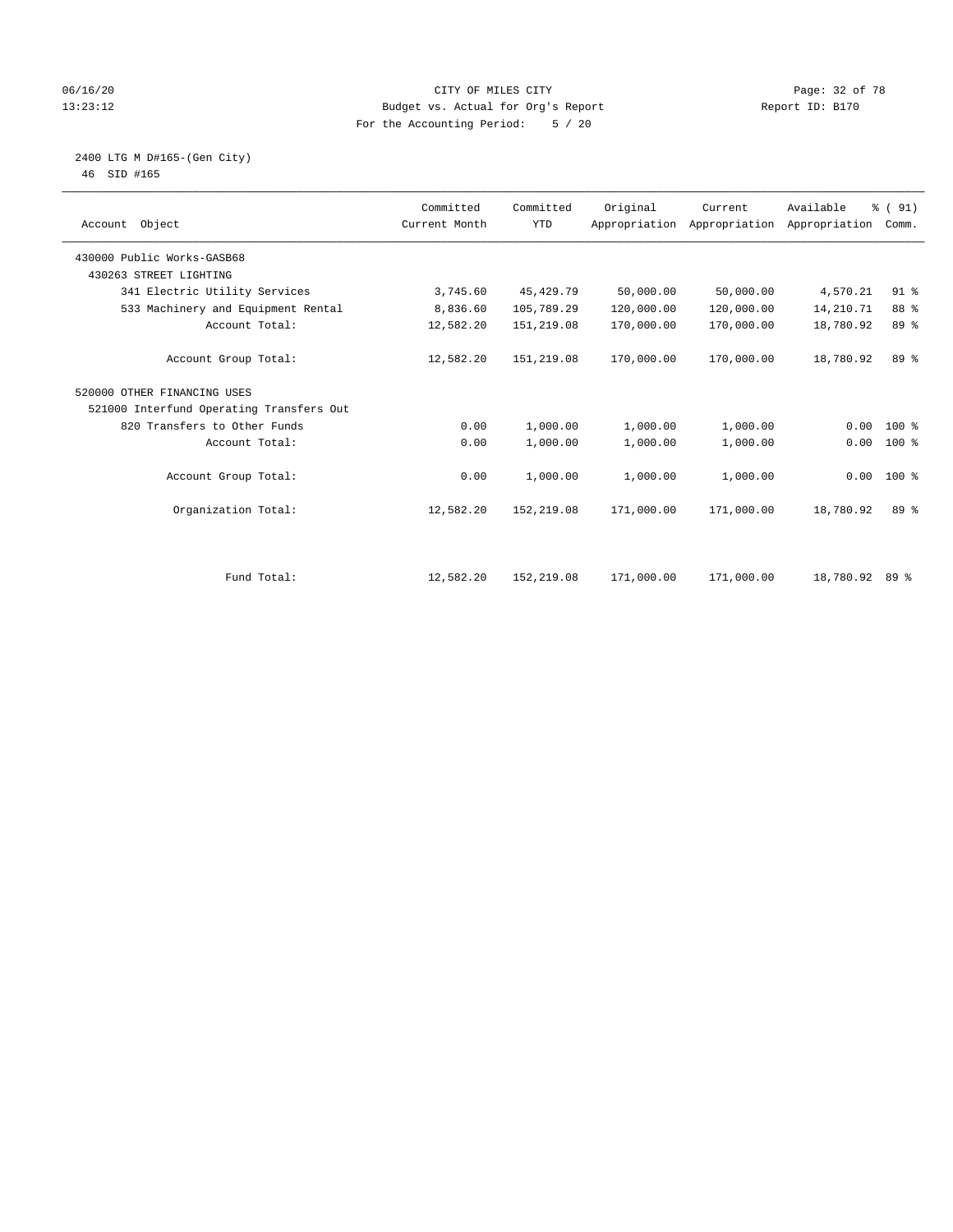#### 06/16/20 Page: 33 of 78 13:23:12 Budget vs. Actual for Org's Report Report ID: B170 For the Accounting Period: 5 / 20

# 2420 LTG M D#167-(MilesAddn Etc)

48 SID #167

| Account Object                           | Committed<br>Current Month | Committed<br><b>YTD</b> | Original  | Current<br>Appropriation Appropriation | Available<br>Appropriation | % (91)<br>Comm. |  |
|------------------------------------------|----------------------------|-------------------------|-----------|----------------------------------------|----------------------------|-----------------|--|
| 430000 Public Works-GASB68               |                            |                         |           |                                        |                            |                 |  |
| 430263 STREET LIGHTING                   |                            |                         |           |                                        |                            |                 |  |
| 341 Electric Utility Services            | 528.51                     | 6,410.73                | 9,000.00  | 9,000.00                               | 2,589.27                   | 71 %            |  |
| 533 Machinery and Equipment Rental       | 1,054.80                   | 12,620.17               | 16,000.00 | 16,000.00                              | 3,379.83                   | 79 %            |  |
| Account Total:                           | 1,583.31                   | 19,030.90               | 25,000.00 | 25,000.00                              | 5,969.10                   | 76 %            |  |
| Account Group Total:                     | 1,583.31                   | 19,030.90               | 25,000.00 | 25,000.00                              | 5,969.10                   | 76 %            |  |
| 520000 OTHER FINANCING USES              |                            |                         |           |                                        |                            |                 |  |
| 521000 Interfund Operating Transfers Out |                            |                         |           |                                        |                            |                 |  |
| 820 Transfers to Other Funds             | 0.00                       | 1,000.00                | 1,000.00  | 1,000.00                               | 0.00                       | $100*$          |  |
| Account Total:                           | 0.00                       | 1,000.00                | 1,000.00  | 1,000.00                               | 0.00                       | $100$ %         |  |
| Account Group Total:                     | 0.00                       | 1,000.00                | 1,000.00  | 1,000.00                               |                            | $0.00 100$ %    |  |
| Organization Total:                      | 1,583.31                   | 20,030.90               | 26,000.00 | 26,000.00                              | 5,969.10                   | 77 %            |  |
|                                          |                            |                         |           |                                        |                            |                 |  |
| Fund Total:                              | 1,583.31                   | 20,030.90               | 26,000.00 | 26,000.00                              | 5,969.10 77 %              |                 |  |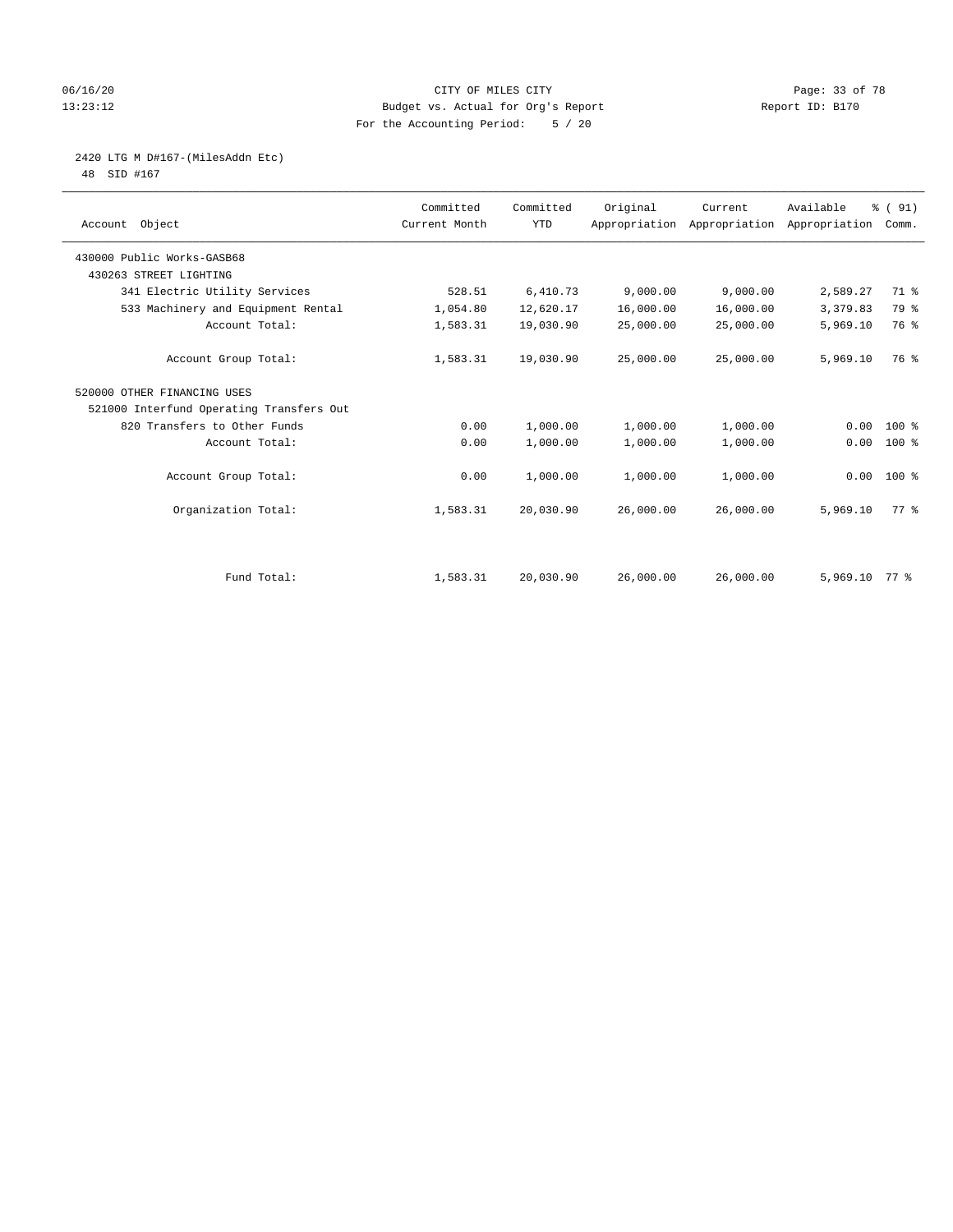#### 06/16/20 Page: 34 of 78 13:23:12 Budget vs. Actual for Org's Report Report ID: B170 For the Accounting Period: 5 / 20

#### 2430 LTG M D#171-(Balsam Est) 49 SID #171

| Account Object                           | Committed<br>Current Month | Committed<br><b>YTD</b> | Original | Current<br>Appropriation Appropriation Appropriation Comm. | Available     | % (91) |
|------------------------------------------|----------------------------|-------------------------|----------|------------------------------------------------------------|---------------|--------|
| 430000 Public Works-GASB68               |                            |                         |          |                                                            |               |        |
| 430263 STREET LIGHTING                   |                            |                         |          |                                                            |               |        |
| 230 Repair and Maintenance Supplies      | 0.00                       | 750.00                  | 1,600.00 | 1,600.00                                                   | 850.00        | 47.8   |
| 341 Electric Utility Services            | 155.53                     | 1,858.80                | 1,950.00 | 1,950.00                                                   | 91.20         | 95%    |
| 360 Contr R & M                          | 0.00                       | 750.00                  | 1,200.00 | 1,200.00                                                   | 450.00        | 63%    |
| Account Total:                           | 155.53                     | 3,358.80                | 4,750.00 | 4,750.00                                                   | 1,391.20      | 71.8   |
| Account Group Total:                     | 155.53                     | 3,358.80                | 4,750.00 | 4,750.00                                                   | 1,391.20      | 71.8   |
| 520000 OTHER FINANCING USES              |                            |                         |          |                                                            |               |        |
| 521000 Interfund Operating Transfers Out |                            |                         |          |                                                            |               |        |
| 820 Transfers to Other Funds             | 0.00                       | 1,000.00                | 1,000.00 | 1,000.00                                                   | 0.00          | $100*$ |
| Account Total:                           | 0.00                       | 1,000.00                | 1,000.00 | 1,000.00                                                   | 0.00          | $100*$ |
| Account Group Total:                     | 0.00                       | 1,000.00                | 1,000.00 | 1,000.00                                                   | 0.00          | 100 %  |
| Organization Total:                      | 155.53                     | 4,358.80                | 5,750.00 | 5,750.00                                                   | 1,391.20      | 76 %   |
|                                          |                            |                         |          |                                                            |               |        |
| Fund Total:                              | 155.53                     | 4,358.80                | 5,750.00 | 5,750.00                                                   | 1,391.20 76 % |        |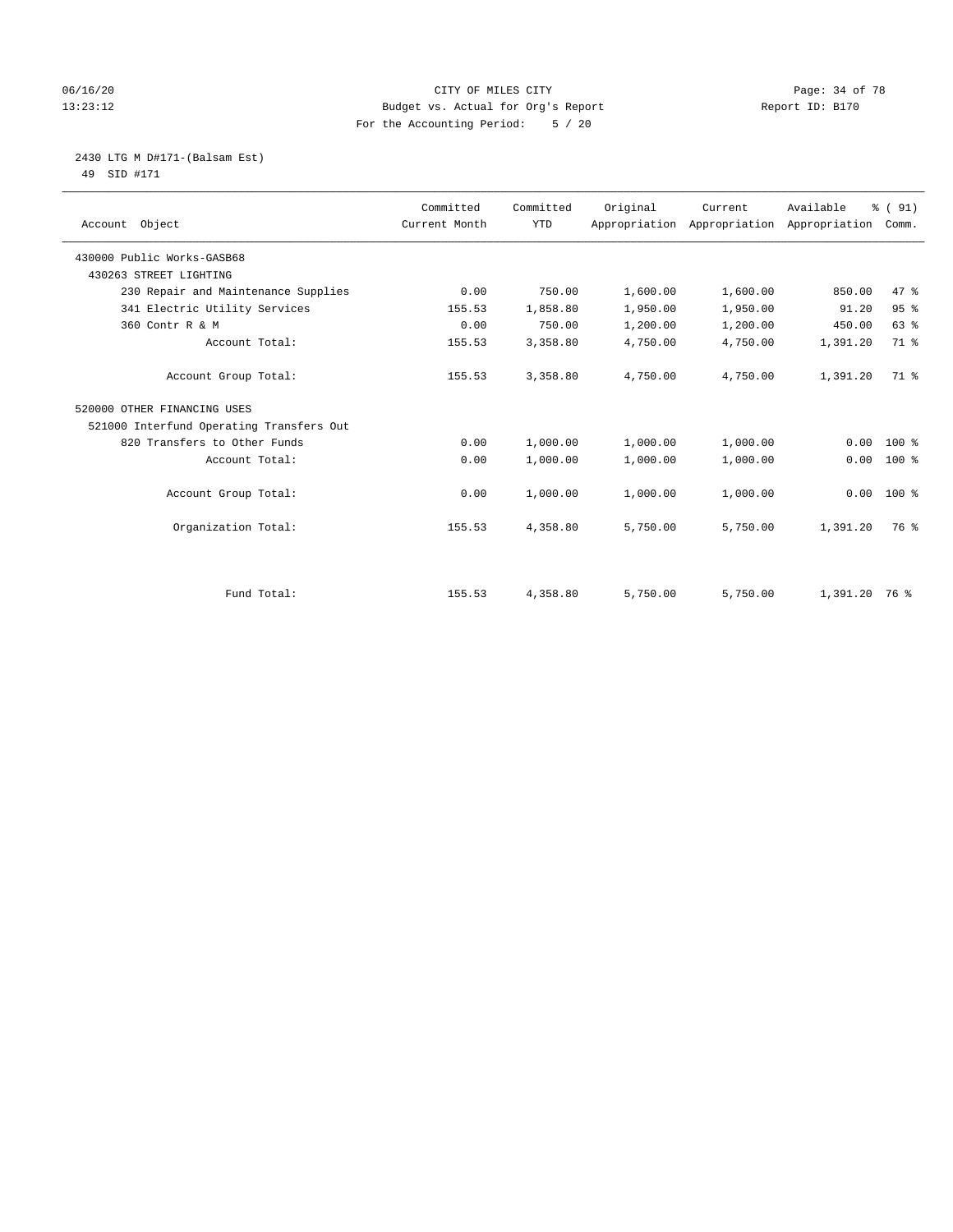#### 06/16/20 Page: 35 of 78 13:23:12 Budget vs. Actual for Org's Report Report ID: B170 For the Accounting Period: 5 / 20

2440 LTG M D#172-(Main Str)

|  | 50 SID #172 |  |
|--|-------------|--|
|  |             |  |

| Account Object                           | Committed<br>Current Month | Committed<br><b>YTD</b> | Original  | Current<br>Appropriation Appropriation | Available<br>Appropriation | % (91)<br>Comm. |
|------------------------------------------|----------------------------|-------------------------|-----------|----------------------------------------|----------------------------|-----------------|
| 430000 Public Works-GASB68               |                            |                         |           |                                        |                            |                 |
| 430263 STREET LIGHTING                   |                            |                         |           |                                        |                            |                 |
| 230 Repair and Maintenance Supplies      | 0.00                       | 5,733.18                | 4,000.00  | 4,000.00                               | $-1,733.18$                | 143 %           |
| 341 Electric Utility Services            | 1,410.90                   | 17,187.21               | 24,000.00 | 24,000.00                              | 6,812.79                   | 72 %            |
| 360 Contr R & M                          | 0.00                       | 2,117.70                | 3,000.00  | 3,000.00                               | 882.30                     | 71.8            |
| Account Total:                           | 1,410.90                   | 25,038.09               | 31,000.00 | 31,000.00                              | 5,961.91                   | 81 %            |
| Account Group Total:                     | 1,410.90                   | 25,038.09               | 31,000.00 | 31,000.00                              | 5,961.91                   | 81 %            |
| 520000 OTHER FINANCING USES              |                            |                         |           |                                        |                            |                 |
| 521000 Interfund Operating Transfers Out |                            |                         |           |                                        |                            |                 |
| 820 Transfers to Other Funds             | 0.00                       | 1,000.00                | 1,000.00  | 1,000.00                               | 0.00                       | $100$ %         |
| Account Total:                           | 0.00                       | 1,000.00                | 1,000.00  | 1,000.00                               | 0.00                       | $100*$          |
| Account Group Total:                     | 0.00                       | 1,000.00                | 1,000.00  | 1,000.00                               | 0.00                       | 100 %           |
| Organization Total:                      | 1,410.90                   | 26,038.09               | 32,000.00 | 32,000.00                              | 5,961.91                   | $81$ %          |
|                                          |                            |                         |           |                                        |                            |                 |
| Fund Total:                              | 1,410.90                   | 26,038.09               | 32,000.00 | 32,000.00                              | 5,961.91 81 %              |                 |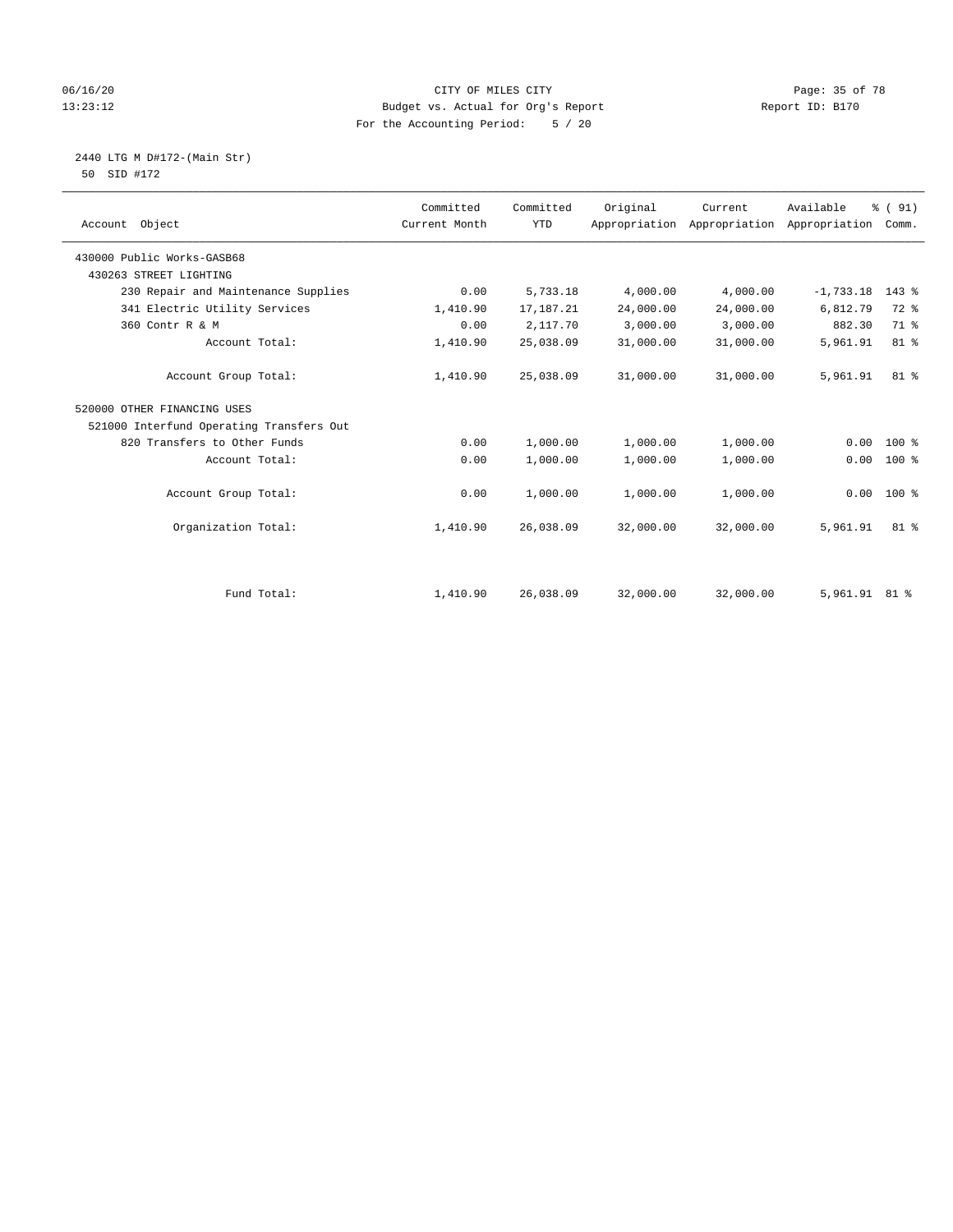#### 06/16/20 Page: 36 of 78 13:23:12 Budget vs. Actual for Org's Report Report ID: B170 For the Accounting Period: 5 / 20

#### 2450 LTG M D#195-(SG-Trico) 51 SID #195

| Account Object                           | Committed<br>Current Month | Committed<br><b>YTD</b> | Original | Current<br>Appropriation Appropriation Appropriation | Available     | % (91)<br>Comm. |  |
|------------------------------------------|----------------------------|-------------------------|----------|------------------------------------------------------|---------------|-----------------|--|
|                                          |                            |                         |          |                                                      |               |                 |  |
| 430000 Public Works-GASB68               |                            |                         |          |                                                      |               |                 |  |
| 430263 STREET LIGHTING                   |                            |                         |          |                                                      |               |                 |  |
| 341 Electric Utility Services            | 401.84                     | 4,420.24                | 6,300.00 | 6,300.00                                             | 1,879.76      | 70 %            |  |
| Account Total:                           | 401.84                     | 4,420.24                | 6,300.00 | 6,300.00                                             | 1,879.76      | 70 %            |  |
| Account Group Total:                     | 401.84                     | 4,420.24                | 6,300.00 | 6, 300.00                                            | 1,879.76      | 70 %            |  |
| 520000 OTHER FINANCING USES              |                            |                         |          |                                                      |               |                 |  |
| 521000 Interfund Operating Transfers Out |                            |                         |          |                                                      |               |                 |  |
| 820 Transfers to Other Funds             | 0.00                       | 1,000.00                | 1,000.00 | 1,000.00                                             | 0.00          | $100*$          |  |
| Account Total:                           | 0.00                       | 1,000.00                | 1,000.00 | 1,000.00                                             | 0.00          | $100*$          |  |
| Account Group Total:                     | 0.00                       | 1,000.00                | 1,000.00 | 1,000.00                                             | 0.00          | $100*$          |  |
| Organization Total:                      | 401.84                     | 5,420.24                | 7,300.00 | 7,300.00                                             | 1,879.76      | 74 %            |  |
| Fund Total:                              | 401.84                     | 5,420.24                | 7,300.00 | 7,300.00                                             | 1,879.76 74 % |                 |  |
|                                          |                            |                         |          |                                                      |               |                 |  |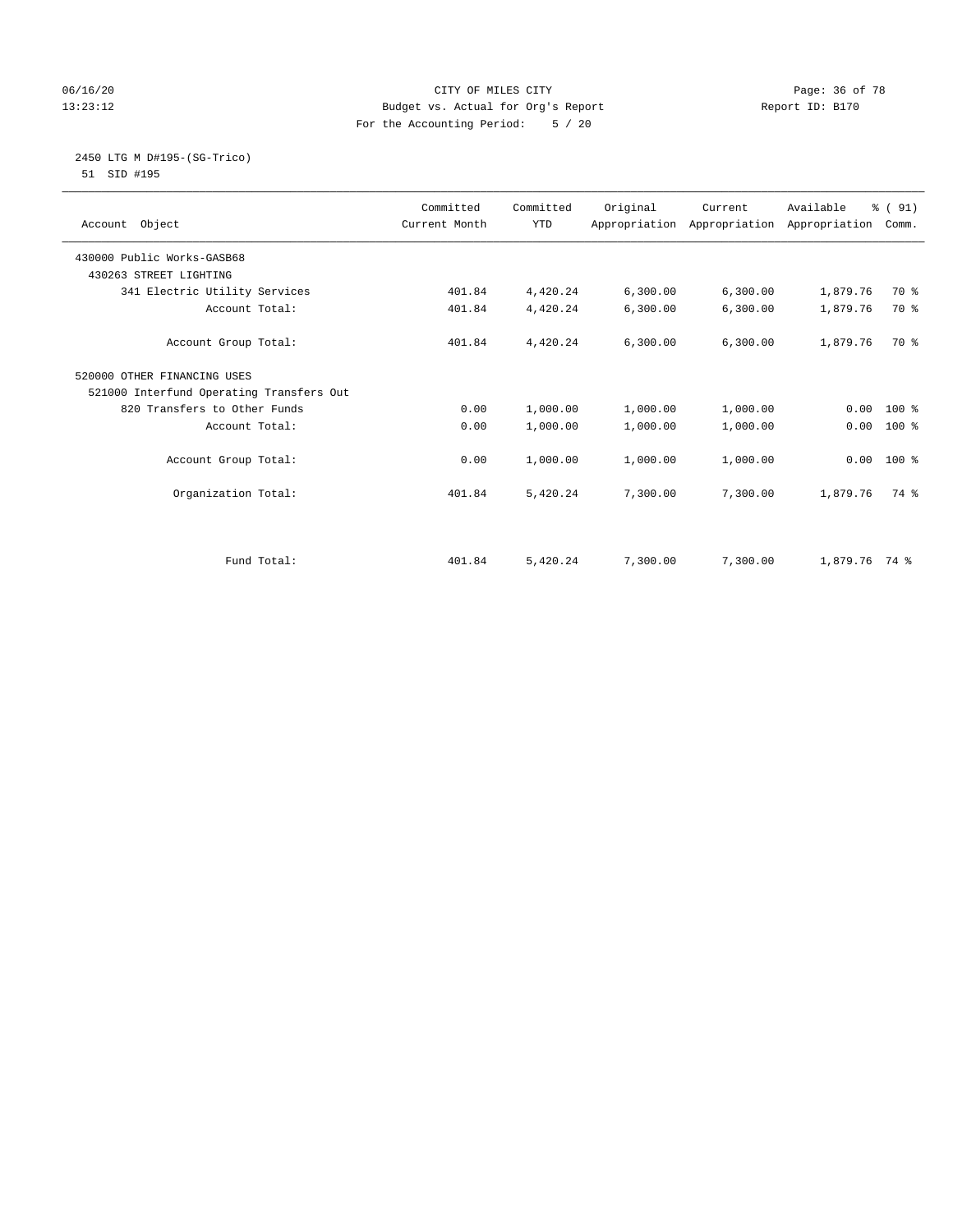## 06/16/20 Page: 37 of 78 13:23:12 Budget vs. Actual for Org's Report Report ID: B170 For the Accounting Period: 5 / 20

# 2470 LTG M D#202-(SG-MDU&NV)

72 SID #202

| Account Object                           | Committed<br>Current Month | Committed<br><b>YTD</b> | Original | Current  | Available<br>Appropriation Appropriation Appropriation | % (91)<br>Comm. |  |
|------------------------------------------|----------------------------|-------------------------|----------|----------|--------------------------------------------------------|-----------------|--|
| 430000 Public Works-GASB68               |                            |                         |          |          |                                                        |                 |  |
| 430263 STREET LIGHTING                   |                            |                         |          |          |                                                        |                 |  |
| 341 Electric Utility Services            | 109.65                     | 1,329.84                | 2,300.00 | 2,300.00 | 970.16                                                 | 58 %            |  |
| 533 Machinery and Equipment Rental       | 325.90                     | 3,918.92                | 6,000.00 | 6,000.00 | 2,081.08                                               | 65 %            |  |
| Account Total:                           | 435.55                     | 5,248.76                | 8,300.00 | 8,300.00 | 3,051.24                                               | 63%             |  |
| Account Group Total:                     | 435.55                     | 5,248.76                | 8,300.00 | 8,300.00 | 3,051.24                                               | 63 %            |  |
| 520000 OTHER FINANCING USES              |                            |                         |          |          |                                                        |                 |  |
| 521000 Interfund Operating Transfers Out |                            |                         |          |          |                                                        |                 |  |
| 820 Transfers to Other Funds             | 0.00                       | 1,000.00                | 1,000.00 | 1,000.00 | 0.00                                                   | 100 %           |  |
| Account Total:                           | 0.00                       | 1,000.00                | 1,000.00 | 1,000.00 | 0.00                                                   | 100 %           |  |
| Account Group Total:                     | 0.00                       | 1,000.00                | 1,000.00 | 1,000.00 | 0.00                                                   | $100*$          |  |
| Organization Total:                      | 435.55                     | 6,248.76                | 9,300.00 | 9,300.00 | 3,051.24                                               | 67 <sup>8</sup> |  |
|                                          |                            |                         |          |          |                                                        |                 |  |
| Fund Total:                              | 435.55                     | 6,248.76                | 9,300.00 | 9,300.00 | 3,051.24 67 %                                          |                 |  |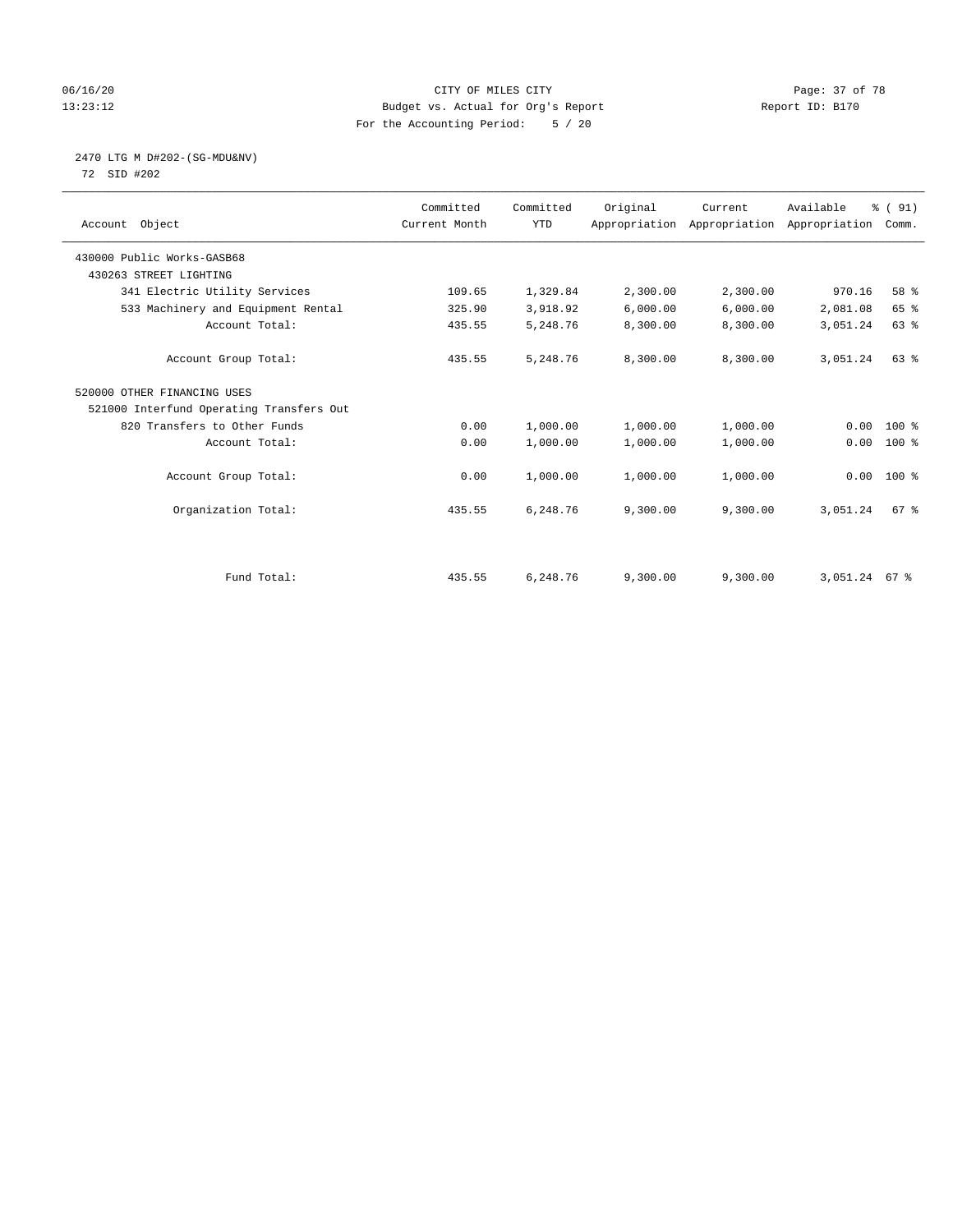## 06/16/20 Page: 38 of 78 13:23:12 Budget vs. Actual for Org's Report Report ID: B170 For the Accounting Period: 5 / 20

#### 2480 LTG M M#173-(Milestown Estates)

47 SID #173(Ltg-Milestown)

| Account Object                           | Committed<br>Current Month | Committed<br><b>YTD</b> | Original | Current<br>Appropriation Appropriation Appropriation | Available   | % (91)<br>Comm. |
|------------------------------------------|----------------------------|-------------------------|----------|------------------------------------------------------|-------------|-----------------|
| 430000 Public Works-GASB68               |                            |                         |          |                                                      |             |                 |
| 430263 STREET LIGHTING                   |                            |                         |          |                                                      |             |                 |
| 230 Repair and Maintenance Supplies      | 0.00                       | 720.00                  | 900.00   | 900.00                                               | 180.00      | $80*$           |
| 341 Electric Utility Services            | 128.82                     | 1,538.85                | 1,600.00 | 1,600.00                                             | 61.15       | 96 <sup>°</sup> |
| 360 Contr R & M                          | 0.00                       | 306.25                  | 200.00   | 200.00                                               | $-106.25$   | $153$ $%$       |
| Account Total:                           | 128.82                     | 2,565.10                | 2,700.00 | 2,700.00                                             | 134.90      | 95%             |
| Account Group Total:                     | 128.82                     | 2,565.10                | 2,700.00 | 2,700.00                                             | 134.90      | 95 <sup>8</sup> |
| 520000 OTHER FINANCING USES              |                            |                         |          |                                                      |             |                 |
| 521000 Interfund Operating Transfers Out |                            |                         |          |                                                      |             |                 |
| 820 Transfers to Other Funds             | 0.00                       | 250.00                  | 250.00   | 250.00                                               | 0.00        | $100*$          |
| Account Total:                           | 0.00                       | 250.00                  | 250.00   | 250.00                                               | 0.00        | $100*$          |
| Account Group Total:                     | 0.00                       | 250.00                  | 250.00   | 250.00                                               | 0.00        | $100*$          |
| Organization Total:                      | 128.82                     | 2,815.10                | 2,950.00 | 2,950.00                                             | 134.90      | 95 <sup>8</sup> |
|                                          |                            |                         |          |                                                      |             |                 |
| Fund Total:                              | 128.82                     | 2,815.10                | 2,950.00 | 2,950.00                                             | 134.90 95 % |                 |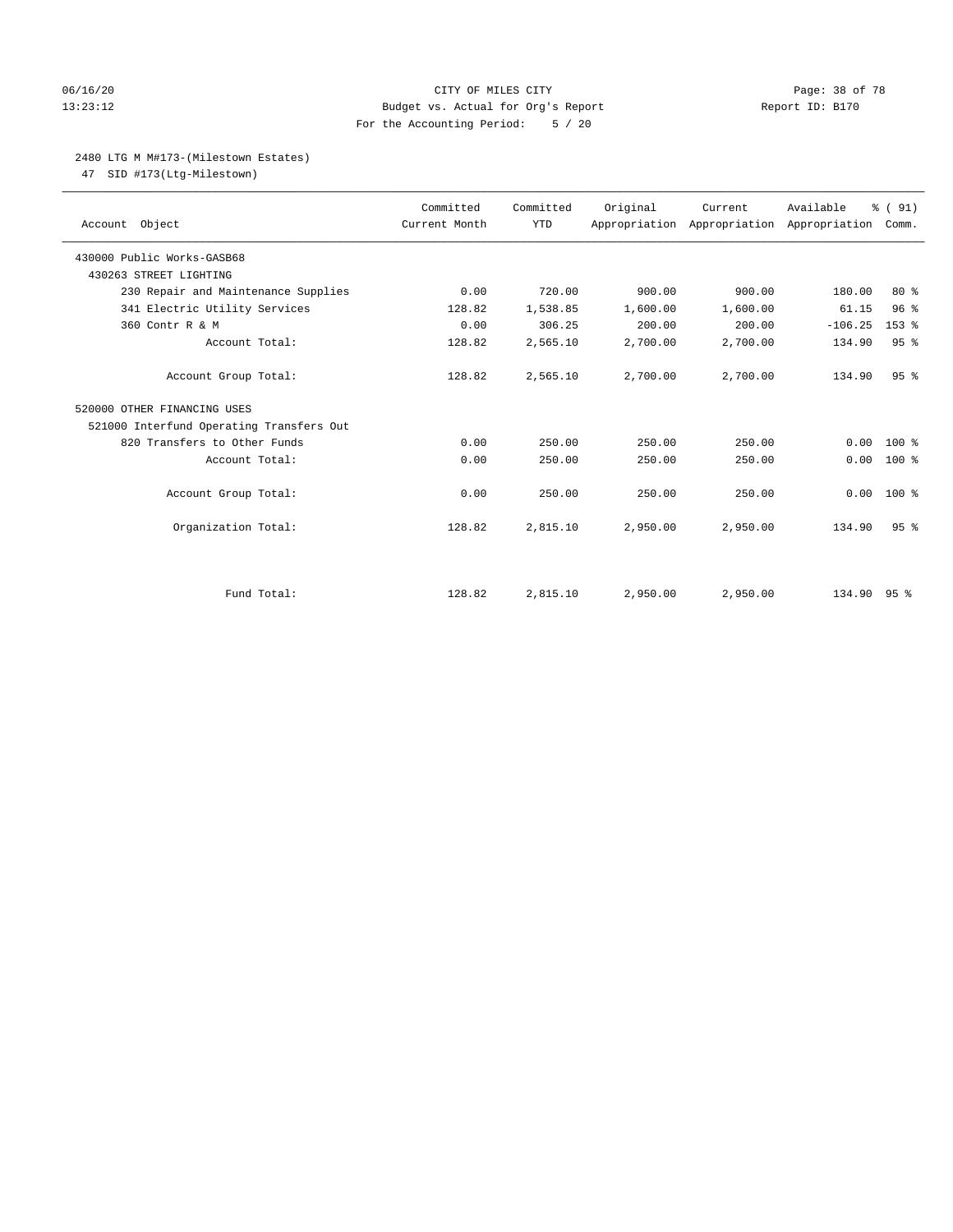#### 06/16/20 Page: 39 of 78 13:23:12 Budget vs. Actual for Org's Report Report ID: B170 For the Accounting Period: 5 / 20

————————————————————————————————————————————————————————————————————————————————————————————————————————————————————————————————————

2510 STR MAINT DIST #204

107 Paved St. Maint. Dist.#204

|                                           | Committed     | Committed  | Original   | Current    | Available                                       | % (91)          |
|-------------------------------------------|---------------|------------|------------|------------|-------------------------------------------------|-----------------|
| Account Object                            | Current Month | <b>YTD</b> |            |            | Appropriation Appropriation Appropriation Comm. |                 |
|                                           |               |            |            |            |                                                 |                 |
| 430000 Public Works-GASB68                |               |            |            |            |                                                 |                 |
| 430220 Operations                         |               |            |            |            |                                                 |                 |
| 111 Salaries and Wages - Permanent        | 27, 127. 20   | 200,534.62 | 288,316.00 | 288,316.00 | 87,781.38                                       | 70 %            |
| 121 OVERTIME-PERMANENT                    | 607.26        | 3,002.09   | 9,100.00   | 9,100.00   | 6,097.91                                        | 33%             |
| 131 VACATION                              | 925.93        | 14,839.05  | 19,600.00  | 19,600.00  | 4,760.95                                        | 76 %            |
| 132 SICK LEAVE                            | 533.27        | 5,518.26   | 13,000.00  | 13,000.00  | 7,481.74                                        | $42$ %          |
| 133 OTHER LEAVE PAY                       | 0.00          | 43.98      | 4,735.00   | 4,735.00   | 4,691.02                                        | 1 <sup>8</sup>  |
| 134 HOLIDAY PAY                           | 171.23        | 1,234.91   | 3,000.00   | 3,000.00   | 1,765.09                                        | 41 %            |
| 141 Unemployment Insurance                | 44.12         | 339.31     | 507.00     | 507.00     | 167.69                                          | 67 %            |
| 142 Workers' Compensation                 | 1,719.13      | 12,341.74  | 17,128.00  | 17,128.00  | 4,786.26                                        | $72$ $%$        |
| 143 Health Insurance                      | 6,959.98      | 52,825.17  | 66,278.00  | 66,278.00  | 13,452.83                                       | 80 %            |
| 144 FICA                                  | 2,195.13      | 16,467.30  | 25,838.00  | 25,838.00  | 9,370.70                                        | 64 %            |
| 145 PERS                                  | 2,545.93      | 19,508.68  | 29,283.00  | 29,283.00  | 9,774.32                                        | 67 %            |
| 196 CLOTHING ALLOTMENT                    | 30.00         | 861.50     | 1,000.00   | 1,000.00   | 138.50                                          | 86 %            |
| 210 Office Supplies and Materials         | 12.94         | 1,793.67   | 3,000.00   | 3,000.00   | 1,206.33                                        | 60 %            |
| 214 Small Items of Equipment              | 0.00          | 6,428.43   | 25,000.00  | 25,000.00  | 18,571.57                                       | 26%             |
| 220 Operating Expenses                    | 23.80         | 16,972.65  | 20,000.00  | 20,000.00  | 3,027.35                                        | 85%             |
| 222 Chemicals, Lab & Med Supplies         | 65.00         | 1,091.12   | 1,500.00   | 1,500.00   | 408.88                                          | 73 %            |
| 226 Clothing and Uniforms                 | 0.00          | 1,080.39   | 900.00     | 900.00     | $-180.39$                                       | $120*$          |
| 230 Repair and Maintenance Supplies       | 921.79        | 3,522.80   | 10,000.00  | 10,000.00  | 6,477.20                                        | 35%             |
| 231 Gas, Oil, Diesel Fuel, Grease, etc.   | 1,772.76      | 21,980.35  | 40,000.00  | 40,000.00  | 18,019.65                                       | $55$ %          |
| 241 Consumable Tools                      | 0.00          | 0.00       | 50.00      | 50.00      | 50.00                                           | 0 <sup>8</sup>  |
| 242 Sign Parts and Supplies               | 0.00          | 1,827.07   | 8,000.00   | 8,000.00   | 6,172.93                                        | $23$ %          |
| 311 Postage, Box Rent, Etc.               | 0.25          | 38.33      | 200.00     | 200.00     | 161.67                                          | 19 <sup>°</sup> |
| 320 Printing, Duplicating, Typing &       | 0.00          | 0.00       | 100.00     | 100.00     | 100.00                                          | 0 <sup>8</sup>  |
| 330 Publicity, Subscriptions & Dues       | 0.00          | 0.00       | 500.00     | 500.00     | 500.00                                          | 0 <sup>8</sup>  |
| 331 Publication of Formal & Legal Notices | 91.01         | 787.74     | 500.00     | 500.00     | $-287.74$                                       | 158 %           |
| 334 Memberships, Registrations & Dues     | 0.00          | 169.60     | 350.00     | 350.00     | 180.40                                          | 48 %            |
| 341 Electric Utility Services             | 127.83        | 1,642.38   | 1,210.00   | 1,210.00   | $-432.38$                                       | $136$ %         |
| 344 Gas Utility Service                   | 23.23         | 619.99     | 1,200.00   | 1,200.00   | 580.01                                          | $52$ $%$        |
| 345 Telephone                             | 51.29         | 667.66     | 1,000.00   | 1,000.00   | 332.34                                          | 67 %            |
| 346 Garbage Service                       | 0.00          | 0.00       | 175.00     | 175.00     | 175.00                                          | 0 <sup>8</sup>  |
| 347 Internet                              | 0.00          | 0.00       | 200.00     | 200.00     | 200.00                                          | 0 <sup>8</sup>  |
| 350 Professional Services                 | 6,979.15      | 58,595.54  | 50,000.00  | 50,000.00  | $-8,595.54$                                     | 117 %           |
| 360 Contr R & M                           | 105.47        | 1,262.45   | 10,000.00  | 10,000.00  | 8,737.55                                        | $13*$           |
| 363 R&M Vehicles/Equip/Labor-PW           | 3,791.69      | 73, 243.64 | 100,000.00 | 100,000.00 | 26,756.36                                       | 73 %            |
| 370 Travel                                | 0.00          | 605.96     | 1,000.00   | 1,000.00   | 394.04                                          | 61 %            |
| 380 Training Services                     | 0.00          | 271.82     | 1,000.00   | 1,000.00   | 728.18                                          | 27%             |
| 382 Books                                 | 0.00          | 0.00       | 100.00     | 100.00     | 100.00                                          | 0 <sup>8</sup>  |
| 511 Insurance on Buildings                | 0.00          | 702.83     | 703.00     | 703.00     |                                                 | $0.17$ 100 %    |
| 512 Insurance on Vehicles & Equipment     | 0.00          | 3,468.47   | 3,469.00   | 3,469.00   | 0.53                                            | 100 %           |
| 513 Liability                             | 0.00          | 12,721.84  | 12,722.00  | 12,722.00  | 0.16                                            | $100$ %         |
| 531 Building & Office Rental              | 350.00        | 3,850.00   | 4,200.00   | 4,200.00   | 350.00                                          | $92$ $%$        |
| 532 Land Rental                           | 0.00          | 5,823.47   | 8,100.00   | 8,100.00   | 2,276.53                                        | 72 %            |
| Account Total:                            | 57, 175.39    | 546,684.81 | 782,964.00 | 782,964.00 | 236, 279.19                                     | 70 %            |
| 430233 Roadway/Re-surfacing               |               |            |            |            |                                                 |                 |
| 230 Repair and Maintenance Supplies       | 2,164.20      | 26,513.86  | 80,000.00  | 80,000.00  | 53,486.14                                       | 33%             |
| 350 Professional Services                 | 0.00          | 0.00       | 5,000.00   | 5,000.00   | 5,000.00                                        | 0 <sup>8</sup>  |
|                                           |               |            |            |            |                                                 |                 |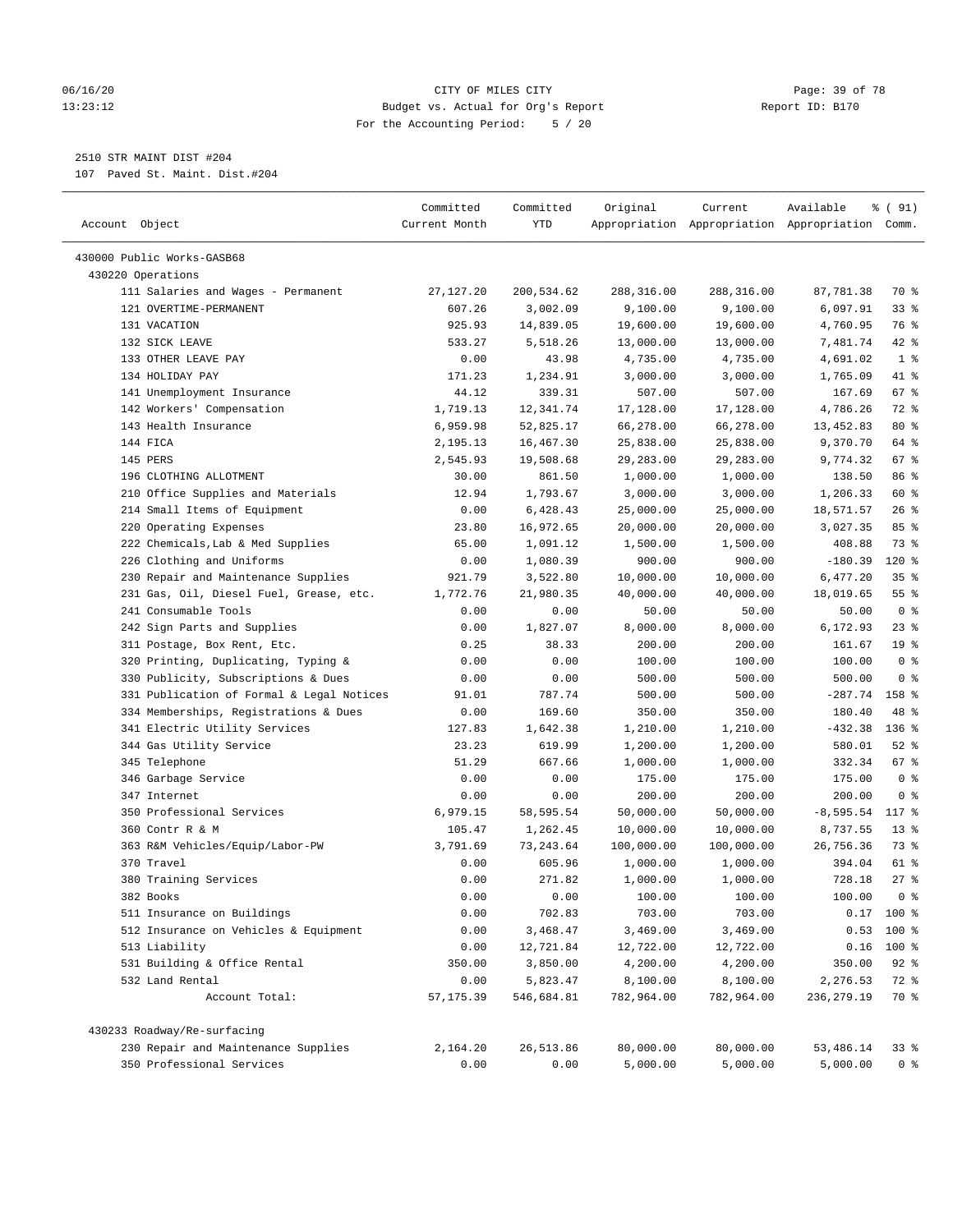## 06/16/20 Page: 40 of 78 13:23:12 Budget vs. Actual for Org's Report Report ID: B170 For the Accounting Period: 5 / 20

# 2510 STR MAINT DIST #204

107 Paved St. Maint. Dist.#204

| Object<br>Account                        | Committed<br>Current Month | Committed<br><b>YTD</b>      | Original     | Current      | Available<br>Appropriation Appropriation Appropriation Comm. | % (91)          |
|------------------------------------------|----------------------------|------------------------------|--------------|--------------|--------------------------------------------------------------|-----------------|
| Account Total:                           | 2,164.20                   | 26,513.86                    | 85,000.00    | 85,000.00    | 58,486.14                                                    | $31$ %          |
| 430234 CURB AND GUTTER                   |                            |                              |              |              |                                                              |                 |
| 350 Professional Services                | 2,245.72                   | 37,490.32                    | 40,000.00    | 40,000.00    | 2,509.68                                                     | 94 %            |
| Account Total:                           | 2,245.72                   | 37,490.32                    | 40,000.00    | 40,000.00    | 2,509.68                                                     | $94$ %          |
| 430235 Storm Drain & Culvert Maintenance |                            |                              |              |              |                                                              |                 |
| 230 Repair and Maintenance Supplies      | 9,845.41                   | 62,975.72                    | 60,000.00    | 60,000.00    | $-2,975.72$ 105 %                                            |                 |
| 350 Professional Services                | 7,071.00                   | 30,216.10                    | 10,000.00    | 10,000.00    | $-20, 216.10$                                                | $302$ %         |
| Account Total:                           | 16,916.41                  | 93, 191.82                   | 70,000.00    | 70,000.00    | $-23, 191.82$ 133 %                                          |                 |
| 430236 Darling Addition Project          |                            |                              |              |              |                                                              |                 |
| 220 Operating Expenses                   | 0.00                       | 402,366.95                   | 400,000.00   | 400,000.00   | $-2, 366.95$                                                 | $101$ %         |
| 230 Repair and Maintenance Supplies      | 71,166.04                  | 496,192.58                   | 500,000.00   | 500,000.00   | 3,807.42                                                     | 99 <sup>°</sup> |
| 350 Professional Services                | 15,444.38                  | 197,974.00                   | 200,000.00   | 200,000.00   | 2,026.00                                                     | 99 <sup>°</sup> |
| Account Total:                           |                            | 86,610.42 1,096,533.53       | 1,100,000.00 | 1,100,000.00 | 3,466.47                                                     | 100 %           |
| Account Group Total:                     |                            | 165, 112. 14 1, 800, 414. 34 | 2,077,964.00 | 2,077,964.00 | 277,549.66                                                   | 87%             |
| 520000 OTHER FINANCING USES              |                            |                              |              |              |                                                              |                 |
| 521000 Interfund Operating Transfers Out |                            |                              |              |              |                                                              |                 |
| 820 Transfers to Other Funds             | 6, 255.00                  | 77,574.00                    | 99,536.00    | 102,449.00   | 24,875.00                                                    | 76 %            |
| Account Total:                           | 6, 255.00                  | 77,574.00                    | 99,536.00    | 102,449.00   | 24,875.00                                                    | 76 %            |
| Account Group Total:                     | 6, 255.00                  | 77,574.00                    | 99,536.00    | 102,449.00   | 24,875.00                                                    | 76 %            |
| Organization Total:                      |                            | 171, 367.14 1, 877, 988.34   | 2,177,500.00 | 2,180,413.00 | 302,424.66                                                   | 86 %            |
| Fund Total:                              |                            | 171, 367.14 1, 877, 988.34   | 2,177,500.00 | 2,180,413.00 | 302,424.66                                                   | 86 දි           |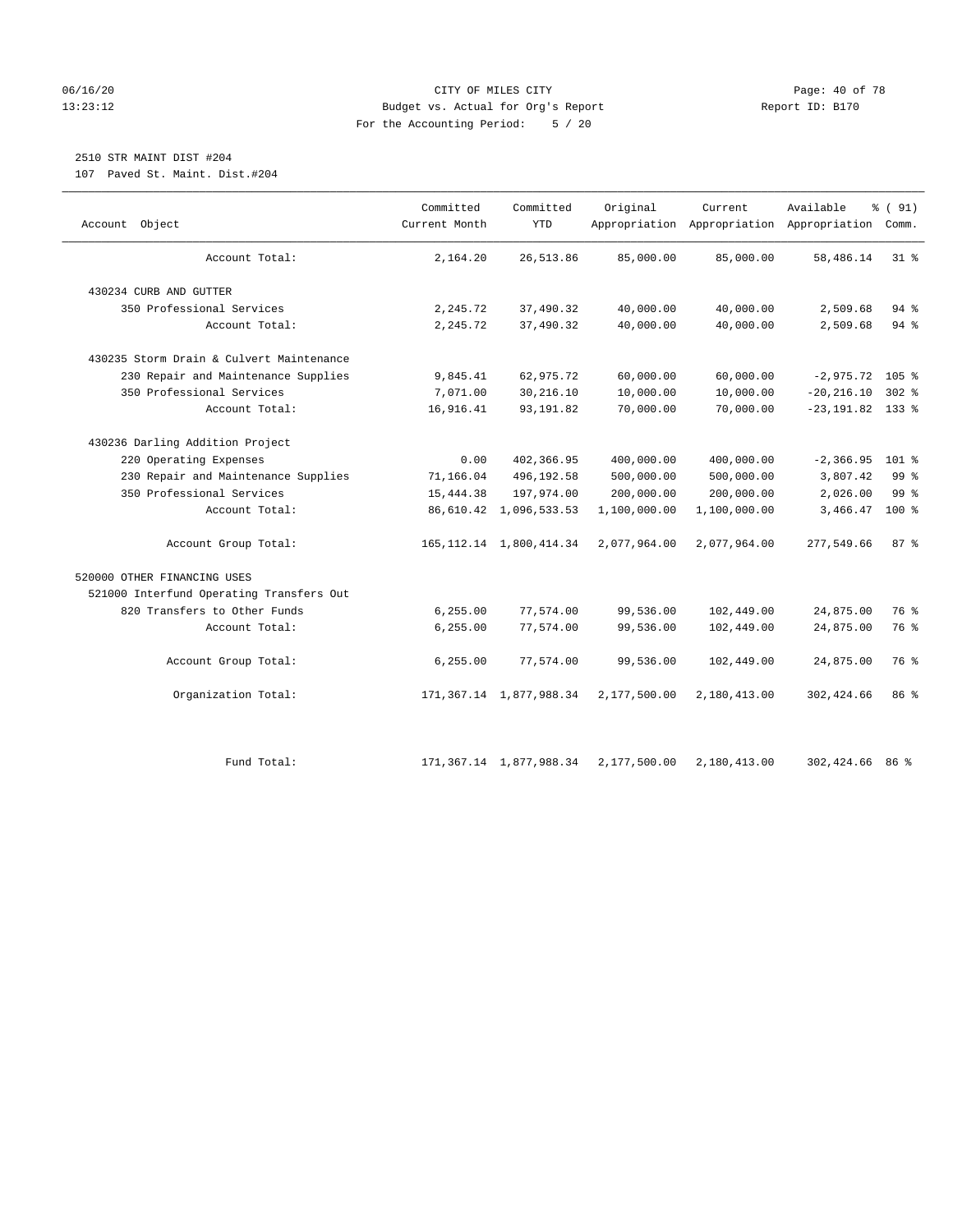#### 06/16/20 Page: 41 of 78 13:23:12 Budget vs. Actual for Org's Report Report ID: B170 For the Accounting Period: 5 / 20

————————————————————————————————————————————————————————————————————————————————————————————————————————————————————————————————————

## 2520 STR MAINT DIST #205

108 Street Maintenance (North Side)

| Account Object                            | Committed<br>Current Month | Committed<br>YTD | Original   | Current    | Available<br>Appropriation Appropriation Appropriation Comm. | % ( 91)         |
|-------------------------------------------|----------------------------|------------------|------------|------------|--------------------------------------------------------------|-----------------|
| 430000 Public Works-GASB68                |                            |                  |            |            |                                                              |                 |
| 430220 Operations                         |                            |                  |            |            |                                                              |                 |
| 111 Salaries and Wages - Permanent        | 7,490.21                   | 58,796.39        | 76,636.00  | 76,636.00  | 17,839.61                                                    | 77 %            |
| 121 OVERTIME-PERMANENT                    | 153.17                     | 819.91           | 2,500.00   | 2,500.00   | 1,680.09                                                     | 33%             |
| 131 VACATION                              | 305.50                     | 4,605.90         | 6,000.00   | 6,000.00   | 1,394.10                                                     | $77$ $%$        |
| 132 SICK LEAVE                            | 202.20                     | 1,725.44         | 3,800.00   | 3,800.00   | 2,074.56                                                     | 45 %            |
| 133 OTHER LEAVE PAY                       | 0.00                       | 10.99            | 1,178.00   | 1,178.00   | 1,167.01                                                     | 1 <sup>8</sup>  |
| 134 HOLIDAY PAY                           | 43.17                      | 312.38           | 800.00     | 800.00     | 487.62                                                       | 39 %            |
| 141 Unemployment Insurance                | 12.30                      | 99.79            | 136.00     | 136.00     | 36.21                                                        | 73 %            |
| 142 Workers' Compensation                 | 436.61                     | 3,185.57         | 4,697.00   | 4,697.00   | 1,511.43                                                     | 68 %            |
| 143 Health Insurance                      | 1,692.29                   | 14,160.27        | 17,547.00  | 17,547.00  | 3,386.73                                                     | 81 %            |
| 144 FICA                                  | 613.45                     | 4,875.59         | 6,981.00   | 6,981.00   | 2,105.41                                                     | 70 %            |
| 145 PERS                                  | 710.42                     | 5,742.97         | 7,882.00   | 7,882.00   | 2,139.03                                                     | 73 %            |
| 196 CLOTHING ALLOTMENT                    | 7.50                       | 247.00           | 300.00     | 300.00     | 53.00                                                        | $82$ $%$        |
| 210 Office Supplies and Materials         | 3.23                       | 439.51           | 1,000.00   | 1,000.00   | 560.49                                                       | 44 %            |
| 214 Small Items of Equipment              | 0.00                       | 1,606.97         | 2,000.00   | 2,000.00   | 393.03                                                       | 80 %            |
| 220 Operating Expenses                    | 5.95                       | 4,288.22         | 4,500.00   | 4,500.00   | 211.78                                                       | 95 <sup>°</sup> |
| 222 Chemicals, Lab & Med Supplies         | 16.25                      | 272.78           | 500.00     | 500.00     | 227.22                                                       | 55%             |
| 226 Clothing and Uniforms                 | 0.00                       | 270.11           | 250.00     | 250.00     | $-20.11$                                                     | 108 %           |
| 230 Repair and Maintenance Supplies       | 230.45                     | 882.68           | 5,000.00   | 5,000.00   | 4,117.32                                                     | 18 <sup>°</sup> |
| 231 Gas, Oil, Diesel Fuel, Grease, etc.   | 443.19                     | 7,036.31         | 10,000.00  | 10,000.00  | 2,963.69                                                     | 70 %            |
| 242 Sign Parts and Supplies               | 0.00                       | 456.79           | 2,500.00   | 2,500.00   | 2,043.21                                                     | 18 %            |
| 311 Postage, Box Rent, Etc.               | 0.25                       | 38.32            | 60.00      | 60.00      | 21.68                                                        | 64 %            |
| 330 Publicity, Subscriptions & Dues       | 0.00                       | 0.00             | 100.00     | 100.00     | 100.00                                                       | 0 <sup>8</sup>  |
| 331 Publication of Formal & Legal Notices | 22.73                      | 68.14            | 0.00       | 0.00       | $-68.14$                                                     | $***$ 8         |
| 334 Memberships, Registrations & Dues     | 0.00                       | 42.40            | 50.00      | 50.00      | 7.60                                                         | 85%             |
| 341 Electric Utility Services             | 6.51                       | 104.62           | 170.00     | 170.00     | 65.38                                                        | 62 %            |
| 344 Gas Utility Service                   | 5.81                       | 154.99           | 270.00     | 270.00     | 115.01                                                       | 57%             |
| 345 Telephone                             | 19.21                      | 291.38           | 600.00     | 600.00     | 308.62                                                       | 49 %            |
| 350 Professional Services                 | 29.16                      | 799.38           | 10,000.00  | 10,000.00  | 9,200.62                                                     | 8 %             |
| 360 Contr R & M                           | 56.45                      | 675.63           | 1,500.00   | 1,500.00   | 824.37                                                       | 45 %            |
| 363 R&M Vehicles/Equip/Labor-PW           | 947.93                     | 29,663.31        | 35,000.00  | 35,000.00  | 5,336.69                                                     | 85%             |
| 370 Travel                                | 0.00                       | 151.48           | 250.00     | 250.00     | 98.52                                                        | 61 %            |
| 380 Training Services                     | 0.00                       | 67.96            | 200.00     | 200.00     | 132.04                                                       | $34$ $%$        |
| 382 Books                                 | 0.00                       | 0.00             | 100.00     | 100.00     | 100.00                                                       | 0 <sup>8</sup>  |
| 511 Insurance on Buildings                | 0.00                       | 175.71           | 176.00     | 176.00     | 0.29                                                         | $100*$          |
| 512 Insurance on Vehicles & Equipment     | 0.00                       | 867.11           | 868.00     | 868.00     | 0.89                                                         | $100*$          |
| 513 Liability                             | 0.00                       | 3,349.27         | 3,350.00   | 3,350.00   | 0.73                                                         | $100*$          |
| 531 Building & Office Rental              | 166.66                     | 1,833.26         | 2,000.00   | 2,000.00   | 166.74                                                       | $92$ $%$        |
| 532 Land Rental                           | 0.00                       | 0.00             | 1,500.00   | 1,500.00   | 1,500.00                                                     | 0 <sup>°</sup>  |
| Account Total:                            | 13,620.60                  | 148, 118.53      | 210,401.00 | 210,401.00 | 62,282.47                                                    | 70 %            |
| 430233 Roadway/Re-surfacing               |                            |                  |            |            |                                                              |                 |
| 230 Repair and Maintenance Supplies       | 541.05                     | 541.05           | 0.00       | 0.00       | $-541.05$                                                    | $***$ $_{8}$    |
| 350 Professional Services                 | 0.00                       | 22,632.95        | 125,000.00 | 125,000.00 | 102,367.05                                                   | 18 <sup>8</sup> |
| Account Total:                            | 541.05                     | 23,174.00        | 125,000.00 | 125,000.00 | 101,826.00                                                   | 19 <sup>°</sup> |
| 430235 Storm Drain & Culvert Maintenance  |                            |                  |            |            |                                                              |                 |
| 230 Repair and Maintenance Supplies       | 0.00                       | 0.00             | 500.00     | 500.00     | 500.00                                                       | 0 <sup>8</sup>  |
| 350 Professional Services                 | 1,767.75                   | 7,220.24         | 10,000.00  | 10,000.00  | 2,779.76                                                     | 72 %            |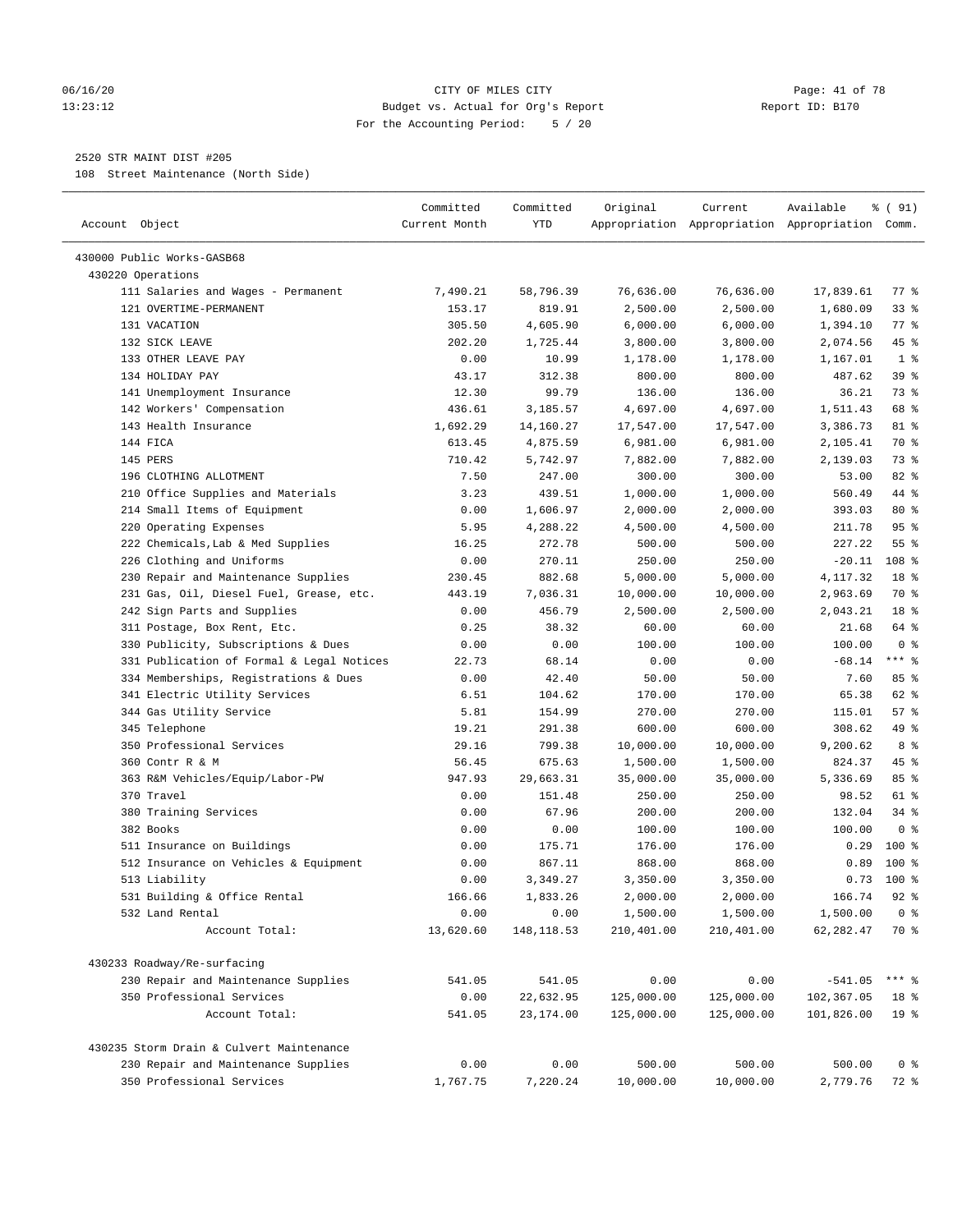## 06/16/20 Page: 42 of 78 13:23:12 Budget vs. Actual for Org's Report Report ID: B170 For the Accounting Period: 5 / 20

## 2520 STR MAINT DIST #205

108 Street Maintenance (North Side)

| Object<br>Account                                                       | Committed<br>Current Month | Committed<br>YTD | Original   | Current<br>Appropriation Appropriation | Available<br>Appropriation | % (91)<br>Comm.    |
|-------------------------------------------------------------------------|----------------------------|------------------|------------|----------------------------------------|----------------------------|--------------------|
| Account Total:                                                          | 1,767.75                   | 7,220.24         | 10,500.00  | 10,500.00                              | 3,279.76                   | 69 %               |
| Account Group Total:                                                    | 15,929.40                  | 178,512.77       | 345,901.00 | 345,901.00                             | 167,388.23                 | $52$ $%$           |
| 520000 OTHER FINANCING USES<br>521000 Interfund Operating Transfers Out |                            |                  |            |                                        |                            |                    |
| 820 Transfers to Other Funds                                            | 2,147.00                   | 25,810.00        | 30,149.00  | 30,149.00                              | 4,339.00                   | 86 %               |
| Account Total:                                                          | 2,147.00                   | 25,810.00        | 30,149.00  | 30,149.00                              | 4,339.00                   | 86 %               |
| Account Group Total:                                                    | 2,147.00                   | 25,810.00        | 30,149.00  | 30,149.00                              | 4,339.00                   | 86 %               |
| Organization Total:                                                     | 18,076.40                  | 204, 322. 77     | 376,050.00 | 376,050.00                             | 171,727.23                 | 54 %               |
|                                                                         |                            |                  |            |                                        |                            |                    |
| Fund Total:                                                             | 18,076.40                  | 204, 322. 77     | 376,050.00 | 376,050.00                             | 171,727.23                 | $54$ $\frac{8}{3}$ |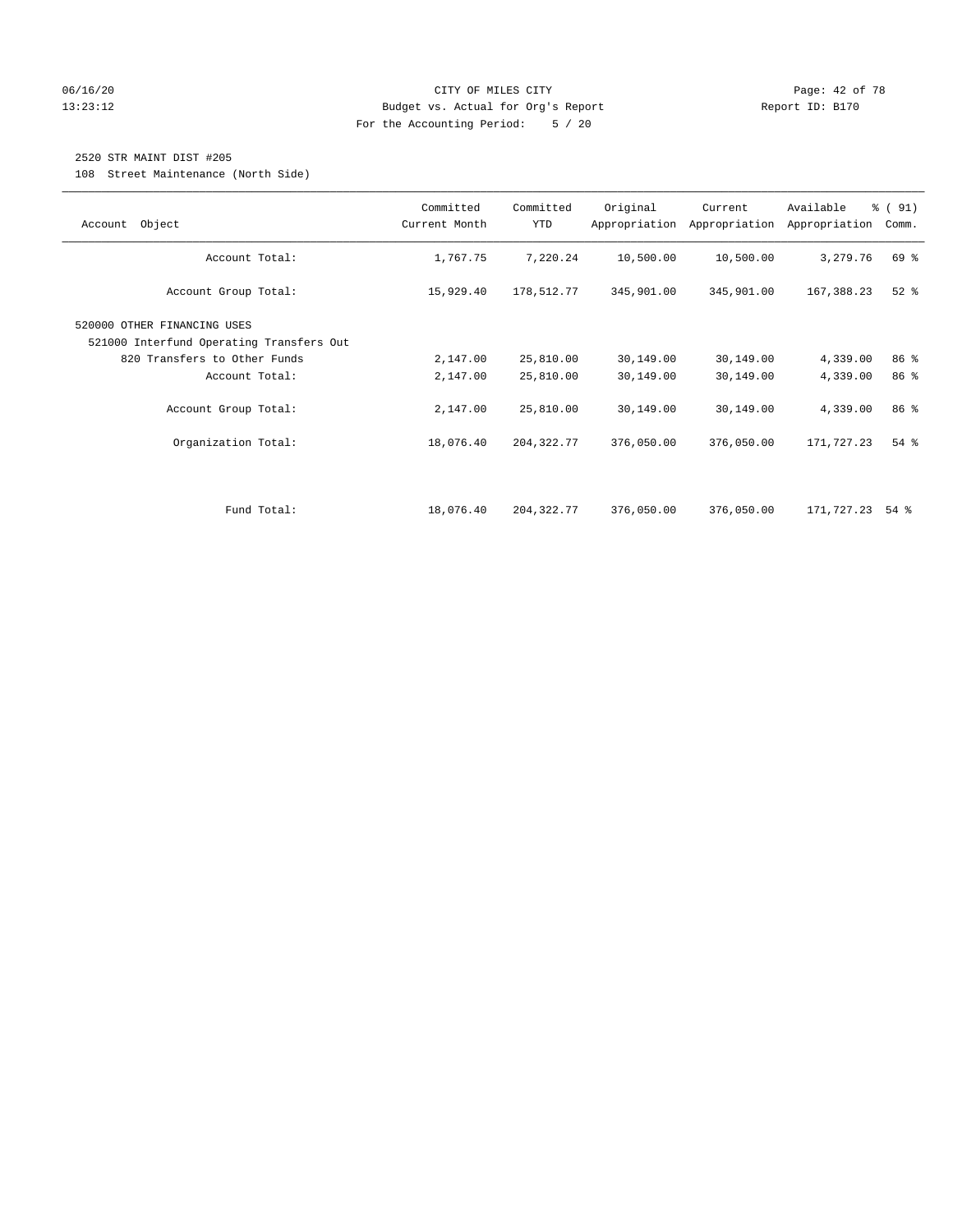#### 06/16/20 Page: 43 of 78 13:23:12 Budget vs. Actual for Org's Report Report ID: B170 For the Accounting Period: 5 / 20

#### 2540 STR MAINT DIST#207-(MILESTOWN ESTATES)

109 Milestown Estates Maintenance Dist.

|                                          | Committed     | Committed  | Original | Current                                         | Available     | % (91)         |
|------------------------------------------|---------------|------------|----------|-------------------------------------------------|---------------|----------------|
| Account Object                           | Current Month | <b>YTD</b> |          | Appropriation Appropriation Appropriation Comm. |               |                |
| 430000 Public Works-GASB68               |               |            |          |                                                 |               |                |
| 430220 Operations                        |               |            |          |                                                 |               |                |
| 111 Salaries and Wages - Permanent       | 265.30        | 2,839.29   | 3,736.00 | 3,736.00                                        | 896.71        | 76 %           |
| 121 OVERTIME-PERMANENT                   | 5.42          | 41.29      | 100.00   | 100.00                                          | 58.71         | 41.8           |
| 131 VACATION                             | 11.08         | 224.02     | 300.00   | 300.00                                          | 75.98         | 75 %           |
| 132 SICK LEAVE                           | 7.32          | 84.48      | 200.00   | 200.00                                          | 115.52        | 42 %           |
| 133 OTHER LEAVE PAY                      | 0.00          | 0.00       | 39.00    | 39.00                                           | 39.00         | 0 <sup>8</sup> |
| 134 HOLIDAY PAY                          | 1.42          | 14.52      | 40.00    | 40.00                                           | 25.48         | 36%            |
| 141 Unemployment Insurance               | 0.40          | 4.53       | 7.00     | 7.00                                            | 2.47          | 65 %           |
| 142 Workers' Compensation                | 14.00         | 160.14     | 225.00   | 225.00                                          | 64.86         | 71 %           |
| 143 Health Insurance                     | 63.52         | 690.81     | 763.00   | 763.00                                          | 72.19         | $91$ %         |
| 144 FICA                                 | 21.53         | 235.24     | 338.00   | 338.00                                          | 102.76        | 70 %           |
| 145 PERS                                 | 25.19         | 277.63     | 389.00   | 389.00                                          | 111.37        | 71 %           |
| 196 CLOTHING ALLOTMENT                   | 0.00          | 12.00      | 20.00    | 20.00                                           | 8.00          | 60 %           |
| 350 Professional Services                | 0.00          | 1.20       | 1,000.00 | 1,000.00                                        | 998.80        | 0 <sup>8</sup> |
| Account Total:                           | 415.18        | 4,585.15   | 7,157.00 | 7,157.00                                        | 2,571.85      | 64 %           |
| Account Group Total:                     | 415.18        | 4,585.15   | 7,157.00 | 7,157.00                                        | 2,571.85      | 64 %           |
| 510000 MISCELLANEOUS                     |               |            |          |                                                 |               |                |
| 510330 Comprehensive Liability Insurance |               |            |          |                                                 |               |                |
| 513 Liability                            | 0.00          | 62.00      | 62.00    | 62.00                                           | 0.00          | $100*$         |
| Account Total:                           | 0.00          | 62.00      | 62.00    | 62.00                                           | 0.00          | $100*$         |
| Account Group Total:                     | 0.00          | 62.00      | 62.00    | 62.00                                           | 0.00          | $100*$         |
| Organization Total:                      | 415.18        | 4,647.15   | 7,219.00 | 7,219.00                                        | 2,571.85      | 64 %           |
| Fund Total:                              | 415.18        | 4,647.15   | 7,219.00 | 7,219.00                                        | 2,571.85 64 % |                |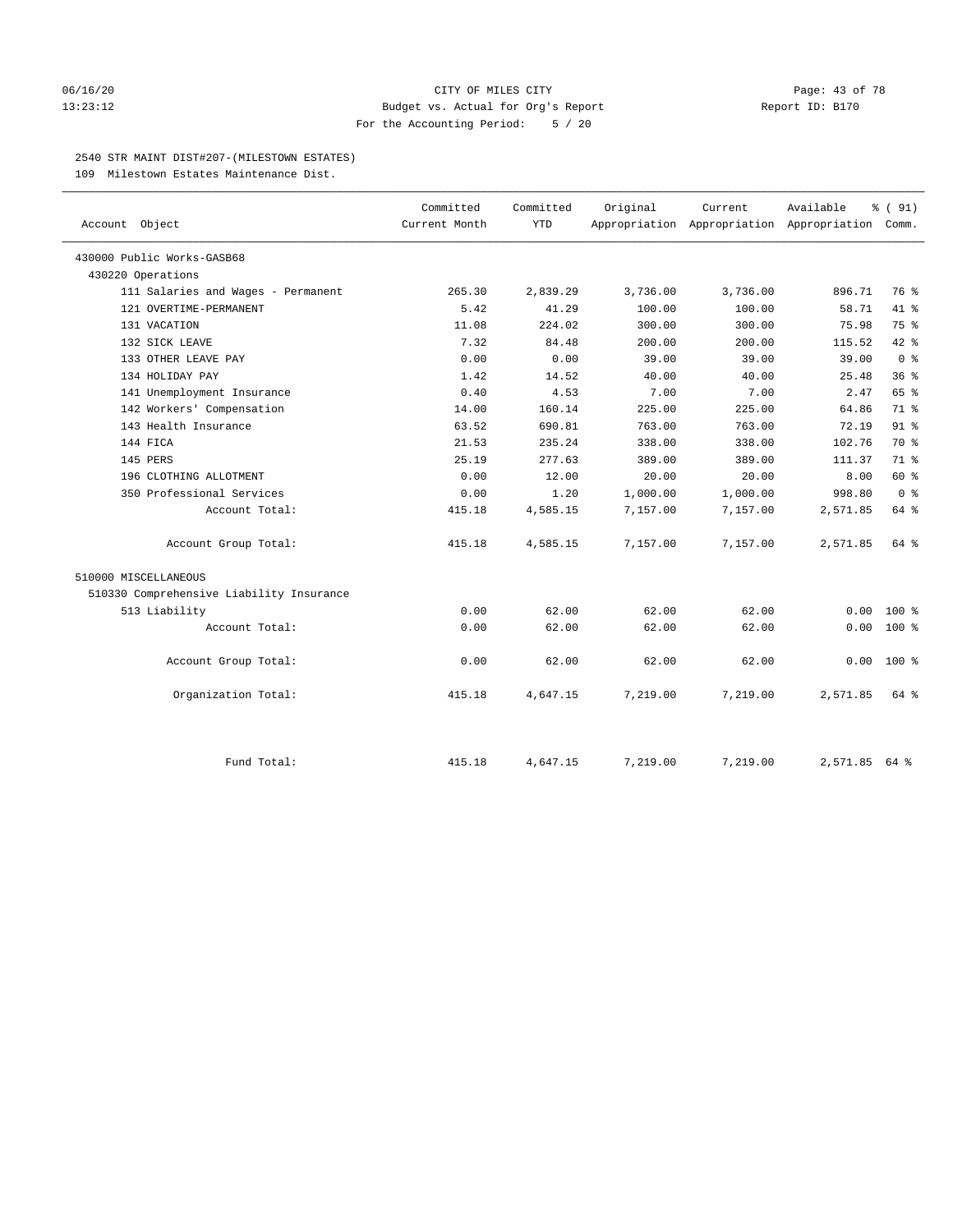## 06/16/20 Page: 44 of 78 13:23:12 Budget vs. Actual for Org's Report Changer Report ID: B170 For the Accounting Period: 5 / 20

# 2701 Fire Grants

7 Fire

| Object<br>Account                                                            | Committed<br>Current Month | Committed<br><b>YTD</b> | Original<br>Appropriation | Current<br>Appropriation | Available<br>Appropriation | % (91)<br>Comm. |
|------------------------------------------------------------------------------|----------------------------|-------------------------|---------------------------|--------------------------|----------------------------|-----------------|
| 420000 PUBLIC SAFETY-GASB68<br>420464 Fire-Turnouts/Accountability Sys Grant |                            |                         |                           |                          |                            |                 |
| 226 Clothing and Uniforms                                                    | 0.00                       | 222,094.45              | 723,232.00                | 723,232.00               | 501,137.55                 | $31$ %          |
| Account Total:                                                               | 0.00                       | 222,094.45              | 723,232.00                | 723,232.00               | 501,137.55                 | $31$ %          |
| Account Group Total:                                                         | 0.00                       | 222,094.45              | 723, 232, 00              | 723,232.00               | 501,137.55                 | 318             |
| Organization Total:                                                          | 0.00                       | 222,094.45              | 723,232.00                | 723,232.00               | 501,137.55                 | 318             |
| Fund Total:                                                                  | 0.00                       | 222,094.45              | 723,232.00                | 723,232.00               | 501,137.55                 | 31 %            |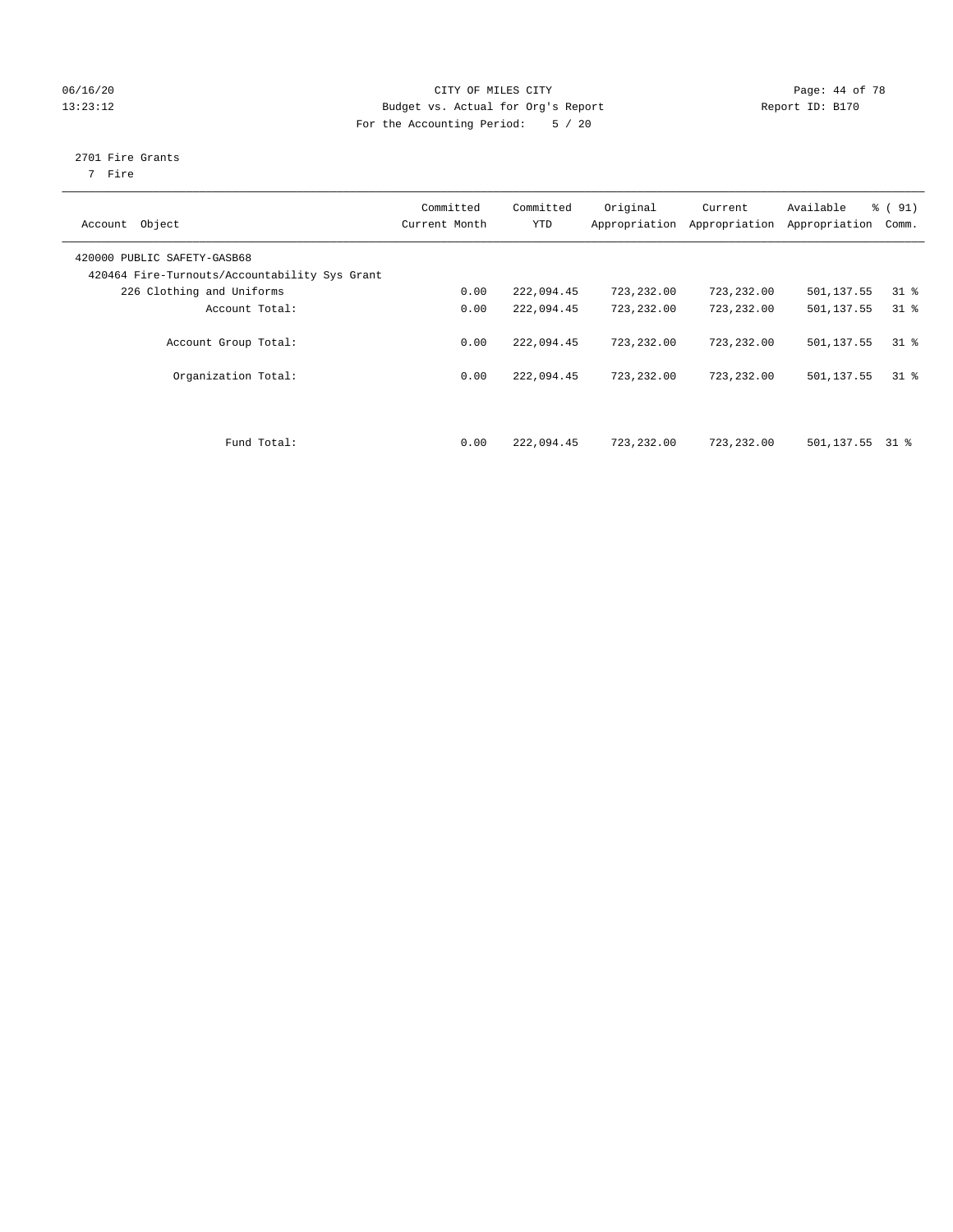## 06/16/20 Page: 45 of 78 13:23:12 Budget vs. Actual for Org's Report Report ID: B170 For the Accounting Period: 5 / 20

#### 2820 GAS TAX 34 Gas Tax

| Account Object                           |                      | Committed<br>Current Month | Committed<br><b>YTD</b> | Original   | Current<br>Appropriation Appropriation Appropriation | Available  | % (91)<br>Comm. |  |
|------------------------------------------|----------------------|----------------------------|-------------------------|------------|------------------------------------------------------|------------|-----------------|--|
| 520000 OTHER FINANCING USES              |                      |                            |                         |            |                                                      |            |                 |  |
| 521000 Interfund Operating Transfers Out |                      |                            |                         |            |                                                      |            |                 |  |
| 820 Transfers to Other Funds             |                      | 321.00                     | 3,531.00                | 3,850.00   | 3,850.00                                             | 319.00     | $92$ $%$        |  |
|                                          | Account Total:       | 321.00                     | 3,531.00                | 3,850.00   | 3,850.00                                             | 319.00     | $92$ $%$        |  |
| 521204 TRANSFER:                         | SID 204              |                            |                         |            |                                                      |            |                 |  |
| 820 Transfers to Other Funds             |                      | 0.00                       | 0.00                    | 84, 332.00 | 84, 332.00                                           | 84,332.00  | 0 <sup>8</sup>  |  |
|                                          | Account Total:       | 0.00                       | 0.00                    | 84,332.00  | 84,332.00                                            | 84, 332.00 | 0 <sup>8</sup>  |  |
| 521205 TRANSFER:                         | SID 205              |                            |                         |            |                                                      |            |                 |  |
| 820 Transfers to Other Funds             |                      | 0.00                       | 0.00                    | 84, 332.00 | 84,332.00                                            | 84,332.00  | 0 <sup>8</sup>  |  |
|                                          | Account Total:       | 0.00                       | 0.00                    | 84,332.00  | 84,332.00                                            | 84,332.00  | 0 <sup>8</sup>  |  |
|                                          | Account Group Total: | 321.00                     | 3,531.00                | 172,514.00 | 172,514.00                                           | 168,983.00 | 2 <sup>8</sup>  |  |
|                                          | Organization Total:  | 321.00                     | 3,531.00                | 172,514.00 | 172,514.00                                           | 168,983.00 | 2 <sup>8</sup>  |  |
|                                          |                      |                            |                         |            |                                                      |            |                 |  |
|                                          | Fund Total:          | 321.00                     | 3,531.00                | 172,514.00 | 172,514.00                                           | 168,983.00 | 2 <sup>8</sup>  |  |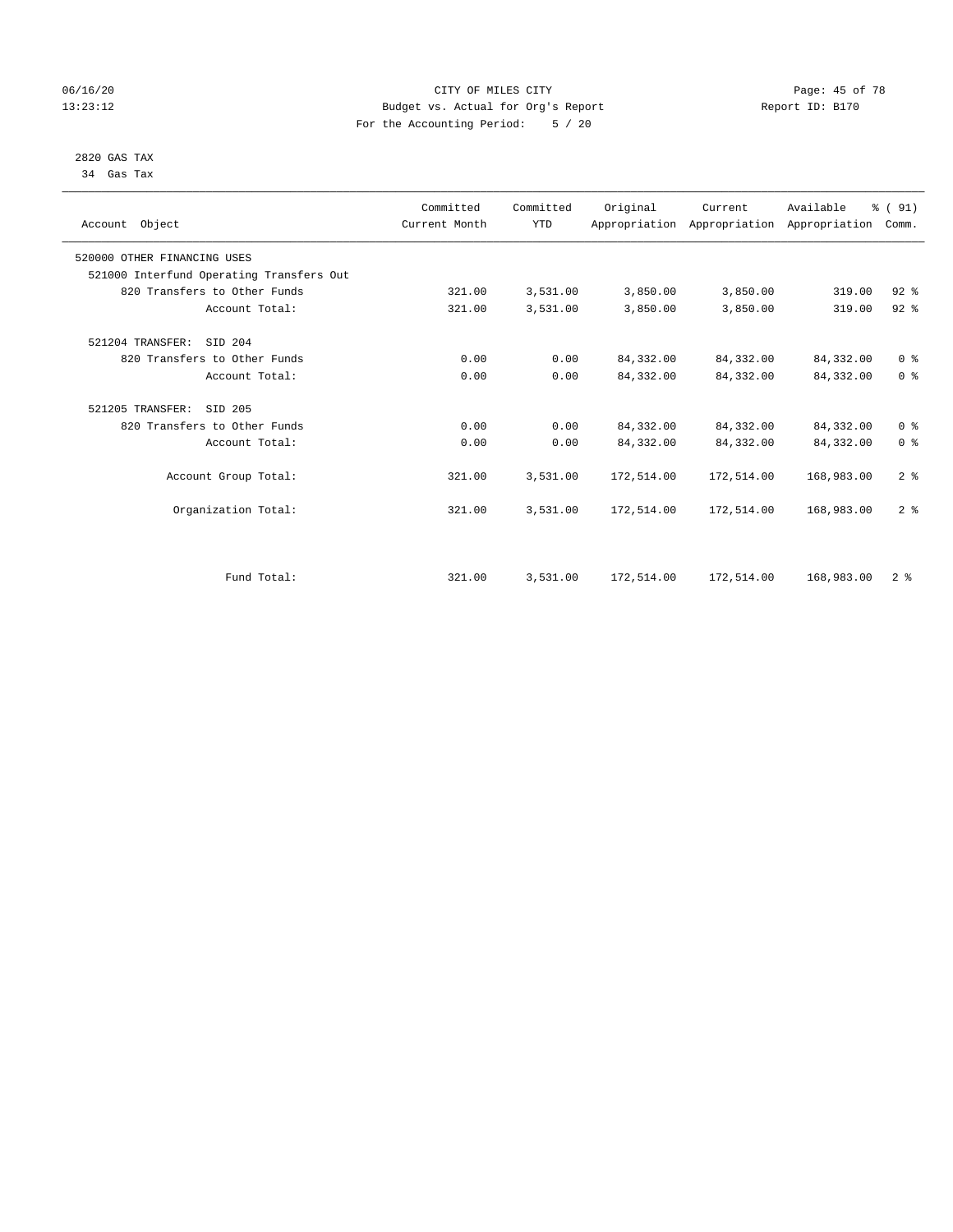## 06/16/20 Page: 46 of 78 13:23:12 Budget vs. Actual for Org's Report Changer Report ID: B170 For the Accounting Period: 5 / 20

#### 2821 HB473- Fuel Tax 95 HB473

| Object<br>Account                                         | Committed<br>Current Month | Committed<br><b>YTD</b> | Original<br>Appropriation | Current<br>Appropriation | Available<br>Appropriation | $\frac{1}{6}$ (91)<br>Comm. |
|-----------------------------------------------------------|----------------------------|-------------------------|---------------------------|--------------------------|----------------------------|-----------------------------|
| 430000 Public Works-GASB68<br>430233 Roadway/Re-surfacing |                            |                         |                           |                          |                            |                             |
| 935 HB473 Tax Match Program                               | 127,304.69                 | 266,056.69              | 138,752.00                | 355,857.00               | 89,800.31                  | 75 %                        |
| Account Total:                                            | 127,304.69                 | 266,056.69              | 138,752.00                | 355,857.00               | 89,800.31                  | 75 %                        |
| Account Group Total:                                      | 127,304.69                 | 266,056.69              | 138,752.00                | 355,857.00               | 89,800.31                  | 75 %                        |
| Organization Total:                                       | 127,304.69                 | 266,056.69              | 138,752.00                | 355,857.00               | 89,800.31                  | 75 %                        |
| Fund Total:                                               | 127,304.69                 | 266,056.69              | 138,752.00                | 355,857.00               | 89,800.31 75 %             |                             |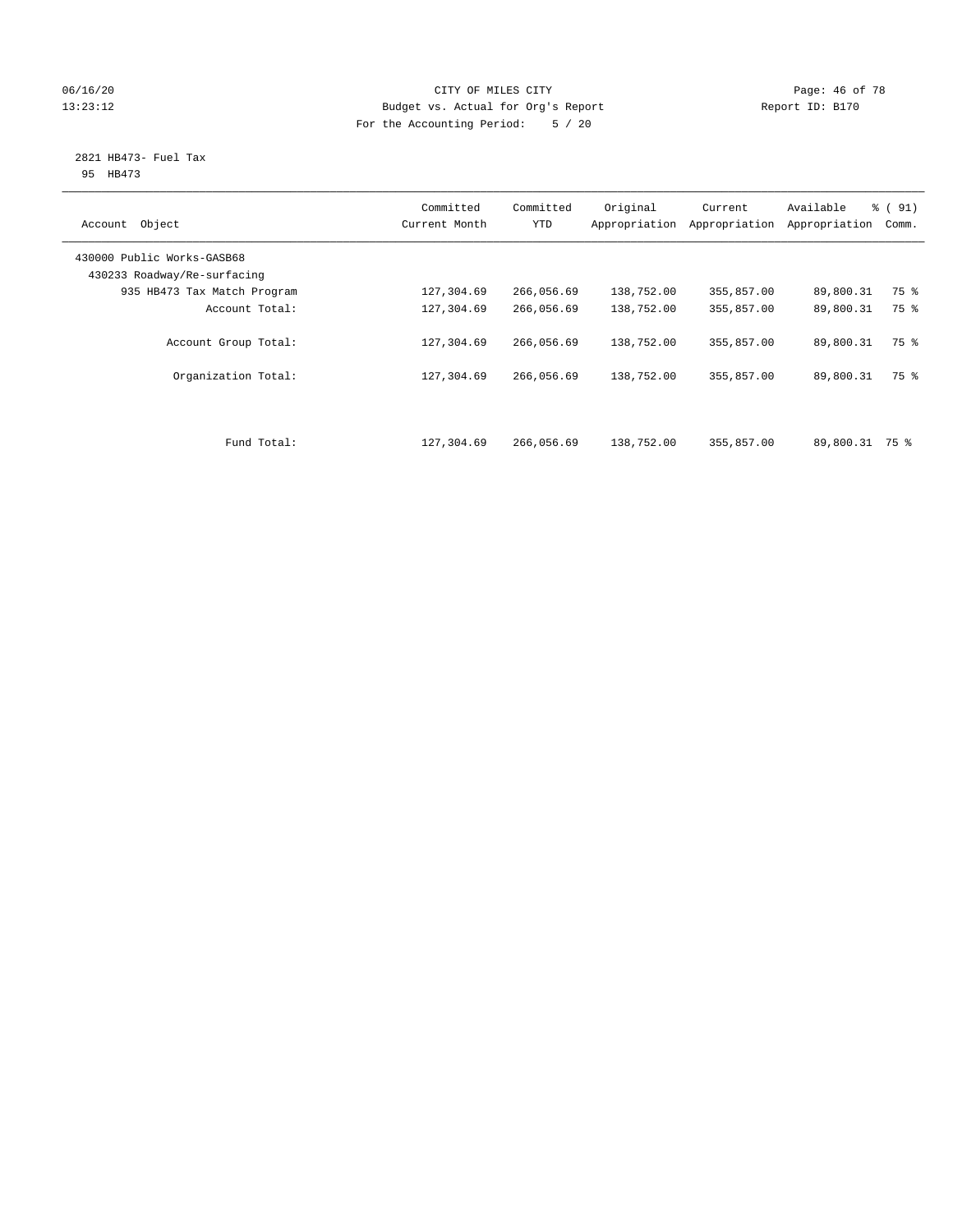#### 06/16/20 Page: 47 of 78 13:23:12 Budget vs. Actual for Org's Report Changer Report ID: B170 For the Accounting Period: 5 / 20

#### 2850 Southeastern Montana Dispatch-911

105 Enhanced 911

| 420000 PUBLIC SAFETY-GASB68<br>420140 Crime Control and Investigation (05)<br>210 Office Supplies and Materials | 0.00<br>0.00 | 155.99      |            |            |                 |                 |
|-----------------------------------------------------------------------------------------------------------------|--------------|-------------|------------|------------|-----------------|-----------------|
|                                                                                                                 |              |             |            |            |                 |                 |
|                                                                                                                 |              |             |            |            |                 |                 |
|                                                                                                                 |              |             | 1,000.00   | 1,000.00   | 844.01          | 16 <sup>°</sup> |
| 214 Small Items of Equipment                                                                                    |              | 1,954.89    | 2,000.00   | 2,000.00   | 45.11           | 98 %            |
| 220 Operating Expenses                                                                                          | 0.00         | 0.00        | 2,000.00   | 2,000.00   | 2,000.00        | 0 <sup>8</sup>  |
| 311 Postage, Box Rent, Etc.                                                                                     | 0.00         | 0.00        | 150.00     | 150.00     | 150.00          | 0 <sup>8</sup>  |
| 320 Printing, Duplicating, Typing &                                                                             | 0.00         | 0.00        | 100.00     | 100.00     | 100.00          | 0 <sup>8</sup>  |
| 334 Memberships, Registrations & Dues                                                                           | 0.00         | 0.00        | 400.00     | 400.00     | 400.00          | 0 <sup>8</sup>  |
| 341 Electric Utility Services                                                                                   | 49.68        | 548.25      | 600.00     | 600.00     | 51.75           | $91$ %          |
| 345 Telephone                                                                                                   | 2,283.15     | 23, 264.57  | 28,000.00  | 28,000.00  | 4,735.43        | 83%             |
| 350 Professional Services                                                                                       | 6,289.37     | 66,683.13   | 70,000.00  | 70,000.00  | 3,316.87        | 95%             |
| 370 Travel                                                                                                      | 0.00         | 1,185.43    | 1,500.00   | 1,500.00   | 314.57          | 79 %            |
| 380 Training Services                                                                                           | 0.00         | 0.00        | 3,000.00   | 3,000.00   | 3,000.00        | 0 <sup>8</sup>  |
| 512 Insurance on Vehicles & Equipment                                                                           | 0.00         | 245.00      | 245.00     | 245.00     | 0.00            | $100*$          |
| 940 Machinery & Equipment                                                                                       | 0.00         | 17,543.00   | 30,000.00  | 30,000.00  | 12,457.00       | 58 %            |
| 941 911 Eq & Software (2/01)                                                                                    | 0.00         | 284, 222.40 | 401,790.00 | 401,790.00 | 117,567.60      | 71 %            |
| Account Total:                                                                                                  | 8,622.20     | 395,802.66  | 540,785.00 | 540,785.00 | 144,982.34      | 73.8            |
| Account Group Total:                                                                                            | 8,622.20     | 395,802.66  | 540,785.00 | 540,785.00 | 144,982.34      | 73.8            |
| 520000 OTHER FINANCING USES                                                                                     |              |             |            |            |                 |                 |
| 521000 Interfund Operating Transfers Out                                                                        |              |             |            |            |                 |                 |
| 820 Transfers to Other Funds                                                                                    | 0.00         | 44,769.00   | 59,693.00  | 59,693.00  | 14,924.00       | 75 %            |
| Account Total:                                                                                                  | 0.00         | 44,769.00   | 59,693.00  | 59,693.00  | 14,924.00       | 75 %            |
| Account Group Total:                                                                                            | 0.00         | 44,769.00   | 59,693.00  | 59,693.00  | 14,924.00       | 75 %            |
| Organization Total:                                                                                             | 8,622.20     | 440,571.66  | 600,478.00 | 600,478.00 | 159,906.34      | 73.8            |
| Fund Total:                                                                                                     | 8,622.20     | 440,571.66  | 600,478.00 | 600,478.00 | 159,906.34 73 % |                 |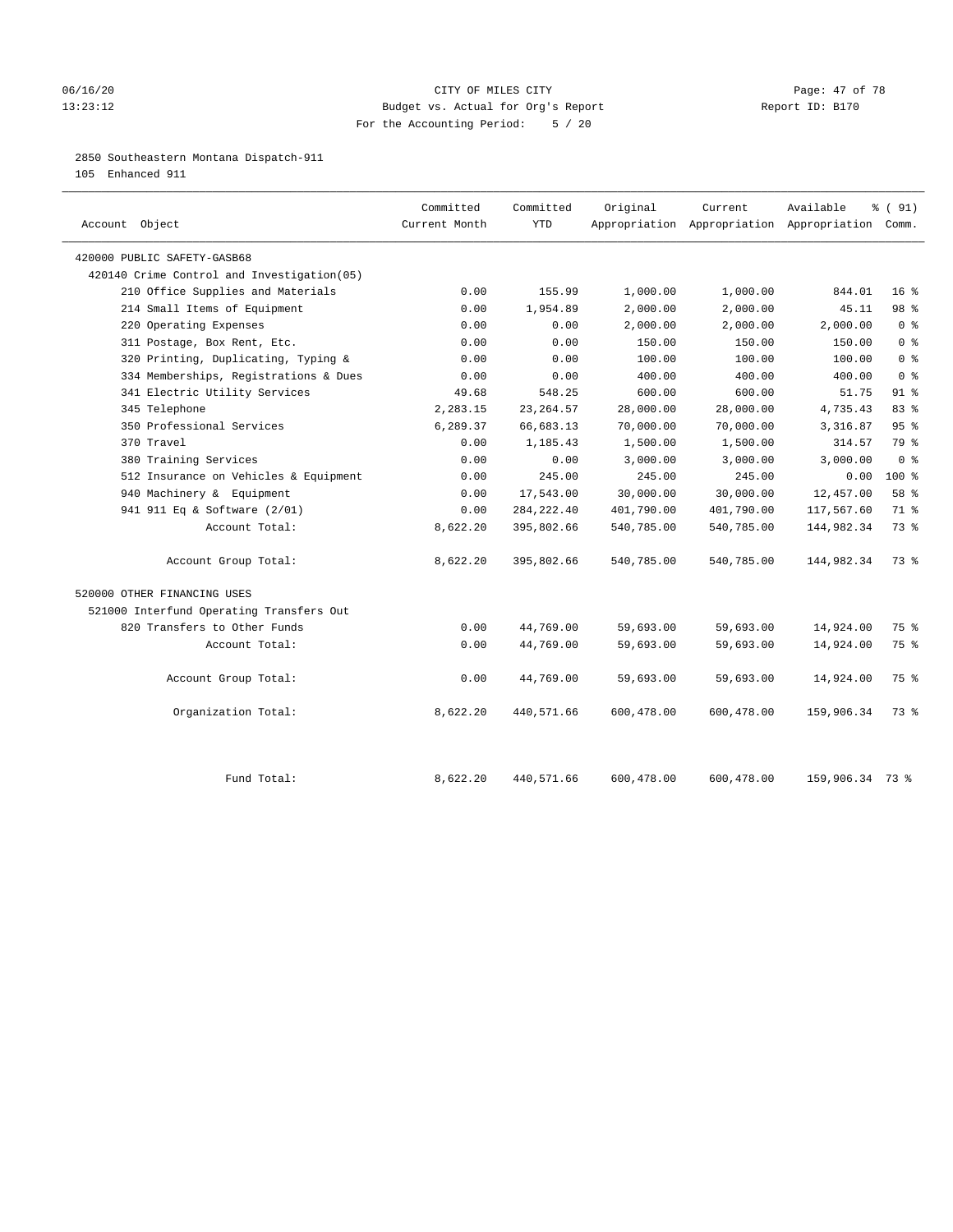## 06/16/20 Page: 48 of 78 13:23:12 Budget vs. Actual for Org's Report Changer Report ID: B170 For the Accounting Period: 5 / 20

## 2880 LIBRARY GRANTS

39 Partners Program

| Account Object                                                      | Committed<br>Current Month | Committed<br><b>YTD</b> | Original<br>Appropriation | Current<br>Appropriation | Available<br>Appropriation | % (91)<br>Comm.    |
|---------------------------------------------------------------------|----------------------------|-------------------------|---------------------------|--------------------------|----------------------------|--------------------|
| 460000 CULTURE AND RECREATION-GASB68<br>460100 Library Services(16) |                            |                         |                           |                          |                            |                    |
| 311 Postage, Box Rent, Etc.                                         | 0.00                       | 2,268.00                | 4,900.00                  | 4,900.00                 | 2,632.00                   | $46$ %             |
| 382 Books                                                           | 0.00                       | 0.00                    | 100.00                    | 100.00                   | 100.00                     | 0 <sup>8</sup>     |
| Account Total:                                                      | 0.00                       | 2,268.00                | 5,000.00                  | 5,000.00                 | 2,732.00                   | $45$ $%$           |
| Account Group Total:                                                | 0.00                       | 2,268.00                | 5,000.00                  | 5,000.00                 | 2,732.00                   | $45$ $%$           |
| Organization Total:                                                 | 0.00                       | 2,268.00                | 5.000.00                  | 5,000.00                 | 2,732.00                   | $45$ $\frac{6}{3}$ |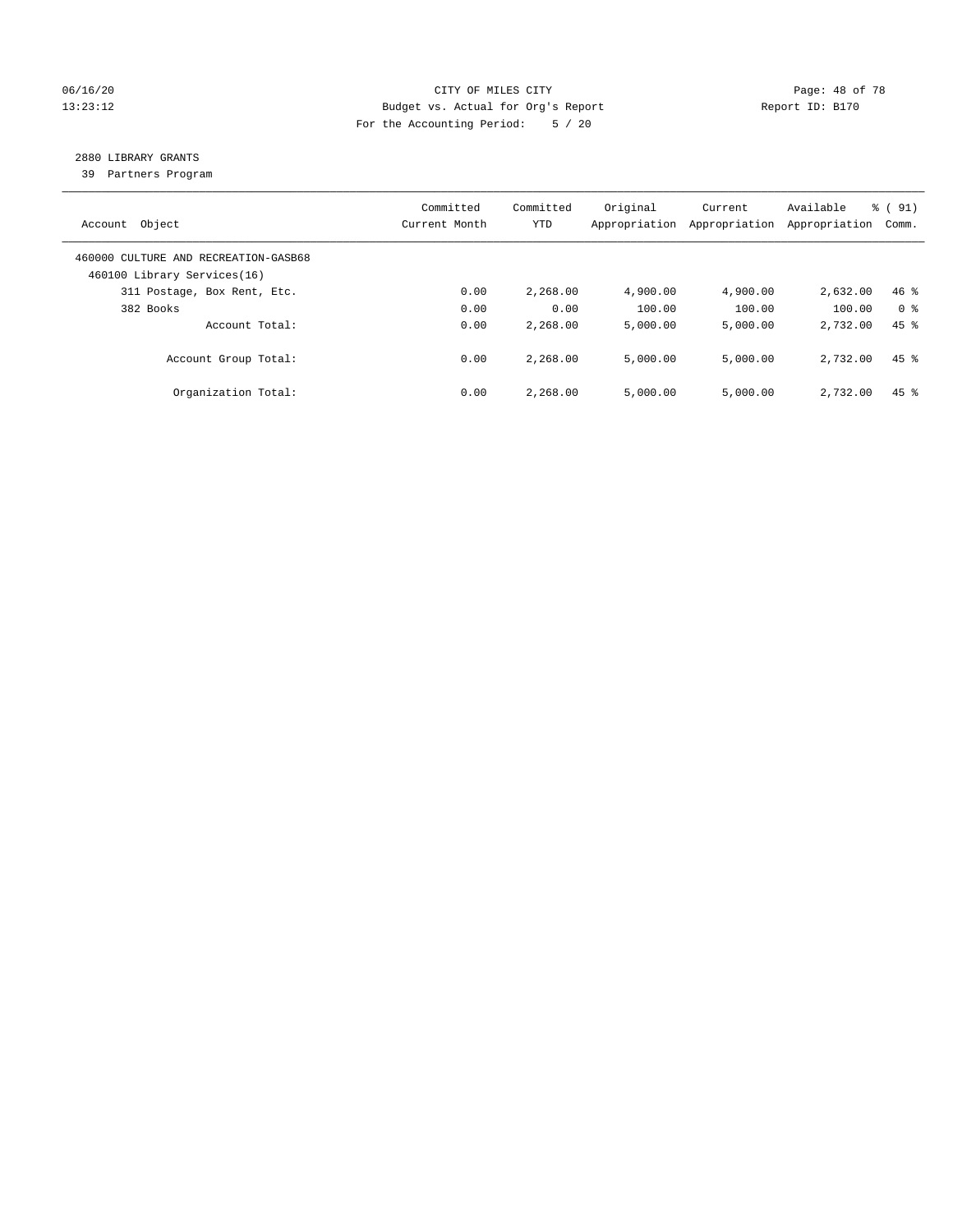## 06/16/20 Page: 49 of 78 13:23:12 Budget vs. Actual for Org's Report Changer Report ID: B170 For the Accounting Period: 5 / 20

#### 2880 LIBRARY GRANTS

41 Sagebrush Fed/Coal Sev Tax

| Account Object                       | Committed<br>Current Month | Committed<br><b>YTD</b> | Original<br>Appropriation | Current<br>Appropriation | Available<br>Appropriation | $\frac{1}{6}$ (91)<br>Comm. |
|--------------------------------------|----------------------------|-------------------------|---------------------------|--------------------------|----------------------------|-----------------------------|
| 460000 CULTURE AND RECREATION-GASB68 |                            |                         |                           |                          |                            |                             |
| 460100 Library Services(16)          |                            |                         |                           |                          |                            |                             |
| 210 Office Supplies and Materials    | 0.00                       | 91.47                   | 500.00                    | 500.00                   | 408.53                     | 18 %                        |
| 214 Small Items of Equipment         | 0.00                       | 0.00                    | 2,500.00                  | 2,500.00                 | 2,500.00                   | 0 <sup>8</sup>              |
| 350 Professional Services            | 0.00                       | 1,932.00                | 5,000.00                  | 5,000.00                 | 3,068.00                   | 39 %                        |
| 370 Travel                           | 0.00                       | 538.98                  | 5,000.00                  | 5,000.00                 | 4,461.02                   | $11$ %                      |
| 380 Training Services                | 0.00                       | 150.01                  | 2,000.00                  | 2,000.00                 | 1,849.99                   | 8 %                         |
| Account Total:                       | 0.00                       | 2,712.46                | 15,000.00                 | 15,000.00                | 12,287.54                  | 18 <sup>8</sup>             |
| Account Group Total:                 | 0.00                       | 2,712.46                | 15,000.00                 | 15,000.00                | 12,287.54                  | 18 <sup>8</sup>             |
| Organization Total:                  | 0.00                       | 2,712.46                | 15,000.00                 | 15,000.00                | 12,287.54                  | 18 <sup>8</sup>             |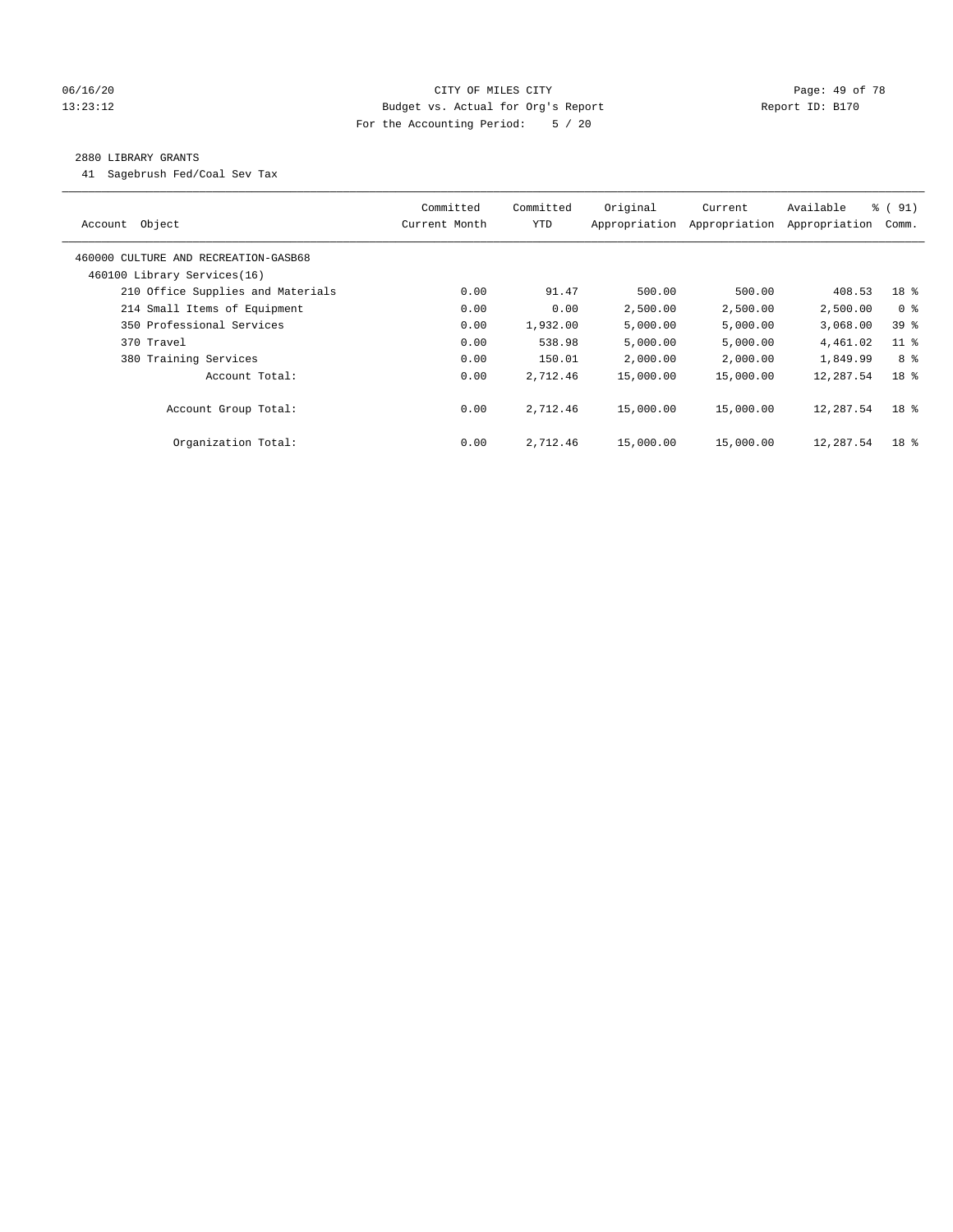## 06/16/20 Page: 50 of 78 13:23:12 Budget vs. Actual for Org's Report Report ID: B170 For the Accounting Period: 5 / 20

#### 2880 LIBRARY GRANTS

43 State Aid Per Capita-Tech Serv

| Object<br>Account                                                   | Committed<br>Current Month | Committed<br><b>YTD</b> | Original<br>Appropriation | Current<br>Appropriation | Available<br>Appropriation | % (91)<br>Comm. |
|---------------------------------------------------------------------|----------------------------|-------------------------|---------------------------|--------------------------|----------------------------|-----------------|
| 460000 CULTURE AND RECREATION-GASB68<br>460100 Library Services(16) |                            |                         |                           |                          |                            |                 |
| 210 Office Supplies and Materials                                   | 0.00                       | 0.00                    | 1,000.00                  | 1,000.00                 | 1,000.00                   | 0 <sup>8</sup>  |
| 350 Professional Services                                           | 0.00                       | 550.00                  | 15,284.00                 | 15,284.00                | 14,734.00                  | $4\degree$      |
| 370 Travel                                                          | 0.00                       | 0.00                    | 5.000.00                  | 5,000.00                 | 5.000.00                   | 0 <sup>8</sup>  |
| Account Total:                                                      | 0.00                       | 550.00                  | 21,284.00                 | 21,284.00                | 20,734.00                  | 38              |
| Account Group Total:                                                | 0.00                       | 550.00                  | 21,284.00                 | 21,284.00                | 20,734.00                  | 3 <sup>8</sup>  |
| Organization Total:                                                 | 0.00                       | 550.00                  | 21,284.00                 | 21,284.00                | 20,734.00                  | 3 <sup>8</sup>  |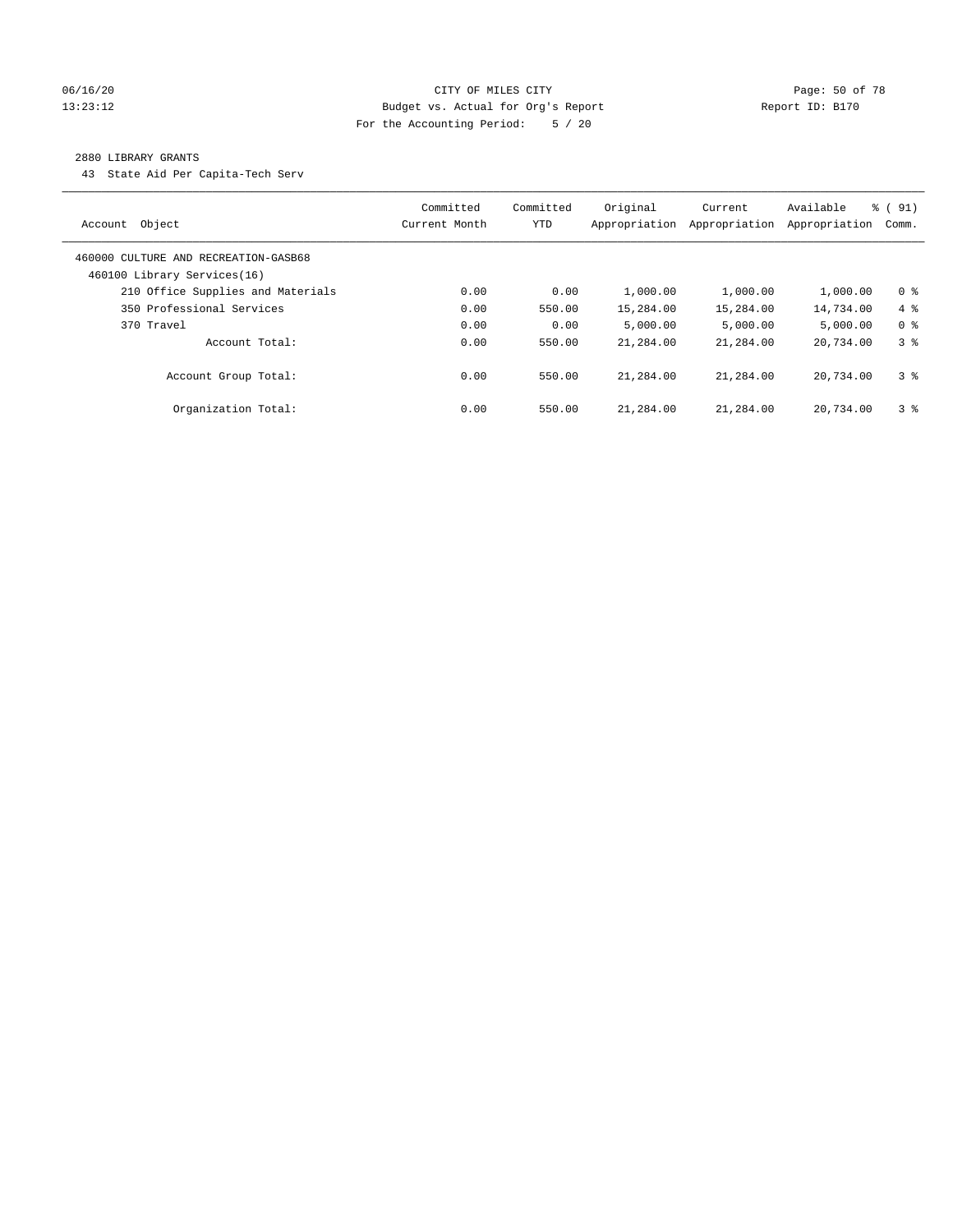## 06/16/20 Page: 51 of 78 13:23:12 Budget vs. Actual for Org's Report Changer Report ID: B170 For the Accounting Period: 5 / 20

#### 2880 LIBRARY GRANTS

111 One Time Endowments-Library

| Object<br>Account                                                   | Committed<br>Current Month | Committed<br>YTD | Original<br>Appropriation | Current<br>Appropriation | Available<br>Appropriation | % (91)<br>Comm. |
|---------------------------------------------------------------------|----------------------------|------------------|---------------------------|--------------------------|----------------------------|-----------------|
| 460000 CULTURE AND RECREATION-GASB68<br>460100 Library Services(16) |                            |                  |                           |                          |                            |                 |
| 214 Small Items of Equipment                                        | 0.00                       | 1,715.91         | 2,000.00                  | 2,000.00                 | 284.09                     | 86 <sup>8</sup> |
| 350 Professional Services                                           | 0.00                       | 0.00             | 1,500.00                  | 1,500.00                 | 1,500.00                   | 0 <sup>8</sup>  |
| Account Total:                                                      | 0.00                       | 1,715.91         | 3,500.00                  | 3,500.00                 | 1,784.09                   | $49*$           |
| Account Group Total:                                                | 0.00                       | 1,715.91         | 3,500.00                  | 3,500.00                 | 1,784.09                   | $49*$           |
| Organization Total:                                                 | 0.00                       | 1,715.91         | 3,500.00                  | 3.500.00                 | 1,784.09                   | $49*$           |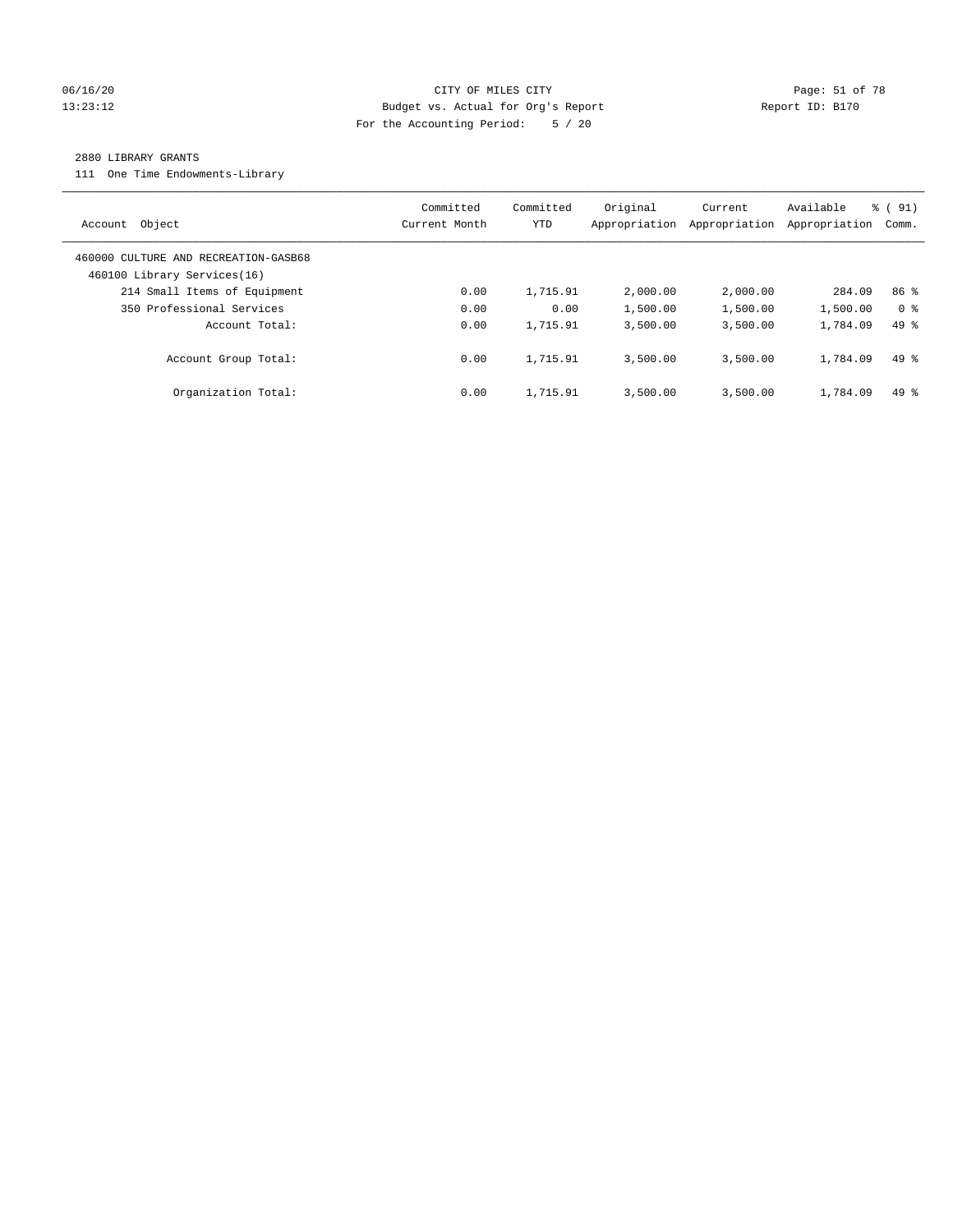#### 06/16/20 Page: 52 of 78 13:23:12 Budget vs. Actual for Org's Report Report ID: B170 For the Accounting Period: 5 / 20

#### 2880 LIBRARY GRANTS

112 Library Board of Trustees-Library

| Object<br>Account                                                   | Committed<br>Current Month | Committed<br><b>YTD</b> | Original<br>Appropriation | Current<br>Appropriation | Available<br>Appropriation | % (91)<br>Comm. |
|---------------------------------------------------------------------|----------------------------|-------------------------|---------------------------|--------------------------|----------------------------|-----------------|
| 460000 CULTURE AND RECREATION-GASB68<br>460100 Library Services(16) |                            |                         |                           |                          |                            |                 |
| 350 Professional Services                                           | 0.00                       | 0.00                    | 10,000.00                 | 10,000.00                | 10,000.00                  | 0 <sup>8</sup>  |
| 360 Contr R & M                                                     | 0.00                       | 0.00                    | 40,000.00                 | 40,000.00                | 40,000.00                  | 0 <sup>8</sup>  |
| 382 Books                                                           | 0.00                       | 0.00                    | 10,000.00                 | 10,000.00                | 10,000.00                  | 0 <sup>8</sup>  |
| Account Total:                                                      | 0.00                       | 0.00                    | 60,000.00                 | 60,000.00                | 60,000.00                  | 0 <sup>8</sup>  |
| Account Group Total:                                                | 0.00                       | 0.00                    | 60,000.00                 | 60,000.00                | 60,000.00                  | 0 <sup>8</sup>  |
| Organization Total:                                                 | 0.00                       | 0.00                    | 60,000.00                 | 60,000.00                | 60,000.00                  | 0 <sup>8</sup>  |
|                                                                     |                            |                         |                           |                          |                            |                 |
| Fund Total:                                                         | 0.00                       | 7,246.37                | 104,784.00                | 104,784.00               | 97,537.63                  | 7 %             |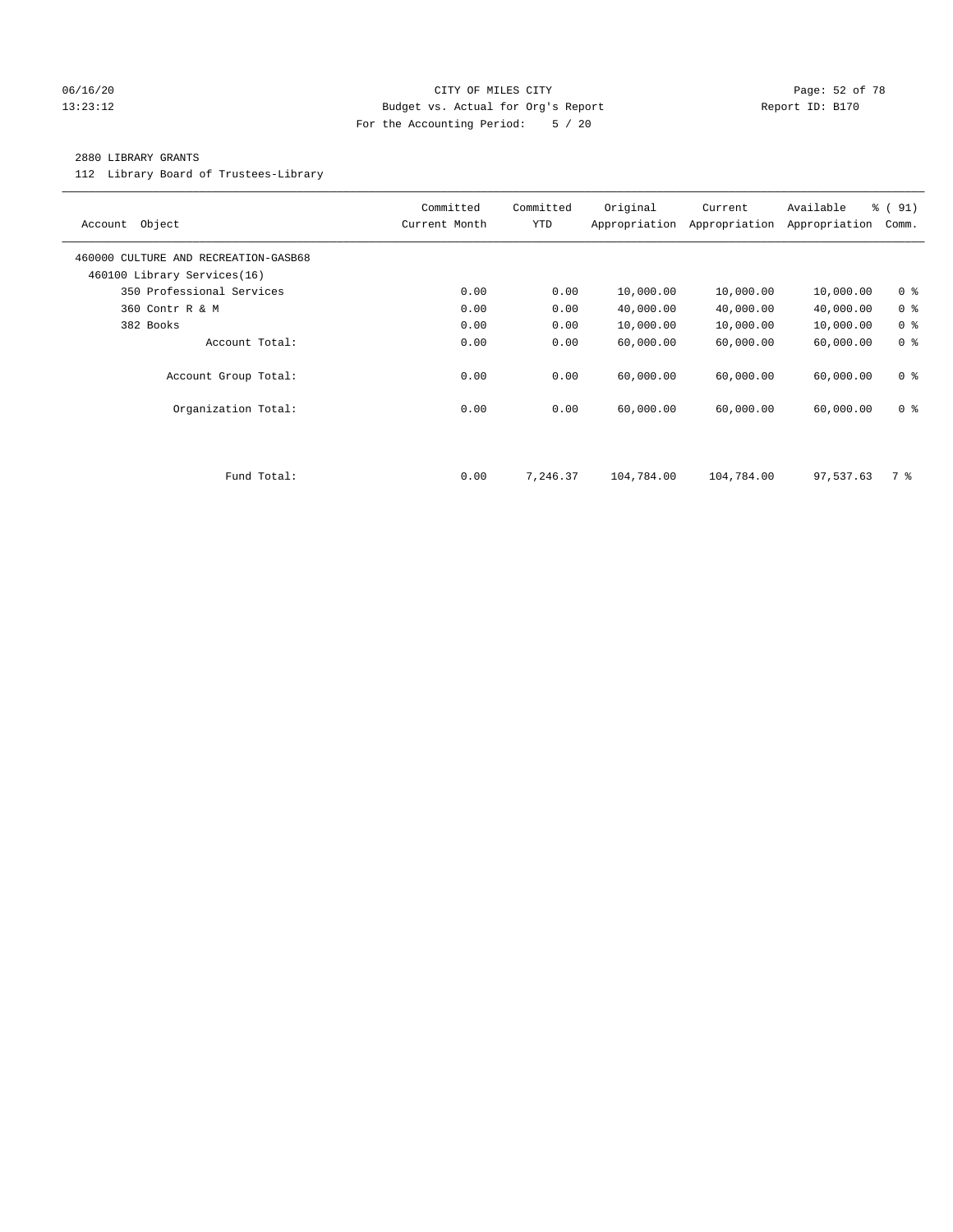## 06/16/20 Page: 53 of 78 13:23:12 Budget vs. Actual for Org's Report Report ID: B170 For the Accounting Period: 5 / 20

# 2935 Historic Preservation

11 Historic Preservation

| Account Object                              | Committed<br>Current Month | Committed<br><b>YTD</b> | Original | Current  | Available<br>Appropriation Appropriation Appropriation Comm. | % (91)          |
|---------------------------------------------|----------------------------|-------------------------|----------|----------|--------------------------------------------------------------|-----------------|
| 460000 CULTURE AND RECREATION-GASB68        |                            |                         |          |          |                                                              |                 |
| 460461 Historic Preservation-Administration |                            |                         |          |          |                                                              |                 |
| 111 Salaries and Wages - Permanent          | 2,513.29                   | 2,513.29                | 1,968.00 | 1,968.00 | $-545.29$ 128 %                                              |                 |
| 131 VACATION                                | 0.00                       | 0.00                    | 60.00    | 60.00    | 60.00                                                        | 0 <sup>8</sup>  |
| 132 SICK LEAVE                              | 0.00                       | 0.00                    | 60.00    | 60.00    | 60.00                                                        | 0 <sup>8</sup>  |
| 133 OTHER LEAVE PAY                         | 0.00                       | 0.00                    | 100.00   | 100.00   | 100.00                                                       | 0 <sup>8</sup>  |
| 141 Unemployment Insurance                  | 3.77                       | 3.77                    | 3.00     | 3.00     | $-0.77$                                                      | $126$ %         |
| 142 Workers' Compensation                   | 10.13                      | 10.13                   | 28.00    | 28.00    | 17.87                                                        | 36%             |
| 144 FICA                                    | 192.28                     | 192.28                  | 167.00   | 167.00   | $-25.28$                                                     | $115$ %         |
| 145 PERS                                    | 217.90                     | 217.90                  | 190.00   | 190.00   | $-27.90$                                                     | $115$ %         |
| 196 CLOTHING ALLOTMENT                      | 0.00                       | 0.00                    | 75.00    | 75.00    | 75.00                                                        | 0 <sup>8</sup>  |
| 210 Office Supplies and Materials           | 0.00                       | 15.99                   | 1,000.00 | 1,000.00 | 984.01                                                       | 2 <sup>8</sup>  |
| 220 Operating Expenses                      | 0.00                       | 0.00                    | 2,000.00 | 2,000.00 | 2,000.00                                                     | 0 <sup>8</sup>  |
| 311 Postage, Box Rent, Etc.                 | 0.00                       | 7.45                    | 150.00   | 150.00   | 142.55                                                       | 5 <sup>8</sup>  |
| 320 Printing, Duplicating, Typing &         | 0.00                       | 352.78                  | 300.00   | 300.00   | $-52.78$                                                     | 118 %           |
| 330 Publicity, Subscriptions & Dues         | 0.00                       | 0.00                    | 200.00   | 200.00   | 200.00                                                       | 0 <sup>8</sup>  |
| 331 Publication of Formal & Legal Notices   | 0.00                       | 0.00                    | 150.00   | 150.00   | 150.00                                                       | 0 <sup>8</sup>  |
| 334 Memberships, Registrations & Dues       | 0.00                       | 0.00                    | 20.00    | 20.00    | 20.00                                                        | 0 <sup>8</sup>  |
| 345 Telephone                               | 0.00                       | 1.22                    | 0.00     | 0.00     | $-1.22$                                                      | $***$ %         |
| 347 Internet                                | 1.27                       | 9.87                    | 60.00    | 60.00    | 50.13                                                        | 16 <sup>8</sup> |
| 350 Professional Services                   | 0.00                       | 75.25                   | 1,800.00 | 1,800.00 | 1,724.75                                                     | 4%              |
| 360 Contr R & M                             | 0.00                       | 5.00                    | 0.00     | 0.00     | $-5.00$                                                      | $***$ $-$       |
| 370 Travel                                  | 0.00                       | 0.00                    | 500.00   | 500.00   | 500.00                                                       | 0 <sup>8</sup>  |
| 380 Training Services                       | 0.00                       | 0.00                    | 300.00   | 300.00   | 300.00                                                       | 0 <sup>8</sup>  |
| Account Total:                              | 2,938.64                   | 3,404.93                | 9,131.00 | 9,131.00 | 5,726.07                                                     | 378             |
| Account Group Total:                        | 2,938.64                   | 3,404.93                | 9,131.00 | 9,131.00 | 5,726.07                                                     | 37%             |
| Organization Total:                         | 2,938.64                   | 3,404.93                | 9,131.00 | 9,131.00 | 5,726.07                                                     | 37%             |
| Fund Total:                                 | 2,938.64                   | 3,404.93                | 9,131.00 | 9,131.00 | 5,726.07 37 %                                                |                 |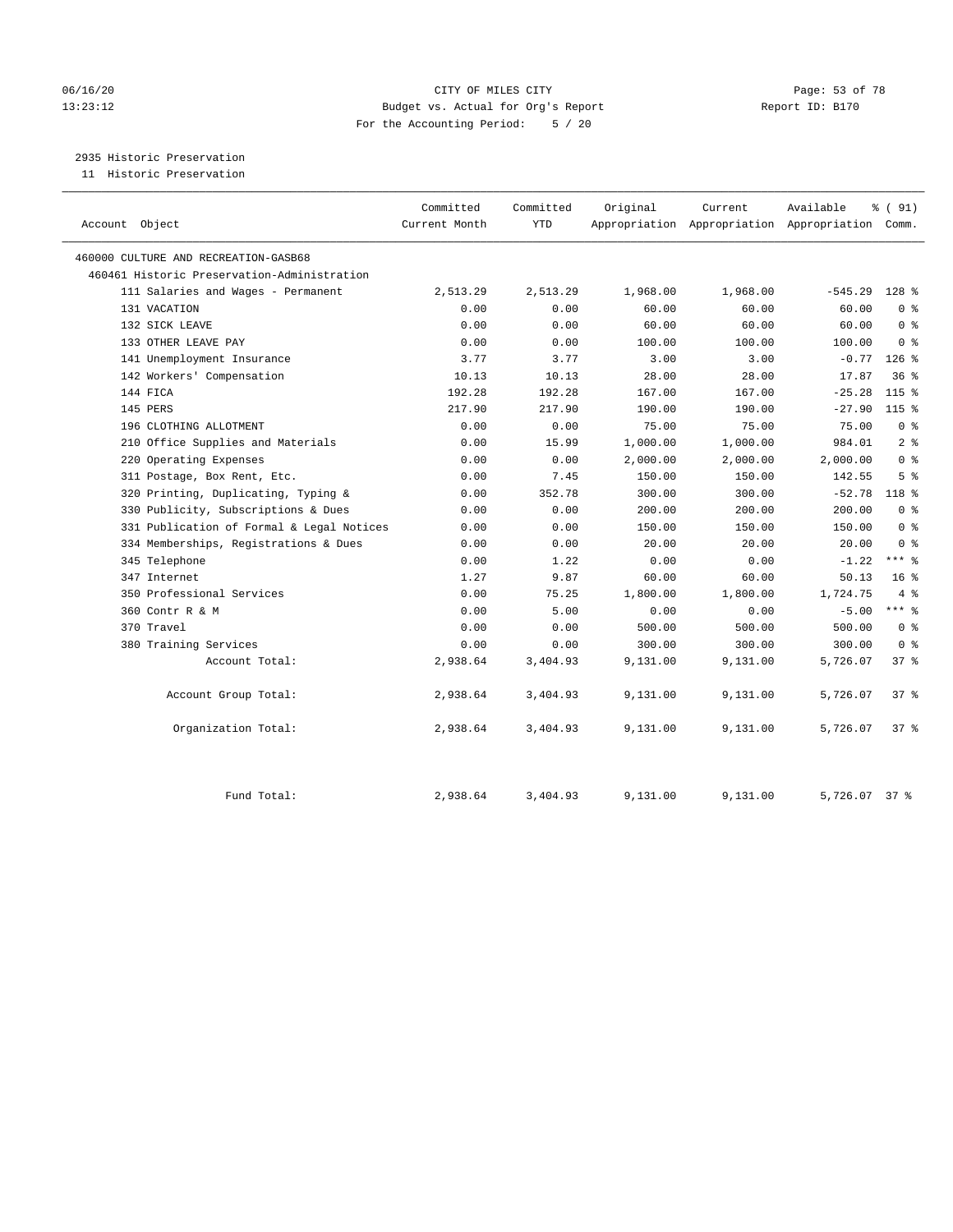#### 06/16/20 Page: 54 of 78 13:23:12 Budget vs. Actual for Org's Report Report ID: B170 For the Accounting Period: 5 / 20

————————————————————————————————————————————————————————————————————————————————————————————————————————————————————————————————————

#### 2985 RETIRED SENIOR VOLUNTEER PROG (RSVP)

15 Retired Senior Volunteer Program

|                                            | Committed     | Committed | Original  | Current                                         | Available        | % (91)              |
|--------------------------------------------|---------------|-----------|-----------|-------------------------------------------------|------------------|---------------------|
| Account Object                             | Current Month | YTD       |           | Appropriation Appropriation Appropriation Comm. |                  |                     |
| 450000 Social and Economic Services-GASB68 |               |           |           |                                                 |                  |                     |
| 450330 RSVP Non-Federal                    |               |           |           |                                                 |                  |                     |
| 111 Salaries and Wages - Permanent         | 190.32        | 1,999.37  | 2,000.00  | 2,000.00                                        |                  | $0.63$ 100 %        |
| 131 VACATION                               | 0.00          | 110.10    | 200.00    | 200.00                                          | 89.90            | 55 %                |
| 132 SICK LEAVE                             | 20.09         | 121.05    | 200.00    | 200.00                                          | 78.95            | 61 %                |
| 133 OTHER LEAVE PAY                        | 0.00          | 22.72     | 100.00    | 100.00                                          | 77.28            | $23$ %              |
| 141 Unemployment Insurance                 | 0.32          | 3.42      | 12.00     | 12.00                                           | 8.58             | 29%                 |
| 142 Workers' Compensation                  | 0.84          | 8.99      | 31.00     | 31.00                                           | 22.01            | 29%                 |
| 143 Health Insurance                       | $-39.72$      | 39.71     | 400.00    | 400.00                                          | 360.29           | $10*$               |
| 144 FICA                                   |               |           |           |                                                 |                  | $90*$               |
|                                            | 16.10         | 172.41    | 192.00    | 192.00                                          | 19.59            |                     |
| 145 PERS                                   | 18.25         | 195.37    | 173.00    | 173.00                                          | $-22.37$         | $113*$              |
| 210 Office Supplies and Materials          | 0.00          | 0.00      | 1,098.00  | 1,098.00                                        | 1,098.00         | 0 <sup>8</sup>      |
| 220 Operating Expenses                     | 691.48        | 6,402.30  | 7,345.00  | 7,345.00                                        | 942.70           | 87%                 |
| 311 Postage, Box Rent, Etc.                | 0.00          | 671.50    | 750.00    | 750.00                                          | 78.50            | $90*$               |
| 330 Publicity, Subscriptions & Dues        | 0.00          | 159.60    | 160.00    | 160.00                                          | 0.40             | $100*$              |
| 334 Memberships, Registrations & Dues      | 0.00          | 0.00      | 150.00    | 150.00                                          | 150.00           | 0 <sup>8</sup>      |
| 345 Telephone                              | 116.38        | 1,191.59  | 1,440.00  | 1,440.00                                        | 248.41           | 83%                 |
| 370 Travel                                 | 49.05         | 49.05     | 1,750.00  | 1,750.00                                        | 1,700.95         | 3 <sup>8</sup>      |
| 379 Other Travel                           | 81.87         | 533.10    | 1,500.00  | 1,500.00                                        | 966.90           | 36%                 |
| 512 Insurance on Vehicles & Equipment      | 0.00          | 0.00      | 500.00    | 500.00                                          | 500.00           | 0 <sup>8</sup>      |
| 513 Liability                              | 0.00          | 9.80      | 599.00    | 599.00                                          | 589.20           | 2 <sub>8</sub>      |
| Account Total:                             | 1,144.98      | 11,690.08 | 18,600.00 | 18,600.00                                       | 6,909.92         | 63 %                |
| 450340 RSVP FEDERAL GRANT- FALLON/CUSTER   |               |           |           |                                                 |                  |                     |
| 111 Salaries and Wages - Permanent         | 4,078.15      | 41,293.83 | 44,890.00 | 44,890.00                                       | 3,596.17         | $92$ %              |
| 131 VACATION                               | 0.00          | 2,428.16  | 4,300.00  | 4,300.00                                        | 1,871.84         | 56 %                |
| 132 SICK LEAVE                             | 381.62        | 2,299.94  | 3,900.00  | 3,900.00                                        | 1,600.06         | 59 %                |
| 133 OTHER LEAVE PAY                        | 0.00          | 424.62    | 1,900.00  | 1,900.00                                        | 1,475.38         | $22$ %              |
| 141 Unemployment Insurance                 | 6.69          | 69.53     | 247.00    | 247.00                                          | 177.47           | $28$ %              |
| 142 Workers' Compensation                  | 21.66         | 212.27    | 683.00    | 683.00                                          | 470.73           | $31$ %              |
| 143 Health Insurance                       | 834.07        | 8,698.14  | 8,600.00  | 8,600.00                                        | $-98.14$         | $101$ %             |
| 144 FICA                                   | 341.17        | 3,545.31  | 4,207.00  | 4,207.00                                        | 661.69           | 84 %                |
| 145 PERS                                   | 346.61        | 3,741.83  | 3,794.00  | 3,794.00                                        | 52.17            | 99 %                |
| 210 Office Supplies and Materials          | 0.00          | 859.27    | 1,525.00  | 1,525.00                                        | 665.73           | 56%                 |
| 220 Operating Expenses                     | 409.93        | 3,790.74  | 0.00      | 0.00                                            | $-3,790.74$      | $***$ $%$           |
|                                            |               |           |           |                                                 | $-496.80$        | $***$ $_{8}$        |
| 311 Postage, Box Rent, Etc.                | 496.80        | 496.80    | 0.00      | 0.00                                            |                  |                     |
| 334 Memberships, Registrations & Dues      | 0.00          | 75.00     | 275.00    | 275.00                                          | 200.00           | $27$ %<br>$***$ $%$ |
| 345 Telephone                              | 0.00          | 117.18    | 0.00      | 0.00                                            | $-117.18$        |                     |
| 370 Travel                                 | 0.00          | 4,216.37  | 7,081.00  | 7,081.00                                        | 2,864.63         | 60 %                |
| 512 Insurance on Vehicles & Equipment      | 500.00        | 500.00    | 0.00      | 0.00                                            | $-500.00$ *** \$ |                     |
| 513 Liability                              | 920.01        | 920.01    | 0.00      | 0.00                                            | $-920.01$ *** §  |                     |
| 530 Rent                                   | 417.50        | 5,010.00  | 5,010.00  | 5,010.00                                        | 0.00             | 100 %               |
| Account Total:                             | 8,754.21      | 78,699.00 | 86,412.00 | 86,412.00                                       | 7,713.00         | 91 %                |
| 450351 RSVP-Excess                         |               |           |           |                                                 |                  |                     |
| 111 Salaries and Wages - Permanent         | 0.00          | 776.92    | 2,000.00  | 2,000.00                                        | 1,223.08         | 39 %                |
| 141 Unemployment Insurance                 | 0.00          | 1.32      | 10.00     | 10.00                                           | 8.68             | $13*$               |
| 142 Workers' Compensation                  | 0.00          | 3.55      | 26.00     | 26.00                                           | 22.45            | $14*$               |
| 144 FICA                                   | 0.00          | 67.28     | 155.00    | 155.00                                          | 87.72            | 43 %                |
| 145 PERS                                   | 0.00          | 76.26     | 140.00    | 140.00                                          | 63.74            | 54 %                |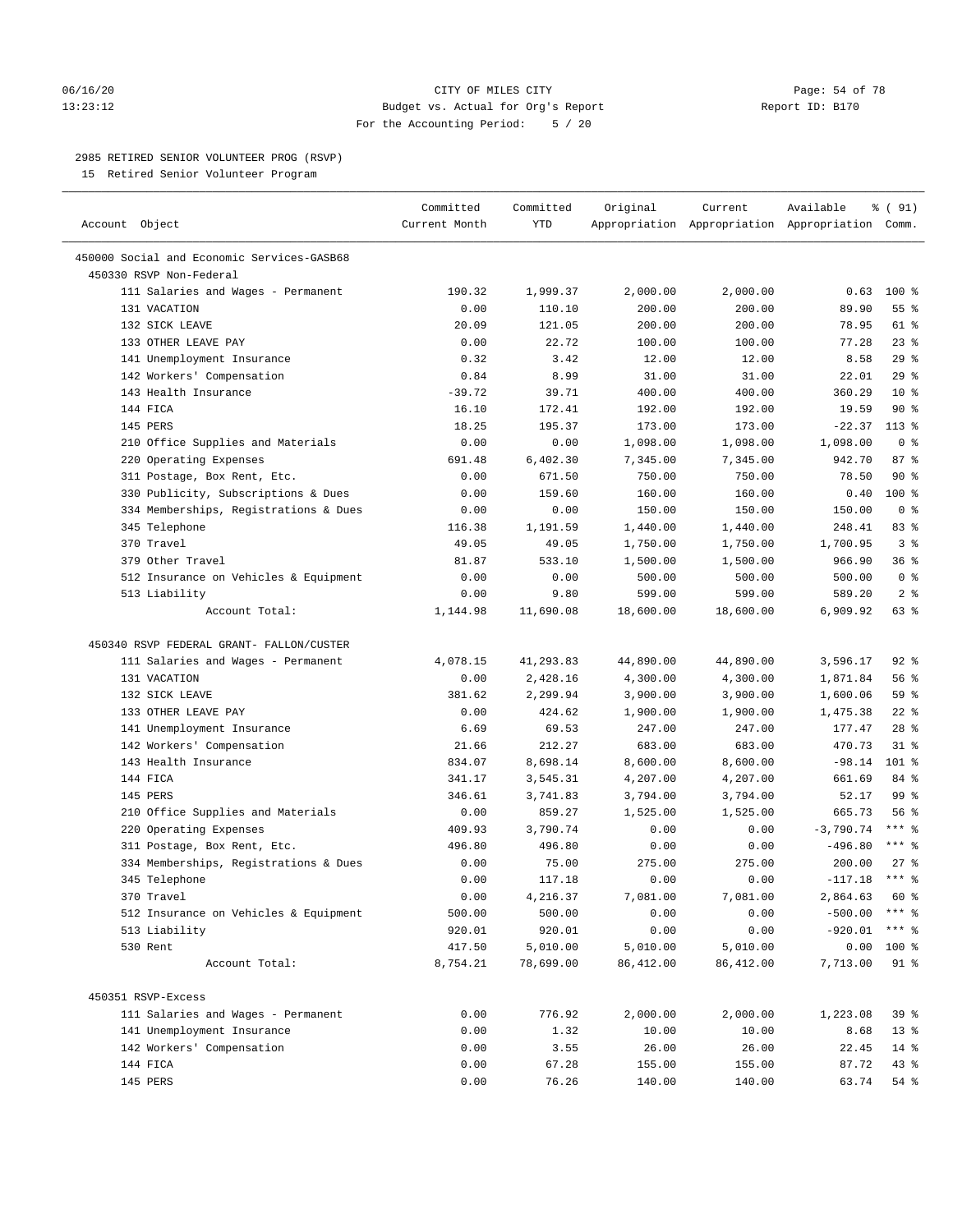#### 06/16/20 Page: 55 of 78 13:23:12 Budget vs. Actual for Org's Report Report ID: B170 For the Accounting Period: 5 / 20

#### 2985 RETIRED SENIOR VOLUNTEER PROG (RSVP)

15 Retired Senior Volunteer Program

|                        | Committed     | Committed | Original      | Current       | Available       | % (91) |
|------------------------|---------------|-----------|---------------|---------------|-----------------|--------|
| Object<br>Account      | Current Month | YTD       | Appropriation | Appropriation | Appropriation   | Comm.  |
| 220 Operating Expenses | 650.00        | 2,355.72  | 2,000.00      | 2,000.00      | $-355.72$ 118 % |        |
| Account Total:         | 650.00        | 3,281.05  | 4,331.00      | 4,331.00      | 1,049.95        | 76 %   |
| Account Group Total:   | 10,549.19     | 93,670.13 | 109,343.00    | 109,343.00    | 15,672.87       | 86 %   |
| Organization Total:    | 10,549.19     | 93,670.13 | 109,343.00    | 109,343.00    | 15,672.87       | 86 %   |
| Fund Total:            | 10,549.19     | 93,670.13 | 109,343.00    | 109,343.00    | 15,672.87       | 86 %   |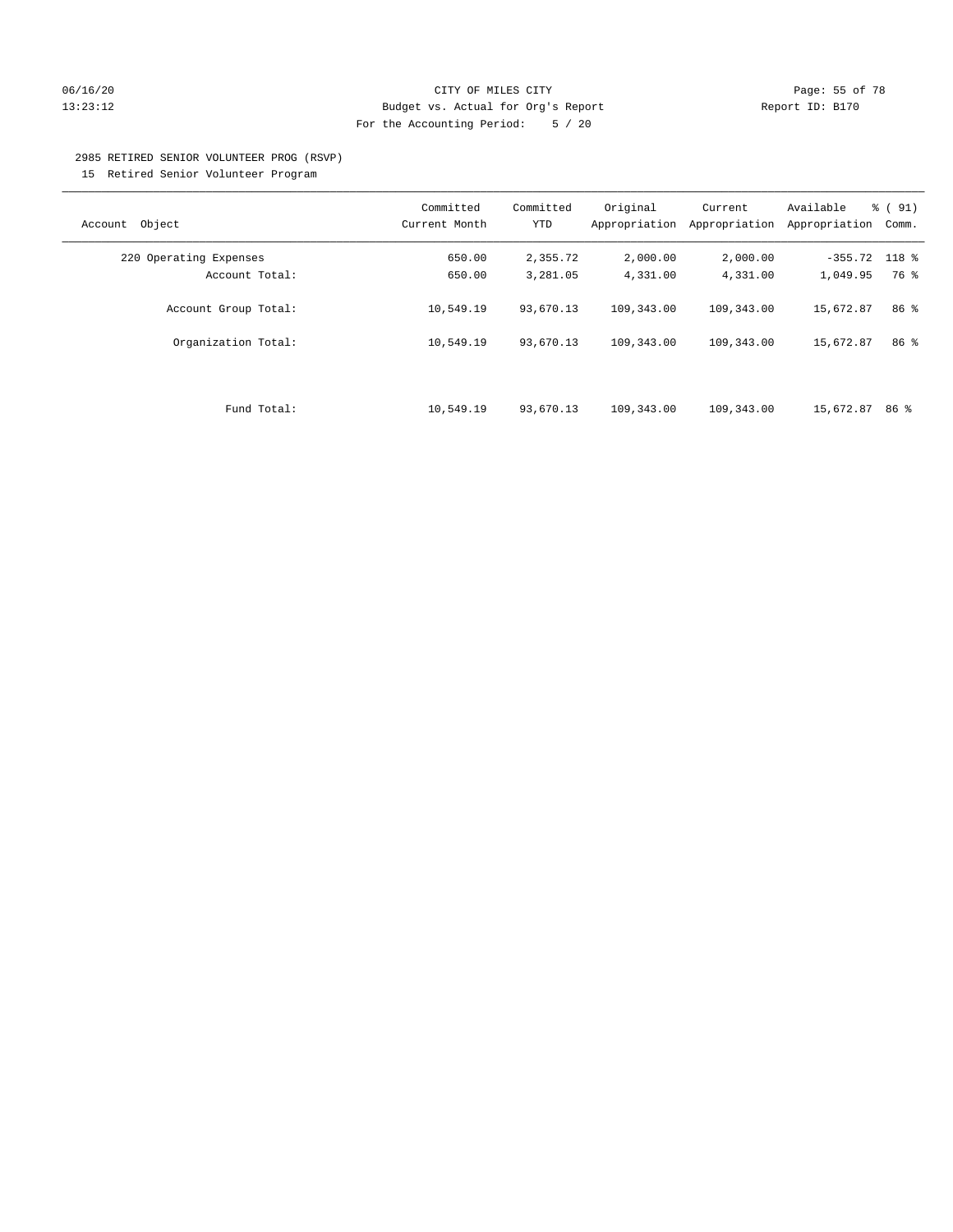## 06/16/20 Page: 56 of 78 13:23:12 Budget vs. Actual for Org's Report Changer Report ID: B170 For the Accounting Period: 5 / 20

#### 3670 SID 211 110 SID # 211

| Account Object                     | Committed<br>Current Month | Committed<br><b>YTD</b> | Original | Current<br>Appropriation Appropriation | Available<br>Appropriation | % (91)<br>Comm. |
|------------------------------------|----------------------------|-------------------------|----------|----------------------------------------|----------------------------|-----------------|
| 490000 DEBT SERVICE                |                            |                         |          |                                        |                            |                 |
| 490500 Other Debt Service Payments |                            |                         |          |                                        |                            |                 |
| 643 Principal- SID 211             | 0.00                       | 3,805.80                | 3,806.00 | 3,806.00                               | $0.20$ 100 %               |                 |
| 644 Interest- SID 211              | 0.00                       | 1,540.99                | 1,541.00 | 1,541.00                               | $0.01$ 100 %               |                 |
| Account Total:                     | 0.00                       | 5,346.79                | 5,347.00 | 5,347.00                               | $0.21$ 100 %               |                 |
| Account Group Total:               | 0.00                       | 5,346.79                | 5,347.00 | 5,347.00                               | $0.21$ 100 %               |                 |
| Organization Total:                | 0.00                       | 5,346.79                | 5,347.00 | 5,347.00                               | $0.21$ 100 %               |                 |
|                                    |                            |                         |          |                                        |                            |                 |
| Fund Total:                        | 0.00                       | 5,346.79                | 5,347.00 | 5,347.00                               | $0.21$ 100 %               |                 |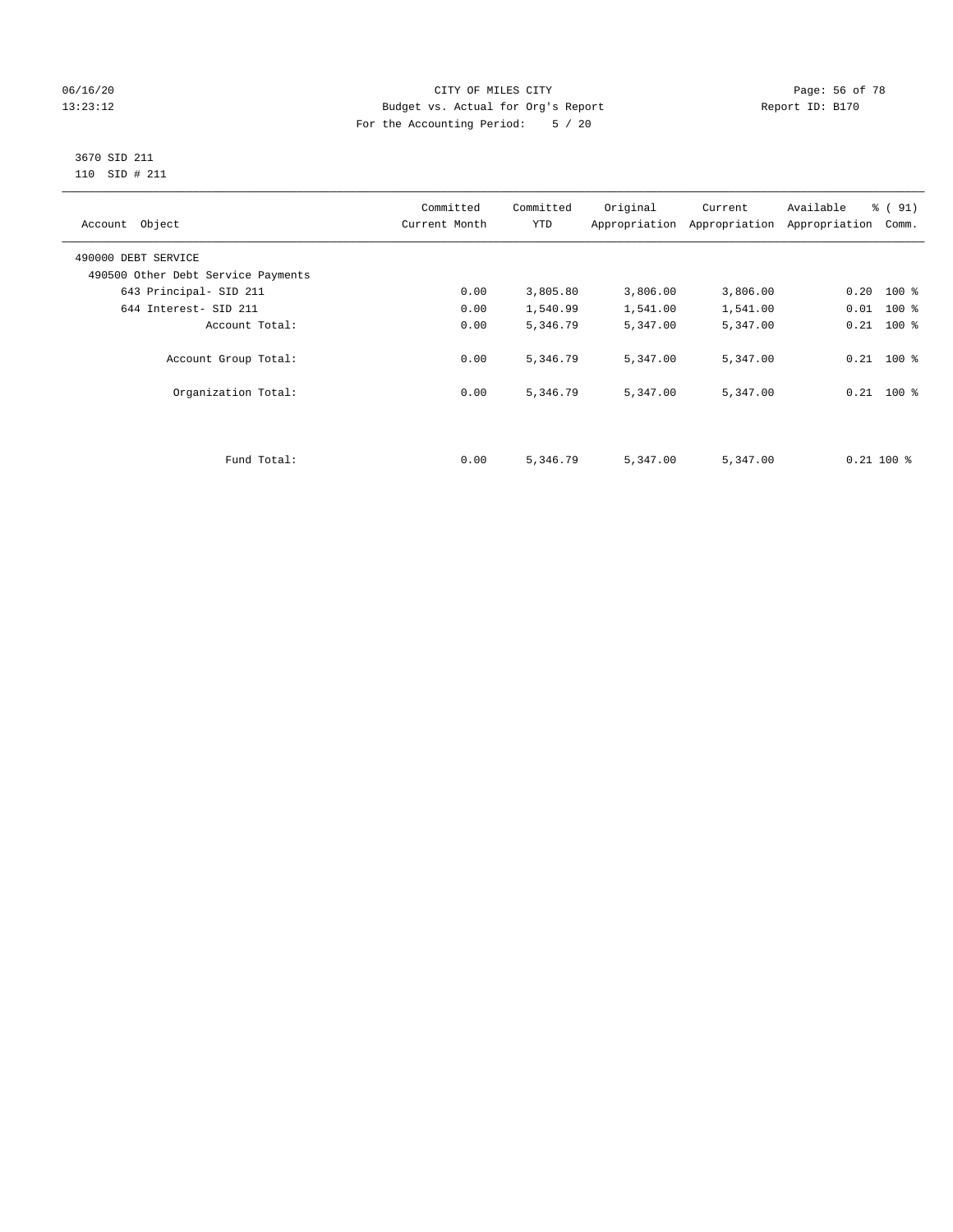## 06/16/20 Page: 57 of 78 13:23:12 Budget vs. Actual for Org's Report Report ID: B170 For the Accounting Period: 5 / 20

## 4000 General Fund Capitol Improvement Fund

501 Capital Purchases

| Account Object                                                     | Committed<br>Current Month | Committed<br><b>YTD</b> | Original<br>Appropriation | Current<br>Appropriation | Available<br>Appropriation | % (91)<br>Comm.    |
|--------------------------------------------------------------------|----------------------------|-------------------------|---------------------------|--------------------------|----------------------------|--------------------|
| 410000 GENERAL GOVERNMENTGASB68<br>410100 Legislative Services(02) |                            |                         |                           |                          |                            |                    |
| 940 Machinery & Equipment                                          | 0.00                       | 44,218.37               | 57,640.00                 | 57,640.00                | 13,421.63                  | $77$ $\frac{6}{9}$ |
| Account Total:                                                     | 0.00                       | 44, 218.37              | 57,640.00                 | 57,640.00                | 13,421.63                  | 77 %               |
| Account Group Total:                                               | 0.00                       | 44, 218.37              | 57,640.00                 | 57,640.00                | 13,421.63                  | 77.8               |
| Organization Total:                                                | 0.00                       | 44, 218.37              | 57,640.00                 | 57,640.00                | 13,421.63                  | 77 %               |
|                                                                    |                            |                         |                           |                          |                            |                    |
| Fund Total:                                                        | 0.00                       | 44, 218.37              | 57,640.00                 | 57,640.00                | 13,421.63                  | 77 %               |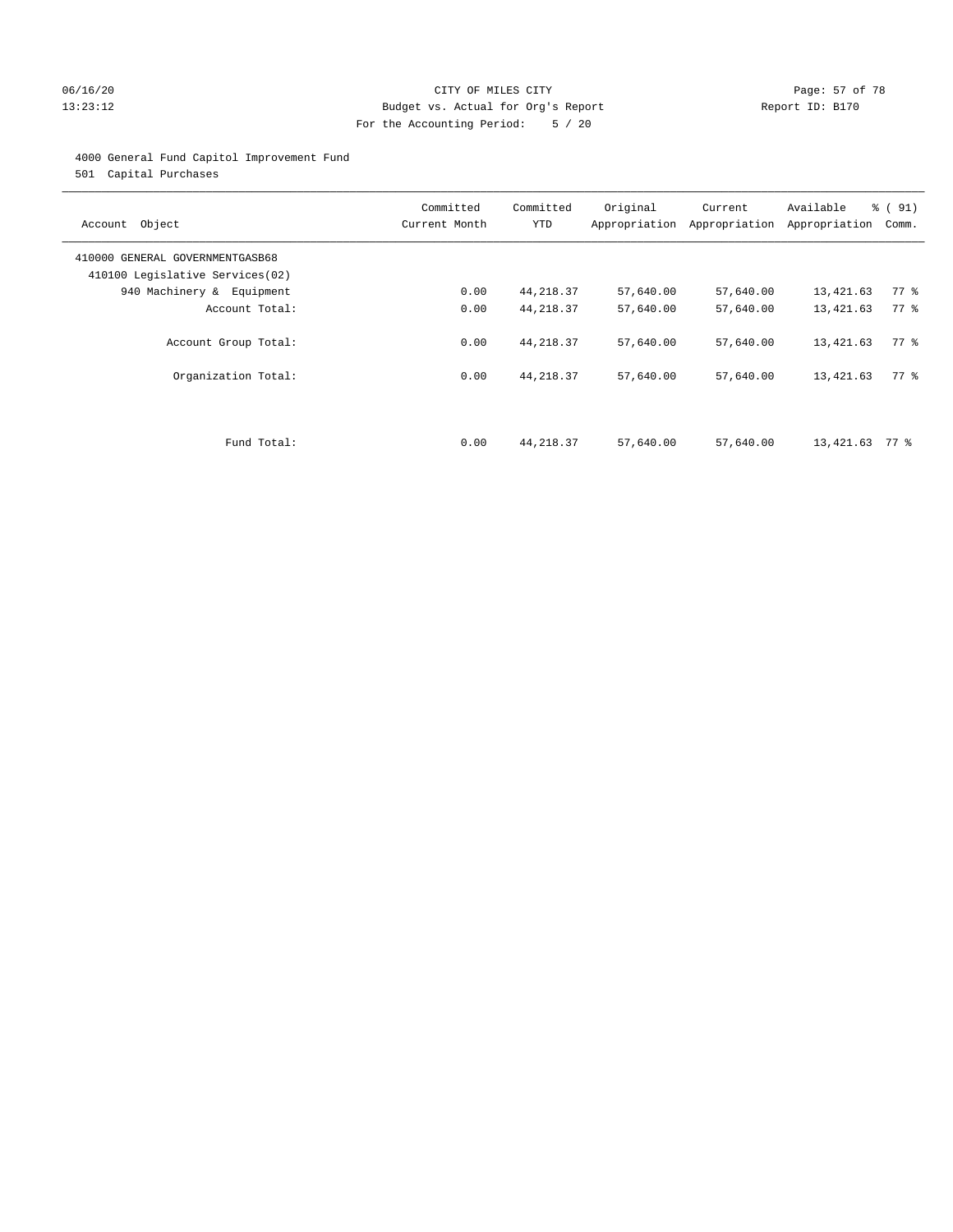## 06/16/20 Page: 58 of 78 13:23:12 Budget vs. Actual for Org's Report Report ID: B170 For the Accounting Period: 5 / 20

#### 4050 Ambulance Capital Improvement Fund

10 Ambulance

| Account Object                                                             | Committed<br>Current Month | Committed<br><b>YTD</b> | Original  | Current<br>Appropriation Appropriation | Available<br>Appropriation | % (91)<br>Comm. |
|----------------------------------------------------------------------------|----------------------------|-------------------------|-----------|----------------------------------------|----------------------------|-----------------|
| 420000 PUBLIC SAFETY-GASB68<br>420730 Emergency Medical Services-Ambulance |                            |                         |           |                                        |                            |                 |
| 940 Machinery & Equipment                                                  | 0.00                       | 0.00                    | 13,779.00 | 13,779.00                              | 13,779.00                  | 0 <sup>8</sup>  |
| Account Total:                                                             | 0.00                       | 0.00                    | 13,779.00 | 13,779.00                              | 13,779.00                  | 0 <sup>8</sup>  |
| Account Group Total:                                                       | 0.00                       | 0.00                    | 13,779.00 | 13,779.00                              | 13,779.00                  | 0 <sup>8</sup>  |
| Organization Total:                                                        | 0.00                       | 0.00                    | 13,779.00 | 13,779.00                              | 13,779.00                  | 0 <sup>8</sup>  |
|                                                                            |                            |                         |           |                                        |                            |                 |
| Fund Total:                                                                | 0.00                       | 0.00                    | 13,779.00 | 13,779.00                              | 13,779.00                  | 0 %             |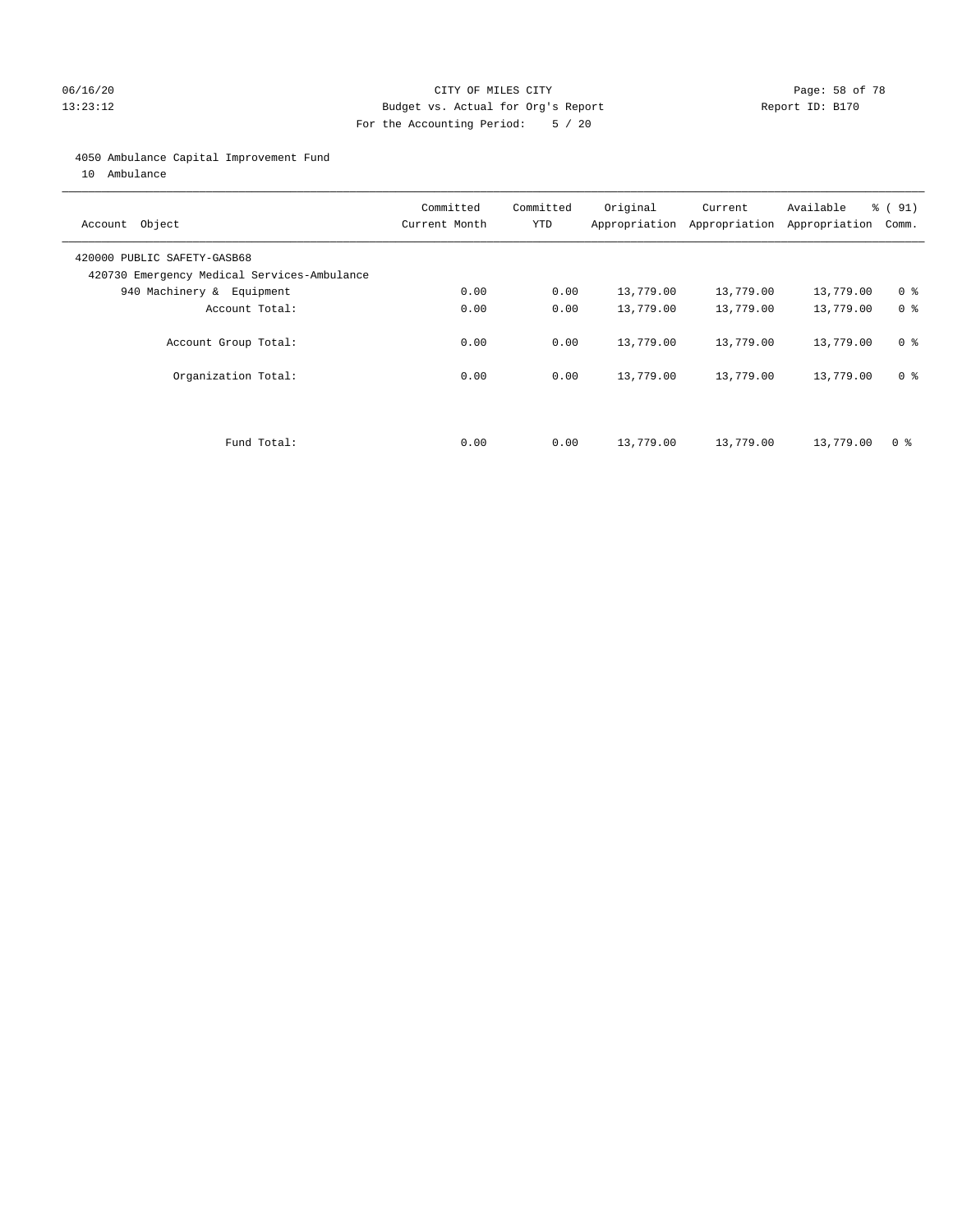## 06/16/20 Page: 59 of 78 13:23:12 Budget vs. Actual for Org's Report Report ID: B170 For the Accounting Period: 5 / 20

#### 4060 CAPITAL IMPROV-PUBLIC WORKS

911 Public Works Operations

| Object<br>Account                                         | Committed<br>Current Month | Committed<br><b>YTD</b> | Original<br>Appropriation | Current<br>Appropriation | Available<br>Appropriation | % (91)<br>Comm. |
|-----------------------------------------------------------|----------------------------|-------------------------|---------------------------|--------------------------|----------------------------|-----------------|
| 430000 Public Works-GASB68<br>430233 Roadway/Re-surfacing |                            |                         |                           |                          |                            |                 |
| 940 Machinery & Equipment                                 | 0.00                       | 382, 159.73             | 510,000.00                | 510,000.00               | 127,840.27                 | 75 %            |
| Account Total:                                            | 0.00                       | 382, 159.73             | 510,000.00                | 510,000.00               | 127,840.27                 | 75 %            |
| Account Group Total:                                      | 0.00<br>0.00               | 382, 159. 73            | 510,000.00                | 510,000.00               | 127,840.27                 | 75 %<br>75 %    |
| Organization Total:                                       |                            | 382, 159.73             | 510,000.00                | 510,000.00               | 127,840.27                 |                 |
| Fund Total:                                               | 0.00                       | 382, 159.73             | 510,000.00                | 510,000.00               | 127,840.27                 | 75 %            |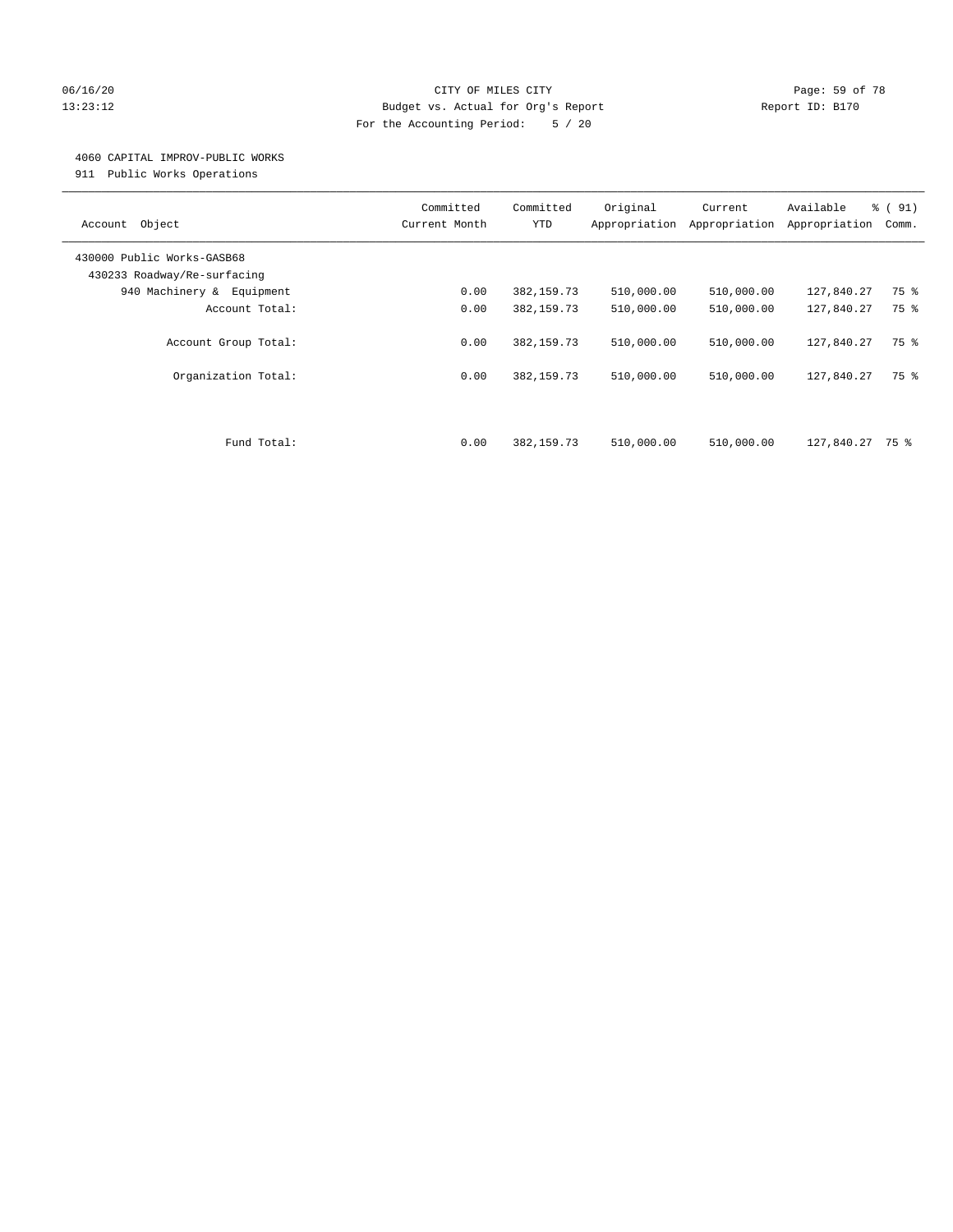## 06/16/20 Page: 60 of 78 13:23:12 Budget vs. Actual for Org's Report Report ID: B170 For the Accounting Period: 5 / 20

————————————————————————————————————————————————————————————————————————————————————————————————————————————————————————————————————

## 5210 WATER UTILITY

22 Water Plant

|                                               | Committed     | Committed  | Original   | Current    | Available                                       | १ ( 91)         |
|-----------------------------------------------|---------------|------------|------------|------------|-------------------------------------------------|-----------------|
| Account Object                                | Current Month | YTD        |            |            | Appropriation Appropriation Appropriation Comm. |                 |
| 430000 Public Works-GASB68                    |               |            |            |            |                                                 |                 |
| 430530 Water Source of Supply and Pumping(22) |               |            |            |            |                                                 |                 |
| 111 Salaries and Wages - Permanent            | 19,812.04     | 225,677.12 | 250,484.00 | 250,484.00 | 24,806.88                                       | 90 %            |
| 121 OVERTIME-PERMANENT                        | 906.68        | 7,975.93   | 10,300.00  | 10,300.00  | 2,324.07                                        | $77$ $%$        |
| 131 VACATION                                  | 965.51        | 16,470.66  | 19,500.00  | 19,500.00  | 3,029.34                                        | 84 %            |
| 132 SICK LEAVE                                | 763.96        | 4,204.67   | 5,500.00   | 5,500.00   | 1,295.33                                        | 76 %            |
| 133 OTHER LEAVE PAY                           | 19.30         | 341.33     | 2,733.00   | 2,733.00   | 2,391.67                                        | $12*$           |
| 134 HOLIDAY PAY                               | 0.00          | 4,181.25   | 5,400.00   | 5,400.00   | 1,218.75                                        | $77$ $%$        |
| 141 Unemployment Insurance                    | 33.79         | 390.12     | 441.00     | 441.00     | 50.88                                           | 88 %            |
| 142 Workers' Compensation                     | 1,346.67      | 15,356.95  | 16,848.00  | 16,848.00  | 1,491.05                                        | 91 %            |
| 143 Health Insurance                          | 4,449.93      | 49,902.49  | 53,404.00  | 53,404.00  | 3,501.51                                        | 93%             |
| 144 FICA                                      | 1,632.56      | 18,923.99  | 22,485.00  | 22,485.00  | 3,561.01                                        | 84 %            |
| 145 PERS                                      | 1,947.93      | 22,186.80  | 25,482.00  | 25,482.00  | 3,295.20                                        | 87%             |
| 196 CLOTHING ALLOTMENT                        | 0.00          | 915.00     | 950.00     | 950.00     | 35.00                                           | 96%             |
| 210 Office Supplies and Materials             | 51.43         | 176.37     | 250.00     | 250.00     | 73.63                                           | 71 %            |
| 214 Small Items of Equipment                  | 0.00          | 4,111.20   | 8,000.00   | 8,000.00   | 3,888.80                                        | $51$ %          |
| 220 Operating Expenses                        | 27.96         | 2,443.04   | 2,500.00   | 2,500.00   | 56.96                                           | 98 %            |
| 222 Chemicals, Lab & Med Supplies             | 0.00          | 50.00      | 250.00     | 250.00     | 200.00                                          | $20*$           |
| 226 Clothing and Uniforms                     | 5.21          | 300.45     | 600.00     | 600.00     | 299.55                                          | 50%             |
| 230 Repair and Maintenance Supplies           | 1,963.33      | 7,897.24   | 10,000.00  | 10,000.00  | 2,102.76                                        | 79 %            |
| 231 Gas, Oil, Diesel Fuel, Grease, etc.       | 71.25         | 1,559.81   | 2,000.00   | 2,000.00   | 440.19                                          | 78 %            |
| 241 Consumable Tools                          | 0.00          | 33.86      | 200.00     | 200.00     | 166.14                                          | $17*$           |
| 311 Postage, Box Rent, Etc.                   | 0.00          | 19.19      | 50.00      | 50.00      | 30.81                                           | 38 <sup>8</sup> |
| 330 Publicity, Subscriptions & Dues           | 0.00          | 145.00     | 750.00     | 750.00     | 605.00                                          | 19 <sup>°</sup> |
| 334 Memberships, Registrations & Dues         | 148.76        | 299.36     | 200.00     | 200.00     | $-99.36$                                        | 150 %           |
| 341 Electric Utility Services                 | 3,894.73      | 60,986.29  | 75,800.00  | 75,800.00  | 14,813.71                                       | $80*$           |
| 344 Gas Utility Service                       | 293.36        | 8,514.55   | 10,000.00  | 10,000.00  | 1,485.45                                        | 85%             |
| 345 Telephone                                 | 29.46         | 702.93     | 1,000.00   | 1,000.00   | 297.07                                          | 70 %            |
| 346 Garbage Service                           | 0.00          | 419.74     | 500.00     | 500.00     | 80.26                                           | 84 %            |
| 347 Internet                                  | 80.20         | 882.20     | 1,000.00   | 1,000.00   | 117.80                                          | 88 %            |
| 350 Professional Services                     | 0.00          | 465.80     | 500.00     | 500.00     | 34.20                                           | 93 %            |
| 352 Wtr/Swr Lab Testing                       | 0.00          | 0.00       | 1,000.00   | 1,000.00   | 1,000.00                                        | 0 <sup>8</sup>  |
| 357 Architectual, Engineering Serv Etc.       | 0.00          | 0.00       | 10,000.00  | 10,000.00  | 10,000.00                                       | 0 <sup>8</sup>  |
| 360 Contr R & M                               | 0.00          | 25,787.71  | 143,000.00 | 143,000.00 | 117,212.29                                      | 18 %            |
| 363 R&M Vehicles/Equip/Labor-PW               | 0.00          | 228.72     | 3,500.00   | 3,500.00   | 3,271.28                                        | 7 %             |
| 369 Other Repair and Maintenance              | 0.00          | 309.25     | 2,000.00   | 2,000.00   | 1,690.75                                        | 15 <sup>8</sup> |
| 370 Travel                                    | 0.00          | 542.10     | 1,000.00   | 1,000.00   | 457.90                                          | $54$ %          |
| 380 Training Services                         | 0.00          | 476.08     | 2,000.00   | 2,000.00   | 1,523.92                                        | $24$ %          |
| 382 Books                                     | 0.00          | 148.00     | 200.00     | 200.00     | 52.00                                           | 74 %            |
| 400 BUILDING MATERIALS                        | 0.00          | 0.00       | 500.00     | 500.00     | 500.00                                          | 0 <sup>8</sup>  |
| 511 Insurance on Buildings                    | 0.00          | 9,143.21   | 9,522.00   | 9,522.00   | 378.79                                          | 96%             |
| 512 Insurance on Vehicles & Equipment         | 0.00          | 271.93     | 272.00     | 272.00     | 0.07                                            | $100$ %         |
| 940 Machinery & Equipment                     | 3,621.00      | 21,200.13  | 85,000.00  | 85,000.00  | 63,799.87                                       | $25$ $%$        |
| Account Total:                                | 42,065.06     | 513,640.47 | 785,121.00 | 785,121.00 | 271,480.53                                      | 65 %            |
| Account Group Total:                          | 42,065.06     | 513,640.47 | 785,121.00 | 785,121.00 | 271,480.53                                      | 65 %            |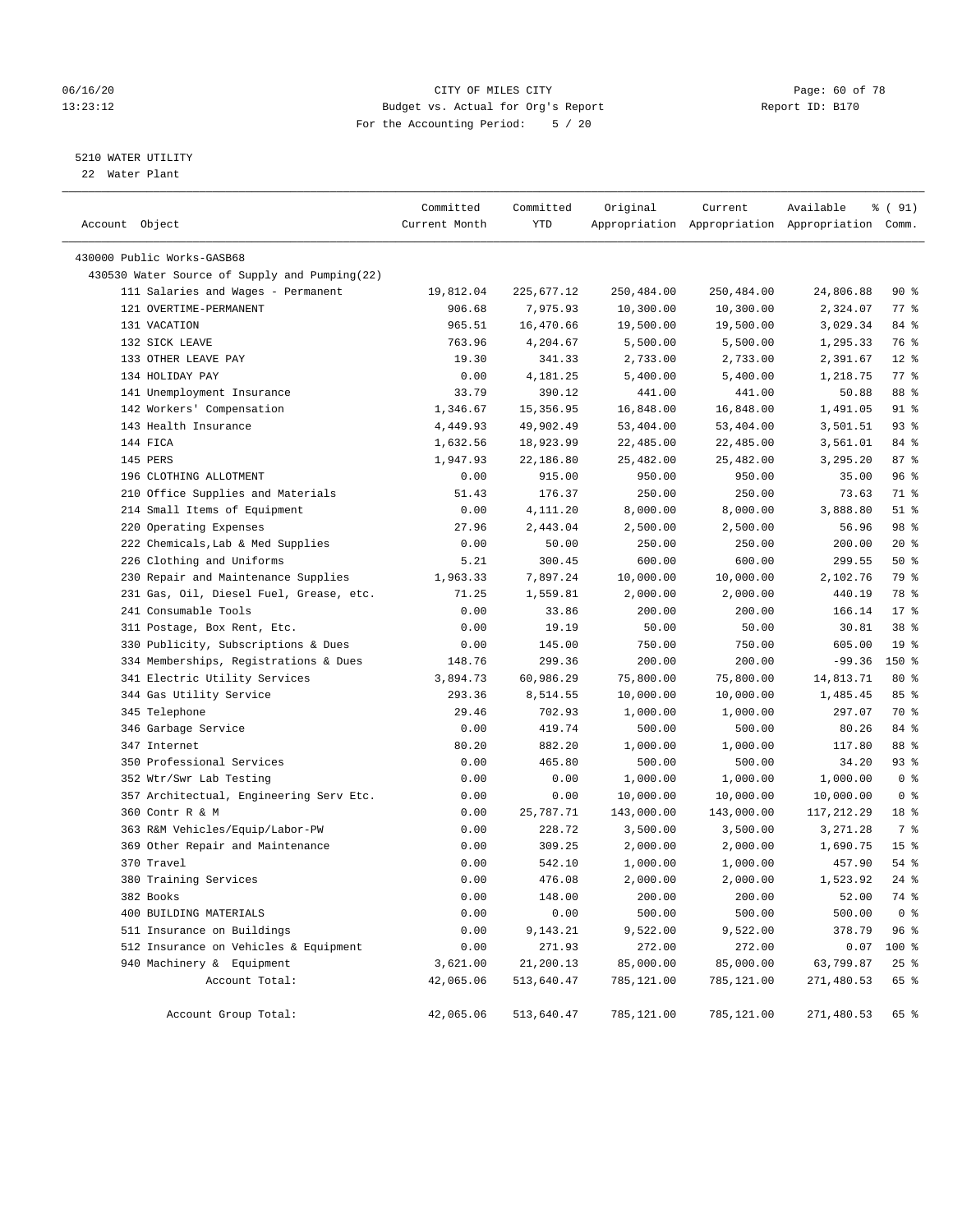## 06/16/20 Page: 61 of 78 13:23:12 Budget vs. Actual for Org's Report Changer Report ID: B170 For the Accounting Period: 5 / 20

#### 5210 WATER UTILITY 22 Water Plant

| Account Object |                     | Committed<br>Current Month | Committed<br>YTD | Original   | Current    | Available<br>Appropriation Appropriation Appropriation Comm. | % (91) |
|----------------|---------------------|----------------------------|------------------|------------|------------|--------------------------------------------------------------|--------|
|                | Organization Total: | 42,065.06                  | 513,640.47       | 785,121.00 | 785,121.00 | 271,480.53 65 %                                              |        |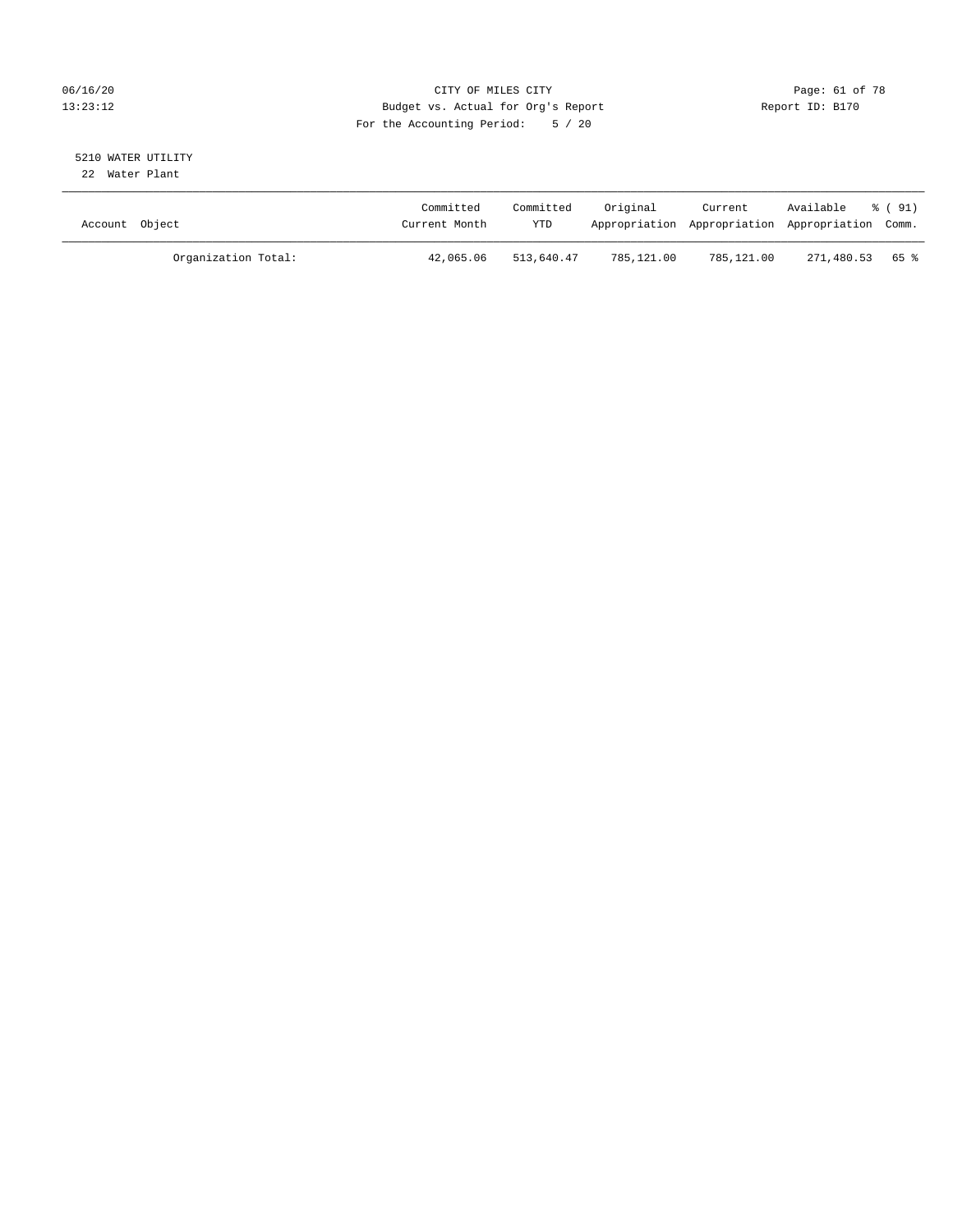#### 06/16/20 Page: 62 of 78 13:23:12 Budget vs. Actual for Org's Report Report ID: B170 For the Accounting Period: 5 / 20

————————————————————————————————————————————————————————————————————————————————————————————————————————————————————————————————————

## 5210 WATER UTILITY

23 Water Lines

|                                           | Committed     | Committed                  | Original     | Current      | Available                                       | % ( 91)        |
|-------------------------------------------|---------------|----------------------------|--------------|--------------|-------------------------------------------------|----------------|
| Account Object                            | Current Month | YTD                        |              |              | Appropriation Appropriation Appropriation Comm. |                |
|                                           |               |                            |              |              |                                                 |                |
| 430000 Public Works-GASB68                |               |                            |              |              |                                                 |                |
| 430550 Transmission and Distribution(23)  |               |                            |              |              |                                                 |                |
| 111 Salaries and Wages - Permanent        | 12,399.52     | 119,642.11                 | 151,428.00   | 151,428.00   | 31,785.89                                       | 79 %           |
| 121 OVERTIME-PERMANENT                    | 472.69        | 6,694.01                   | 10,200.00    | 10,200.00    | 3,505.99                                        | 66 %           |
| 131 VACATION                              | 188.48        | 8,492.87                   | 7,600.00     | 7,600.00     | $-892.87$                                       | 112 %          |
| 132 SICK LEAVE                            | 243.08        | 3,957.91                   | 5,000.00     | 5,000.00     | 1,042.09                                        | 79 %           |
| 133 OTHER LEAVE PAY                       | 28.96         | 466.53                     | 1,430.00     | 1,430.00     | 963.47                                          | 33%            |
| 134 HOLIDAY PAY                           | 71.94         | 873.39                     | 2,100.00     | 2,100.00     | 1,226.61                                        | $42$ %         |
| 141 Unemployment Insurance                | 20.12         | 211.00                     | 267.00       | 267.00       | 56.00                                           | 79 %           |
| 142 Workers' Compensation                 | 749.18        | 7,674.79                   | 8,523.00     | 8,523.00     | 848.21                                          | 90%            |
| 143 Health Insurance                      | 2,844.31      | 28,110.08                  | 34,140.00    | 34,140.00    | 6,029.92                                        | $82$ %         |
| 144 FICA                                  | 985.52        | 10,317.55                  | 13,599.00    | 13,599.00    | 3,281.45                                        | 76 %           |
| 145 PERS                                  | 1,162.18      | 12, 113.37                 | 15,412.00    | 15,412.00    | 3,298.63                                        | 79 %           |
| 196 CLOTHING ALLOTMENT                    | 0.00          | 487.00                     | 800.00       | 800.00       | 313.00                                          | 61 %           |
| 210 Office Supplies and Materials         | 0.00          | 1,020.92                   | 350.00       | 350.00       | $-670.92$                                       | $292$ %        |
| 214 Small Items of Equipment              | 65.42         | 27, 139.83                 | 37,000.00    | 37,000.00    | 9,860.17                                        | 73 %           |
| 220 Operating Expenses                    | 844.79        | 10,674.16                  | 35,000.00    | 35,000.00    | 24, 325.84                                      | $30*$          |
| 222 Chemicals, Lab & Med Supplies         | 0.00          | 0.00                       | 200.00       | 200.00       | 200.00                                          | 0 <sup>8</sup> |
| 226 Clothing and Uniforms                 | 189.03        | 646.93                     | 700.00       | 700.00       | 53.07                                           | $92$ $%$       |
| 230 Repair and Maintenance Supplies       | 3,436.95      | 18,269.67                  | 40,000.00    | 40,000.00    | 21,730.33                                       | 46 %           |
| 231 Gas, Oil, Diesel Fuel, Grease, etc.   | 462.45        | 7,361.88                   | 15,000.00    | 15,000.00    | 7,638.12                                        | 49 %           |
| 233 Water/Sewer Main Replacement and      | 0.00          | 0.00                       | 10,000.00    | 10,000.00    | 10,000.00                                       | 0 <sup>8</sup> |
| 234 Hydrant/Manhole Replacement, Valves   | 0.00          | 14,238.59                  | 20,000.00    | 20,000.00    | 5,761.41                                        | 71 %           |
| 235 Curb Stop Replacement                 | 2,736.75      | 13,204.28                  | 18,000.00    | 18,000.00    | 4,795.72                                        | 73 %           |
| 241 Consumable Tools                      | 0.00          | 0.00                       | 1,000.00     | 1,000.00     | 1,000.00                                        | 0 <sup>8</sup> |
| 311 Postage, Box Rent, Etc.               | 0.00          | 0.00                       | 100.00       | 100.00       | 100.00                                          | 0 <sup>8</sup> |
| 320 Printing, Duplicating, Typing &       | 0.00          | 0.00                       | 100.00       | 100.00       | 100.00                                          | 0 <sup>°</sup> |
| 330 Publicity, Subscriptions & Dues       | 0.00          | 270.00                     | 1,500.00     | 1,500.00     | 1,230.00                                        | 18 %           |
| 331 Publication of Formal & Legal Notices | 56.88         | 98.96                      | 150.00       | 150.00       | 51.04                                           | 66 %           |
| 334 Memberships, Registrations & Dues     | 65.00         | 335.95                     | 500.00       | 500.00       | 164.05                                          | $67$ %         |
| 341 Electric Utility Services             | 16.29         | 209.93                     | 1,500.00     | 1,500.00     | 1,290.07                                        | $14*$          |
| 344 Gas Utility Service                   | 14.52         | 280.34                     | 500.00       | 500.00       | 219.66                                          | 56%            |
| 345 Telephone                             | 30.37         | 525.45                     | 700.00       | 700.00       | 174.55                                          | 75 %           |
| 347 Internet                              | 16.00         | 134.60                     | 200.00       | 200.00       | 65.40                                           | 67%            |
| 350 Professional Services                 | 20.85         | 12,101.68                  | 45,000.00    | 45,000.00    | 32,898.32                                       | $27$ %         |
| 357 Architectual, Engineering Serv Etc.   | 0.00          | 0.00                       | 15,000.00    | 15,000.00    | 15,000.00                                       | 0 <sup>8</sup> |
| 360 Contr R & M                           | 160.43        | 2,569.45                   | 80,000.00    | 80,000.00    | 77,430.55                                       | 3%             |
| 363 R&M Vehicles/Equip/Labor-PW           | 2,124.74      | 34,921.79                  | 40,000.00    | 40,000.00    | 5,078.21                                        | 87%            |
| 369 Other Repair and Maintenance          | 0.00          | 0.00                       | 1,000.00     | 1,000.00     | 1,000.00                                        | 0 <sup>8</sup> |
| 370 Travel                                | 0.00          | 108.92                     | 1,200.00     | 1,200.00     | 1,091.08                                        | 9%             |
| 380 Training Services                     | 0.00          | 185.00                     | 750.00       | 750.00       | 565.00                                          | $25$ %         |
| 382 Books                                 | 0.00          | 0.00                       | 150.00       | 150.00       | 150.00                                          | 0 <sup>8</sup> |
| 400 BUILDING MATERIALS                    | 0.00          | 441.34                     | 750.00       | 750.00       | 308.66                                          | 59 %           |
| 511 Insurance on Buildings                | 0.00          | 2,997.20                   | 2,998.00     | 2,998.00     | 0.80                                            | 100 %          |
| 512 Insurance on Vehicles & Equipment     | 0.00          | 731.65                     | 732.00       | 732.00       | 0.35                                            | 100 %          |
| 532 Land Rental                           | 0.00          | 911.33                     | 1,500.00     | 1,500.00     | 588.67                                          | 61 %           |
| 940 Machinery & Equipment                 | 170,816.90    | 1,284,704.46               | 1,875,000.00 | 1,875,000.00 | 590,295.54                                      | 69 %           |
| Account Total:                            |               | 200, 223.35 1, 633, 124.92 | 2,497,079.00 | 2,497,079.00 | 863,954.08                                      | 65 %           |
|                                           |               |                            |              |              |                                                 |                |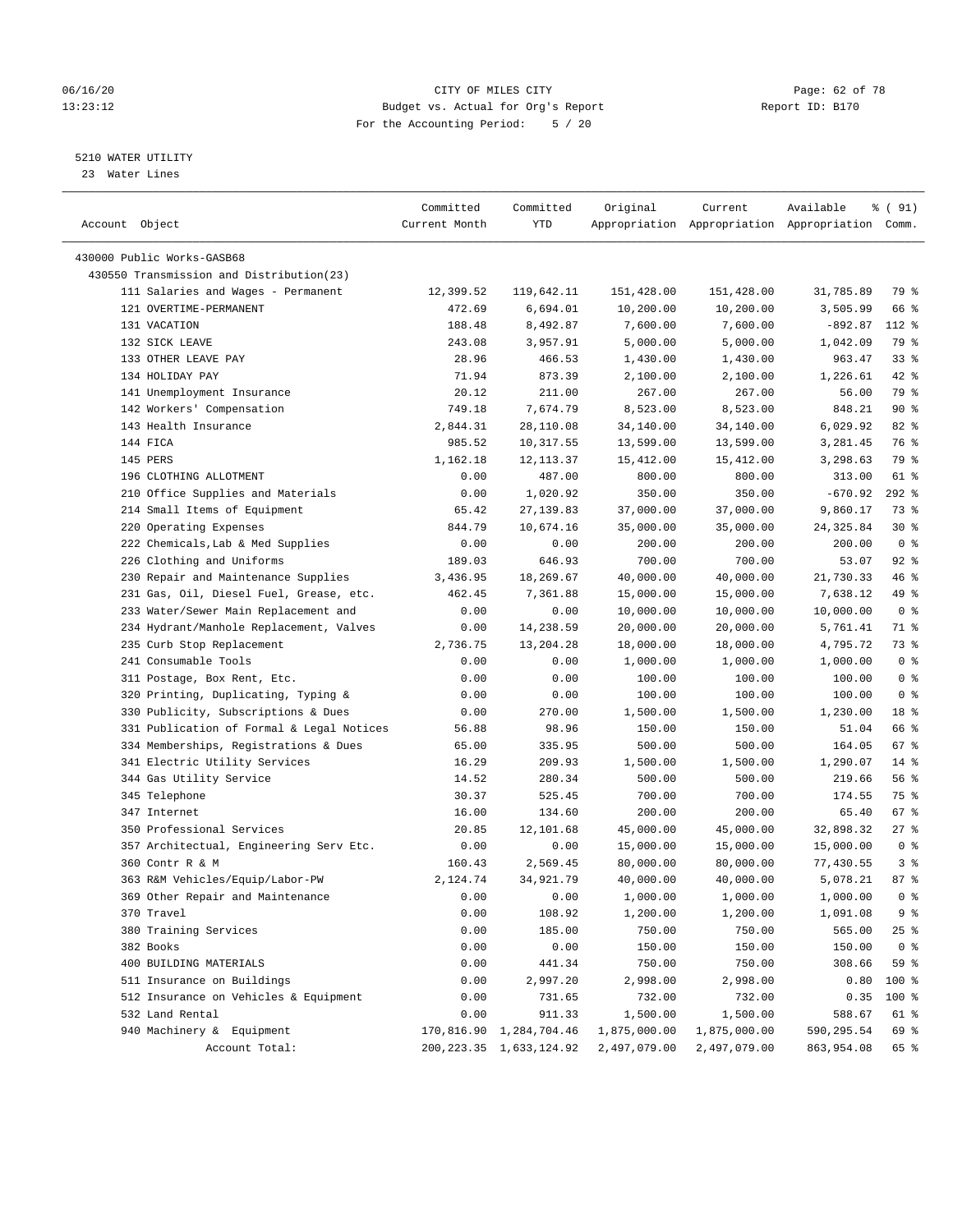## 06/16/20 Page: 63 of 78 13:23:12 Budget vs. Actual for Org's Report Changer Report ID: B170 For the Accounting Period: 5 / 20

## 5210 WATER UTILITY

23 Water Lines

| Account Object                             | Committed<br>Current Month | Committed<br><b>YTD</b>    | Original     | Current      | Available<br>Appropriation Appropriation Appropriation | % (91)<br>Comm. |
|--------------------------------------------|----------------------------|----------------------------|--------------|--------------|--------------------------------------------------------|-----------------|
| Account Group Total:                       |                            | 200, 223.35 1, 633, 124.92 | 2,497,079.00 | 2,497,079.00 | 863,954.08                                             | 65 %            |
| 490000 DEBT SERVICE                        |                            |                            |              |              |                                                        |                 |
| 490200 Revenue Bonds                       |                            |                            |              |              |                                                        |                 |
| 611 Principal-NE Wtr Line Phase II         | 0.00                       | 9,000.00                   | 17,000.00    | 17,000.00    | 8,000.00                                               | 53%             |
| 615 Principal-Northeast Water Ln \$2.2     | 0.00                       | 33,000.00                  | 67,000.00    | 67,000.00    | 34,000.00                                              | 49 %            |
| 616 Principal-Carbon Hill Water Tank \$2.2 | 0.00                       | 33,000.00                  | 66,000.00    | 66,000.00    | 33,000.00                                              | $50*$           |
| 617 Principal - NE Wtr Line \$500k         | 0.00                       | 7,000.00                   | 15,000.00    | 15,000.00    | 8,000.00                                               | 47 %            |
| 618 Principal-Carbon Hill \$500k           | 0.00                       | 7,000.00                   | 15,000.00    | 15,000.00    | 8,000.00                                               | 47 %            |
| 622 Interest-NE Wtr Line Phase II          | 0.00                       | 671.25                     | 1,309.00     | 1,309.00     | 637.75                                                 | $51$ $%$        |
| 631 Interest - NE Wtr Line \$500k          | 0.00                       | 5,046.25                   | 9,997.00     | 9,997.00     | 4,950.75                                               | 50%             |
| 632 Interest - Carbon Hill Wtr Tank \$500k | 0.00                       | 5,046.25                   | 9,997.00     | 9,997.00     | 4,950.75                                               | $50*$           |
| 634 Interest-Northeast Wtr Ln \$2.2        | 0.00                       | 24,600.00                  | 48,705.00    | 48,705.00    | 24,105.00                                              | $51$ %          |
| 638 Interest-Carbon Hill Tank \$2.2        | 0.00                       | 23,955.00                  | 47, 415.00   | 47,415.00    | 23,460.00                                              | $51$ %          |
| Account Total:                             | 0.00                       | 148, 318.75                | 297,423.00   | 297, 423.00  | 149, 104. 25                                           | 50%             |
| Account Group Total:                       | 0.00                       | 148, 318.75                | 297,423.00   | 297, 423.00  | 149,104.25                                             | 50%             |
| 520000 OTHER FINANCING USES                |                            |                            |              |              |                                                        |                 |
| 521000 Interfund Operating Transfers Out   |                            |                            |              |              |                                                        |                 |
| 820 Transfers to Other Funds               | 1,000.00                   | 11,000.00                  | 12,000.00    | 12,000.00    | 1,000.00                                               | $92$ $%$        |
| Account Total:                             | 1,000.00                   | 11,000.00                  | 12,000.00    | 12,000.00    | 1,000.00                                               | $92$ $%$        |
| Account Group Total:                       | 1,000.00                   | 11,000.00                  | 12,000.00    | 12,000.00    | 1,000.00                                               | $92$ $%$        |
| Organization Total:                        |                            | 201, 223.35 1, 792, 443.67 | 2,806,502.00 | 2,806,502.00 | 1,014,058.33                                           | 64 %            |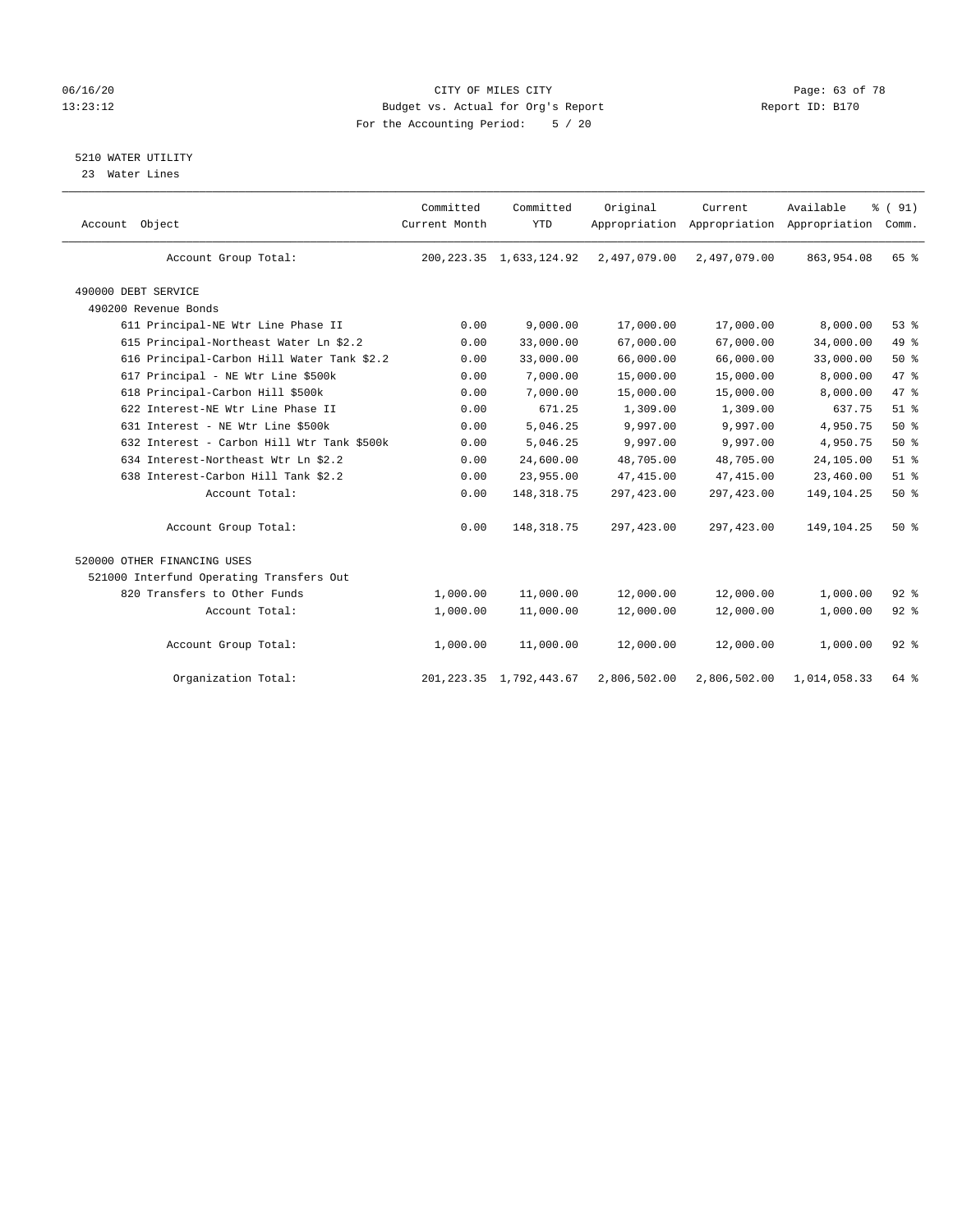## 06/16/20 Page: 64 of 78 13:23:12 Budget vs. Actual for Org's Report Report ID: B170 For the Accounting Period: 5 / 20

## 5210 WATER UTILITY

25 Water Administration

| Account Object                                          | Committed<br>Current Month | Committed<br><b>YTD</b> | Original             | Current              | Available<br>Appropriation Appropriation Appropriation Comm. | % (91)                            |
|---------------------------------------------------------|----------------------------|-------------------------|----------------------|----------------------|--------------------------------------------------------------|-----------------------------------|
|                                                         |                            |                         |                      |                      |                                                              |                                   |
| 430000 Public Works-GASB68                              |                            |                         |                      |                      |                                                              |                                   |
| 430510 Water Administration(25)                         |                            |                         |                      |                      |                                                              |                                   |
| 111 Salaries and Wages - Permanent                      | 2,163.68                   | 24,080.76               | 24,656.00            | 24,656.00            | 575.24                                                       | 98 %                              |
| 121 OVERTIME-PERMANENT<br>131 VACATION                  | 0.00                       | 0.00                    | 120.00               | 120.00               | 120.00                                                       | 0 <sup>8</sup><br>37 <sup>8</sup> |
| 132 SICK LEAVE                                          | 6.93<br>1.39               | 636.56<br>678.58        | 1,700.00<br>1,100.00 | 1,700.00<br>1,100.00 | 1,063.44<br>421.42                                           | 62 %                              |
| 133 OTHER LEAVE PAY                                     | 0.87                       | 14.22                   | 104.00               | 104.00               | 89.78                                                        | $14*$                             |
|                                                         | 3.25                       | 38.16                   | 42.00                | 42.00                | 3.84                                                         | $91$ $%$                          |
| 141 Unemployment Insurance<br>142 Workers' Compensation | 26.10                      | 306.36                  | 347.00               | 347.00               | 40.64                                                        | 88 %                              |
| 143 Health Insurance                                    | 437.12                     | 4,807.95                | 5,245.00             | 5,245.00             | 437.05                                                       | 92%                               |
| 144 FICA                                                | 166.21                     | 1,953.00                | 2,118.00             | 2,118.00             | 165.00                                                       | $92*$                             |
| 145 PERS                                                | 188.38                     | 2,203.00                | 2,400.00             | 2,400.00             | 197.00                                                       | 92%                               |
| 196 CLOTHING ALLOTMENT                                  | 0.00                       | 120.00                  | 125.00               | 125.00               | 5.00                                                         | 96%                               |
| 210 Office Supplies and Materials                       | 48.03                      | 1,306.16                | 3,200.00             | 3,200.00             | 1,893.84                                                     | 41 %                              |
| 214 Small Items of Equipment                            | 0.00                       | 3,993.67                | 2,700.00             | 2,700.00             | $-1, 293.67$                                                 | 148 %                             |
| 220 Operating Expenses                                  | 0.00                       | 3,061.42                | 3,000.00             | 3,000.00             | $-61.42$                                                     | $102*$                            |
| 230 Repair and Maintenance Supplies                     | 0.00                       | 0.00                    | 1,000.00             | 1,000.00             | 1,000.00                                                     | 0 <sup>8</sup>                    |
| 311 Postage, Box Rent, Etc.                             | 693.08                     | 6,860.75                | 7,000.00             | 7,000.00             | 139.25                                                       | 98 %                              |
| 320 Printing, Duplicating, Typing &                     | 0.00                       | 0.00                    | 1,100.00             | 1,100.00             | 1,100.00                                                     | 0 <sup>8</sup>                    |
| 330 Publicity, Subscriptions & Dues                     | 52.00                      | 1,029.52                | 1,300.00             | 1,300.00             | 270.48                                                       | 79 %                              |
| 345 Telephone                                           | 52.14                      | 486.30                  | 600.00               | 600.00               | 113.70                                                       | 81 %                              |
| 347 Internet                                            | 19.60                      | 152.48                  | 250.00               | 250.00               | 97.52                                                        | $61$ %                            |
| 350 Professional Services                               | 268.33                     | 5,208.01                | 6,000.00             | 6,000.00             | 791.99                                                       | 87%                               |
| 360 Contr R & M                                         | 139.45                     | 8,784.85                | 8,100.00             | 8,100.00             | $-684.85$                                                    | 108 <sup>8</sup>                  |
| 370 Travel                                              | 0.00                       | 0.00                    | 250.00               | 250.00               | 250.00                                                       | 0 <sup>8</sup>                    |
| 380 Training Services                                   | 0.00                       | 50.00                   | 250.00               | 250.00               | 200.00                                                       | $20*$                             |
| 382 Books                                               | 0.00                       | 0.00                    | 125.00               | 125.00               | 125.00                                                       | 0 <sup>8</sup>                    |
| 513 Liability                                           | 0.00                       | 15,623.29               | 15,000.00            | 15,000.00            | $-623.29$                                                    | $104$ %                           |
| 531 Building & Office Rental                            | 500.00                     | 5,500.00                | 8,366.00             | 8,366.00             | 2,866.00                                                     | 66 %                              |
| 555 Bank Service Charges                                | 16.67                      | 100.02                  | 0.00                 | 0.00                 | $-100.02$                                                    | $***$ $%$                         |
| 810 Losses (Bad debt expense - Enterprise               | 0.00                       | 0.00                    | 500.00               | 500.00               | 500.00                                                       | 0 <sup>8</sup>                    |
| 920 Buildings                                           | 0.00                       | 0.00                    | 2,000.00             | 2,000.00             | 2,000.00                                                     | $0 \approx$                       |
| Account Total:                                          | 4,783.23                   | 86,995.06               | 98,698.00            | 98,698.00            | 11,702.94                                                    | 88 %                              |
| Account Group Total:                                    | 4,783.23                   | 86,995.06               | 98,698.00            | 98,698.00            | 11,702.94                                                    | 88 %                              |
| 520000 OTHER FINANCING USES                             |                            |                         |                      |                      |                                                              |                                   |
| 521000 Interfund Operating Transfers Out                |                            |                         |                      |                      |                                                              |                                   |
| 820 Transfers to Other Funds                            | 3,693.00                   | 46,104.00               | 55,271.00            | 55,271.00            | 9,167.00                                                     | 83%                               |
| Account Total:                                          | 3,693.00                   | 46,104.00               | 55,271.00            | 55,271.00            | 9,167.00                                                     | 83%                               |
|                                                         |                            |                         |                      |                      |                                                              |                                   |
| Account Group Total:                                    | 3,693.00                   | 46,104.00               | 55,271.00            | 55,271.00            | 9,167.00                                                     | 83%                               |
| Organization Total:                                     | 8,476.23                   | 133,099.06              | 153,969.00           | 153,969.00           | 20,869.94                                                    | 86 %                              |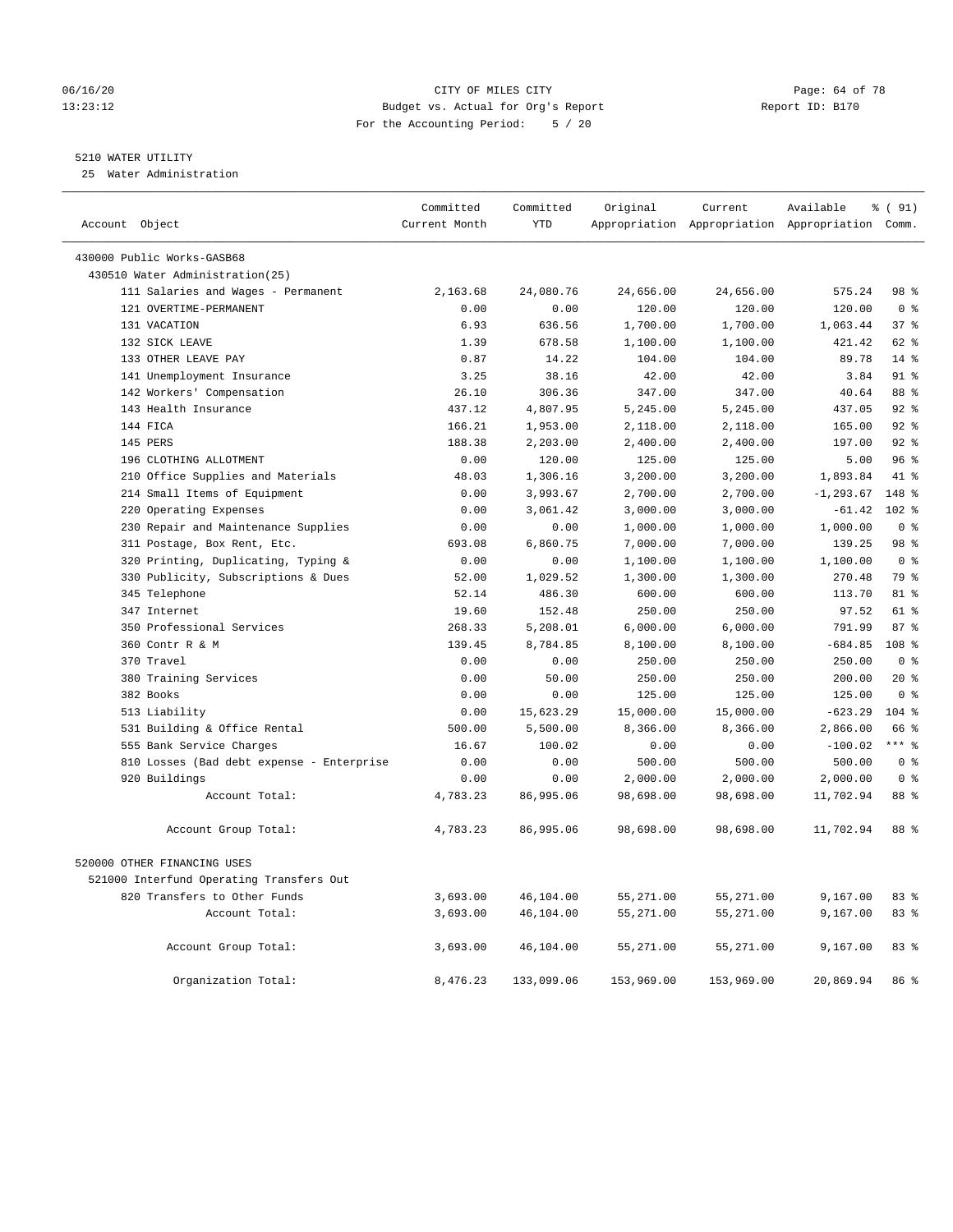#### 06/16/20 Page: 65 of 78 13:23:12 Budget vs. Actual for Org's Report Report ID: B170 For the Accounting Period: 5 / 20

## 5210 WATER UTILITY

80 Water Purification

|                                         | Committed     | Committed  | Original   | Current    | Available                                       | % (91)             |  |
|-----------------------------------------|---------------|------------|------------|------------|-------------------------------------------------|--------------------|--|
| Account Object                          | Current Month | <b>YTD</b> |            |            | Appropriation Appropriation Appropriation Comm. |                    |  |
| 430000 Public Works-GASB68              |               |            |            |            |                                                 |                    |  |
| 430540 Water Purification and Treatment |               |            |            |            |                                                 |                    |  |
| 210 Office Supplies and Materials       | 70.93         | 246.71     | 400.00     | 400.00     | 153.29                                          | 62 %               |  |
| 214 Small Items of Equipment            | 0.00          | 0.00       | 3,000.00   | 3,000.00   | 3,000.00                                        | 0 <sup>8</sup>     |  |
| 220 Operating Expenses                  | 0.00          | 2,129.21   | 3,000.00   | 3,000.00   | 870.79                                          | 71.8               |  |
| 222 Chemicals, Lab & Med Supplies       | 6,390.30      | 50,075.72  | 60,000.00  | 60,000.00  | 9,924.28                                        | 83 %               |  |
| 226 Clothing and Uniforms               | 5.21          | 261.77     | 500.00     | 500.00     | 238.23                                          | $52$ $%$           |  |
| 230 Repair and Maintenance Supplies     | 0.00          | 11,504.44  | 10,000.00  | 10,000.00  | $-1,504.44$                                     | $115$ %            |  |
| 231 Gas, Oil, Diesel Fuel, Grease, etc. | 71.25         | 1,526.15   | 2,000.00   | 2,000.00   | 473.85                                          | 76 %               |  |
| 241 Consumable Tools                    | 0.00          | 31.88      | 0.00       | 0.00       | $-31.88$                                        | $***$ $%$          |  |
| 311 Postage, Box Rent, Etc.             | 2.35          | 47.90      | 100.00     | 100.00     | 52.10                                           | 48 %               |  |
| 320 Printing, Duplicating, Typing &     | 0.00          | 0.00       | 100.00     | 100.00     | 100.00                                          | 0 <sup>8</sup>     |  |
| 330 Publicity, Subscriptions & Dues     | 0.00          | 145.00     | 750.00     | 750.00     | 605.00                                          | 19 <sup>°</sup>    |  |
| 334 Memberships, Registrations & Dues   | 195.73        | 376.25     | 300.00     | 300.00     | $-76.25$                                        | $125$ %            |  |
| 352 Wtr/Swr Lab Testing                 | 311.00        | 5,751.16   | 10,000.00  | 10,000.00  | 4,248.84                                        | 58 %               |  |
| 357 Architectual, Engineering Serv Etc. | 0.00          | 0.00       | 8,000.00   | 8,000.00   | 8,000.00                                        | 0 <sup>8</sup>     |  |
| 360 Contr R & M                         | 19.50         | 2,091.92   | 4,000.00   | 4,000.00   | 1,908.08                                        | $52$ $%$           |  |
| 369 Other Repair and Maintenance        | 0.00          | 0.00       | 1,500.00   | 1,500.00   | 1,500.00                                        | 0 <sup>8</sup>     |  |
| 370 Travel                              | 0.00          | 655.42     | 1,500.00   | 1,500.00   | 844.58                                          | 44 %               |  |
| 380 Training Services                   | 0.00          | 366.06     | 1,500.00   | 1,500.00   | 1,133.94                                        | $24$ %             |  |
| 382 Books                               | 0.00          | 148.00     | 200.00     | 200.00     | 52.00                                           | 74 %               |  |
| 533 Machinery and Equipment Rental      | 0.00          | 0.00       | 500.00     | 500.00     | 500.00                                          | 0 <sup>8</sup>     |  |
| 940 Machinery & Equipment               | 0.00          | 0.00       | 5,000.00   | 5,000.00   | 5,000.00                                        | 0 <sup>8</sup>     |  |
| Account Total:                          | 7,066.27      | 75,357.59  | 112,350.00 | 112,350.00 | 36,992.41                                       | 67%                |  |
|                                         |               |            |            |            |                                                 |                    |  |
| Account Group Total:                    | 7,066.27      | 75, 357.59 | 112,350.00 | 112,350.00 | 36,992.41                                       | 67 %               |  |
|                                         |               |            |            |            |                                                 |                    |  |
| Organization Total:                     | 7,066.27      | 75, 357.59 | 112,350.00 | 112,350.00 | 36,992.41                                       | $67$ $\frac{6}{3}$ |  |
|                                         |               |            |            |            |                                                 |                    |  |

Fund Total: 258,830.91 2,514,540.79 3,857,942.00 3,857,942.00 1,343,401.21 65 %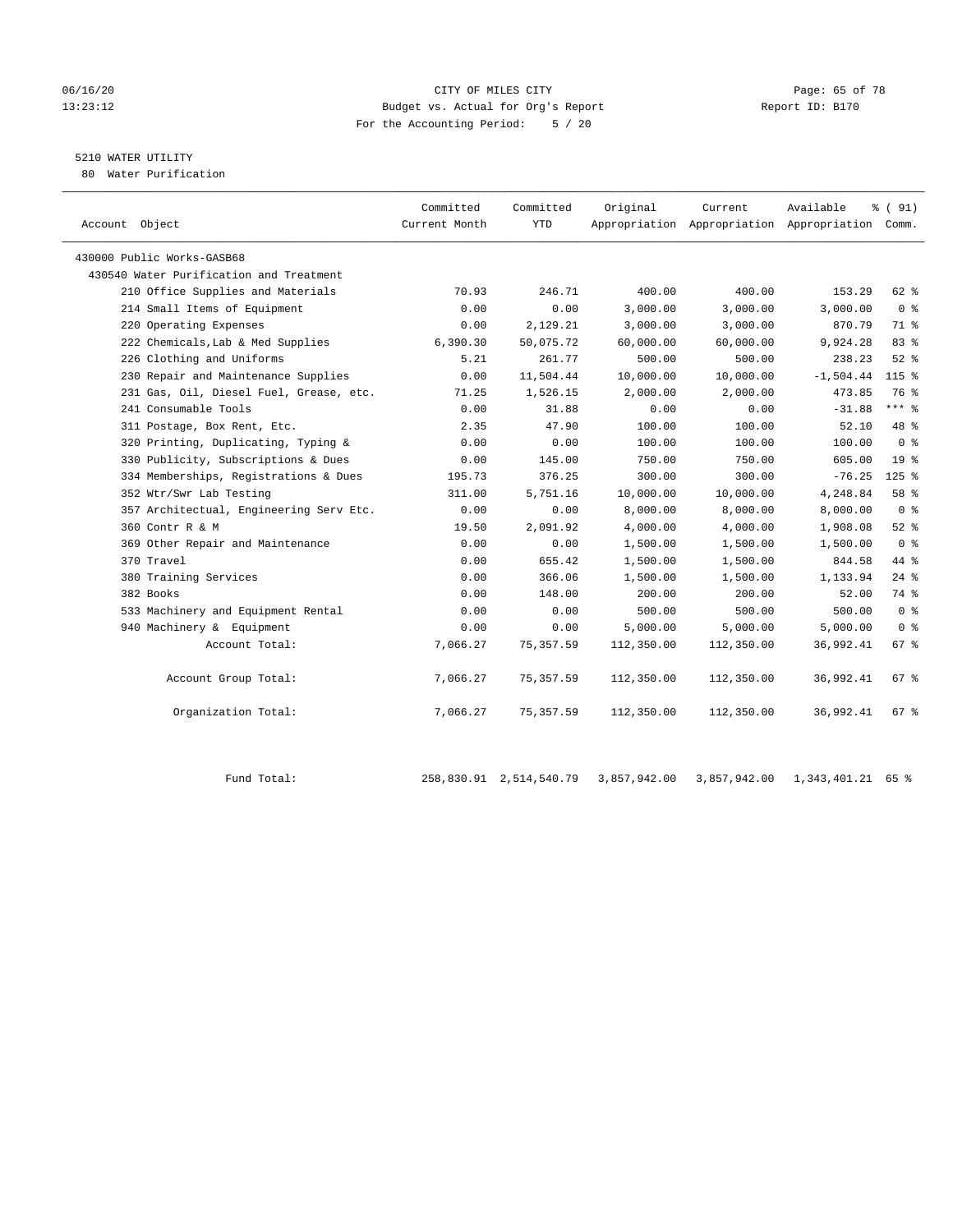#### 06/16/20 Page: 66 of 78 13:23:12 Budget vs. Actual for Org's Report Report ID: B170 For the Accounting Period: 5 / 20

————————————————————————————————————————————————————————————————————————————————————————————————————————————————————————————————————

## 5310 SEWER UTILITY

29 Sewer Administration

|                                          | Committed     | Committed   | Original   | Current    | Available                                       | % ( 91)        |
|------------------------------------------|---------------|-------------|------------|------------|-------------------------------------------------|----------------|
| Account Object                           | Current Month | YTD         |            |            | Appropriation Appropriation Appropriation Comm. |                |
| 430000 Public Works-GASB68               |               |             |            |            |                                                 |                |
| 430610 Sewer Administration(29)          |               |             |            |            |                                                 |                |
| 111 Salaries and Wages - Permanent       | 2,163.44      | 24,078.48   | 24,668.00  | 24,668.00  | 589.52                                          | 98 %           |
| 121 OVERTIME-PERMANENT                   | 0.00          | 0.00        | 120.00     | 120.00     | 120.00                                          | 0 <sup>8</sup> |
| 131 VACATION                             | 6.93          | 636.40      | 1,700.00   | 1,700.00   | 1,063.60                                        | 37 %           |
| 132 SICK LEAVE                           | 1.21          | 678.06      | 1,100.00   | 1,100.00   | 421.94                                          | 62 %           |
| 133 OTHER LEAVE PAY                      | 0.87          | 13.87       | 105.00     | 105.00     | 91.13                                           | $13*$          |
| 141 Unemployment Insurance               | 3.26          | 38.29       | 42.00      | 42.00      | 3.71                                            | 91 %           |
| 142 Workers' Compensation                | 26.07         | 306.38      | 347.00     | 347.00     | 40.62                                           | 88 %           |
| 143 Health Insurance                     | 437.04        | 4,807.29    | 5,245.00   | 5,245.00   | 437.71                                          | $92$ %         |
| 144 FICA                                 | 166.21        | 1,952.97    | 2,119.00   | 2,119.00   | 166.03                                          | $92$ %         |
| 145 PERS                                 | 188.37        | 2,202.91    | 2,401.00   | 2,401.00   | 198.09                                          | $92$ $%$       |
| 196 CLOTHING ALLOTMENT                   | 0.00          | 120.00      | 125.00     | 125.00     | 5.00                                            | 96%            |
| 210 Office Supplies and Materials        | 48.02         | 1,306.15    | 3,200.00   | 3,200.00   | 1,893.85                                        | 41 %           |
| 214 Small Items of Equipment             | 0.00          | 3,993.66    | 2,700.00   | 2,700.00   | $-1, 293.66$                                    | 148 %          |
| 220 Operating Expenses                   | 0.00          | 3,051.45    | 3,500.00   | 3,500.00   | 448.55                                          | 87%            |
| 230 Repair and Maintenance Supplies      | 0.00          | 0.00        | 1,000.00   | 1,000.00   | 1,000.00                                        | 0 <sup>8</sup> |
| 311 Postage, Box Rent, Etc.              | 693.08        | 6,860.74    | 7,000.00   | 7,000.00   | 139.26                                          | 98 %           |
| 320 Printing, Duplicating, Typing &      | 0.00          | 0.00        | 1,100.00   | 1,100.00   | 1,100.00                                        | 0 <sup>8</sup> |
| 330 Publicity, Subscriptions & Dues      | 52.00         | 1,029.52    | 1,300.00   | 1,300.00   | 270.48                                          | 79 %           |
| 345 Telephone                            | 52.13         | 486.10      | 600.00     | 600.00     | 113.90                                          | 81 %           |
| 347 Internet                             | 19.51         | 214.61      | 250.00     | 250.00     | 35.39                                           | 86 %           |
| 350 Professional Services                | 268.34        | 5,129.26    | 6,000.00   | 6,000.00   | 870.74                                          | 85%            |
| 360 Contr R & M                          | 139.44        | 8,784.83    | 8,100.00   | 8,100.00   | $-684.83$                                       | 108 %          |
| 370 Travel                               | 0.00          | 0.00        | 250.00     | 250.00     | 250.00                                          | 0 <sup>8</sup> |
| 380 Training Services                    | 0.00          | 50.00       | 250.00     | 250.00     | 200.00                                          | $20*$          |
| 382 Books                                | 0.00          | 0.00        | 125.00     | 125.00     | 125.00                                          | 0 <sup>8</sup> |
| 531 Building & Office Rental             | 500.00        | 5,500.00    | 6,000.00   | 6,000.00   | 500.00                                          | $92$ $%$       |
| 555 Bank Service Charges                 | 16.67         | 100.02      | 0.00       | 0.00       | $-100.02$                                       | $***$ $-$      |
| 920 Buildings                            | 0.00          | 0.00        | 2,000.00   | 2,000.00   | 2,000.00                                        | 0 <sup>8</sup> |
| Account Total:                           | 4,782.59      | 71,340.99   | 81,347.00  | 81,347.00  | 10,006.01                                       | 88 %           |
|                                          |               |             |            |            |                                                 |                |
| Account Group Total:                     | 4,782.59      | 71,340.99   | 81,347.00  | 81,347.00  | 10,006.01                                       | 88 %           |
| 490000 DEBT SERVICE                      |               |             |            |            |                                                 |                |
| 490200 Revenue Bonds                     |               |             |            |            |                                                 |                |
| 608 Prpl-Wastewater Project Phase I      | 0.00          | 34,000.00   | 69,000.00  | 69,000.00  | 35,000.00                                       | 49 %           |
| 619 Principal-WWTP Phase II              | 0.00          | 132,000.00  | 259,000.00 | 259,000.00 | 127,000.00                                      | $51$ %         |
| 626 Interest-Wastewater Project Phase I  | 0.00          | 16,200.00   | 31,890.00  | 31,890.00  | 15,690.00                                       | $51$ %         |
| 639 Interest-WWTP Phase II               | 0.00          | 63,083.06   | 143,338.00 | 143,338.00 | 80,254.94                                       | 44 %           |
| Account Total:                           | 0.00          | 245, 283.06 | 503,228.00 | 503,228.00 | 257,944.94                                      | 49 %           |
| Account Group Total:                     | 0.00          | 245, 283.06 | 503,228.00 | 503,228.00 | 257,944.94                                      | 49 %           |
| 510000 MISCELLANEOUS                     |               |             |            |            |                                                 |                |
| 510330 Comprehensive Liability Insurance |               |             |            |            |                                                 |                |
| 513 Liability                            | 0.00          | 10,096.97   | 10,097.00  | 10,097.00  |                                                 | $0.03$ 100 %   |
| Account Total:                           | 0.00          | 10,096.97   | 10,097.00  | 10,097.00  |                                                 | $0.03$ 100 %   |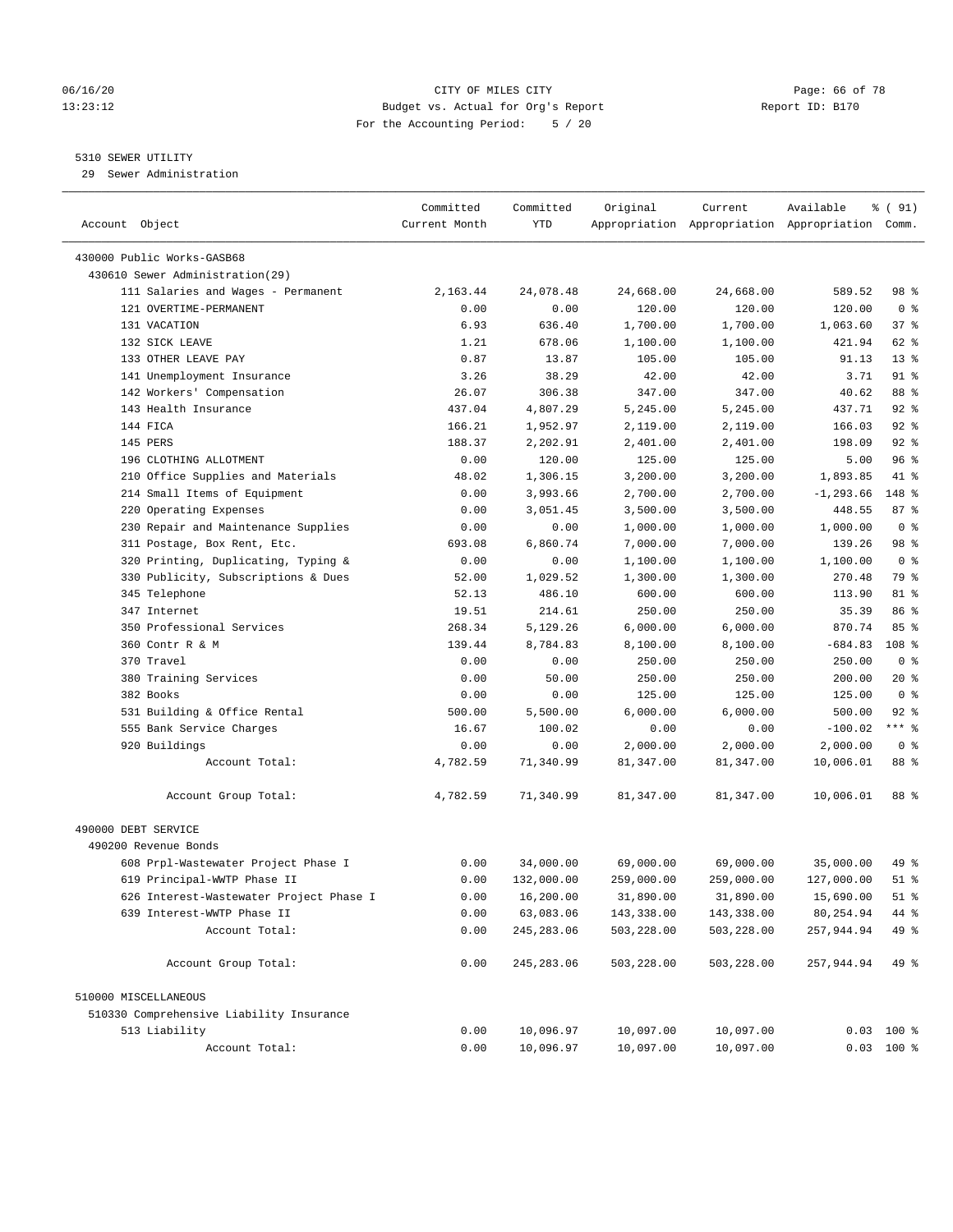## 06/16/20 Page: 67 of 78 13:23:12 Budget vs. Actual for Org's Report Changer Report ID: B170 For the Accounting Period: 5 / 20

## 5310 SEWER UTILITY

29 Sewer Administration

| Object<br>Account                                                                                       | Committed<br>Current Month | Committed<br>YTD | Original<br>Appropriation | Current<br>Appropriation | Available<br>Appropriation | % (91)<br>Comm. |
|---------------------------------------------------------------------------------------------------------|----------------------------|------------------|---------------------------|--------------------------|----------------------------|-----------------|
| Account Group Total:                                                                                    | 0.00                       | 10,096.97        | 10,097.00                 | 10,097.00                | 0.03                       | $100$ %         |
| 520000 OTHER FINANCING USES<br>521000 Interfund Operating Transfers Out<br>820 Transfers to Other Funds | 2,654.00                   | 34,675.00        | 42,805.00                 | 42,805.00                | 8,130.00                   | 81 %            |
| Account Total:                                                                                          | 2,654.00                   | 34,675.00        | 42,805.00                 | 42,805.00                | 8,130.00                   | 81 %            |
| Account Group Total:                                                                                    | 2,654.00                   | 34,675.00        | 42,805.00                 | 42,805.00                | 8,130.00                   | 81 %            |
| Organization Total:                                                                                     | 7,436.59                   | 361,396.02       | 637,477.00                | 637,477.00               | 276,080.98                 | 57%             |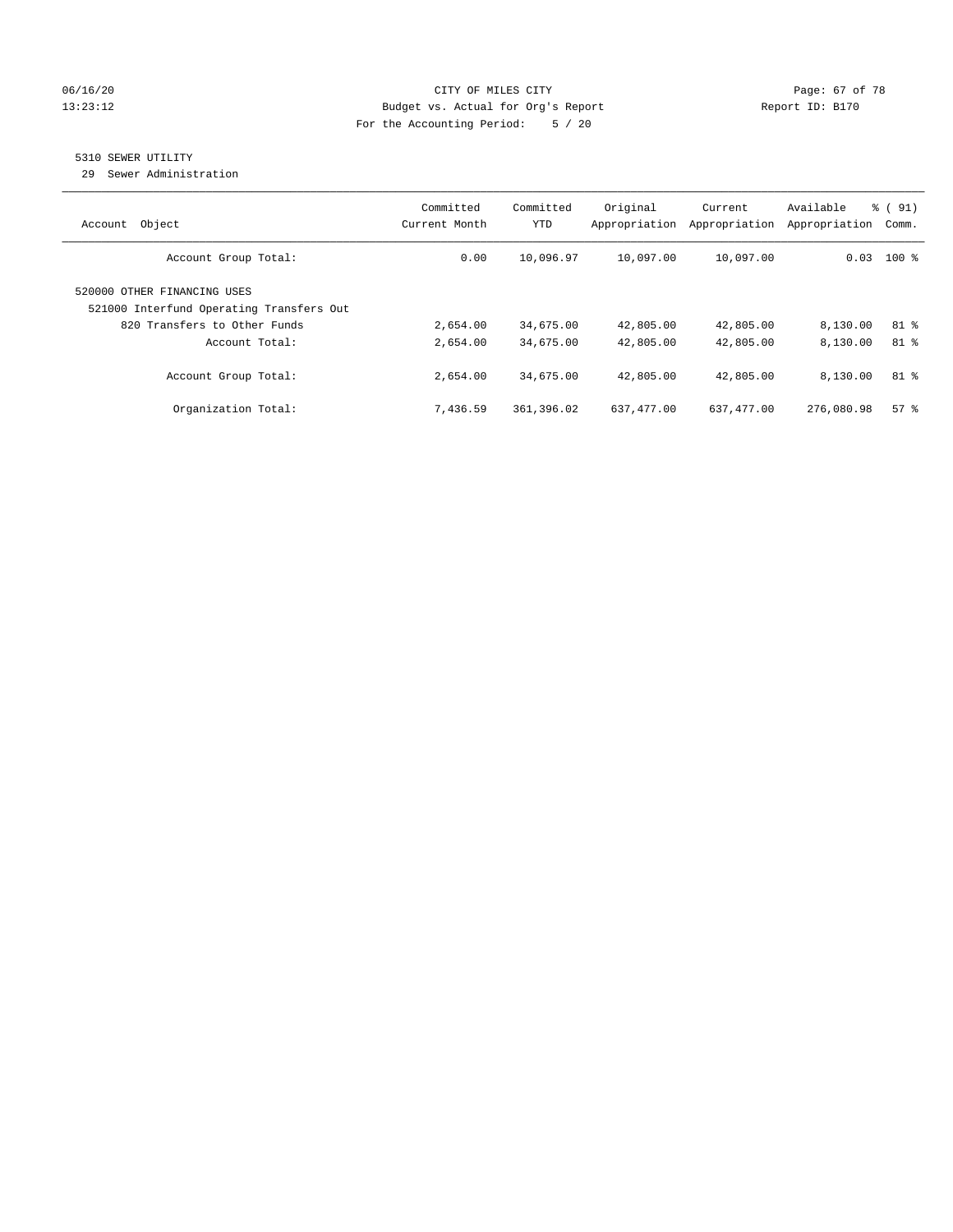#### 06/16/20 Page: 68 of 78 13:23:12 Budget vs. Actual for Org's Report Report ID: B170 For the Accounting Period: 5 / 20

————————————————————————————————————————————————————————————————————————————————————————————————————————————————————————————————————

## 5310 SEWER UTILITY

31 Sewer Lines

|                                               | Committed     | Committed  | Original   | Current    | Available                                       | % ( 91)        |
|-----------------------------------------------|---------------|------------|------------|------------|-------------------------------------------------|----------------|
| Account Object                                | Current Month | YTD        |            |            | Appropriation Appropriation Appropriation Comm. |                |
| 430000 Public Works-GASB68                    |               |            |            |            |                                                 |                |
| 430530 Water Source of Supply and Pumping(22) |               |            |            |            |                                                 |                |
| 220 Operating Expenses                        | $-1,055.55$   | 0.00       | 0.00       | 0.00       | 0.00                                            | 0 <sup>8</sup> |
| Account Total:                                | $-1,055.55$   | 0.00       | 0.00       | 0.00       | 0.00                                            | 0 <sup>8</sup> |
|                                               |               |            |            |            |                                                 |                |
| 430630 Sewer Collection and Transmission(31)  |               |            |            |            |                                                 |                |
| 111 Salaries and Wages - Permanent            | 12,094.59     | 116,375.29 | 139,268.00 | 139,268.00 | 22,892.71                                       | 84 %           |
| 121 OVERTIME-PERMANENT                        | 472.72        | 6,689.16   | 10,200.00  | 10,200.00  | 3,510.84                                        | 66 %           |
| 131 VACATION                                  | 185.10        | 8,280.87   | 7,300.00   | 7,300.00   | -980.87                                         | $113*$         |
| 132 SICK LEAVE                                | 237.60        | 3,922.70   | 4,800.00   | 4,800.00   | 877.30                                          | 82%            |
| 133 OTHER LEAVE PAY                           | 24.14         | 460.23     | 1,234.00   | 1,234.00   | 773.77                                          | 37%            |
| 134 HOLIDAY PAY                               | 71.94         | 873.39     | 2,100.00   | 2,100.00   | 1,226.61                                        | 42 %           |
| 141 Unemployment Insurance                    | 19.61         | 205.62     | 247.00     | 247.00     | 41.38                                           | 83 %           |
| 142 Workers' Compensation                     | 747.55        | 7,657.54   | 7,785.00   | 7,785.00   | 127.46                                          | 98 %           |
| 143 Health Insurance                          | 2,796.68      | 27,585.46  | 28,800.00  | 28,800.00  | 1,214.54                                        | 96%            |
| 144 FICA                                      | 963.42        | 10,072.17  | 12,615.00  | 12,615.00  | 2,542.83                                        | $80*$          |
| 145 PERS                                      | 1,134.56      | 11,807.77  | 14,297.00  | 14,297.00  | 2,489.23                                        | 83%            |
| 196 CLOTHING ALLOTMENT                        | 0.00          | 478.00     | 600.00     | 600.00     | 122.00                                          | 80 %           |
| 210 Office Supplies and Materials             | 0.00          | 235.29     | 400.00     | 400.00     | 164.71                                          | 59 %           |
| 214 Small Items of Equipment                  | 51.43         | 15,818.25  | 20,000.00  | 20,000.00  | 4,181.75                                        | 79 %           |
| 220 Operating Expenses                        | 1,852.48      | 8,067.62   | 15,000.00  | 15,000.00  | 6,932.38                                        | $54$ %         |
| 222 Chemicals, Lab & Med Supplies             | 0.00          | 0.00       | 1,000.00   | 1,000.00   | 1,000.00                                        | 0 <sup>8</sup> |
| 226 Clothing and Uniforms                     | 163.96        | 535.86     | 1,000.00   | 1,000.00   | 464.14                                          | $54$ %         |
| 230 Repair and Maintenance Supplies           | 160.04        | 1,168.09   | 10,000.00  | 10,000.00  | 8,831.91                                        | $12$ %         |
| 231 Gas, Oil, Diesel Fuel, Grease, etc.       | 462.45        | 7,361.86   | 15,000.00  | 15,000.00  | 7,638.14                                        | 49 %           |
| 233 Water/Sewer Main Replacement and          | 0.00          | 303.80     | 5,000.00   | 5,000.00   | 4,696.20                                        | 6 %            |
| 234 Hydrant/Manhole Replacement, Valves       | 0.00          | 3,927.95   | 8,000.00   | 8,000.00   | 4,072.05                                        | 49 %           |
| 241 Consumable Tools                          | 0.00          | 0.00       | 500.00     | 500.00     | 500.00                                          | 0 <sup>8</sup> |
| 311 Postage, Box Rent, Etc.                   | 0.00          | 0.00       | 100.00     | 100.00     | 100.00                                          | 0 <sup>8</sup> |
| 320 Printing, Duplicating, Typing &           | 0.00          | 0.00       | 100.00     | 100.00     | 100.00                                          | 0 <sup>8</sup> |
| 330 Publicity, Subscriptions & Dues           | 0.00          | 0.00       | 300.00     | 300.00     | 300.00                                          | 0 <sup>8</sup> |
| 331 Publication of Formal & Legal Notices     | 56.88         | 98.96      | 250.00     | 250.00     | 151.04                                          | 40 %           |
| 334 Memberships, Registrations & Dues         | 35.00         | 160.00     | 750.00     | 750.00     | 590.00                                          | $21$ %         |
| 341 Electric Utility Services                 | 16.29         | 209.94     | 1,000.00   | 1,000.00   | 790.06                                          | $21$ %         |
| 344 Gas Utility Service                       | 14.52         | 280.34     | 500.00     | 500.00     | 219.66                                          | 56%            |
| 345 Telephone                                 | 30.37         | 525.33     | 1,000.00   | 1,000.00   | 474.67                                          | 53%            |
| 347 Internet                                  | 16.00         | 134.60     | 170.00     | 170.00     | 35.40                                           | 79 %           |
| 350 Professional Services                     | 20.86         | 10,091.40  | 20,000.00  | 20,000.00  | 9,908.60                                        | 50%            |
| 357 Architectual, Engineering Serv Etc.       | 0.00          | 0.00       | 10,000.00  | 10,000.00  | 10,000.00                                       | 0 <sup>8</sup> |
| 360 Contr R & M                               | 160.43        | 4,030.90   | 5,000.00   | 5,000.00   | 969.10                                          | 81 %           |
| 363 R&M Vehicles/Equip/Labor-PW               | 2,124.74      | 35,564.14  | 40,000.00  | 40,000.00  | 4,435.86                                        | 89 %           |
| 369 Other Repair and Maintenance              | 0.00          | 0.00       | 1,000.00   | 1,000.00   | 1,000.00                                        | 0 <sup>8</sup> |
| 370 Travel                                    | 0.00          | 108.92     | 1,200.00   | 1,200.00   | 1,091.08                                        | 9 <sub>8</sub> |
| 380 Training Services                         | 0.00          | 0.00       | 750.00     | 750.00     | 750.00                                          | 0 <sup>8</sup> |
| 382 Books                                     | 0.00          | 0.00       | 150.00     | 150.00     | 150.00                                          | 0 <sup>8</sup> |
| 400 BUILDING MATERIALS                        | 0.00          | 452.99     | 750.00     | 750.00     | 297.01                                          | 60 %           |
| 512 Insurance on Vehicles & Equipment         | 0.00          | 1,624.63   | 1,625.00   | 1,625.00   | 0.37                                            | 100 %          |
| 513 Liability                                 | 0.00          | 0.00       | 5,000.00   | 5,000.00   | 5,000.00                                        | 0 <sup>8</sup> |
| 532 Land Rental                               | 0.00          | 850.34     | 1,200.00   | 1,200.00   | 349.66                                          | 71 %           |
| 940 Machinery & Equipment                     | 17,712.26     | 396,189.29 | 510,000.00 | 510,000.00 | 113,810.71                                      | 78 %           |
|                                               |               |            |            |            |                                                 |                |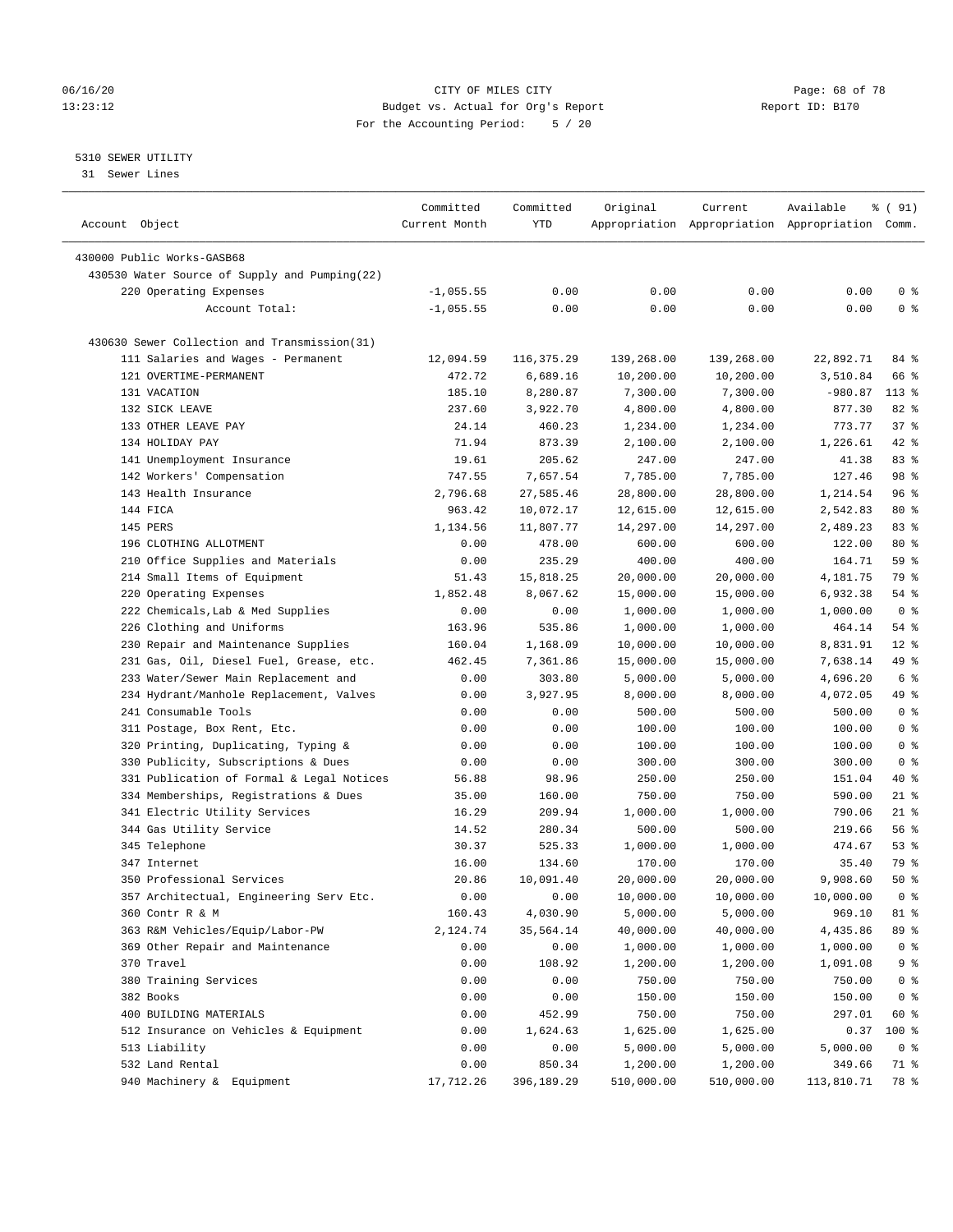## 06/16/20 Page: 69 of 78 13:23:13 Budget vs. Actual for Org's Report Changer Report ID: B170 For the Accounting Period: 5 / 20

## 5310 SEWER UTILITY

31 Sewer Lines

| Object<br>Account                                                       | Committed<br>Current Month | Committed<br><b>YTD</b> | Original<br>Appropriation | Current<br>Appropriation | Available<br>Appropriation | % (91)<br>Comm. |
|-------------------------------------------------------------------------|----------------------------|-------------------------|---------------------------|--------------------------|----------------------------|-----------------|
| Account Total:                                                          | 41,625.62                  | 682,148.70              | 905,991.00                | 905,991.00               | 223,842.30                 | 75 %            |
| Account Group Total:                                                    | 40,570.07                  | 682,148.70              | 905,991.00                | 905,991.00               | 223,842.30                 | 75 %            |
| 520000 OTHER FINANCING USES<br>521000 Interfund Operating Transfers Out |                            |                         |                           |                          |                            |                 |
| 820 Transfers to Other Funds                                            | 1,000.00                   | 11,000.00               | 12,000.00                 | 12,000.00                | 1,000.00                   | $92$ $%$        |
| Account Total:                                                          | 1,000.00                   | 11,000.00               | 12,000.00                 | 12,000.00                | 1,000.00                   | $92$ $%$        |
| Account Group Total:                                                    | 1,000.00                   | 11,000.00               | 12,000.00                 | 12,000.00                | 1,000.00                   | $92$ $%$        |
| Organization Total:                                                     | 41,570.07                  | 693,148.70              | 917,991.00                | 917,991.00               | 224,842.30                 | 76 %            |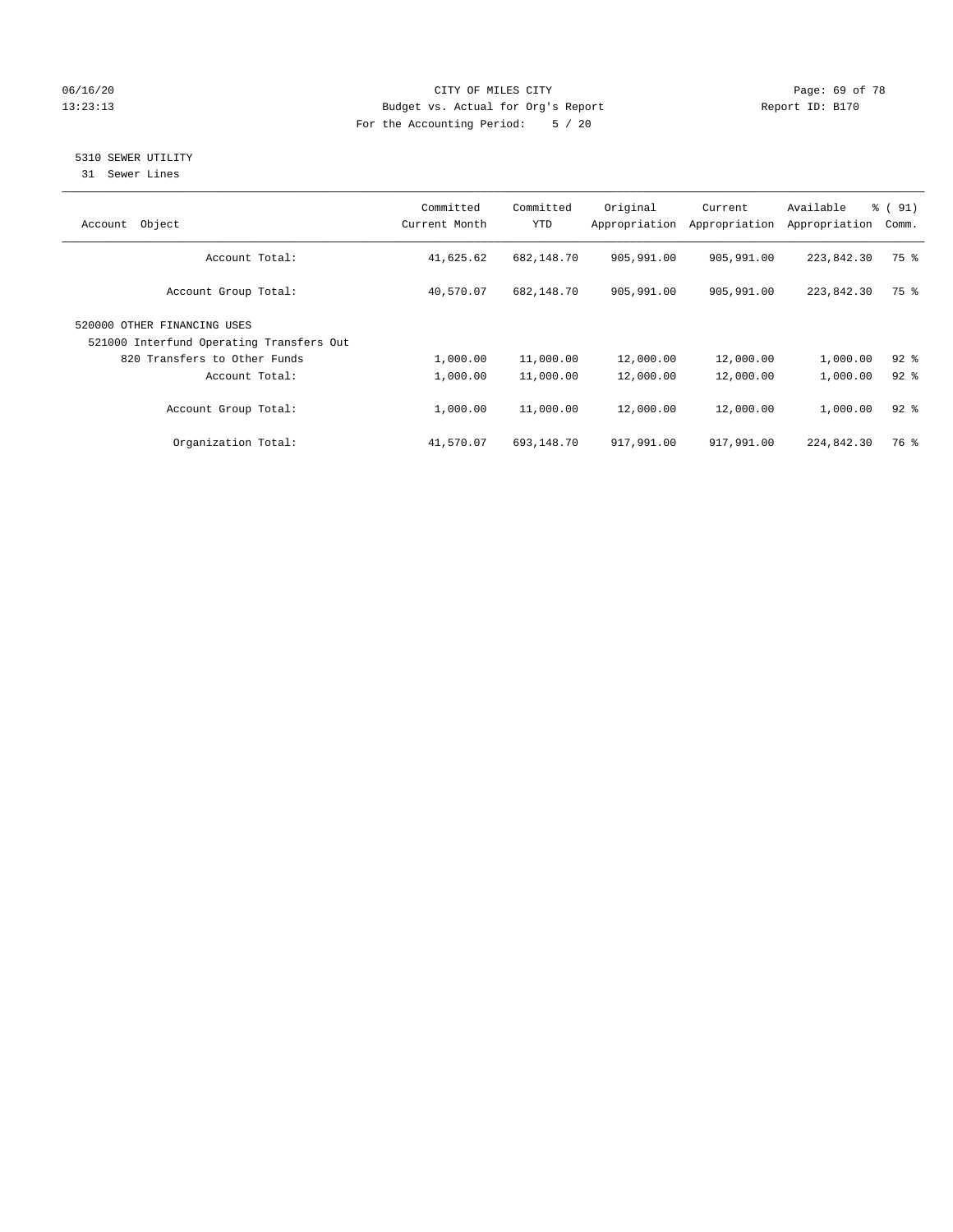## 06/16/20 Page: 70 of 78 13:23:13 Budget vs. Actual for Org's Report Changer Report ID: B170 For the Accounting Period: 5 / 20

## 5310 SEWER UTILITY

32 Sewer Lifts

| Account Object                          | Committed<br>Current Month | Committed<br><b>YTD</b> | Original   | Current    | Available<br>Appropriation Appropriation Appropriation Comm. | % (91)          |
|-----------------------------------------|----------------------------|-------------------------|------------|------------|--------------------------------------------------------------|-----------------|
|                                         |                            |                         |            |            |                                                              |                 |
| 430000 Public Works-GASB68              |                            |                         |            |            |                                                              |                 |
| 430640 Sewer Treatment and Disposal(33) |                            |                         |            |            |                                                              |                 |
| 220 Operating Expenses                  | $-251.95$                  | 0.01                    | 0.00       | 0.00       | $-0.01$                                                      |                 |
| Account Total:                          | $-251.95$                  | 0.01                    | 0.00       | 0.00       | $-0.01$                                                      | $***$ 8         |
| 430690 Sewer Lift Stations(32)          |                            |                         |            |            |                                                              |                 |
| 111 Salaries and Wages - Permanent      | 5,376.02                   | 60,372.69               | 66,424.00  | 66,424.00  | 6,051.31                                                     | $91$ %          |
| 121 OVERTIME-PERMANENT                  | 241.62                     | 2,124.35                | 2,700.00   | 2,700.00   | 575.65                                                       | 79 %            |
| 131 VACATION                            | 257.47                     | 4,448.19                | 5,300.00   | 5,300.00   | 851.81                                                       | 84%             |
| 132 SICK LEAVE                          | 203.71                     | 1,125.72                | 1,500.00   | 1,500.00   | 374.28                                                       | 75 %            |
| 133 OTHER LEAVE PAY                     | 6.76                       | 93.12                   | 794.00     | 794.00     | 700.88                                                       | $12*$           |
| 134 HOLIDAY PAY                         | 0.00                       | 1,114.91                | 1,400.00   | 1,400.00   | 285.09                                                       | 80 %            |
| 141 Unemployment Insurance              | 9.08                       | 104.09                  | 117.00     | 117.00     | 12.91                                                        | 89 %            |
| 142 Workers' Compensation               | 359.51                     | 4,056.03                | 4,478.00   | 4,478.00   | 421.97                                                       | 91 <sup>°</sup> |
| 143 Health Insurance                    | 1,199.88                   | 13, 134. 71             | 14,400.00  | 14,400.00  | 1,265.29                                                     | 91 %            |
| 144 FICA                                | 441.76                     | 5,055.91                | 5,976.00   | 5,976.00   | 920.09                                                       | 85%             |
| 145 PERS                                | 527.66                     | 6,006.96                | 6,773.00   | 6,773.00   | 766.04                                                       | 89 %            |
| 196 CLOTHING ALLOTMENT                  | 0.00                       | 226.50                  | 600.00     | 600.00     | 373.50                                                       | 38 <sup>8</sup> |
| 210 Office Supplies and Materials       | 0.00                       | 183.41                  | 400.00     | 400.00     | 216.59                                                       | 46 %            |
| 214 Small Items of Equipment            | 0.00                       | 0.00                    | 12,000.00  | 12,000.00  | 12,000.00                                                    | 0 <sup>8</sup>  |
| 220 Operating Expenses                  | 89.87                      | 542.66                  | 2,000.00   | 2,000.00   | 1,457.34                                                     | $27$ %          |
| 222 Chemicals, Lab & Med Supplies       | 0.00                       | 0.00                    | 1,000.00   | 1,000.00   | 1,000.00                                                     | 0 <sup>8</sup>  |
| 226 Clothing and Uniforms               | 5.21                       | 196.64                  | 500.00     | 500.00     | 303.36                                                       | 39 %            |
| 230 Repair and Maintenance Supplies     | 0.00                       | 2,391.11                | 18,000.00  | 18,000.00  | 15,608.89                                                    | 13 <sup>8</sup> |
| 231 Gas, Oil, Diesel Fuel, Grease, etc. | 89.05                      | 1,356.38                | 2,500.00   | 2,500.00   | 1,143.62                                                     | 54%             |
| 241 Consumable Tools                    | 0.00                       | 21.98                   | 100.00     | 100.00     | 78.02                                                        | $22$ %          |
| 311 Postage, Box Rent, Etc.             | 0.00                       | 0.00                    | 50.00      | 50.00      | 50.00                                                        | 0 <sup>8</sup>  |
| 341 Electric Utility Services           | 1,648.93                   | 19,801.47               | 20,000.00  | 20,000.00  | 198.53                                                       | 99 <sup>8</sup> |
| 344 Gas Utility Service                 | 63.80                      | 867.98                  | 2,000.00   | 2,000.00   | 1,132.02                                                     | 43%             |
| 352 Wtr/Swr Lab Testing                 | 0.00                       | 0.00                    | 250.00     | 250.00     | 250.00                                                       | 0 <sup>8</sup>  |
| 360 Contr R & M                         | 0.00                       | 586.50                  | 2,000.00   | 2,000.00   | 1,413.50                                                     | 29%             |
| 369 Other Repair and Maintenance        | 0.00                       | 0.00                    | 1,000.00   | 1,000.00   | 1,000.00                                                     | 0 <sup>8</sup>  |
| 370 Travel                              | 0.00                       | 292.46                  | 600.00     | 600.00     | 307.54                                                       | 49 %            |
| 380 Training Services                   | 0.00                       | 131.82                  | 600.00     | 600.00     | 468.18                                                       | $22$ %          |
| 400 BUILDING MATERIALS                  | 0.00                       | 0.00                    | 200.00     | 200.00     | 200.00                                                       | 0 <sup>8</sup>  |
| 511 Insurance on Buildings              | 0.00                       | 1,686.74                | 1,687.00   | 1,687.00   | 0.26                                                         | $100*$          |
| 533 Machinery and Equipment Rental      | 0.00                       | 0.00                    | 200.00     | 200.00     | 200.00                                                       | 0 <sup>8</sup>  |
| Account Total:                          | 10,520.33                  | 125,922.33              | 175,549.00 | 175,549.00 | 49,626.67                                                    | $72$ $%$        |
| Account Group Total:                    | 10,268.38                  | 125,922.34              | 175,549.00 | 175,549.00 | 49,626.66                                                    | 72 %            |
| Organization Total:                     | 10,268.38                  | 125,922.34              | 175,549.00 | 175,549.00 | 49,626.66                                                    | $72$ $%$        |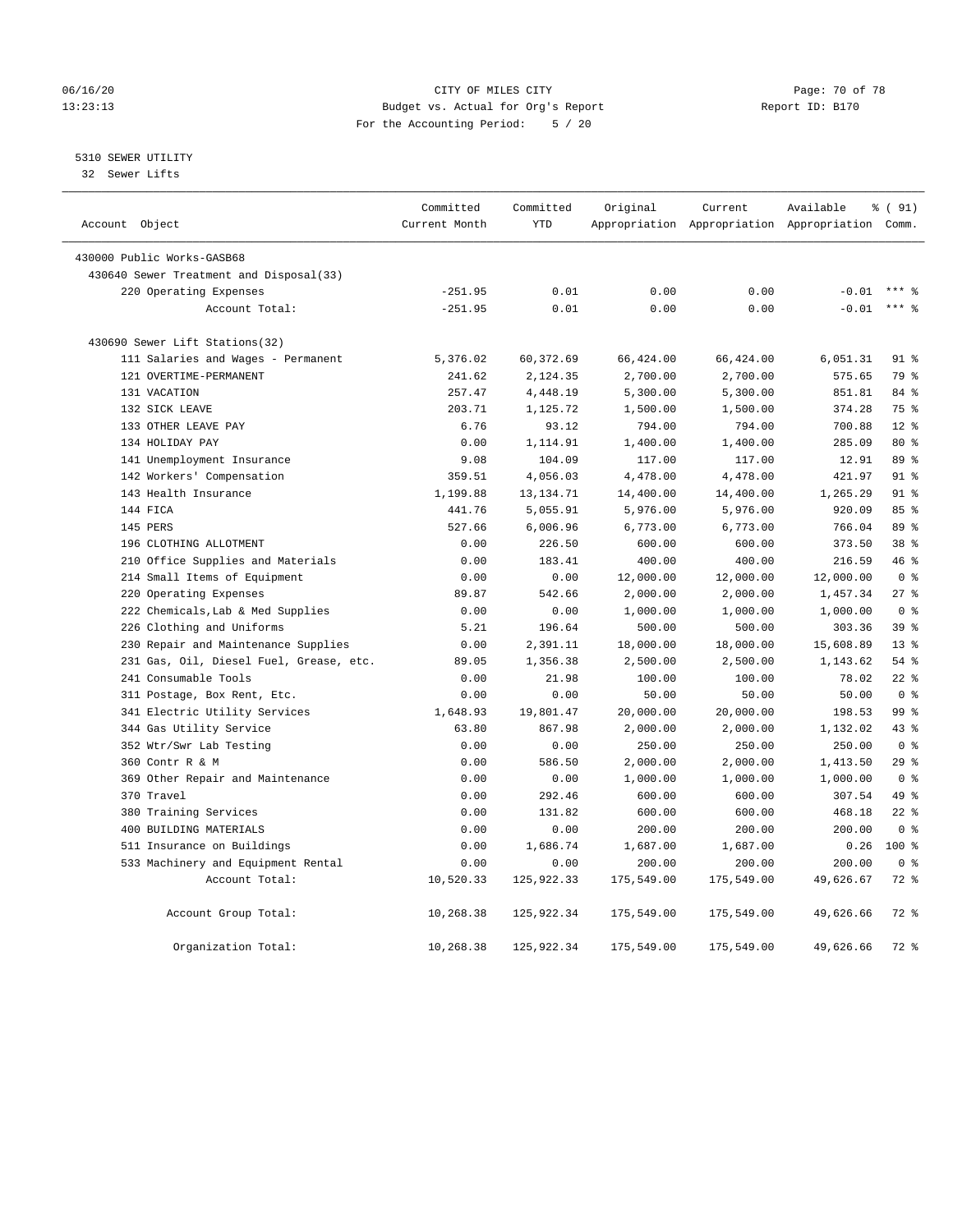## 06/16/20 Page: 71 of 78 13:23:13 Budget vs. Actual for Org's Report Changer Report ID: B170 For the Accounting Period: 5 / 20

————————————————————————————————————————————————————————————————————————————————————————————————————————————————————————————————————

## 5310 SEWER UTILITY

33 Sewer Plant

|                                         | Committed     | Committed  | Original                             | Current                                         | Available  | % ( 91)        |
|-----------------------------------------|---------------|------------|--------------------------------------|-------------------------------------------------|------------|----------------|
| Account Object                          | Current Month | YTD        |                                      | Appropriation Appropriation Appropriation Comm. |            |                |
| 430000 Public Works-GASB68              |               |            |                                      |                                                 |            |                |
| 430640 Sewer Treatment and Disposal(33) |               |            |                                      |                                                 |            |                |
| 111 Salaries and Wages - Permanent      | 8,481.58      | 97,887.72  | 105,796.00                           | 105,796.00                                      | 7,908.28   | $93$ $%$       |
| 121 OVERTIME-PERMANENT                  | 362.83        | 3,195.48   | 4,100.00                             | 4,100.00                                        | 904.52     | 78 %           |
| 131 VACATION                            | 386.20        | 6,924.55   | 8,400.00                             | 8,400.00                                        | 1,475.45   | 82%            |
| 132 SICK LEAVE                          | 305.56        | 1,707.87   | 2,600.00                             | 2,600.00                                        | 892.13     | 66 %           |
| 133 OTHER LEAVE PAY                     | 17.38         | 149.15     | 1,527.00                             | 1,527.00                                        | 1,377.85   | $10*$          |
| 134 HOLIDAY PAY                         | 0.00          | 1,672.60   | 2,100.00                             | 2,100.00                                        | 427.40     | 80 %           |
| 141 Unemployment Insurance              | 14.30         | 167.79     | 187.00                               | 187.00                                          | 19.21      | 90%            |
| 142 Workers' Compensation               | 540.98        | 6,267.48   | 7,200.00                             | 7,200.00                                        | 932.52     | 87%            |
| 143 Health Insurance                    | 1,859.40      | 20,358.51  | 23,078.00                            | 23,078.00                                       | 2,719.49   | 88 %           |
| 144 FICA                                | 691.76        | 8,135.30   | 9,526.00                             | 9,526.00                                        | 1,390.70   | 85%            |
| 145 PERS                                | 828.25        | 9,414.51   | 10,796.00                            | 10,796.00                                       | 1,381.49   | 87%            |
| 196 CLOTHING ALLOTMENT                  | 0.00          | 426.00     | 500.00                               | 500.00                                          | 74.00      | 85%            |
| 210 Office Supplies and Materials       | 0.00          | 69.28      | 250.00                               | 250.00                                          | 180.72     | $28$ %         |
| 214 Small Items of Equipment            | 0.00          | 1,183.37   | 16,000.00                            | 16,000.00                                       | 14,816.63  | 7 %            |
| 220 Operating Expenses                  | 228.94        | 4,855.21   | 20,000.00                            | 20,000.00                                       | 15,144.79  | $24$ %         |
| 222 Chemicals, Lab & Med Supplies       | 325.80        | 6,203.59   | 30,000.00                            | 30,000.00                                       | 23,796.41  | $21$ %         |
| 226 Clothing and Uniforms               | 5.21          | 237.62     | 600.00                               | 600.00                                          | 362.38     | 40 %           |
| 230 Repair and Maintenance Supplies     | 483.21        | 8,887.67   | 20,000.00                            | 20,000.00                                       | 11, 112.33 | 44 %           |
| 231 Gas, Oil, Diesel Fuel, Grease, etc. | 71.25         | 3,082.10   | 6,000.00                             | 6,000.00                                        | 2,917.90   | $51$ %         |
| 241 Consumable Tools                    | 0.00          | 0.00       | 200.00                               | 200.00                                          | 200.00     | 0 <sup>8</sup> |
| 311 Postage, Box Rent, Etc.             | 0.00          | 35.55      | 100.00                               | 100.00                                          | 64.45      | 36%            |
| 320 Printing, Duplicating, Typing &     | 0.00          | 0.00       | 100.00                               | 100.00                                          | 100.00     | 0 <sup>8</sup> |
| 330 Publicity, Subscriptions & Dues     | 0.00          | 0.00       | 100.00                               | 100.00                                          | 100.00     | 0 <sup>8</sup> |
| 334 Memberships, Registrations & Dues   | 245.51        | 563.39     | 400.00                               | 400.00                                          | $-163.39$  | 141 %          |
| 341 Electric Utility Services           | 7,626.71      | 89,727.35  | 130,000.00                           | 130,000.00                                      | 40,272.65  | 69 %           |
| 342 Water Utility Services              | 39.94         | 646.43     | 1,500.00                             | 1,500.00                                        | 853.57     | 43 %           |
| 345 Telephone                           | 20.68         | 314.03     | 800.00                               | 800.00                                          | 485.97     | 39 %           |
| 346 Garbage Service                     | 0.00          | 1,362.98   | 1,400.00                             | 1,400.00                                        | 37.02      | 97%            |
| 347 Internet                            | 45.60         | 501.60     | 650.00                               | 650.00                                          | 148.40     | 77.8           |
| 350 Professional Services               | 0.00          | 461.00     | 5,000.00                             | 5,000.00                                        | 4,539.00   | 9 <sup>8</sup> |
| 352 Wtr/Swr Lab Testing                 | 42.00         | 2,119.96   | 9,000.00                             | 9,000.00                                        | 6,880.04   | $24$ %         |
| 357 Architectual, Engineering Serv Etc. | 0.00          | 0.00       | 5,000.00                             | 5,000.00                                        | 5,000.00   | 0 <sup>8</sup> |
| 360 Contr R & M                         | $-164.25$     | 1,053.60   | 8,000.00                             | 8,000.00                                        | 6,946.40   | $13*$          |
| 363 R&M Vehicles/Equip/Labor-PW         | 0.00          | 4,086.04   | 5,000.00                             | 5,000.00                                        | 913.96     | $82$ $%$       |
| 370 Travel                              | 0.00          | 507.96     | 1,000.00                             | 1,000.00                                        | 492.04     | $51$ %         |
| 380 Training Services                   | 0.00          | 221.04     | 1,000.00                             | 1,000.00                                        | 778.96     | $22$ %         |
| 382 Books                               | 0.00          | 0.00       | 200.00                               | 200.00                                          | 200.00     | 0 <sup>8</sup> |
| 400 BUILDING MATERIALS                  | 0.00          | 139.00     | 500.00                               | 500.00                                          | 361.00     | 28 %           |
| 511 Insurance on Buildings              | 0.00          | 10,902.57  | 10,903.00                            | 10,903.00                                       | 0.43       | 100 %          |
| 512 Insurance on Vehicles & Equipment   | 0.00          | 76.36      | 77.00                                | 77.00                                           | 0.64       | 99 %           |
| 533 Machinery and Equipment Rental      | 0.00          | 0.00       | 2,000.00                             | 2,000.00                                        | 2,000.00   | 0 <sup>8</sup> |
| 940 Machinery & Equipment               | 0.00          | 413,764.50 | 610,000.00                           | 610,000.00                                      | 196,235.50 | 68 %           |
| Account Total:                          | 22,458.84     | 707,309.16 | 1,061,590.00                         | 1,061,590.00                                    | 354,280.84 | 67%            |
|                                         |               |            |                                      |                                                 |            |                |
| Account Group Total:                    | 22,458.84     |            | 707,309.16 1,061,590.00 1,061,590.00 |                                                 | 354,280.84 | 67 %           |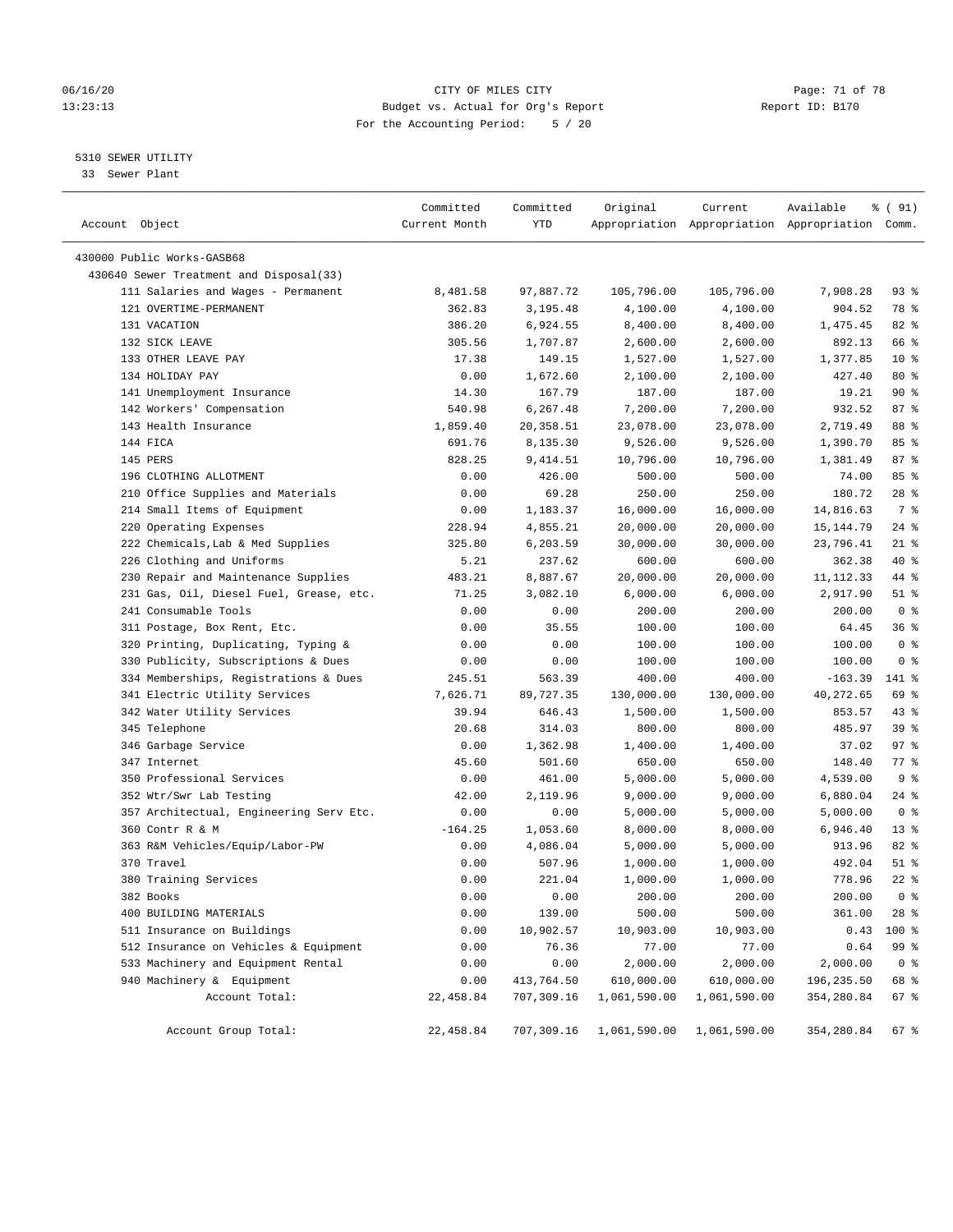## 06/16/20 Page: 72 of 78 13:23:13 Budget vs. Actual for Org's Report Changer Report ID: B170 For the Accounting Period: 5 / 20

# 5310 SEWER UTILITY

33 Sewer Plant

| Object<br>Account   | Committed<br>Current Month | Committed<br>YTD | Original     | Current<br>Appropriation Appropriation | Available<br>Appropriation Comm. | % ( 91) |
|---------------------|----------------------------|------------------|--------------|----------------------------------------|----------------------------------|---------|
| Organization Total: | 22,458.84                  | 707,309.16       | 1,061,590.00 | 1,061,590.00                           | 354,280.84                       | 67 %    |
| Fund Total:         | 81,733.88                  | 1,887,776.22     | 2,792,607.00 | 2,792,607.00                           | 904,830.78 68 %                  |         |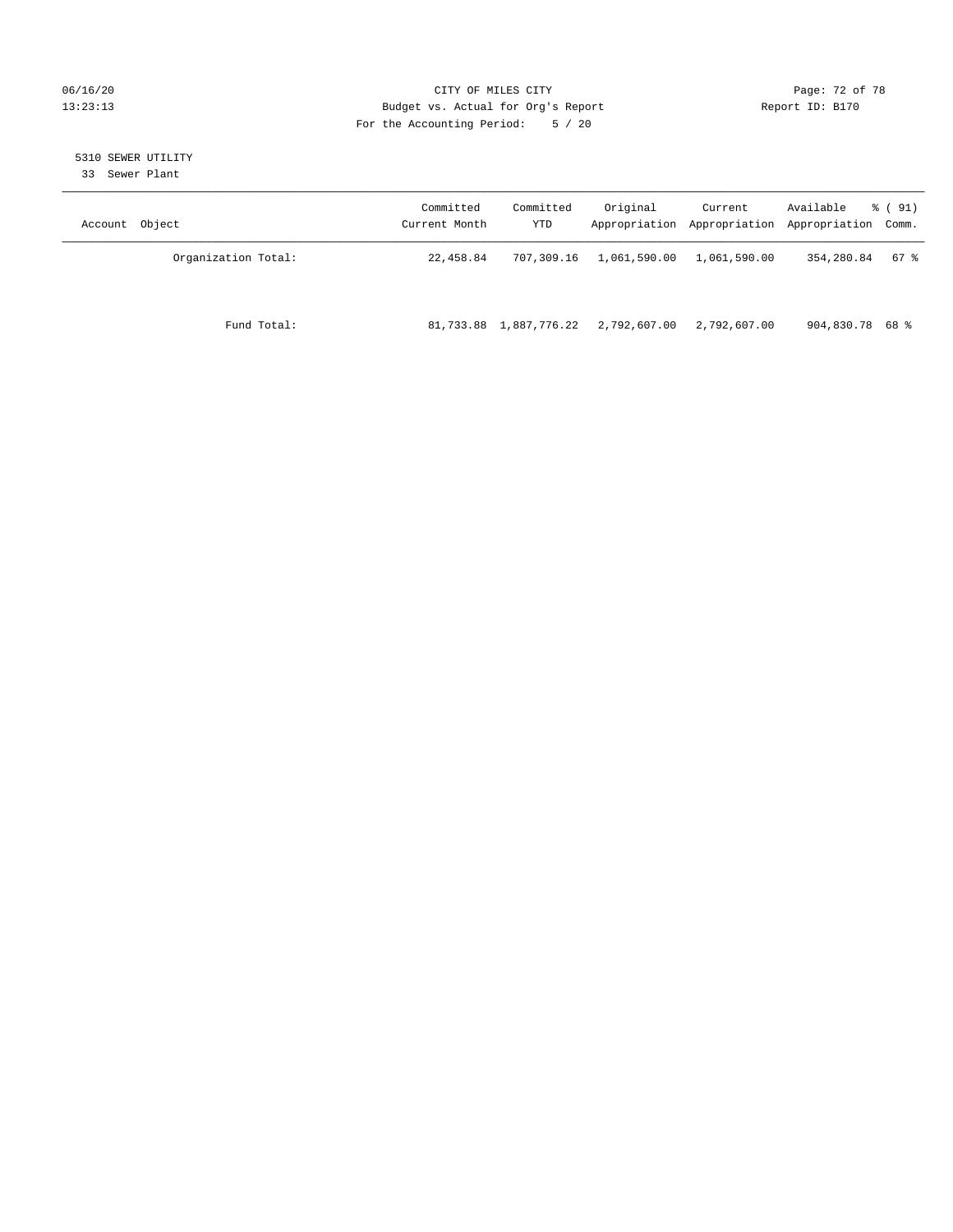#### 06/16/20 Page: 73 of 78 13:23:13 Budget vs. Actual for Org's Report Report ID: B170 For the Accounting Period: 5 / 20

————————————————————————————————————————————————————————————————————————————————————————————————————————————————————————————————————

# 5510 AMBULANCE FUND

10 Ambulance

|                                                                                | Committed                | Committed                  | Original               | Current                                         | Available                       | % ( 91)                |
|--------------------------------------------------------------------------------|--------------------------|----------------------------|------------------------|-------------------------------------------------|---------------------------------|------------------------|
| Account Object                                                                 | Current Month            | YTD                        |                        | Appropriation Appropriation Appropriation Comm. |                                 |                        |
| 420000 PUBLIC SAFETY-GASB68                                                    |                          |                            |                        |                                                 |                                 |                        |
| 420730 Emergency Medical Services-Ambulance                                    |                          |                            |                        |                                                 |                                 |                        |
| 111 Salaries and Wages - Permanent                                             | 21,381.57                | 227,806.57                 | 207,984.00             | 207,984.00                                      | $-19,822.57$ 110 %              |                        |
| 112 SALARIES AND WAGES - PART PAID                                             | 1,435.00                 | 12,482.00                  | 20,000.00              | 20,000.00                                       | 7,518.00                        | 62 %                   |
| 121 OVERTIME-PERMANENT                                                         | 2,305.30                 | 29,440.62                  | 51,800.00              | 51,800.00                                       | 22,359.38                       | 57%                    |
| 124 Amb OT Trips                                                               | 4,320.03                 | 19,151.33                  | 0.00                   | 0.00                                            | $-19, 151.33$                   | *** 응                  |
| 131 VACATION                                                                   | 1,090.38                 | 16,877.94                  | 26,600.00              | 26,600.00                                       | 9,722.06                        | 63 %                   |
| 132 SICK LEAVE                                                                 | 419.90                   | 11, 175.46                 | 10,600.00              | 10,600.00                                       | $-575.46$ 105 %                 |                        |
| 133 OTHER LEAVE PAY                                                            | 0.00                     | 14.96                      | 8,189.00               | 8,189.00                                        | 8,174.04                        | 0 <sup>8</sup>         |
| 134 HOLIDAY PAY                                                                | 0.00                     | 4,681.57                   | 12,000.00              | 12,000.00                                       | 7,318.43                        | 39 <sup>8</sup>        |
| 141 Unemployment Insurance                                                     | 46.50                    | 482.50                     | 462.00                 | 462.00                                          | $-20.50$                        | $104$ %                |
| 142 Workers' Compensation                                                      | 1,897.43                 | 19,501.98                  | 15,300.00              | 15,300.00                                       | $-4, 201.98$                    | $127$ %                |
| 143 Health Insurance                                                           | 4,345.98                 | 43,625.00                  | 44,054.00              | 44,054.00                                       | 429.00                          | 99 %                   |
| 144 FICA                                                                       | 537.05                   | 5,423.18                   | 5,019.00               | 5,019.00                                        | $-404.18$                       | 108 %                  |
| 147 Firemen's Pension                                                          | 3,540.96                 | 35,085.46                  | 49,174.00              | 49,174.00                                       | 14,088.54                       | 71 %                   |
| 149 Firemen's 457B Match                                                       | 271.27                   | 2,278.91                   | 0.00                   | 3,630.00                                        | 1,351.09                        | 63 %                   |
| 210 Office Supplies and Materials                                              | 117.42                   | 2,128.88                   | 3,000.00               | 3,000.00                                        | 871.12                          | 71 %                   |
|                                                                                |                          |                            | 6,600.00               |                                                 |                                 | 96%                    |
| 214 Small Items of Equipment<br>220 Operating Expenses                         | 3,576.91                 | 6,367.13<br>17,380.41      |                        | 6,600.00                                        | 232.87<br>16,028.59             | $52$ $%$               |
| 222 Chemicals, Lab & Med Supplies                                              | 11,660.79<br>4,613.68    |                            | 33,409.00              | 33,409.00                                       |                                 | $120$ %                |
|                                                                                |                          | 36,000.50                  | 30,000.00              | 30,000.00                                       | $-6,000.50$                     | 8 %                    |
| 230 Repair and Maintenance Supplies                                            | 60.37                    | 238.49<br>10,671.15        | 3,000.00<br>16,000.00  | 3,000.00<br>16,000.00                           | 2,761.51                        | 67%                    |
| 231 Gas, Oil, Diesel Fuel, Grease, etc.<br>241 Consumable Tools                | 457.74                   |                            |                        |                                                 | 5,328.85                        |                        |
| 300 PURCHASED SERVICES                                                         | 772.50                   | 3,154.95                   | 5,000.00<br>2,000.00   | 5,000.00                                        | 1,845.05                        | 63 %<br>0 <sup>8</sup> |
|                                                                                | 0.00                     | 0.00                       |                        | 2,000.00                                        | 2,000.00                        | 4%                     |
| 311 Postage, Box Rent, Etc.                                                    | 0.00                     | 3.50                       | 100.00                 | 100.00                                          | 96.50                           |                        |
| 320 Printing, Duplicating, Typing &                                            | 0.00                     | $-80.84$                   | 350.00                 | 350.00                                          | 430.84                          | $-23$ %<br>132 %       |
| 341 Electric Utility Services                                                  | 155.39                   | 2,632.42                   | 2,000.00               | 2,000.00                                        | $-632.42$                       |                        |
| 342 Water Utility Services                                                     | 19.09<br>22.87           | 268.47<br>329.45           | 400.00                 | 400.00<br>400.00                                | 131.53<br>70.55                 | $67$ %<br>82%          |
| 343 Sewer Utility Services                                                     |                          |                            | 400.00                 |                                                 |                                 |                        |
| 344 Gas Utility Service                                                        | 82.66                    | 1,004.34                   | 1,200.00               | 1,200.00                                        | 195.66                          | 84 %<br>81 %           |
| 345 Telephone                                                                  | 102.92                   | 1,411.56                   | 1,750.00               | 1,750.00                                        | 338.44                          | 33%                    |
| 346 Garbage Service                                                            | 0.00                     | 354.38                     | 1,065.00               | 1,065.00                                        | 710.62                          |                        |
| 347 Internet<br>350 Professional Services                                      | 28.24<br>5,700.62        | 336.60<br>48,486.44        | 550.00                 | 550.00                                          | 213.40                          | 61 %<br>$103$ %        |
| 360 Contr R & M                                                                | 0.00                     | 2,866.06                   | 47,000.00              | 47,000.00                                       | $-1,486.44$                     | 57%                    |
| 364 R&M Vehicles - Fire/Amb                                                    | 63.12                    | 2,756.40                   | 5,000.00<br>15,000.00  | 5,000.00<br>15,000.00                           | 2,133.94<br>12,243.60           | 18 %                   |
| 370 Travel                                                                     | 0.00                     | 288.09                     | 2,500.00               | 2,500.00                                        | 2,211.91                        | $12*$                  |
| 380 Training Services                                                          | 0.00                     | 4,129.00                   | 7,982.00               | 7,982.00                                        | 3,853.00                        | $52$ $%$               |
| 382 Books                                                                      | 40.24                    | 40.24                      |                        |                                                 | 1,959.76                        | 2 <sup>°</sup>         |
| 400 BUILDING MATERIALS                                                         | 0.00                     |                            | 2,000.00               | 2,000.00                                        |                                 | 0 %                    |
| 511 Insurance on Buildings                                                     | 0.00                     | 0.00<br>680.43             | 2,000.00<br>681.00     | 2,000.00<br>681.00                              | 2,000.00                        | $0.57$ 100 %           |
|                                                                                |                          |                            | 2,532.00               |                                                 |                                 |                        |
| 512 Insurance on Vehicles & Equipment                                          | 0.00                     | 2,531.08<br>49,864.07      | 100,000.00             | 2,532.00<br>100,000.00                          | 50,135.93                       | $0.92$ 100 %<br>$50*$  |
| 810 Losses (Bad debt expense - Enterprise<br>811 Contractual Allowances (Ambl) | $-396.05$<br>34, 252. 22 | 550,650.84                 | 250,000.00             | 250,000.00                                      | $-300,650.84$ 220 %             |                        |
| 940 Machinery & Equipment                                                      | 0.00                     | 0.00                       |                        |                                                 |                                 | 0 <sup>8</sup>         |
| Account Total:                                                                 |                          | 102, 922.10 1, 172, 521.52 | 6,221.00<br>998,922.00 | 6,221.00<br>1,002,552.00                        | 6,221.00<br>$-169,969.52$ 117 % |                        |
|                                                                                |                          |                            |                        |                                                 |                                 |                        |
| Account Group Total:                                                           |                          | 102, 922.10 1, 172, 521.52 | 998,922.00             | 1,002,552.00                                    | $-169,969.52$ 117 %             |                        |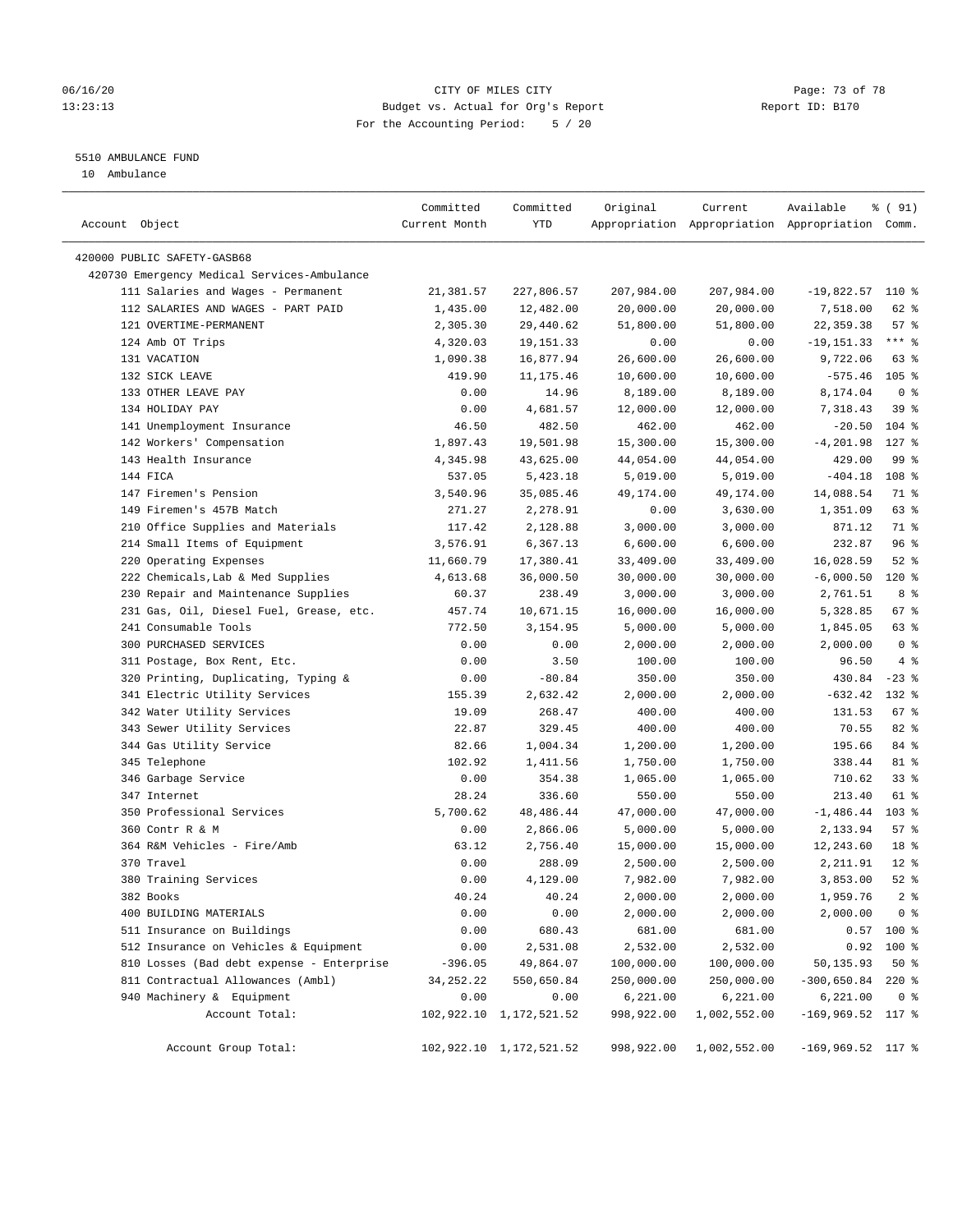### 06/16/20 Page: 74 of 78 13:23:13 Budget vs. Actual for Org's Report Report ID: B170 For the Accounting Period: 5 / 20

# 5510 AMBULANCE FUND

10 Ambulance

| Account Object                           | Committed<br>Current Month | Committed<br><b>YTD</b> | Original                  | Current      | Available<br>Appropriation Appropriation Appropriation | % (91)<br>Comm. |
|------------------------------------------|----------------------------|-------------------------|---------------------------|--------------|--------------------------------------------------------|-----------------|
| 510000 MISCELLANEOUS                     |                            |                         |                           |              |                                                        |                 |
| 510330 Comprehensive Liability Insurance |                            |                         |                           |              |                                                        |                 |
| 513 Liability                            | 0.00                       | 4,930.24                | 4,931.00                  | 4,931.00     | 0.76                                                   | $100*$          |
| Account Total:                           | 0.00                       | 4,930.24                | 4,931.00                  | 4,931.00     | 0.76                                                   | 100 %           |
| Account Group Total:                     | 0.00                       | 4,930.24                | 4,931.00                  | 4,931.00     |                                                        | $0.76$ 100 %    |
| 520000 OTHER FINANCING USES              |                            |                         |                           |              |                                                        |                 |
| 521000 Interfund Operating Transfers Out |                            |                         |                           |              |                                                        |                 |
| 820 Transfers to Other Funds             | 2,166.00                   | 28,826.00               | 35,991.00                 | 35,991.00    | 7,165.00                                               | $80*$           |
| Account Total:                           | 2,166.00                   | 28,826.00               | 35,991.00                 | 35,991.00    | 7,165.00                                               | $80*$           |
| Account Group Total:                     | 2,166.00                   | 28,826.00               | 35,991.00                 | 35,991.00    | 7,165.00                                               | $80*$           |
| Organization Total:                      |                            | 105,088.10 1,206,277.76 | 1,039,844.00              | 1,043,474.00 | $-162,803.76$ 116 %                                    |                 |
|                                          |                            |                         |                           |              |                                                        |                 |
| Fund Total:                              |                            | 105,088.10 1,206,277.76 | 1,039,844.00 1,043,474.00 |              | $-162,803.76$ 116 %                                    |                 |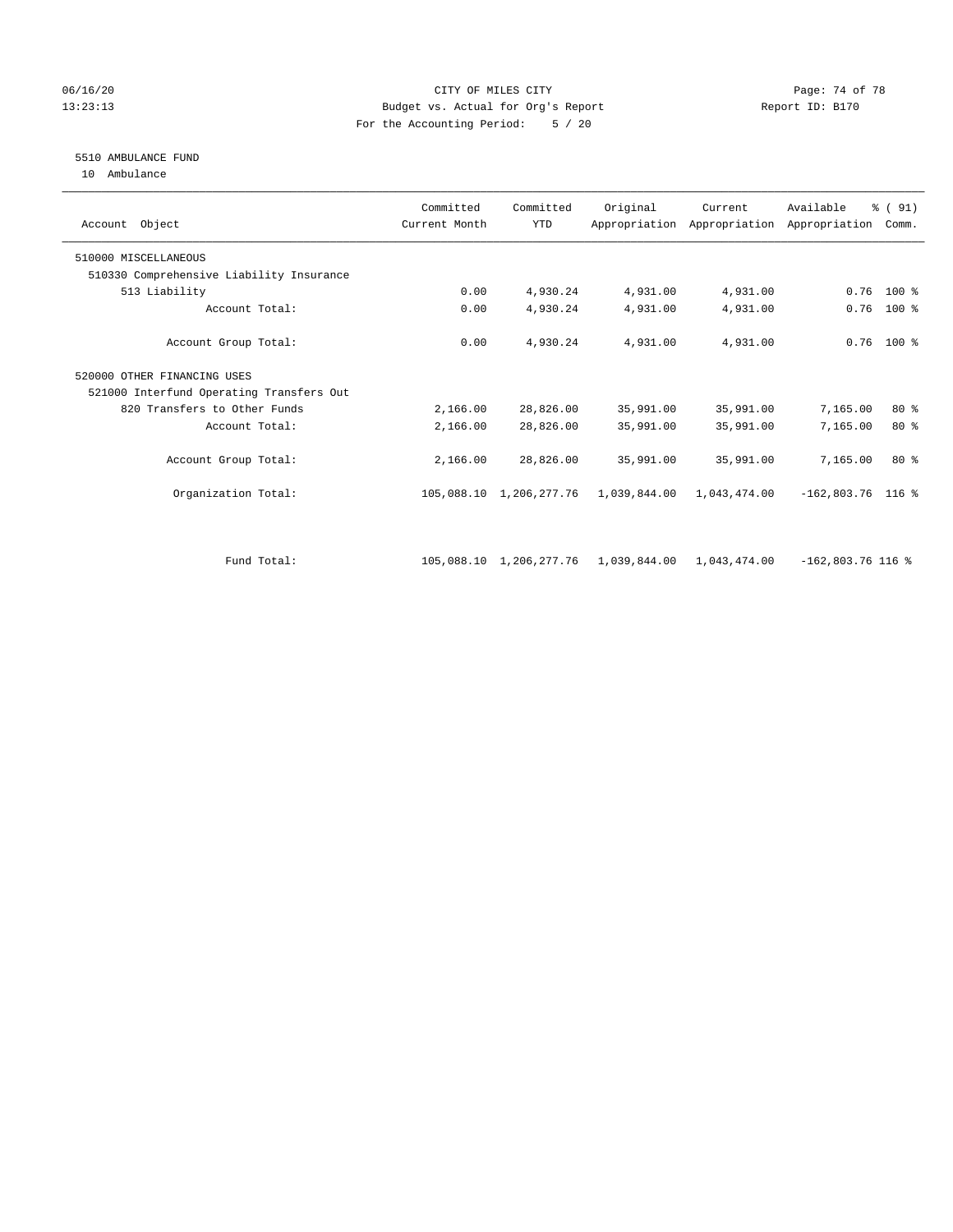### 06/16/20 Page: 75 of 78 13:23:13 Budget vs. Actual for Org's Report Changer Report ID: B170 For the Accounting Period: 5 / 20

————————————————————————————————————————————————————————————————————————————————————————————————————————————————————————————————————

## 5610 AIRPORT OPERATING

87 Airport

|                                            | Committed     | Committed  | Original                   | Current      | Available                                       | % ( 91)        |
|--------------------------------------------|---------------|------------|----------------------------|--------------|-------------------------------------------------|----------------|
| Account Object                             | Current Month | YTD        |                            |              | Appropriation Appropriation Appropriation Comm. |                |
| 430000 Public Works-GASB68                 |               |            |                            |              |                                                 |                |
| 430300 Airport (87)                        |               |            |                            |              |                                                 |                |
| 111 Salaries and Wages - Permanent         | 7,421.74      | 82,704.04  | 100,260.00                 | 100,260.00   | 17,555.96                                       | $82$ $%$       |
| 121 OVERTIME-PERMANENT                     | 0.00          | 1,575.30   | 2,800.00                   | 2,800.00     | 1,224.70                                        | 56%            |
| 131 VACATION                               | 569.08        | 4,793.50   | 2,100.00                   | 2,100.00     | $-2,693.50$                                     | $228$ %        |
| 132 SICK LEAVE                             | 28.83         | 1,950.51   | 1,800.00                   | 1,800.00     | $-150.51$                                       | 108 %          |
| 133 OTHER LEAVE PAY                        | 487.55        | 4,946.68   | 3,203.00                   | 3,203.00     | $-1,743.68$                                     | 154 %          |
| 134 HOLIDAY PAY                            | 0.00          | 531.60     | 1,600.00                   | 1,600.00     | 1,068.40                                        | $33$ $%$       |
| 141 Unemployment Insurance                 | 12.76         | 145.30     | 168.00                     | 168.00       | 22.70                                           | 86 %           |
| 142 Workers' Compensation                  | 464.70        | 5,247.61   | 6,154.00                   | 6,154.00     | 906.39                                          | 85%            |
| 143 Health Insurance                       | 1,589.05      | 17,479.55  | 19,073.00                  | 19,073.00    | 1,593.45                                        | $92$ $%$       |
| 144 FICA                                   | 650.80        | 7,409.70   | 8,550.00                   | 8,550.00     | 1,140.30                                        | 87%            |
| 145 PERS                                   | 672.08        | 8,242.16   | 9,690.00                   | 9,690.00     | 1,447.84                                        | 85%            |
| 196 CLOTHING ALLOTMENT                     | 0.00          | 356.25     | 375.00                     | 375.00       | 18.75                                           | 95%            |
| 210 Office Supplies and Materials          | 28.88         | 690.43     | 600.00                     | 600.00       | $-90.43$ 115 %                                  |                |
| 214 Small Items of Equipment               | 0.00          | 0.00       | 250.00                     | 250.00       | 250.00                                          | 0 <sup>8</sup> |
| 220 Operating Expenses                     | 18.33         | 3,335.70   | 4,000.00                   | 4,000.00     | 664.30                                          | 83%            |
| 230 Repair and Maintenance Supplies        | 1,187.39      | 13,328.99  | 8,000.00                   | 8,000.00     | $-5,328.99$                                     | $167$ %        |
| 231 Gas, Oil, Diesel Fuel, Grease, etc.    | 72.05         | 2,904.21   | 2,500.00                   | 2,500.00     | $-404.21$                                       | $116$ %        |
| 237 Aviation Fuel                          | 0.00          | 233,596.62 | 300,000.00                 | 300,000.00   | 66,403.38                                       | 78 %           |
| 239 Tires, Tubes Etc.                      | 0.00          | 0.00       | 2,500.00                   | 2,500.00     | 2,500.00                                        | 0 <sup>8</sup> |
| 250 Supplies for Resale                    | 0.00          | 2,298.87   | 1,000.00                   | 1,000.00     | $-1, 298.87$                                    | $230*$         |
| 311 Postage, Box Rent, Etc.                | 76.90         | 232.75     | 200.00                     | 200.00       | $-32.75$                                        | $116$ %        |
| 319 Other Communication and Transportation | 132.45        | 1,365.70   | 1,200.00                   | 1,200.00     | $-165.70$                                       | 114 %          |
| 330 Publicity, Subscriptions & Dues        | 143.00        | 1,015.76   | 1,200.00                   | 1,200.00     | 184.24                                          | 85%            |
| 334 Memberships, Registrations & Dues      | 0.00          | 1,052.68   | 600.00                     | 600.00       | $-452.68$                                       | $175$ %        |
| 341 Electric Utility Services              | 1,050.59      | 12,066.41  | 10,000.00                  | 10,000.00    | $-2,066.41$                                     | 121 %          |
| 344 Gas Utility Service                    | 349.74        | 4,889.02   | 5,000.00                   | 5,000.00     | 110.98                                          | 98 %           |
| 345 Telephone                              | 164.75        | 1,855.01   | 3,000.00                   | 3,000.00     | 1,144.99                                        | 62 %           |
| 347 Internet                               | 12.20         | 129.87     | 400.00                     | 400.00       | 270.13                                          | $32$ $%$       |
| 350 Professional Services                  | 8.33          | 166.66     | 1,000.00                   | 1,000.00     | 833.34                                          | $17*$          |
| 360 Contr R & M                            | 0.00          | 3,656.18   | 0.00                       | 0.00         | $-3,656.18$                                     | $***$ $-$      |
| 363 R&M Vehicles/Equip/Labor-PW            | 188.18        | 4,509.57   | 6,000.00                   | 6,000.00     | 1,490.43                                        | 75 %           |
| 367 Plumbing, Heating, Electrical          | 0.00          | 0.00       | 1,000.00                   | 1,000.00     | 1,000.00                                        | 0 <sup>8</sup> |
| 380 Training Services                      | 0.00          | 0.00       | 150.00                     | 150.00       | 150.00                                          | 0 <sup>8</sup> |
| 511 Insurance on Buildings                 | 0.00          | 3,439.69   | 3,440.00                   | 3,440.00     |                                                 | $0.31$ 100 %   |
| 512 Insurance on Vehicles & Equipment      | 0.00          | 2,944.97   | 2,038.00                   | 2,038.00     | $-906.97$                                       | $145$ %        |
| 513 Liability                              | 0.00          | 0.00       | 4,800.00                   | 4,800.00     | 4,800.00                                        | 0 <sup>8</sup> |
| 925 Industrial Park Project-Airport        | 0.00          | 2,560.00   | 180,000.00                 | 180,000.00   | 177,440.00                                      | $1$ %          |
| 939 AIP-3-30-055-018-2019                  | 0.00          | 0.00       | 418,920.00                 | 418,920.00   | 418,920.00                                      | 0 <sup>8</sup> |
| 944 017-2018 Environment                   | 36,000.00     | 195,340.62 | 0.00                       | 0.00         | $-195, 340.62$                                  | $***$ $_{8}$   |
| Account Total:                             | 51, 329.38    | 626,761.91 | 1,113,571.00               | 1,113,571.00 | 486,809.09                                      | 56%            |
| 430320 Airport - Improvements              |               |            |                            |              |                                                 |                |
| 360 Contr R & M                            | 0.00          | 26,780.00  | 13,510.00                  | 13,510.00    | $-13,270.00$ 198 %                              |                |
| 940 Machinery & Equipment                  | 0.00          | 0.00       | 20,000.00                  | 20,000.00    | 20,000.00                                       | 0 <sup>8</sup> |
| Account Total:                             | 0.00          | 26,780.00  | 33,510.00                  | 33,510.00    | 6,730.00                                        | $80*$          |
| Account Group Total:                       | 51,329.38     |            | 653, 541.91 1, 147, 081.00 | 1,147,081.00 | 493,539.09                                      | 57%            |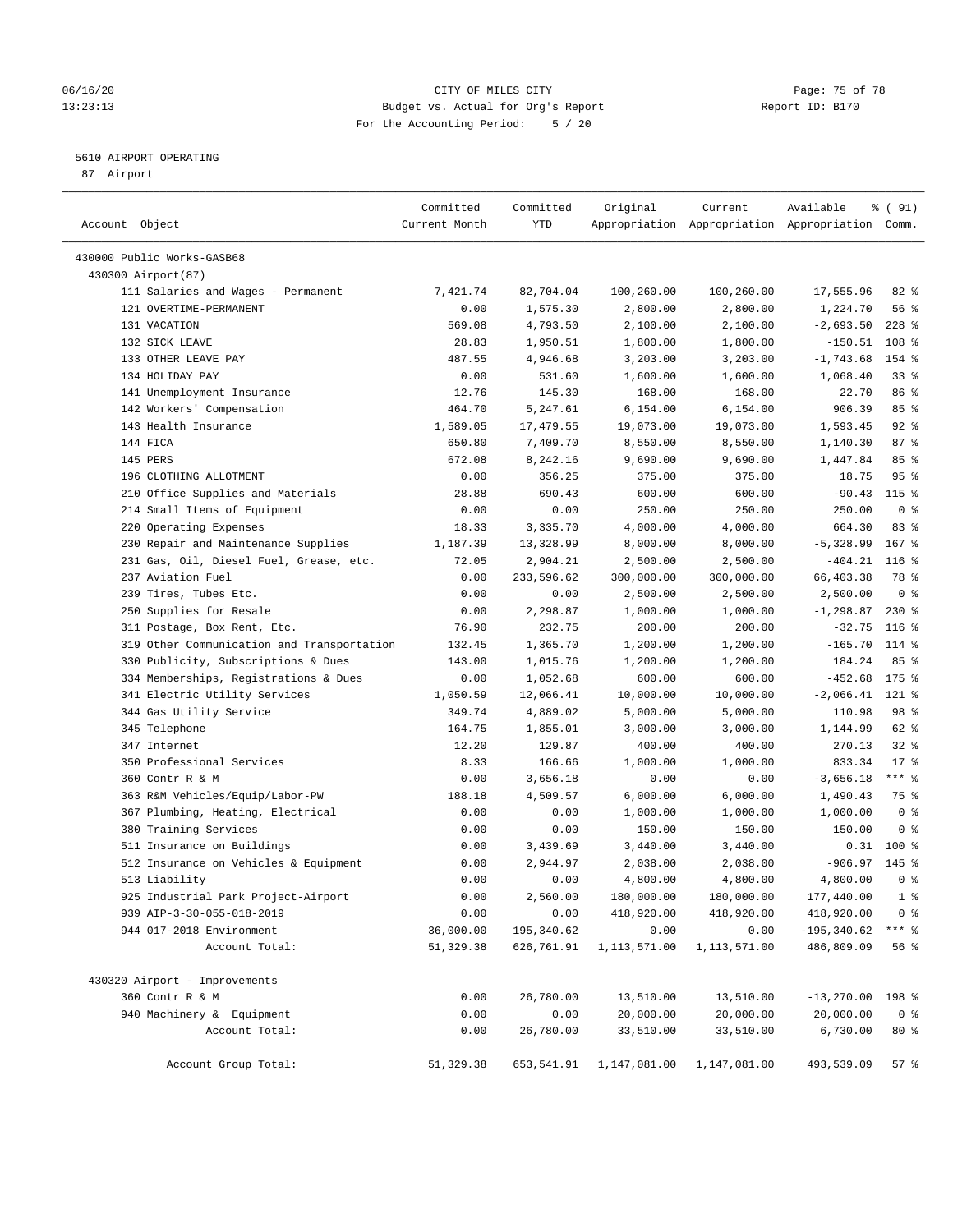### 06/16/20 Page: 76 of 78 13:23:13 Budget vs. Actual for Org's Report Changer Report ID: B170 For the Accounting Period: 5 / 20

# 5610 AIRPORT OPERATING

87 Airport

| Account Object                           | Committed<br>Current Month | Committed<br><b>YTD</b> | Original     | Current      | Available<br>Appropriation Appropriation Appropriation | % (91)<br>Comm. |  |
|------------------------------------------|----------------------------|-------------------------|--------------|--------------|--------------------------------------------------------|-----------------|--|
| 490000 DEBT SERVICE                      |                            |                         |              |              |                                                        |                 |  |
| 490500 Other Debt Service Payments       |                            |                         |              |              |                                                        |                 |  |
| 648 MT Aero Principle 06-2015            | 0.00                       | 16,953.00               | 16,953.00    | 16,953.00    | 0.00                                                   | $100*$          |  |
| 649 MT Aero Interest06-2015              | 0.00                       | 1,652.90                | 1,653.00     | 1,653.00     | 0.10                                                   | $100$ %         |  |
| Account Total:                           | 0.00                       | 18,605.90               | 18,606.00    | 18,606.00    | 0.10                                                   | $100*$          |  |
| Account Group Total:                     | 0.00                       | 18,605.90               | 18,606.00    | 18,606.00    |                                                        | $0.10$ 100 %    |  |
| 520000 OTHER FINANCING USES              |                            |                         |              |              |                                                        |                 |  |
| 521000 Interfund Operating Transfers Out |                            |                         |              |              |                                                        |                 |  |
| 820 Transfers to Other Funds             | 1,683.00                   | 18,513.00               | 20,191.00    | 20,191.00    | 1,678.00                                               | $92$ $%$        |  |
| Account Total:                           | 1,683.00                   | 18,513.00               | 20,191.00    | 20,191.00    | 1,678.00                                               | $92$ $%$        |  |
| Account Group Total:                     | 1,683.00                   | 18,513.00               | 20,191.00    | 20,191.00    | 1,678.00                                               | $92$ $%$        |  |
| Organization Total:                      | 53,012.38                  | 690,660.81              | 1,185,878.00 | 1,185,878.00 | 495, 217.19                                            | 58 %            |  |
| Fund Total:                              | 53,012.38                  | 690,660.81              | 1,185,878.00 | 1,185,878.00 | 495, 217.19                                            | $58*$           |  |
|                                          |                            |                         |              |              |                                                        |                 |  |